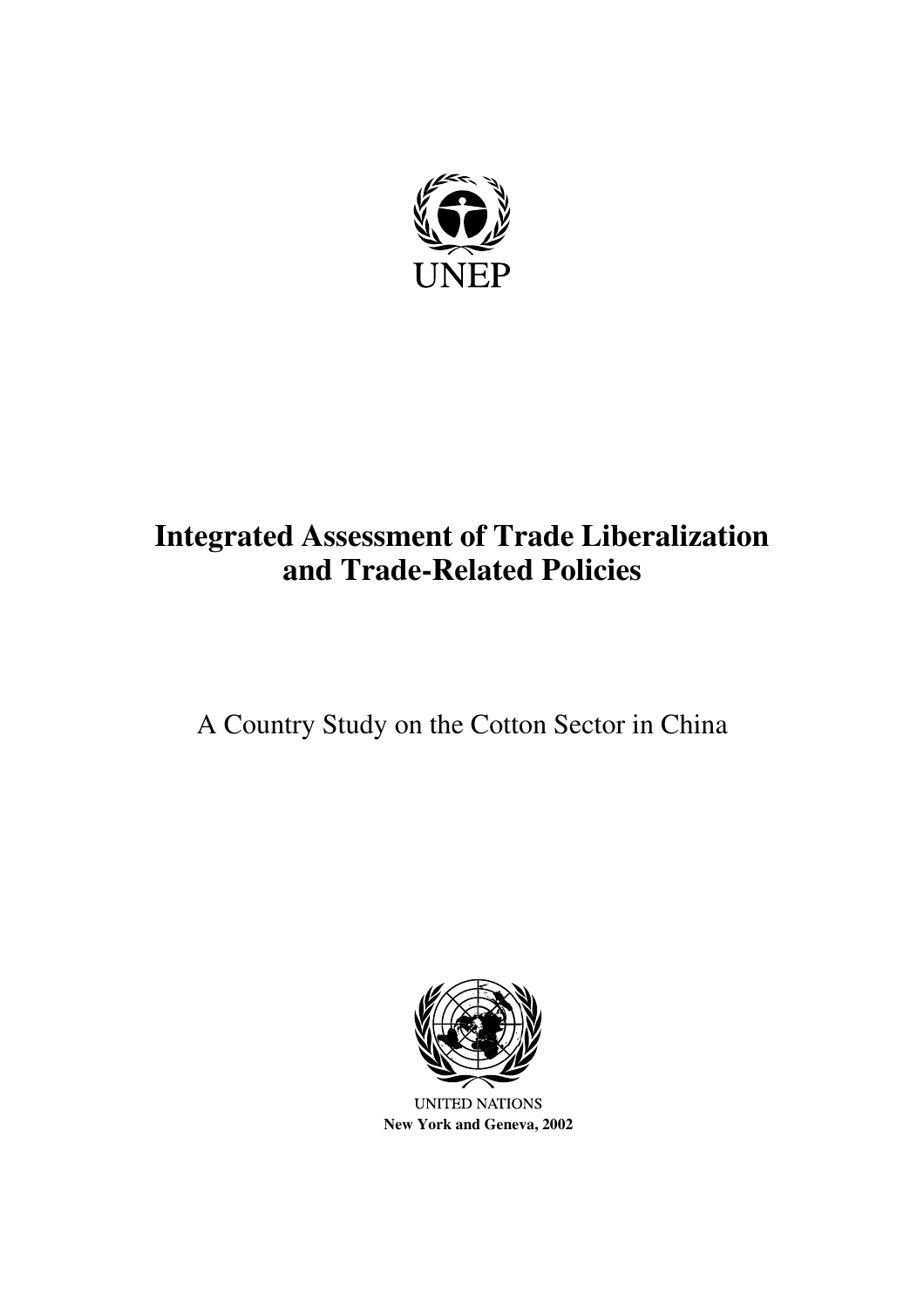# **NOTE**

The views and interpretation reflected in this document are those of the author(s) and do not necessarily reflect an expression of opinion on the part on the United Nations Environment Programme.

UNEP/ETB/2002/4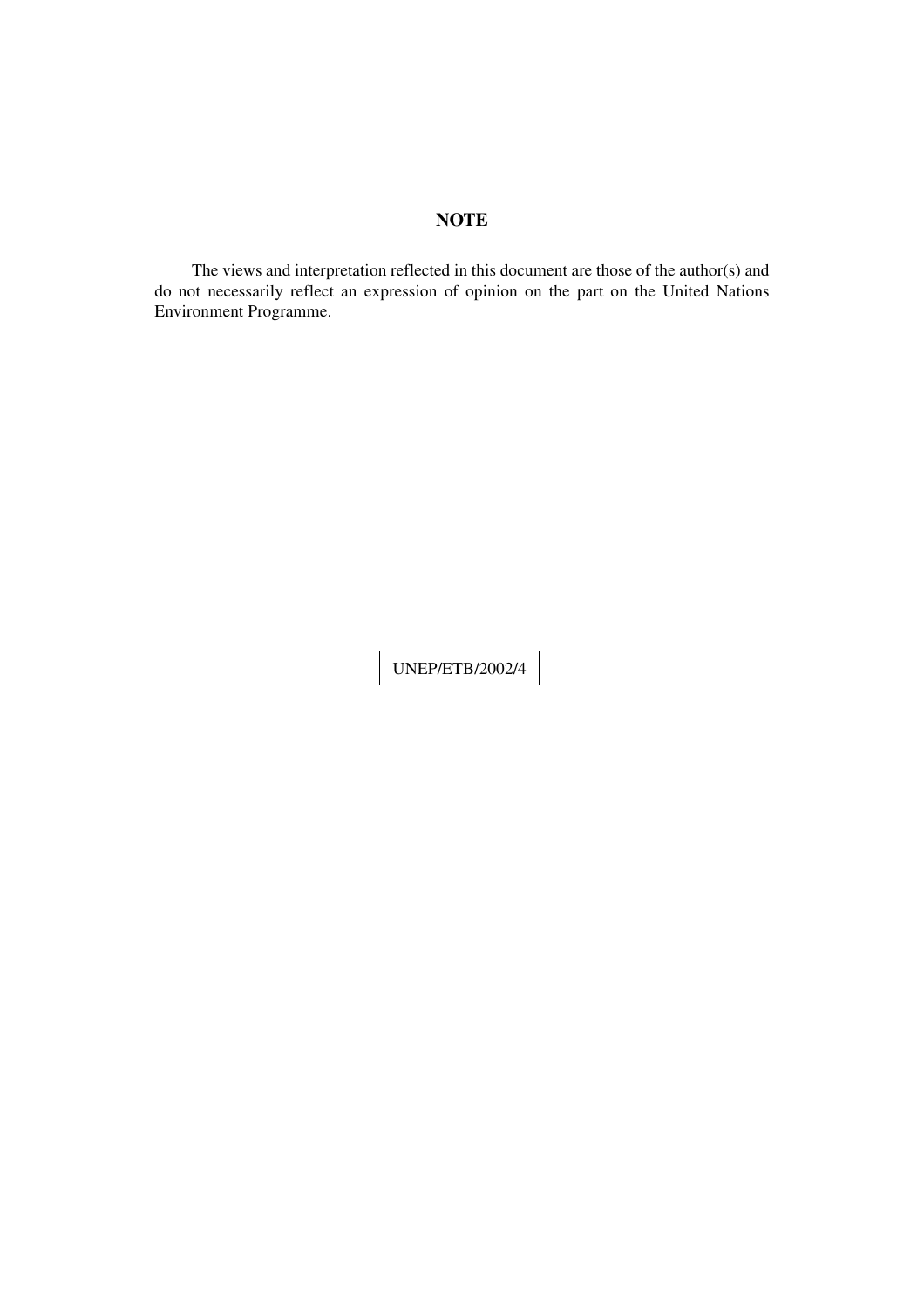# **EXECUTIVE SUMMARY**

In China, the specific policy studied is that of import liberalization rather than export expansion. The study examines the impact of tariff-rate quotas (TRQs) on the production and import of selected agricultural products. The environmental, social and economic effects are largely imputed through changes in production and consumption structures. The methodology used is the JAPA model with partial equilibrium and econometric submodels, which seek to examine the effects of some trade policy variables. This is the only *ex ante* study in this series, i.e. it forecasts the potential effects of the TRQs on Chinese exports and imports on the basis of current consumption patterns and current utilization of resources.

The study examines the impact of TRQ offers under the Compilation of the Legal Instruments on China's Accession to the World Trade Organization. As this is a theoretical projection, two assumptions have been made. First of all, it is assumed that the trade concessions given by China will have to be extended on a most favoured nation (MFN) basis to all the member countries of the WTO, subsequent to China joining the WTO. Second, it is assumed that the entire TRQs will be imported irrespective of whether imports are more or less competitive with domestic products. Subject to these assumptions, the following examples have been chosen for simulation by the JAPA model.

According to the Compilation of the Legal Instruments on China's Accession to the World Trade Organization the TRQs for year 2002 are:

Wheat 8.468 million metric tons

Corn 5.85 million metric tons

Cotton 818,500 metric tons.

Assuming that the entire TRQs are imported, this increase in imports will result in a decreased cultivation of some crops. Wheat, corn and cotton imports are likely to bring significant shifts in overall crop production structures. According to the optimal solution of the JAPA model, compared with the baseline projection, the total cultivated land area will decrease by 1.11 per cent, or about 92,624 hectares.

Reduced cultivation is expected to bring about positive effects on the environment because of the reduction in the application of chemical fertilizers and pesticides. The reduction of pesticide application was evaluated at 0.10 million RMB, and the reduction of chemical fertilizer application was evaluated at 1.11 million RMB. This did not include, however, the reduced application that may result from effects other than reduced cultivation, for example the decreased prices of agricultural products may encourage decreased fertilizer application per hectare.

The study also imputes negative economic and social effects to the decrease in cultivated land. If cultivated land were to be abandoned, it could be used for non-agricultural purposes, such as city extension, industry and building. The average shadow price of the cultivated land estimated by the partial equilibrium model is 155 RMB per hectare which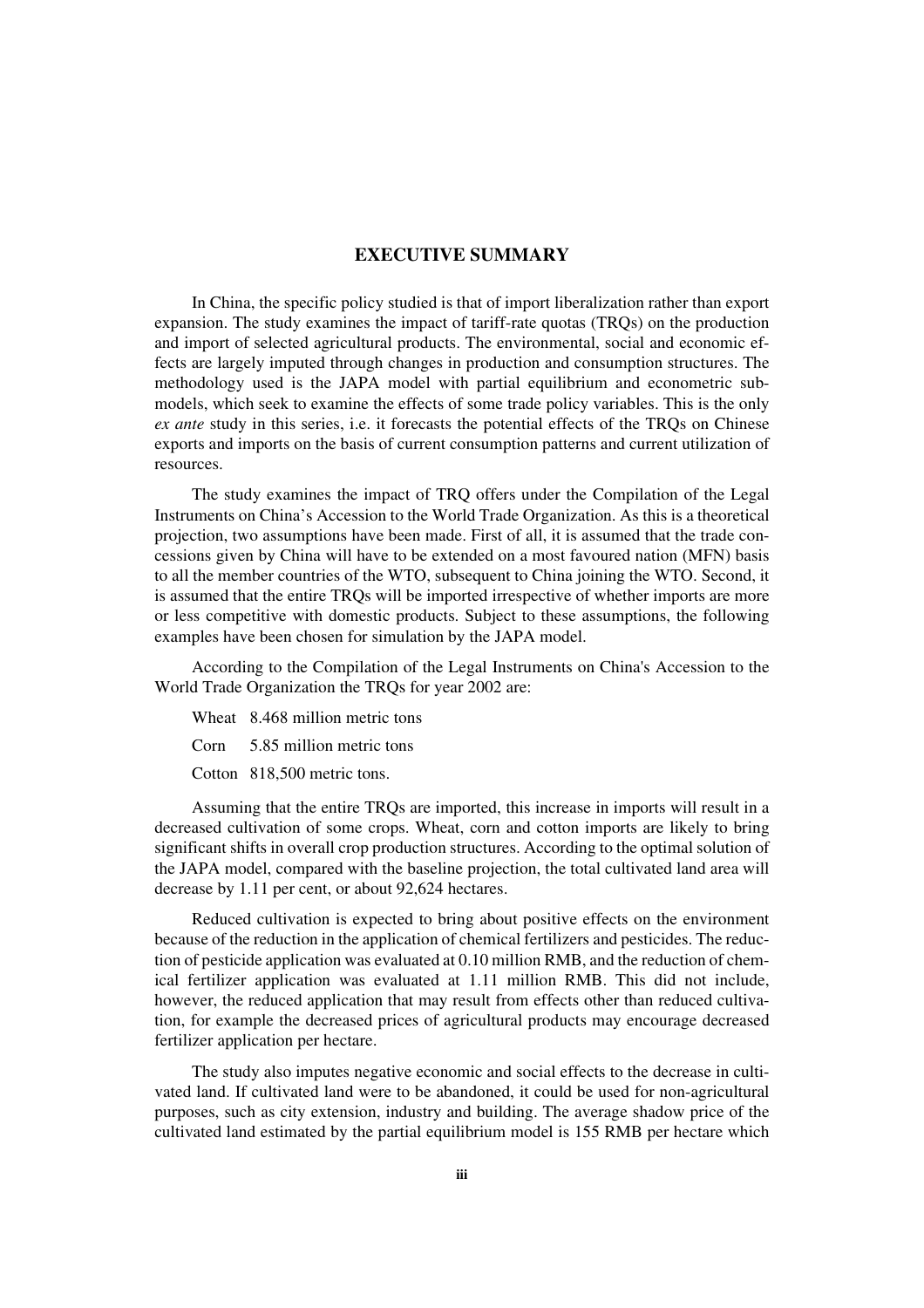works out to a total value of 14.36 million RMB for the abandoned land. The study assumes that this is a social opportunity cost rather than an environmental cost. The higher rental value of urban land, which would accrue as an economic benefit is not included in these calculations. This is justified by the study on the grounds that it used a partial equilibrium model which focuses exclusively on the agricultural sector and does not examine other interlinkages with either urban expansion or related industries such as the textiles sector.

After China joins the WTO, both opportunity and challenge will confront the agricultural sector. While theoretically China could increase agricultural imports (TRQs) in the initial period, this may have economic, social and environmental effects. According to the study, the overall production of cotton will go down because of imports, however, it is likely that textile production and export will go up. This would thus result in increased export revenues, which has not been taken into account when calculating the economic benefits arising from trade liberalization. At the same time, it must also be recognized that textile production can be pollution intensive, and has high water consumption demands.

The study shows that in a cost-benefit analysis (CBA) framework, the negative economic and social effects will be higher than the positive effects. This perception is based on the assumption that China's imports of agricultural products are not likely to be balanced by Chinese exports of agricultural products, as product quality standards in international markets may be too high for China to meet.

As the most important problems identified by China were the negative economic effects of its accession to the WTO, the solutions also were economic in nature. An important priority for China is to improve the competitiveness of its cotton sector. For this it proposes to introduce "green box policies", improve its cotton breeding programme, encourage the formation of cooperatives, and various other measures.

Maintaining a balance between supply and demand, and avoiding fluctuations was also considered an important part of the proposed strategy. This balance includes regional balance and varietal balance. Suggestions include adjusting the scale and distribution of cotton production, promoting the production of cotton to order, improving the cotton wholesale market, and establishing an agricultural consulting system.

On environmental policies, the study strongly recommends conducting assessments, especially general equilibrium (GE) assessments. However, even if data for a comprehensive GE analysis may be difficult to obtain, it is necessary to examine some of the interlinkages with other related sectors, especially livestock and textiles, which would benefit respectively from reduced prices of grain feed and cotton. The study also recommends using integrated pest management techniques, bio-pesticides made from traditional Chinese herbs, banning the production, marketing and application of all highly toxic, high residue pesticides, levying an environmental pollution tax, strengthening the administration of genetically modified cotton production, and promoting the production of organic cotton. As this is an *ex ante* analysis it would be interesting to monitor the actual developments in these sectors as WTO accession commitments are implemented, to compare actual effects with *ex ante* assessments. Pilot implementation of some of these policies can also be carried out in the meantime.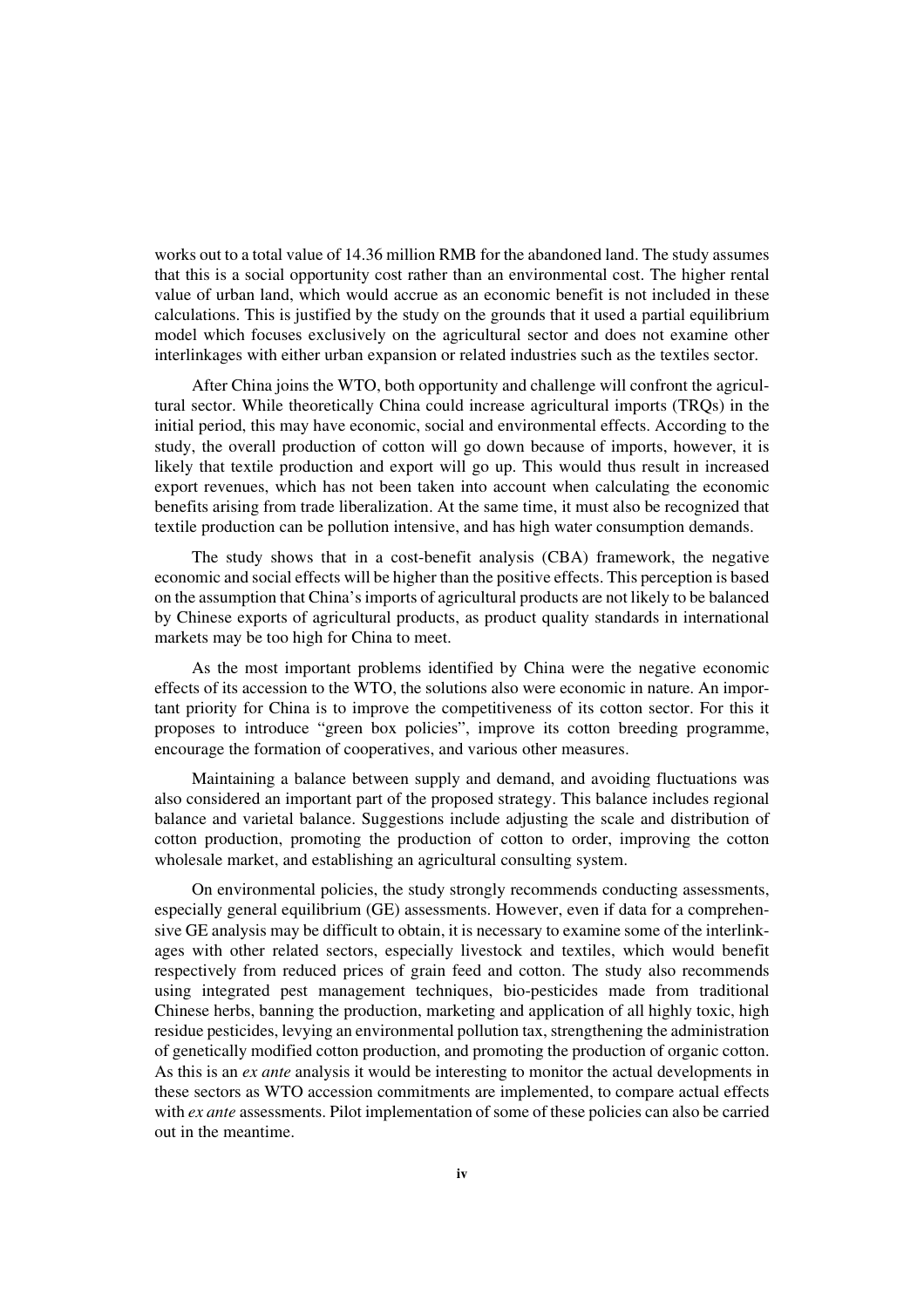# **ABBREVIATIONS AND ACRONYMS**

| AERI             | <b>Agricultural Economics Research Institute</b>           |
|------------------|------------------------------------------------------------|
| AIA              | <b>Advanced Informed Agreement</b>                         |
| <b>ATC</b>       | Agreement on Textiles and Clothing                         |
| AMS              | <b>Aggregate Measure of Support</b>                        |
| CAAS             | Chinese Academy of Agricultural Science                    |
| <b>CAPA</b>      | Chinese Agricultural Policy Analysis Model                 |
| <b>CBA</b>       | cost-benefit analysis                                      |
| CGE              | Computable General Equilibrium Model                       |
| DPL              | Delta and Pine Land Company                                |
| <b>DTIE</b>      | Division of Technology, Industry and Economics             |
| <b>ETU</b>       | Economics and Trade Unit                                   |
| <b>GATT</b>      | General Agreement on Tariffs and Trade                     |
| <b>GDP</b>       | gross domestic product                                     |
| <b>GMO</b>       | genetically modified organism                              |
| <b>IFOAM</b>     | International Federation of Organic Agricultural Movements |
| <b>IPM</b>       | <b>Integrated Pest Management</b>                          |
| JAPA             | Jiangsu Agricultural Policy Analysis model                 |
| LA/AIDS          | Linear Approximation/Almost Ideal Demand System            |
| LMO              | living modified organism                                   |
| MFA              | Multifibre Arrangement                                     |
| <b>MOFTEC</b>    | Ministry of Foreign Trade and Economic Cooperation         |
| NGO              | non-governmental organization                              |
| NTB <sub>s</sub> | non-tariff barriers                                        |
| <b>NTMs</b>      | non-tariff measures                                        |
| PE               | converted quantity                                         |
| <b>RMB</b>       | Chinese currency                                           |
| <b>PNTR</b>      | <b>Permanent Normal Trade Relations</b>                    |
| SEI-B            | Stockholm Environment Institute–Boston                     |
| SEPA             | <b>State Environmental Protection Administration</b>       |
| <b>SMC</b>       | <b>Supply and Marketing Cooperatives</b>                   |
| SOEs             | <b>State Owned Enterprises</b>                             |
| <b>SPS</b>       | Agreement on Sanitary and Phytosanitary Measures           |
| <b>TRQ</b>       | tariff-rate quota                                          |
| <b>UNEP</b>      | <b>United Nations Environment Programme</b>                |
| URAA             | Uruguay Round Agreement on Agriculture                     |
| <b>WTO</b>       | World Trade Organization                                   |
|                  |                                                            |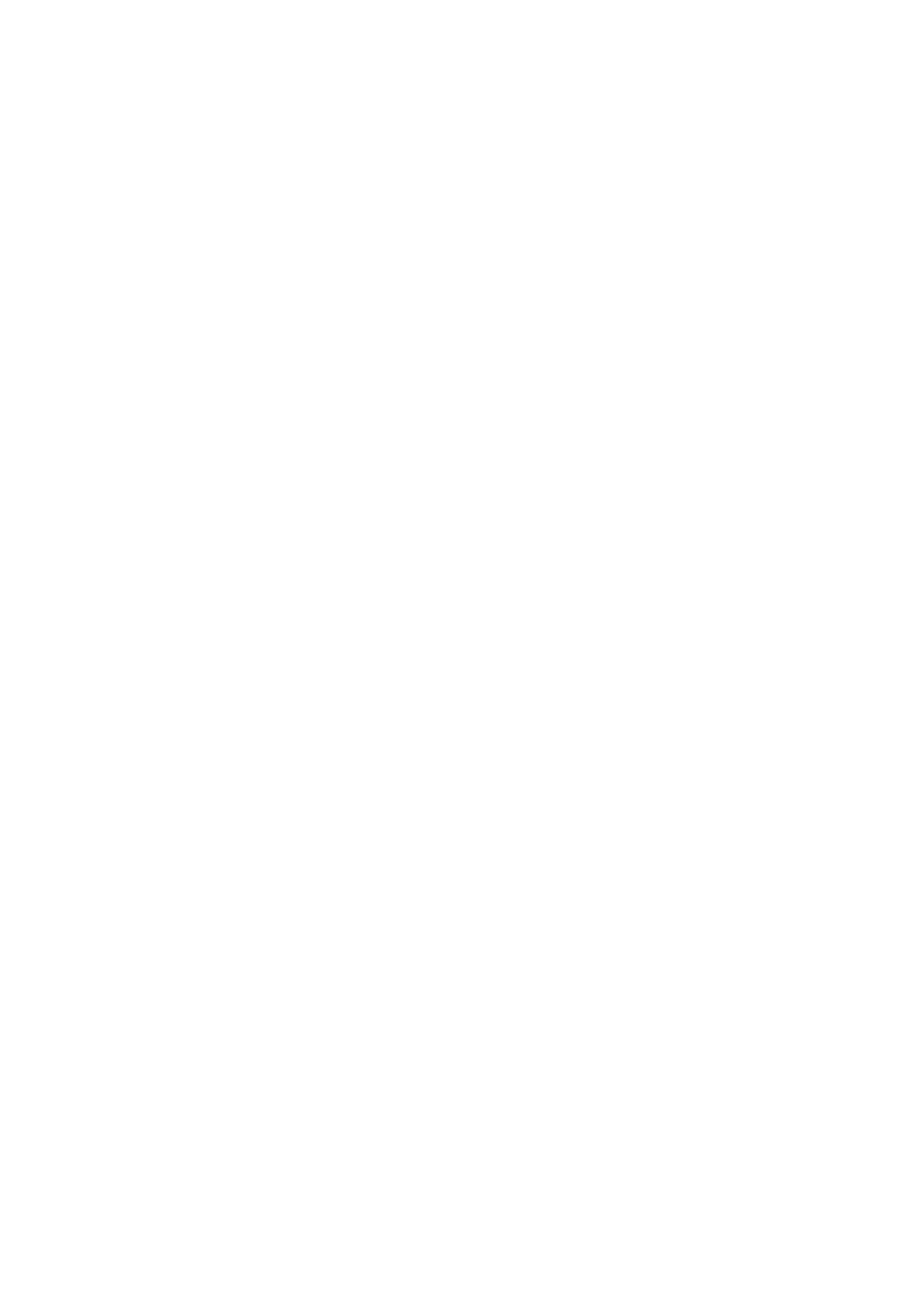# **TABLE OF CONTENTS**

| Page |
|------|
| 111  |
|      |
|      |
|      |

# *Section*

| 1.             |     |                                                                    | 1      |
|----------------|-----|--------------------------------------------------------------------|--------|
|                | 1.1 |                                                                    | 1      |
|                | 1.2 |                                                                    | 5      |
|                | 1.3 |                                                                    | $\tau$ |
| 2.             |     |                                                                    | 9      |
|                | 2.1 |                                                                    | 9      |
|                | 2.2 |                                                                    | 10     |
|                | 2.3 |                                                                    | 16     |
|                | 2.4 | Impact of China's accession to the WTO on agricultural environment | 16     |
| 3.             |     |                                                                    | 23     |
|                | 3.1 |                                                                    | 23     |
|                | 3.2 |                                                                    | 24     |
|                | 3.3 |                                                                    | 25     |
|                | 3.4 |                                                                    | 26     |
| 4.             |     |                                                                    | 29     |
|                | 4.1 |                                                                    | 29     |
|                | 4.2 |                                                                    | 29     |
| 5 <sub>1</sub> |     |                                                                    | 41     |
|                | 5.1 |                                                                    | 41     |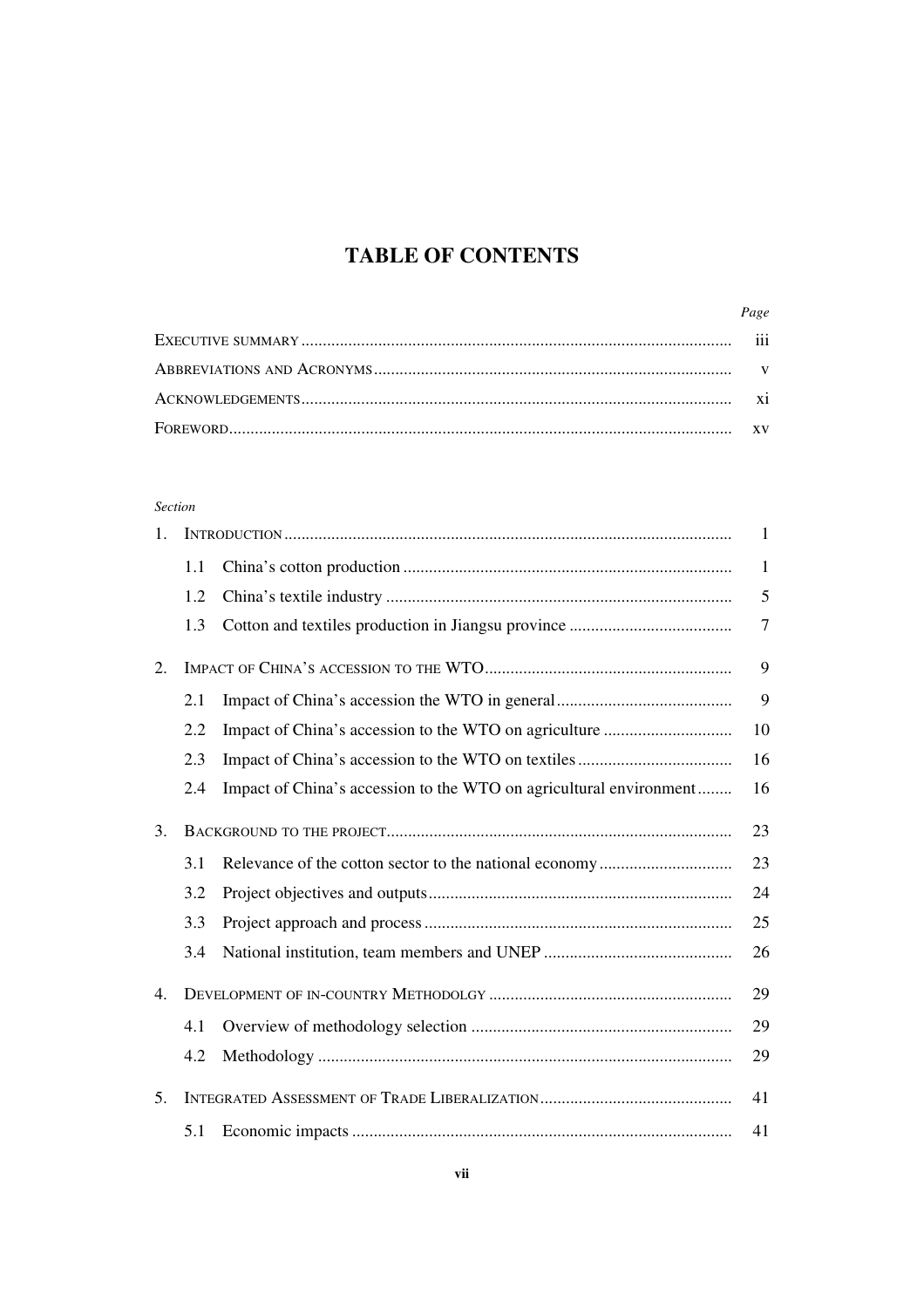|    | <b>Section</b> |                                                                      | Page |
|----|----------------|----------------------------------------------------------------------|------|
|    | 5.2            |                                                                      | 43   |
|    | 5.3            |                                                                      | 44   |
| 6. |                |                                                                      | 45   |
|    | 6.1            |                                                                      | 45   |
|    | 6.2            |                                                                      | 46   |
|    | 6.3            |                                                                      | 46   |
|    | 6.4            |                                                                      | 46   |
| 7. |                |                                                                      | 49   |
|    | 7.1            |                                                                      | 49   |
|    | 7.2            | Proposed policy recommendations to mitigate the negative and enhance | 50   |
|    |                |                                                                      |      |

# LIST OF TABLES

References ..................................................................................................................... 61

| Table 1.1 |                                                                            | $\overline{4}$ |
|-----------|----------------------------------------------------------------------------|----------------|
| Table 1.2 |                                                                            | 5              |
| Table 1.3 | Cotton production cots in main cotton producing countries                  | 6              |
| Table 1.4 |                                                                            | $\overline{7}$ |
| Table 2.1 |                                                                            | 12             |
| Table 2.2 |                                                                            | 13             |
| Table 4.1 | Projected sown area and output in Jiangasu province, 2002                  | 35             |
| Table 4.2 | Converted quantitities and shadow prices of pesticide pollution per        |                |
|           |                                                                            | 38             |
| Table 4.3 | Converted quantities and shadow prices of chemical fertilizer pollution    |                |
|           |                                                                            | 39             |
| Table 5.1 |                                                                            | 42             |
| Table 6.1 | Cost-benefit analysis of the impacts in the agricultural sector in Jiangsu | 47             |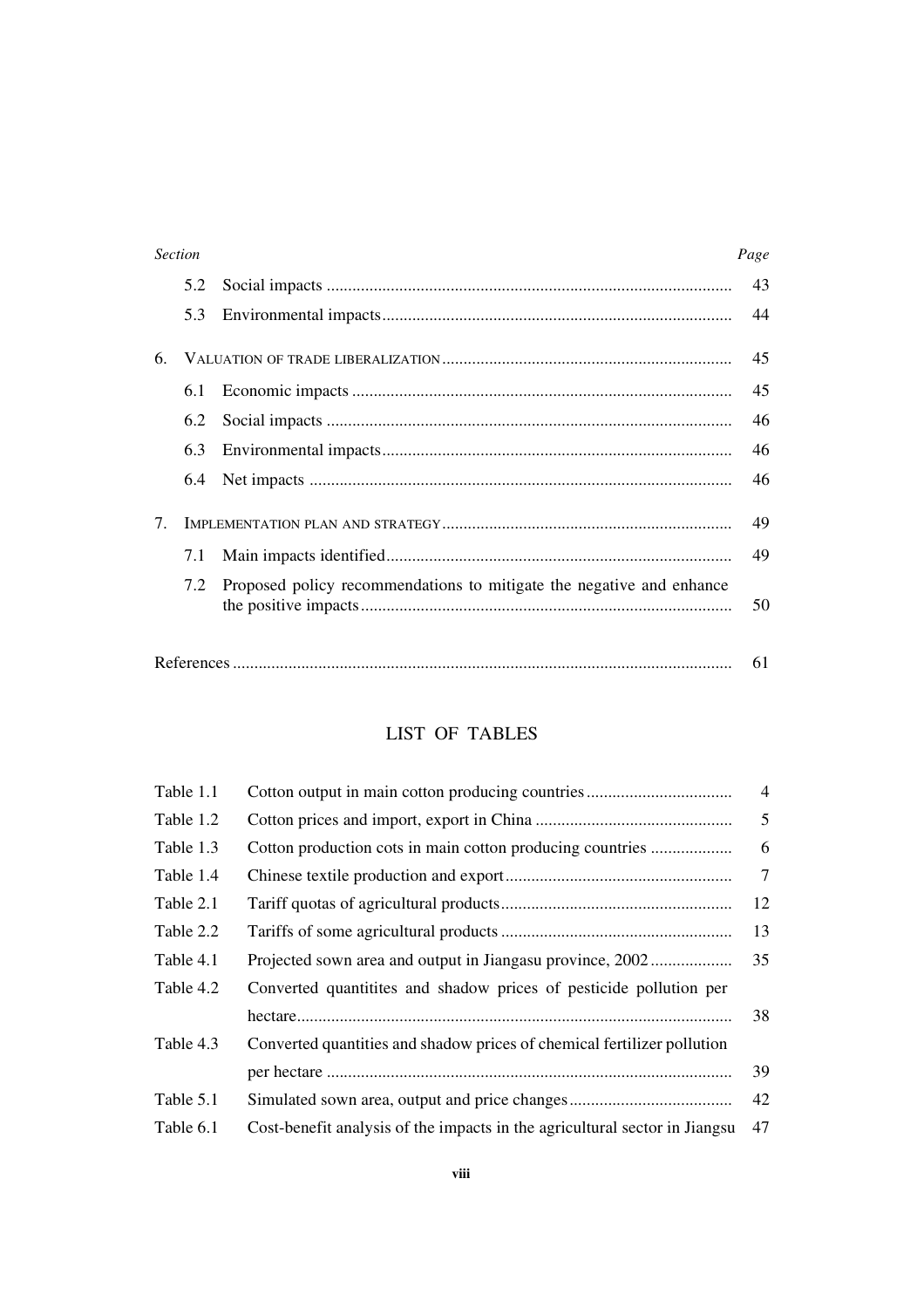# LIST OF FIGURES

|  | -30 |
|--|-----|
|  |     |
|  |     |

*Page*

# **ix**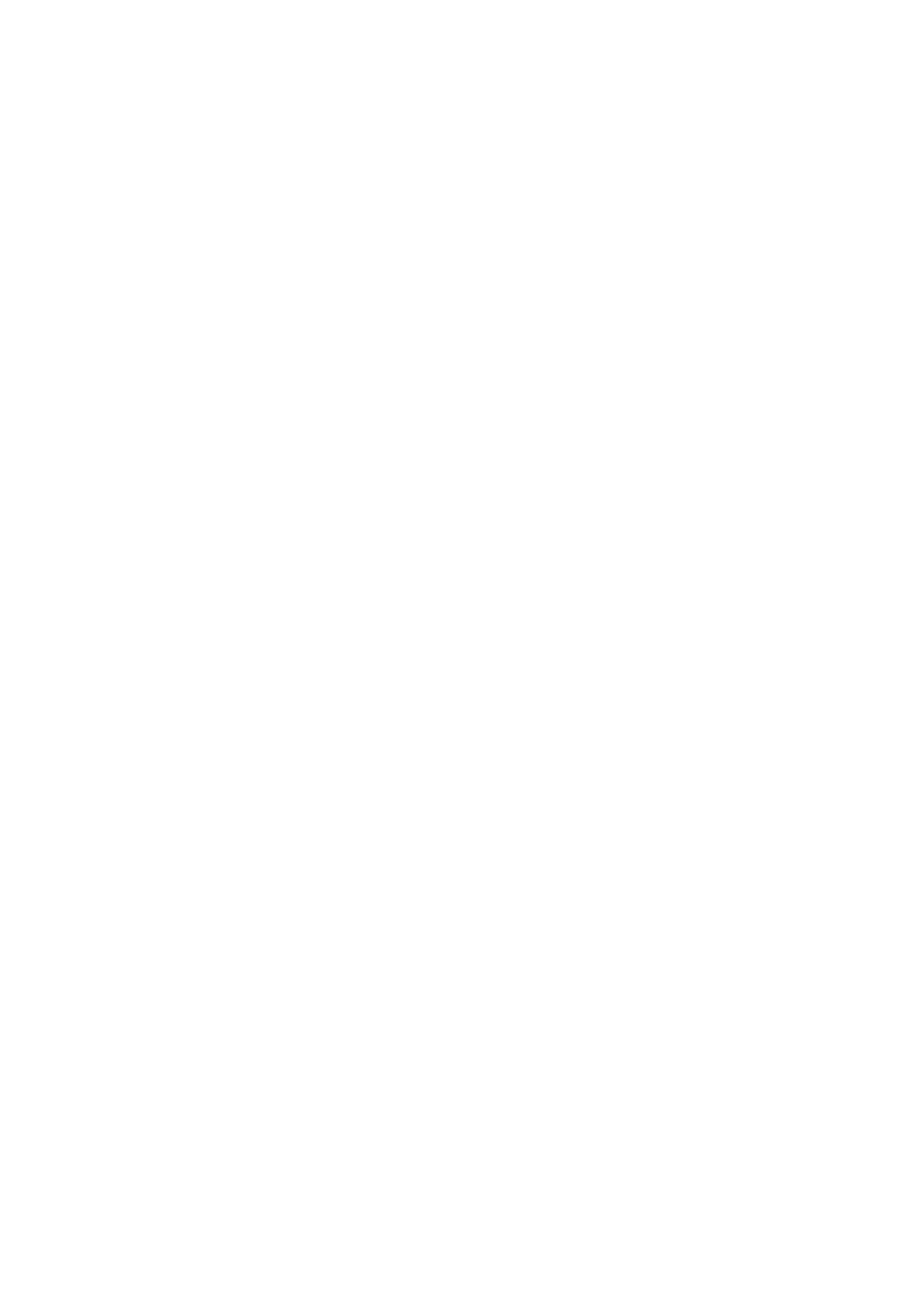# **ACKNOWLEDGEMENTS**

A number of institutions and individuals have been involved in the implementation of this country study and contributed to its successful implementation. This study was a joint project between the Agricultural Economic Research Institute of Nanjing Agricultural University, the Hopkins-Nanjing Center at the University of Nanjing and Stockholm Environment Institute–Boston. The Agricultural Economic Research Institute of Nanjing Agricultural University has been the main national institution in China responsible for undertaking the study. Special acknowledgment therefore goes to the Institute and to the technical team led by Shudong Zhou. Thanks are also extended to Ms.Spanger-Siegfried, Ms.Wen Yuan and Ms.Dai Yingchun who directly participated in the project.

It must also be recognized and acknowledged that this study has been made possible due to the cooperation and commitment of Prof. Zheng Xiaobo-President and Prof. Zhou Guanghong-Deputy President of Nanjing Agricultural University; Prof. Liu Zhaopu, Prof. Yang Deji and Prof. Zhu Shigui of the Office of Science & Technology; Prof. Funing Zhong and Prof. Gu Huanzhang of the College of Economics and Trade; Mr. Yan Zhiming, Mr. Lei Zhihai and Ms. Han Jiqin of the International Exchange and Training Center of Nanjing Agricultural University who handled the administrative side of the project. Thanks are also due to Mr. Tariq Banuri of Stockholm Environment Institute—Boston; Mr. Guo Shutian of the Ministry of Agriculture; Mr. Wu Peiliang of Jiangsu Agriculture and Forestry Department; Mr. Zhu Deming and Ms. Xiao Bo of Jiangsu Environmental Protection Administration; Mr. Zhang Guotian of Chinese Textiles Association; Prof. Xu Zijian-Vice President of International Economic and Trade University; Prof. Lu Feng of Beijing University; Prof. Mao Shuchun and Prof. Zhang Lubiao of Chinese Academy of Agricultural Sciences; Ms. Yan Ping of Jiangsu Tongyu Fabric Group Company; and Mr. Xu Yongdong as delegate of cotton farmer joined our first Stakeholder Meeting in Nanjing who technical guidance to the study. Mr. Ye Ruqiu of China Committee of International Cooperation on Environment and Development (CCICED); Mr. Zhang Shigang, Mr. Jiang wei, Mr. Hu Tao, Mr. Cao Fengzhong, Mr. Nie Yihuang, Ms. Yan'e, Ms. Wang Kaiyu, Mr. Zhuo Zhuang, Ms. Li Xia of State Environmental Protection Administration; Ms. Du Min and Mr. Fu Zhongwen of the Ministry of Agriculture; Mr. Yang Jijian of the Ministry of Foreign Trade and Economic Cooperation joined our second Stakeholder Meeting in Beijing, ; Mr. Ron Bisset of Cordah Limited, U.K., Mr. Alexander Keck of Trade and Environment Division of WTO; Mr. Dale Andrew of OECD; Ms. Cristina Tébar-Less of OECD Environment Directorate; Ms. Huang Fan of Permanent Mission of China to the UN; Mr. Edwino Fernando and Ms. Herminia Franscisco of University of Philippines; Ms. N.P.Kadege of Permanent Mission of Tanzania to the UN; Ms. Annie Gabriel of Environment Australia; Dr. Ulrike Grotte of Centre for Development Research, Germany; Ms. Tabu Irina of Permanent Mission of Kenya to the UN; Mr. Constanza Martinez of Centor Sur, Switzerland; Ms. Naomi Neiland of Environment Protection International, Department of Environment transport & Regions, U.K. Ms. Laura Parker of European Commission, DG Trade; Mr. Rami Abu Salman of Ministry of Environment, Lebanon;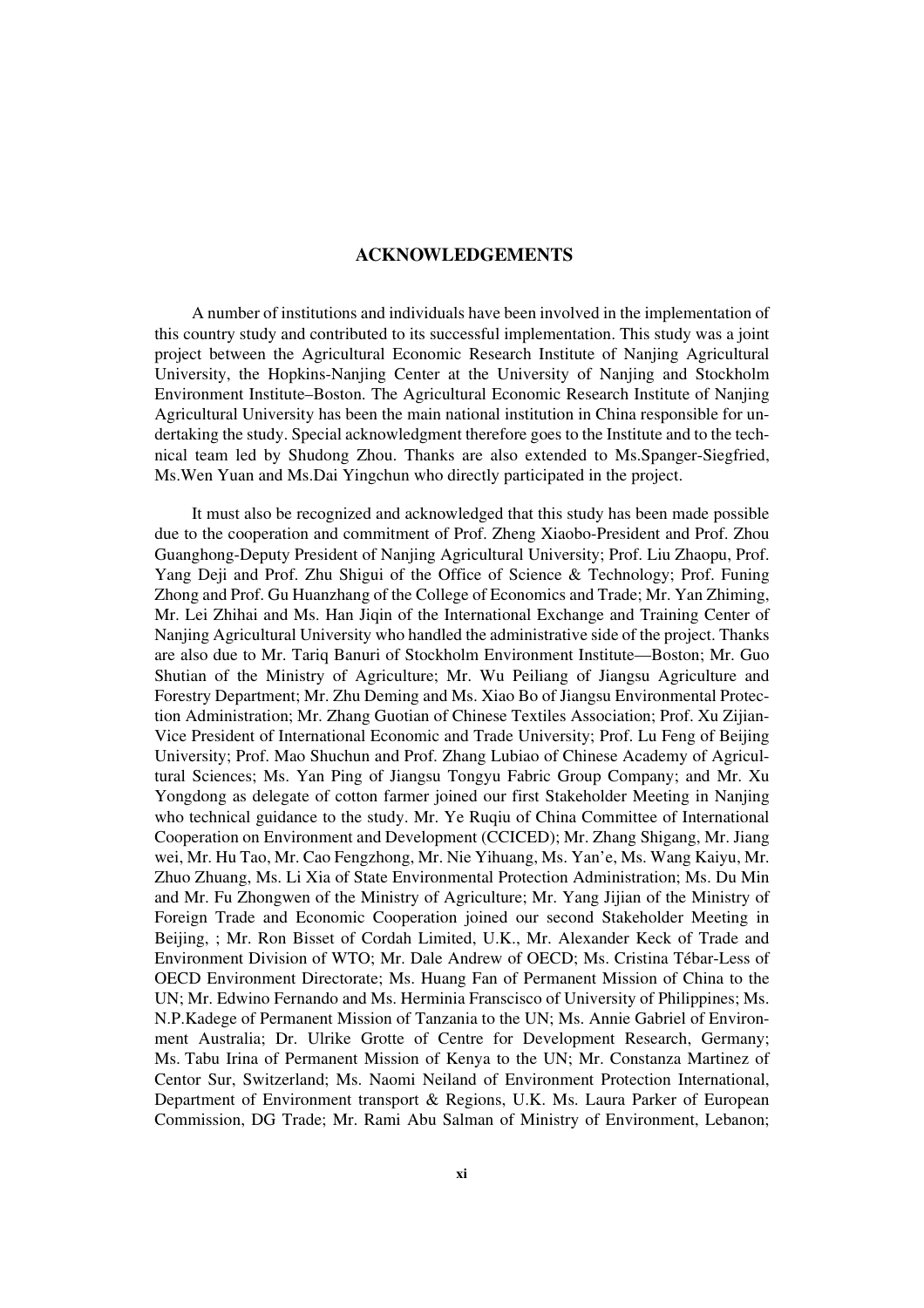Ms. Janet Strachan of Commonwealth Secretariat, U.K.; Ms. Sarah Richardson of Maeander Enterprises Ltd. Canada; Mr. Barry Sadler of Institute of Environmental Management and Assessment, U.K.; Mr. Diégange Sambe Thioune of Permanent Mission of Senegal to the UN; Mr. Hector Torres of Mission of Argentina to the UN; and Mr. Fabrizio Zarcone of the World Bank.

It is also important to thank all the institutions at the national and international level that have contributed and provided valuable information during the implementation phase of this project.

Special acknowledgment goes to Veena Jha who has provided extensive technical guidance and support to this project, as well as to Theodore Panayotou and Konrad von Moltke. Acknowledgements should also be extended to all resource persons who attended the expert meetings in Geneva and Berlin and the national workshops in Nanjing.

At UNEP, the project was initiated and led by Hussein Abaza and substantive comments were provided by Charles Arden-Clarke, Eugenia Nuñez, Sophie Forster, Mariko Hara and Emeline Fellus. Desiree Leon was responsible for processing the country studies for publication, Andrea Smith edited the studies and Rahila Mughal provided administrative support.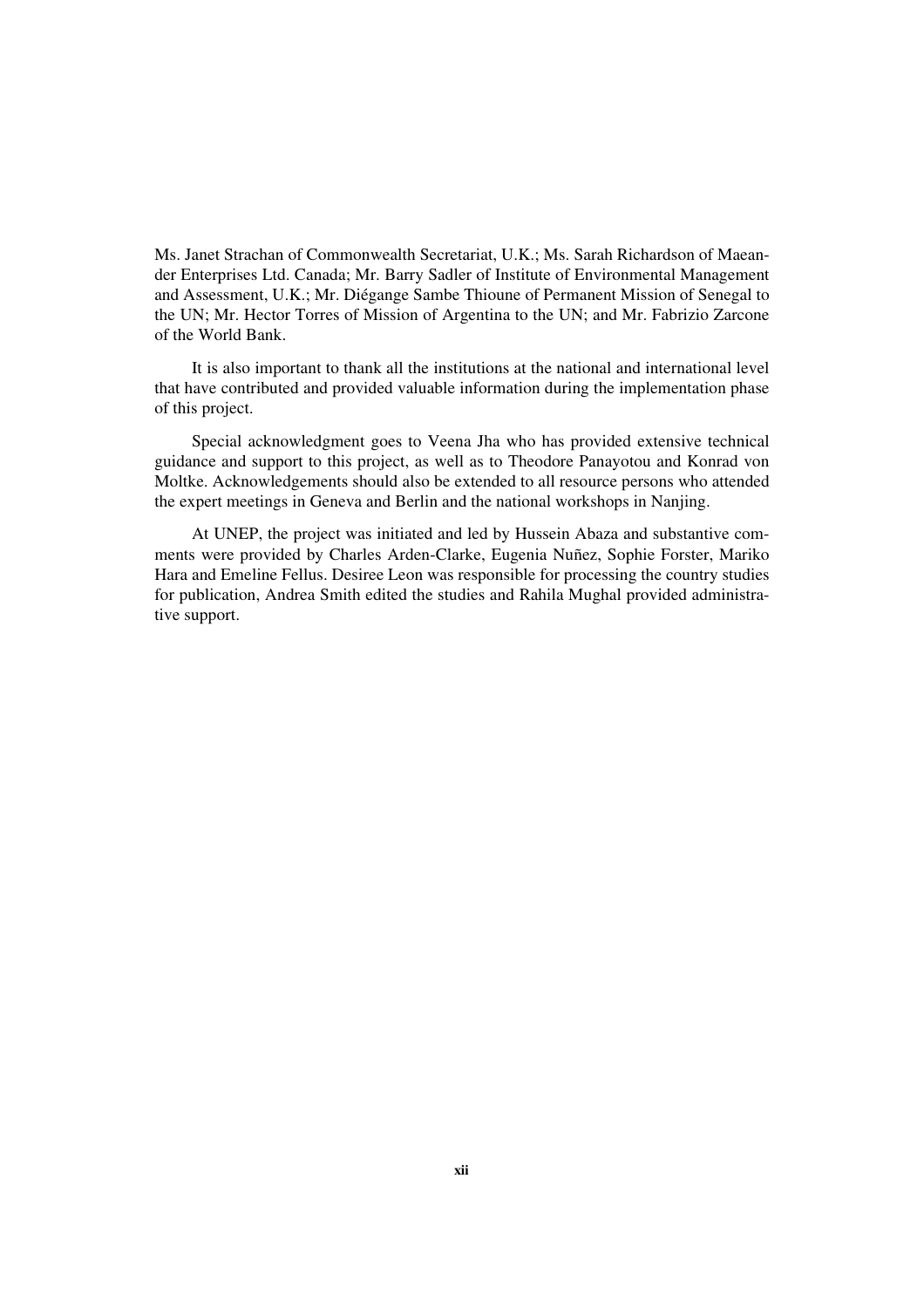# **United Nations Environment Programme**

The United Nations Environment Programme (UNEP) is the overall coordinating environmental organization of the United Nations system. Its mission is to provide leadership and encourage partnerships in caring for the environment by inspiring, informing and enabling nations and people to improve their quality of life without compromising that of future generations. In accordance with its mandate, UNEP works to observe, monitor and assess the state of the global environment, and improve our scientific understanding of how environmental change occurs, and in turn, how such changes can be managed by action-oriented national policies and international agreements. UNEP's capacity building work thus centers on helping countries strengthen environmental management in diverse areas including freshwater and land resource management, the conservation and sustainable use of biodiversity, marine and coastal ecosystem management, and cleaner industrial production and eco-efficiency, among many others.

UNEP, which is headquartered in Nairobi, marked its first 25 years of service in 1997. During this time, in partnership with a global array of collaborating organizations, UNEP has achieved major advances in the development of international environmental policy and law, environmental monitoring and assessment, and our understanding of the science of global change. This work has, and continues to support, successful development and implementation of the world's major environmental conventions. In parallel, UNEP administers several multilateral environmental agreements including the Vienna Convention's Montreal Protocol on Substances that Deplete the Ozone Layer, the Convention on International Trade in Endangered Species of Wild Fauna and Flora (CITES), the Basel Convention on the Control of Transboundary Movements of Hazardous Wastes and their Disposal (SBC), the Convention on Prior Informed Consent Procedure for Certain Hazardous Chemicals and Pesticides in International Trade (Rotterdam Convention, PIC) and most recently, the Cartagena Protocol on Biosafety to the Convention on Biological Diversity as well as the Stockholm Convention on Persistent Organic Pollutants (POPs).

# **Division of Technology, Industry and Economics**

The mission of the Division of Technology, Industry and Economics (DTIE) is to encourage decision-makers in government, industry, and business to develop and adopt policies, strategies and practices that are cleaner and safer, use natural resources more efficiently and reduce pollution risks to both human beings and the environment. The approach of DTIE is to raise awareness by fostering international consensus on policies, codes of practice, and economic instruments through capacity-building and information exchange and by means of pilot projects.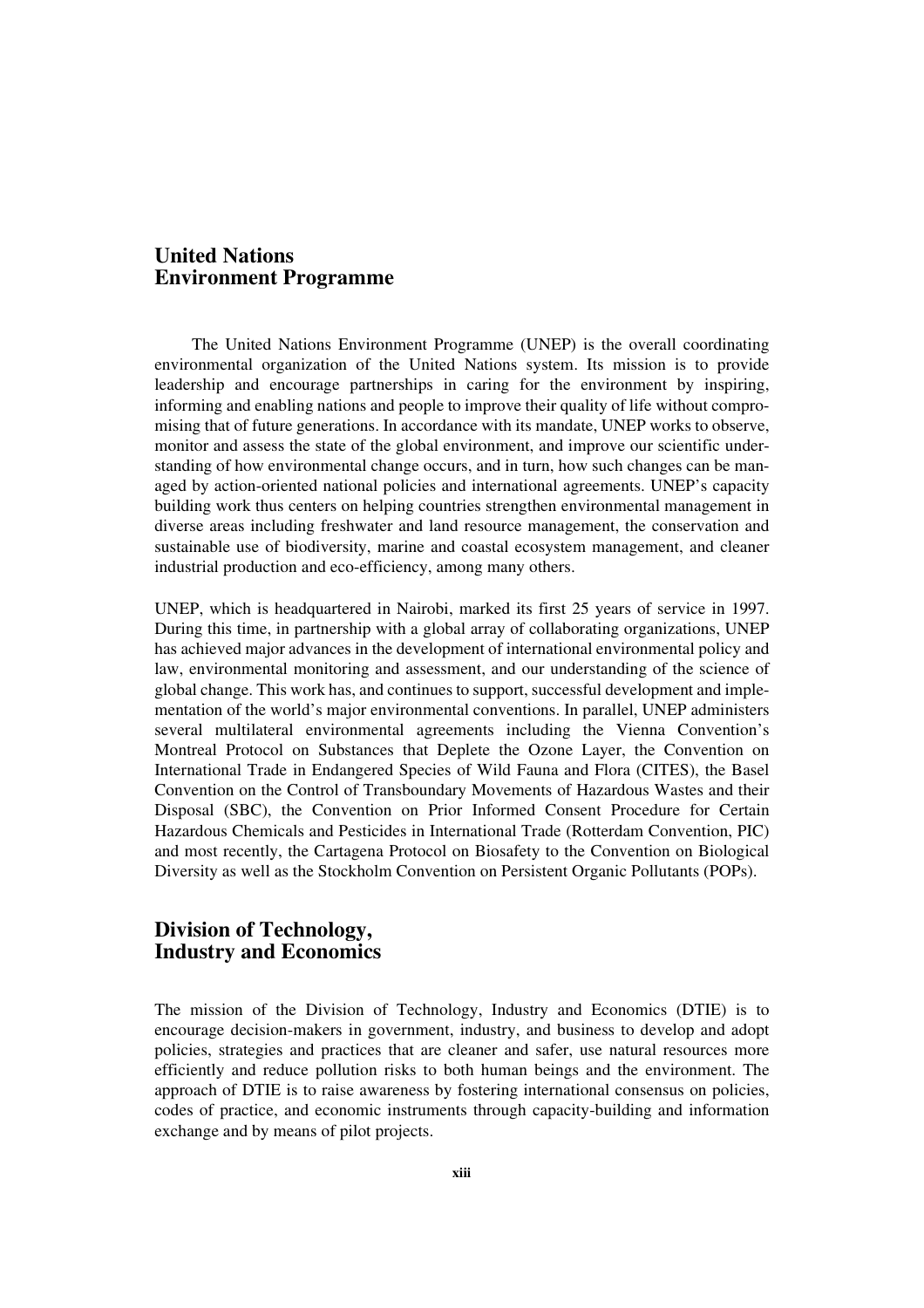# **Economics and Trade Branch**

The Economics and Trade Branch (ETB) is one of the Branches of the Division of Technology, Industry and Economics (DTIE). The work programme of the Branch consists of three main components, economics, trade and financial services. Its mission is to enhance the capacities of countries, particularly developing countries and countries with economies in transition, to integrate environmental considerations in development planning and macroeconomic policies, including trade policies. UNEP's mission in this field is also to address the linkages between environment and financial performance and the potential role of the financial services sector in promoting sustainable development. The trade component of the Programme focuses on improving countries' understanding of the linkages between trade and environment and enhancing their capacities in developing mutually supportive trade and environment policies, and providing technical input to the trade and environment debate through a transparent and a broad-based consultative process.

*For information on UNEP's Programme on Economics and Trade, please contact:* Hussein Abaza Chief, Economics and Trade Branch (ETB) Division of Technology, Industry and Economics (DTIE) United Nations Environment Programme (UNEP) 11-13, chemin des Anémones CH-1219 Chatelaine/Geneva Tel: (41-22) 917 82 98 Fax: (41-22) 917 80 76 E-mail: *hussein.abaza@unep.ch* Internet: http://www.unep.ch/etu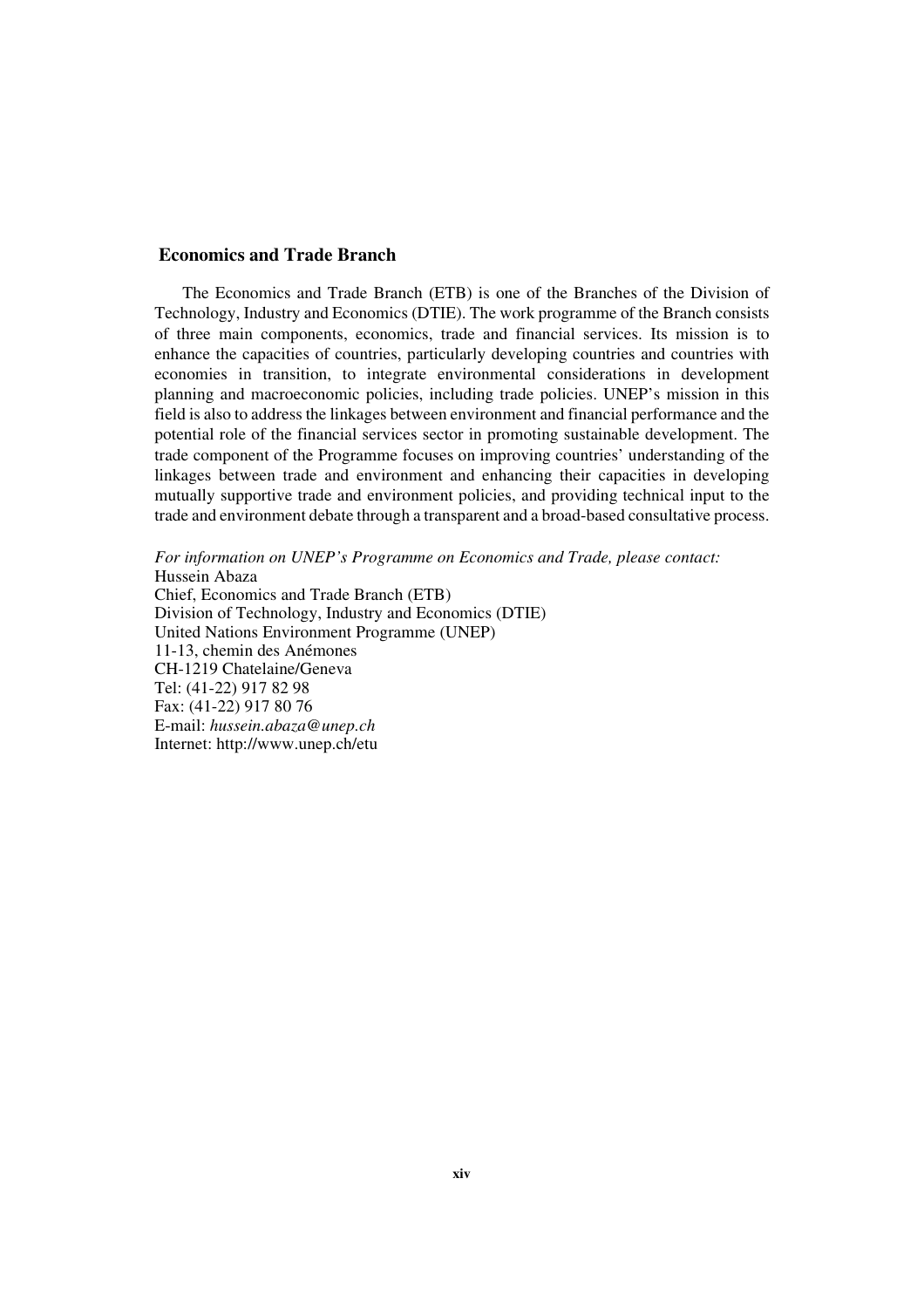# **FOREWORD**

The People's Republic of China joined the WTO at the end of 2001, and this is expected to bring enormous influence to the country. On the one hand, it will promote China's economic reform and improve China's foreign trade environment, on the other hand it requires China to open its markets and carry out trade liberalization. Agriculture is a foundation of the Chinese economy, providing food and industrial raw materials, and is supported by a rural population of 0.8 billion. Therefore the trade liberalization of agricultural products will have huge impacts on Chinese agriculture.

Economic development and trade have close linkages with the environment. When trade liberalization creates economic gain, it may also bring environmental degradation, social impacts and loss of public support for trade liberalization policies. Therefore environmental considerations need to be taken into account in the development of trade liberalization policies.

Agricultural inputs have become an important source of environmental pollution in China, but this has not yet aroused sufficient attention. It is necessary to make an integrated assessment of agricultural pollution, on the basis of which the Government can draw up a scientific policy to stimulate economic growth and development.

After China's accession to the WTO, both opportunity and challenge will exist. The opportunity for agricultural exports holds future potential to adjust agricultural production structures and develop "green agriculture", but the present challenge lies in the huge agricultural imports which may shock China's agricultural sector, and bring enormous social, economic and environmental impacts.

This country study project aims to apply the Jiangsu Agricultural Policy Analysis model (JAPA) to make a scenario analysis of the impacts of agricultural trade liberalization —especially with respect to tariff-rate quota (TRQ) imports. Additionally it will make an integrated assessment of the social, economic and environmental impacts of trade liberalization, and provide policy recommendations for the transition to sustainable development in the Chinese cotton sector, in order to mitigate the negative social and environmental consequences.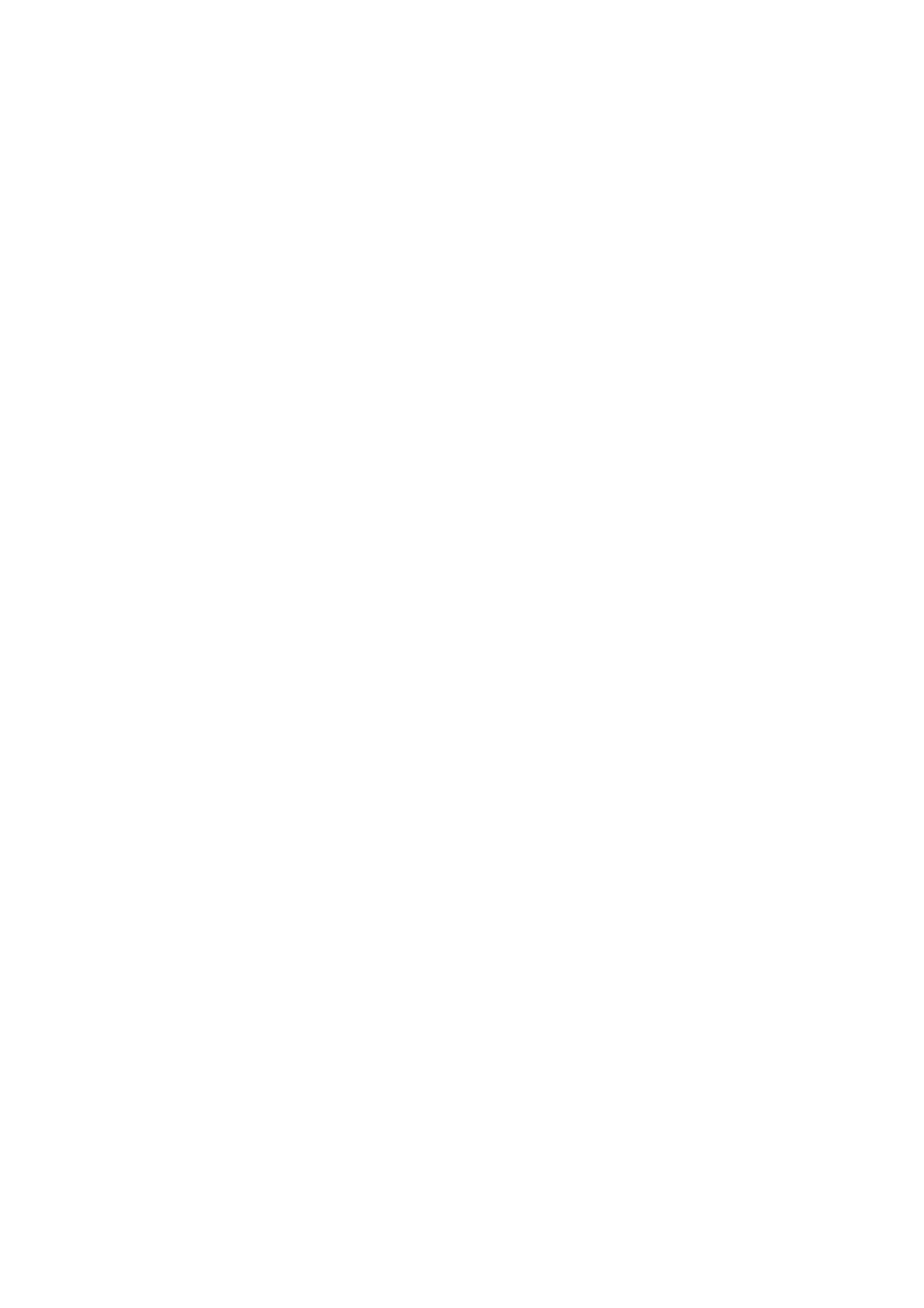# **1. INTRODUCTION**

Cotton is one of the most important cash crops in China. About 300 million people are involved in cotton production. Cotton is a pillar agricultural commodity in many regions and benefits a large rural population. Cotton is also an important raw material for the textile industry; the cotton textile industry is the biggest sector in China with over 10 million workers, and textiles and garments are the most important export commodities. China's accession to the WTO brings favourable opportunities to the textile industry, although it may have a huge impact on cotton production.

# **1.1 China's cotton production**

China is the largest cotton producing country in the world. Out of 31 provinces in mainland China, 24 provinces produce cotton. Since 1949 great progress has been achieved in cotton production.

#### **1.1.1 Cotton acreage**

China's total cotton acreage in the 1950s was around 5.5 million hectares. From the early 1960s to the early 1980s, the total cotton acreage fell to below 5 million hectares. It rose sharply in 1982 by over 12 per cent from the 1981 level. Thereafter the acreage increased until it reached over 6.9 million hectares in 1984. It then fell to 4.3 million hectares in 1986 before it again rose to over 6.8 million hectares in 1992.

The last five years have seen a continuous decline in China's cotton acreage. A sharp fall of 12.91 per cent occurred in 1996, from 5.4 million hectares in 1995 to 4.7 million hectares. In 1999 the cotton acreage declined by 15 per cent, down to only 3.7 million hectares.

#### **1.1.2 Cotton yield**

China's cotton yield has shown a sharply rising trend from 1949 to 1999. Before 1966, it was below the world's average, since 1966 it has been well above it. The early 1980s saw China's greatest leap in its cotton yields. During this period, new high-yield cotton varieties were developed and adopted. The high-yield varieties and improved field management jointly contributed to a significant improvement in cotton yields, which doubled over the 1978-1984 period, increasing from 0.45 to 0.9 metric tons per hectare. Afterwards, the yield fluctuated in the range of 0.66-0.89 metric tons per hectare. After 1997 China achieved enormous success in raising cotton yields to 1.02 metric tons per hectare.

#### **1.1.3 Cotton output**

China's cotton output increased rapidly since the founding of the People's Republic of China. In 1949 China's output was 444 thousand metric tons. It rose more than tenfold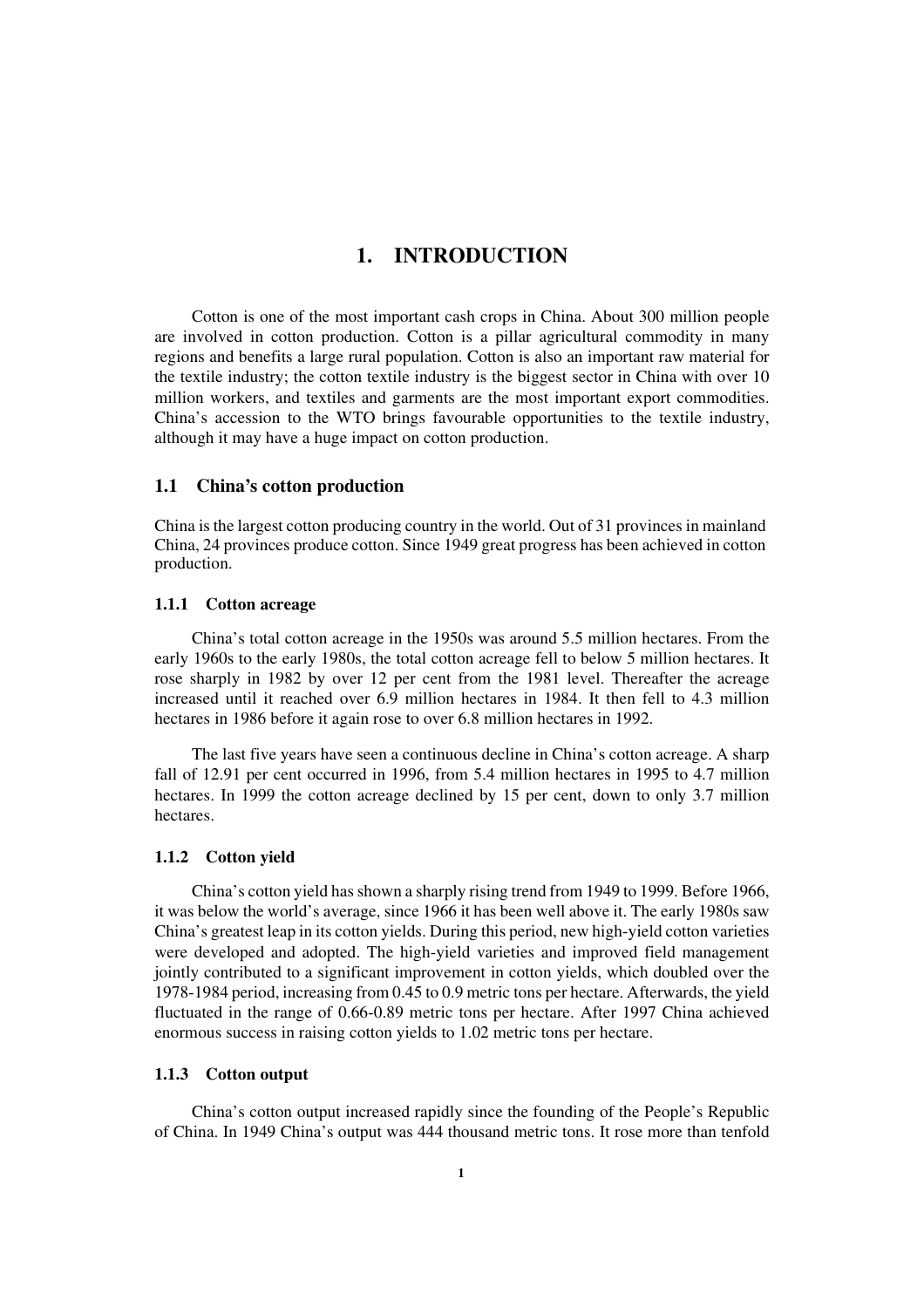to reach 4.5 million metric tons in 1998. The average annual growth rate in cotton output was 4.84 per cent, which is 1.94 percentage points higher than the world's average of 2.9 per cent for this period. Since 1982, China's cotton output has ranked first in the world, accounting for more than 20 per cent of the world's total production. This output growth, however, has not always been smooth. Sharp ups and downs reflect the complex relationship between natural conditions, state policies and the general economic environment.

During the period 1950-1960, cotton output rose sharply as China emerged from the shadow of civil war, and especially after the cotton industry was brought under the orbit of state planning, and state contract purchasing was made part of China's cotton policy in the early part of the decade. The year 1958 saw the peak of cotton output for the decade, reaching a record of 1.96 million metric tons. In the following three years, 1960-1962, China's cotton production was devastated by a combination of bad planning and nationwide natural calamity. The three largest cotton producing provinces, Hebei, Shandong and Henan, were the most severely affected areas. Cotton output fell from 1.7 million metric tons in 1959 to 0.75 million metric tons in 1962. Subsequent recovery, however, was rapid. Cotton output increased by 60 per cent in 1963. A new record was reached in 1967 at 2.35 million metric tons. From 1966 to 1978, a ten-year long stagnation followed. The turning point came in 1978, the start of rural economic reform. The establishment of the family production responsibility system and the adoption of various favourable pricing and incentive policies boosted cotton production. $<sup>1</sup>$ </sup>

From 1978 to 1984, China's cotton output increased steadily, and reached a historic high of 6.26 million metric tons in 1984. Afterwards cotton output fluctuated between 4.1-5.7 million metric tons. Finally cotton output dropped to 3.8 million metric tons in 1999.

#### **1.1.4 Main cotton producing areas**

————–—

Broadly speaking, China has three major cotton growing regions; the Xinjiang Autonomous Region, the Yangtse River Basin Region (which includes principally Jiangsu and Hubei), and the Huang-Huai Region (principally Hebei, Henan, and Shandong). Among these three regions, the Huang-Huai Region has been the largest producer of cotton.

**The Huang-Huai Region:** The three major cotton growing provinces, Hebei, Shandong and Henan, once accounted for 50 per cent of China's total cotton output. In 1996, the ratio of cotton sown to total cultivated land area in these provinces was 21 per cent, 26.5 per cent, and 32.7 per cent respectively, and the number of cotton growing counties in these three provinces totalled 136, 124, and 99 respectively. Cotton has been a very important sector in the economies of these provinces. However, cotton production in this region has fluctuated widely over the past ten years, with output, acreage and also yield declining in most of the marketing years. There were two important factors that made production declines in this region more pronounced than in other regions.

Firstly, since 1992, cotton growth in areas along the Yellow River has suffered from the *bollworm* and other cotton diseases. In Hebei for example, from 1991 to 1992, its cotton output decreased by 52 per cent as a result of bollworm attacks, and in 1993 cotton output

<sup>&</sup>lt;sup>1</sup> Policies include increases in procurement price and rewards of fertilizers and grain on the basis of cotton sale to the state.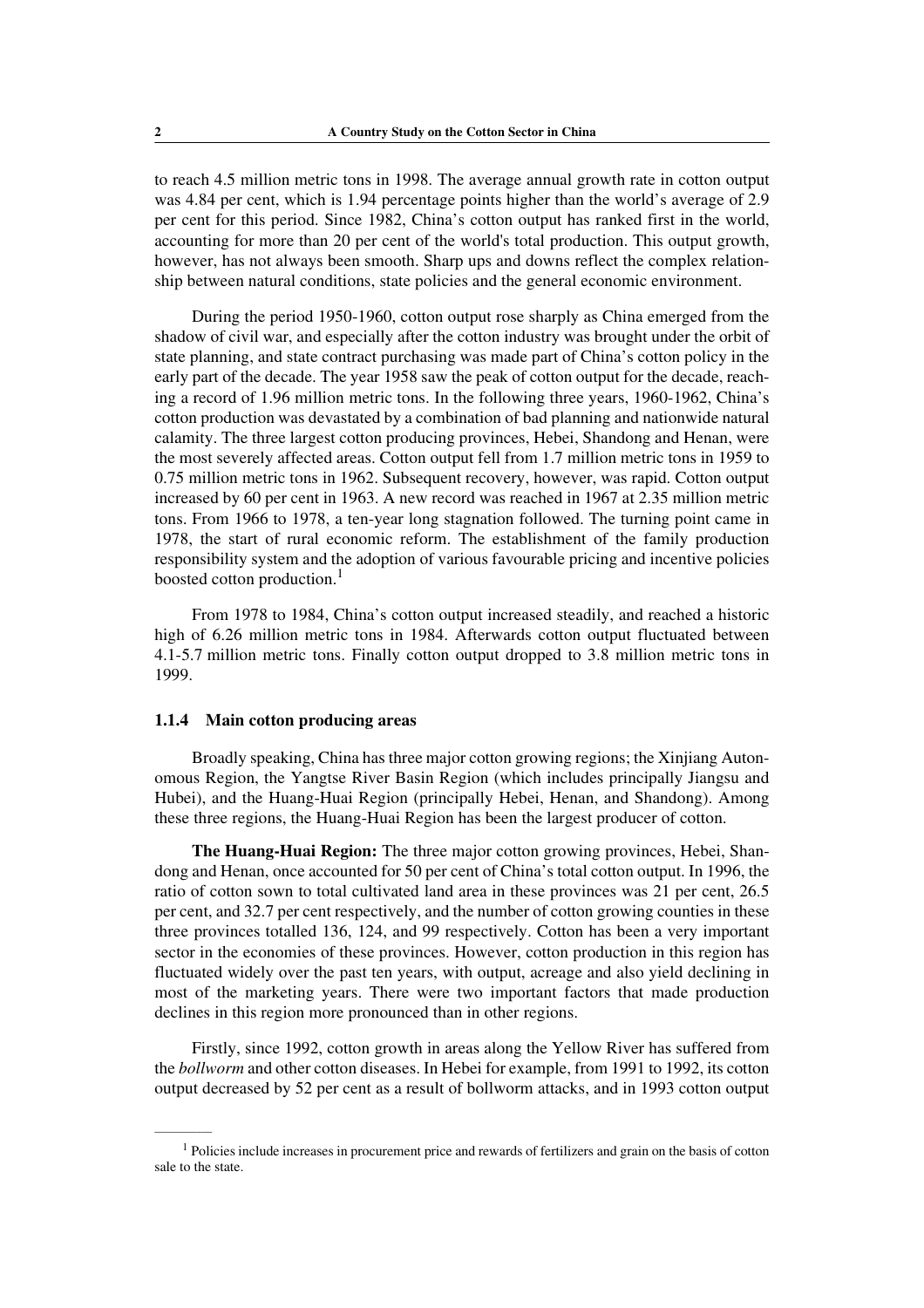was further reduced by 47 per cent from the 1992 level due to a bollworm calamity compounded by severe *verticillium* wilt and drought.

Secondly, the central Government adopted a "withdrawing cotton fields and return them to grain" policy, which aimed to fulfil a high grain output target set for the year 2000. Grain is the major alternative crop in cotton growing areas. According to the state plan, the target grain output level for 2000 was 500 billion kilograms, and the target cotton output was 5 million metric tons. However, with limited arable land, it proved to be very unlikely that these two targets could be achieved simultaneously. As a result, the Government decided to sacrifice cotton output for grain. The policy was implemented in Hebei, Shandong, and Henan provinces. As planned, in these three provinces, the area under cotton cultivation was to be reduced by 1.33 million hectares by 2000 which, measured in terms of output, equals 1 million metric tons.

**The Yangtse River Basin Region:** The Yangtse River Basin Region is the second largest cotton producing area in China. With cotton acreage of 2 million hectares, it accounts for close to 30 per cent of China's cotton production. The annual average cotton output in this area is around 1.5 million metric tons. Generally speaking, cotton production in this area is more efficient and the cotton produced is of better quality. The middle and lower reaches of the Yangtse River, especially Jiangsu, Zhejiang and Shanghai, constitute the most prosperous economic zone in China at present, and industrialization here has taken place at a very fast pace. As a result, opportunity costs of cotton production are much higher in this area than in other areas. Land that was traditionally sown with cotton has been increasingly out bid by rural industries and other agricultural sectors, and therefore the acreage has been gradually shrinking. The cotton sector has to increasingly depend on multiple cropping for its output growth. The prevalent multiple cropping indexes are 3 in this area.

**The Xinjiang Region:** With an average annual cotton acreage of 1 million hectares, it has become increasingly important as a result of its great potential in cotton production. Average cotton yield in Xinjiang is as high as 1,176 kilograms per hectare, and the annual cotton output is set to approach 1.5 million metric tons. In 1998, Xinjiang accounted for over 30 per cent of China's cotton output and its share in national output is still set to rise.

Compared to other regions, Xinjiang has several advantages in cotton production. It has favourable natural conditions, less incidence of bollworm attacks, good irrigation systems and low labour opportunity cost. Adequate light supply, high temperatures, stable water resources and abundant land are unrivalled conditions that Xinjiang is endowed with. A satisfactory range of cotton varieties has made Xinjiang a cotton base that cannot be replaced. It is the only area that has the capability to produce the sea-island cotton and the long-staple cotton. Furthermore, Xinjiang has a very long history of cotton production. As a result, technology has been well developed and farming mechanization as well as marketoriented technology service systems are beginning to take shape. According to 1994 statistics, 85 per cent of Xinjiang's total area under cotton is ploughed mechanically, and 78 per cent of it is sowed mechanically (Mao, 1998). Considering the comparative advantage Xinjiang has in growing cotton, the central Government decided to shift China's cottonmilling capacity to Xinjiang, accompanied by a whole set of favourable policies. This has brought new opportunities to Xinjiang's cotton industry.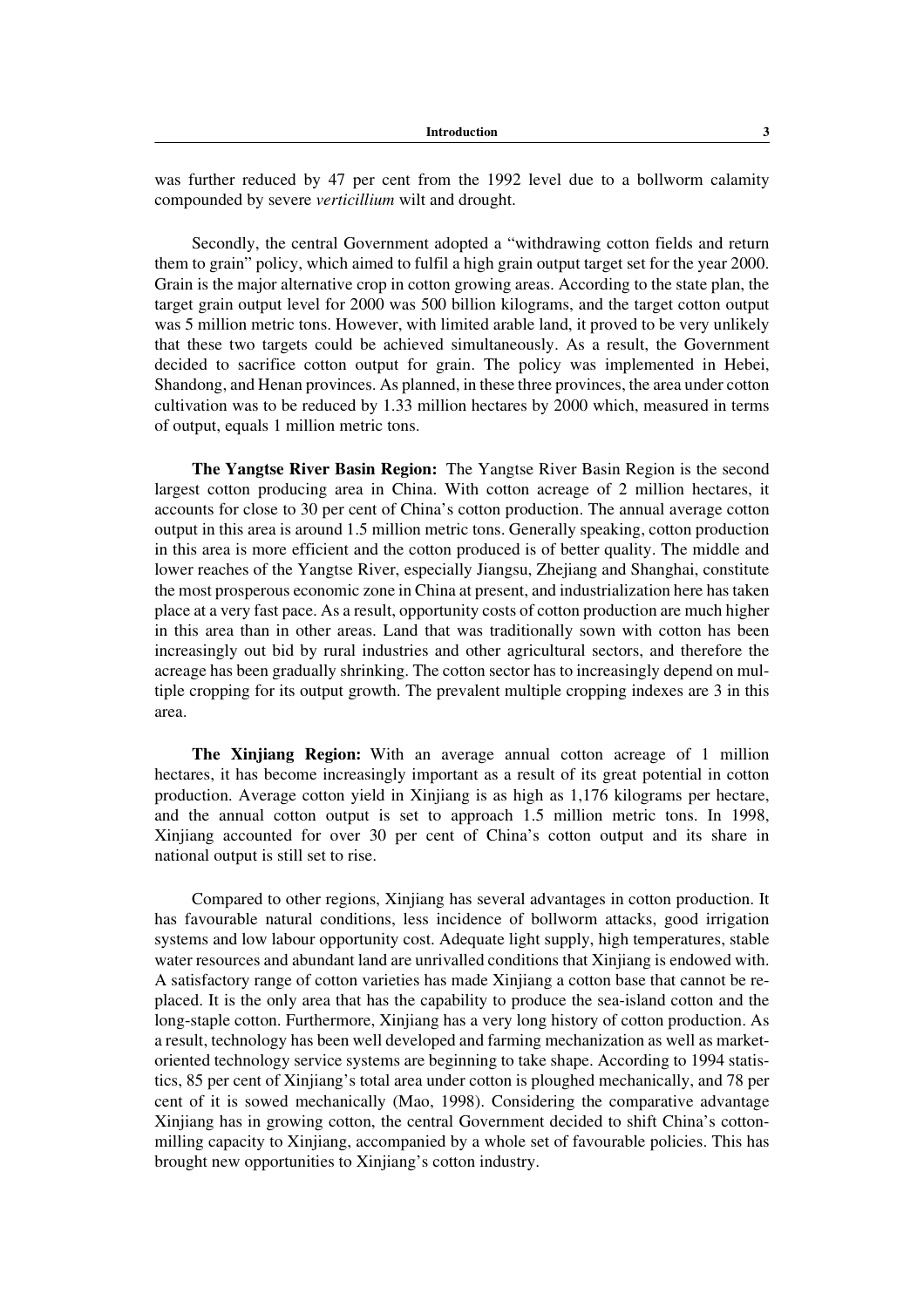#### **1.1.5 China's position in world cotton markets**

Cotton is grown or used in virtually every country in the world. The largest producers, consumers, and exporters are China, the United States, the former Soviet Union, India, and Pakistan. These countries have accounted for 77 per cent of world production, 62 per cent of consumption, and 66 per cent of exports in recent years. Other important exporting countries include Turkey, Australia, Paraguay, Argentina, and the French-speaking countries of West Africa. These countries export virtually all their production. The European Union (EU), the Russian Federation, Japan, Taiwan, South Korea, Hong Kong, and the countries of Eastern Europe traditionally have been the largest cotton importers.

#### TABLE 1.1

| Year    | China | U.S.  | India | Pakistan | <b>Uzbekistan</b> | Turkey | Australia |
|---------|-------|-------|-------|----------|-------------------|--------|-----------|
| 1990    | 451.0 | 338.0 | 199.0 | 164.0    | 165.4             | 65.0   | 31.0      |
| 1991    | 567.5 | 383.5 | 167.3 | 219.3    | 149.8             | 53.9   | 41.0      |
| 1992    | 450.8 | 353.1 | 198.2 | 200.7    | 154.0             | 57.4   | 46.9      |
| 1993    | 373.9 | 370.3 | 221.0 | 219.9    | 189.4             | 52.5   | 37.3      |
| 1994    | 434.1 | 423.5 | 226.4 | 158.4    | 130.6             | 59.0   | 32.9      |
| 1995    | 476.8 | 46.8  | 226.4 | 169.8    | 130.6             | 76.2   | 31.6      |
| 1996    | 420.0 | 375.0 | 238.0 | 187.0    | 131.0             | 76.0   | 63.1      |
| 1997    | 460.0 | 401.0 | 272.0 | 176.0    | 106.0             | 76.0   | 58.0      |
| 1998    | 450.0 | 300.0 | 272.0 | 156.0    | 97.0              | 80.0   | 67.0      |
|         |       |       |       |          |                   |        |           |
| Average | 453.8 | 332.4 | 224.5 | 183.5    | 139.3             | 66.2   | 45.4      |

# **Cotton output in main cotton producing countries** *(in 0 000 metric tons)*

*Source*: IISD/WWF 1997:8-9; Banuri, 1998.

China accounts for more than 20 per cent of world production and nearly 20 per cent of world consumption. Any development in China will have a significant impact on the world cotton markets. In 1997, China imported 783 thousand metric tons of cotton, which was about 13.6 per cent of the world's total imports, but in 1999 it became a net exporter of 330 thousand metric tons. While the increase in China's exports was not extraordinarily large by historical standards, and its decrease in imports was not its largest ever, on a net basis, the impact of these two changes was extraordinary, see Table 1.2.

Before 1993 the domestic price of China's cotton was very low, about 32.91 US cents/ pound. In 1994 the Government increased the cotton purchase price by 47 per cent, and again in 1995 by 29 per cent, which caused an enormous increase in the price of domestic cotton, going up to 76.79 US cents/pound. After 1997 the world cotton prices began to decrease, which made the government-issued cotton purchase price higher than the world price. Since 1999, the Chinese Government decided to free the cotton price, and domestic cotton prices dropped to 42.02 US cents/pound; the price fluctuated around 54.72-63.47 US cents/pound in 2000. This means that Chinese cotton has lost its competitive advantage in price. After China opens its cotton markets, high quality and low priced foreign cotton could be imported, which may influence Chinese cotton production.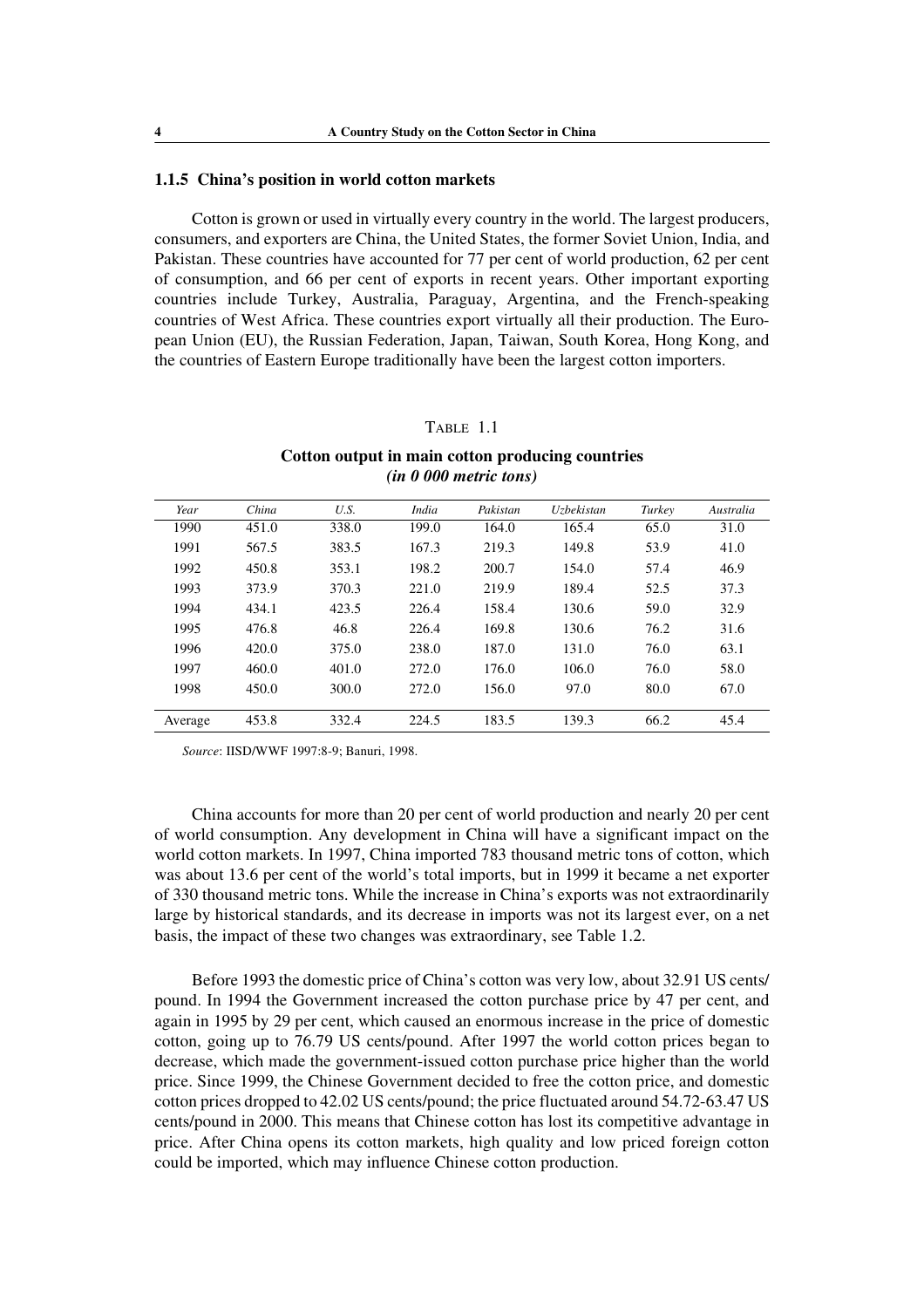# TABLE 1.2

|      | China<br>cotton price | World<br>cotton price | Cotton import | Cotton<br>export | Cotton<br>net export |
|------|-----------------------|-----------------------|---------------|------------------|----------------------|
| Year | US cents/pound        | US cents/pound        | ton           | ton              | ton                  |
| 1990 | 32.91                 | 82.87                 | 559484        | 183354           | $-376130$            |
| 1991 | 32.91                 | 62.90                 | 351782        | 293604           | $-58178$             |
| 1992 | 32.91                 | 57.74                 | 296402        | 260158           | $-36244$             |
| 1993 | 36.20                 | 70.69                 | 17994         | 163862           | 145868               |
| 1994 | 59.67                 | 91.35                 | 525829        | 125092           | $-400737$            |
| 1995 | 76.79                 | 85.55                 | 760568        | 21759            | -738809              |
| 1996 | 76.79                 | 78.58                 | 683974        | 4527             | $-679447$            |
| 1997 | 76.79                 | 72.17                 | 782976        | 1480             | -781496              |
| 1998 | 71.31                 | 58.23                 | 209418        | 45115            | $-164303$            |
| 1999 | 42.02                 | 47.62                 | 36900         | 367000           | 330100               |

#### **Cotton prices, imports and exports in China**

*Sources:* (1) Cotton prices: «China's new and improved cotton market», Hunter Colby, et al., 2000. *Sources:* (2) Cotton imports and exports: Chinese Statistics Yearbook, 1990-2000.

Production costs is one of the key factors in competing in the international cotton market. According to the survey of the International Cotton Advisory Committee (ICAC, 1998), China still has a comparative advantage in the cost of production. The average cotton production cost was US\$ 1110.1 per hectare, which was lower than in the USA, Australia, and Israel, but was higher than in Pakistan and India. Among the different items of the costs in China, the physical costs were high, but the labour costs were relatively low. Detailed information can be found in Table 1.3.

# **1.2 China's textile industry**

Beginning with the establishment of the first cotton mill in 1890, China's textile industry has a history of over 100 years. Since 1949, the textile industry has obtained great achievements. A large group of enterprises with modern textile equipment, and a large number of technicians and industrial workers form the foundation on which the rapid development of the Chinese textile industry is based. In the mid 1980s, the textile industries throughout the world began to move to developing countries. Taking advantage of this opportunity, China's textile enterprises expanded their exports and brought along the development of the industry. After over 50 years of development, China's cotton yarn output increased by 19 fold, reaching 5.42 million metric tons in 1998. The textile industry holds a very important position in China. Before the 1980s, the gross value of this industry accounted for more than 15 per cent of the country's total GDP. In the 1990s, the textile industry underwent restructuring, and in 1998 the gross value added of industrial output of the textile industry was 171.6 billion RMB, which covered 8.84 per cent of the country's total GDP, see Table 1.4.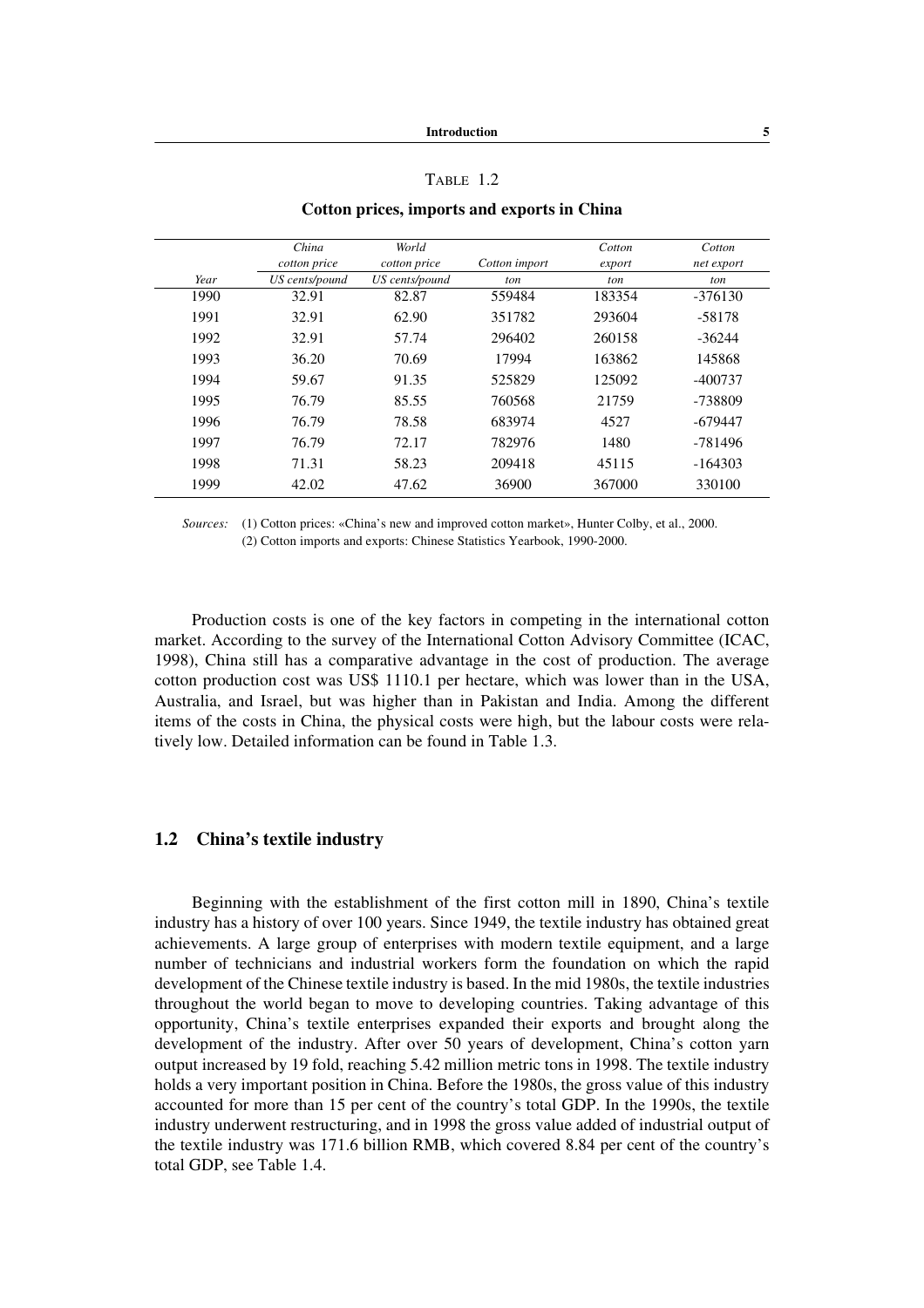|            |            |                 |                  |                   |                   | ິ                |                         |                         |
|------------|------------|-----------------|------------------|-------------------|-------------------|------------------|-------------------------|-------------------------|
|            |            |                 |                  | In which          |                   |                  | Net cost of             | <b>Ginned</b>           |
| Country    | Total cost | Seeds           | Fertilizer       | Pesticide         | <i>Irrigation</i> | Land rent        | ginned cotton<br>per kg | cotton yield<br>(kg/ha) |
| China      | 1110.1     | $37.5-$         | $95.1-$          | $40.1-$           | $45-$             |                  | 0.89                    | 1144.1                  |
|            |            | 41.7            | 386.5            | 142.9             | 148.2             |                  |                         |                         |
| <b>USA</b> | 1285.3     | 41.4            | 114.9            | 126.0             | 15.0              | 118.1            | 1.50                    | 662.0                   |
| Australia  | 2196.9     | 28.8            | $81.9-$<br>244.9 | $234.1-$<br>548.3 |                   |                  | 1.45                    | 1353.3                  |
| Israel     | 3170.7     | 75.7            | 121.6            | $270.3-$<br>297.3 | 433.0             | $15.4-$<br>85.7  | 1.53                    | 1740.5                  |
| Pakistan   | 581.8      | $11.1-$<br>14.2 | $67.1-$<br>65.6  | $97 -$<br>107.1   | $20.5-$<br>49     | $56.2-$<br>112.3 | 0.68                    | 524.5                   |
| India      | 811.2      | $11.9-$<br>35.7 | $38.1-$<br>86.9  | $108.9-$<br>164.9 | $26.2-$<br>54.8   | $35.7-$<br>71.4  | 1.22                    | 420.8                   |

### TABLE 1.3

### **Cotton production costs in main cotton producing countries**

*Sources:* (1) International Cotton Advisory Committee, 1998.

*Sources:* (2) «Study on WTO and technique improvement in cotton production», working paper, Mao, 2000

### **1.2.1 Textiles and clothing as a main foreign trade earner**

China is traditionally a textile exporter; while basically satisfying the domestic demand for clothing, a considerable proportion of textile production is exported. Textile exports have accounted for a very large share of total export revenues since the early 1950s. As of 1990, the amount of foreign exchange earned from the export of textiles and clothing reached US\$ 12.5 billion, accounting for 20.1 per cent of China's total export earnings. In 1997, the amount of foreign exchange earned from the export of textiles and clothing reached US\$ 45.6 billion, accounting for 24.93 per cent of the country's total export earnings. The textile export earnings was US\$ 42.9 billion in 1998, a decrease of 6 per cent compared with 1997; its share in total export revenue fell to 23.34 per cent. This fall in textile exports was largely attributed to the Asian financial crisis, see Table 1.4.

The world ranking of China as a textiles and clothing exporter has moved steadily up over the past 20 years, rising from tenth place in 1980 to number one position in 1995. According to WTO figures, $2^{\degree}$  the value of China's textiles and clothing exports accounted for 4.6 per cent of the world total in 1980 and 12 per cent in 1995. It reached 13.7 per cent of the world total in 1997. In terms of volume, China has been the world's top exporter of textiles and clothing since 1997.

China's textiles and clothing export destinations are undergoing a diversifying process. In 1992, textiles and clothing exports destined for Hong Kong, Japan, the EU and the US represented 82 per cent of the total textiles and clothing exported. However, in 1998, the percentage decreased to 76 per cent. Hong Kong was the largest importer of China's textile and clothing products and Japan was the second largest, followed by the US and the EU.

<sup>&</sup>lt;sup>2</sup> World Trade Organization, «Agreement on Textiles and Clothing.»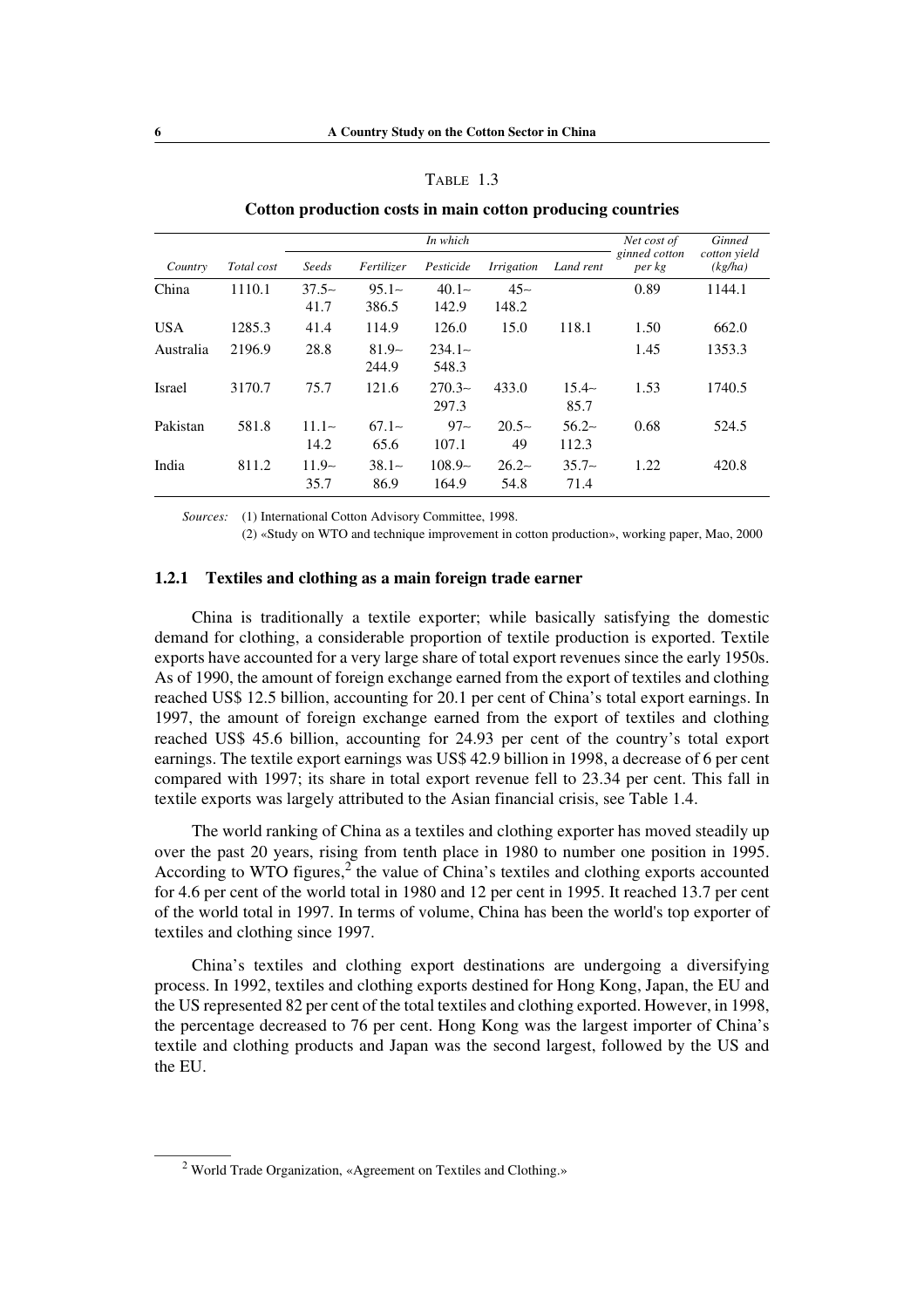# TABLE 1.4

|      | Yarn output | Textiles value added | Share in<br><b>GDP</b> | Textiles export<br>earnings | Share in total<br>export |
|------|-------------|----------------------|------------------------|-----------------------------|--------------------------|
| Year | 10,000 ton  | billion RMB          | $\%$                   | billion US\$                | $\%$                     |
| 1990 | 462.60      |                      |                        | 12.5                        | 20.10                    |
| 1994 | 489.50      | 169.8                | 11.55                  | 35.5                        | 29.24                    |
| 1995 | 542.20      | 149.4                | 9.67                   | 38.0                        | 25.52                    |
| 1997 | 561.90      | 183.6                | 9.25                   | 45.6                        | 24.93                    |
| 1998 | 542.00      | 171.6                | 8.84                   | 42.9                        | 23.34                    |

#### **Chinese textiles production and export**

*Sources:* (1) Yarn output*: The achievements and prospects of China's cotton textile industry,* Zhu Lanfen, 2000.

*Sources:* (2) Chinese Textile Industry Statistics, 1990-2000.

### **1.2.2 Ownership structure of the textile industry**

The majority of the textiles and clothing suppliers are State Owned Enterprises (SOEs). Foreign-funded enterprises are gaining an increasingly larger share of the export market, representing 32 per cent of the total in 1998. Collective enterprises and private enterprises domestically owned account for only 3.9 per cent and 0.1 per cent of the total respectively. However, as China's market-oriented reform is further carried out, the market shares of the non-state enterprises will continue to grow.

# **1.2.3 Comparative advantage of China's textile industry**

China's comparative advantage in textiles and clothing production is based on its large labour force. According to an estimate by the World Bank,  $3$  China's working population was 723 million in 1995, which was 29 per cent of the global total, and half the working population of low-income countries. Compared to other large textiles and clothing exporters of the world, the labour cost is very low in China. China is lower than all the other countries for its labour costs of textile production and ranked the second lowest in labour costs of apparel production. However, the difference between textiles and clothing production is that textiles is more technology-intensive compared to apparel and therefore the comparative labour advantage of China is partly offset by its disadvantage in technology.<sup>4</sup>

# **1.3 Cotton and textiles production in Jiangsu province**

Jiangsu province is in south-eastern China. It is located at 30° -35° N and 116° - 122° E. It borders with Shanghai city in the south-east, Zhejiang province in the south, Anhui province in the west and Shandong province in the north. It borders with the Pacific Ocean in the east. Jiangsu has good communications and convenient transportation linkages with other regions of China.

 $3$  World Bank Policy and Research Bulletin, Volume 11, Number 2, April-June 2000.

<sup>4</sup> Handbook of Textile Quota Management and Usage.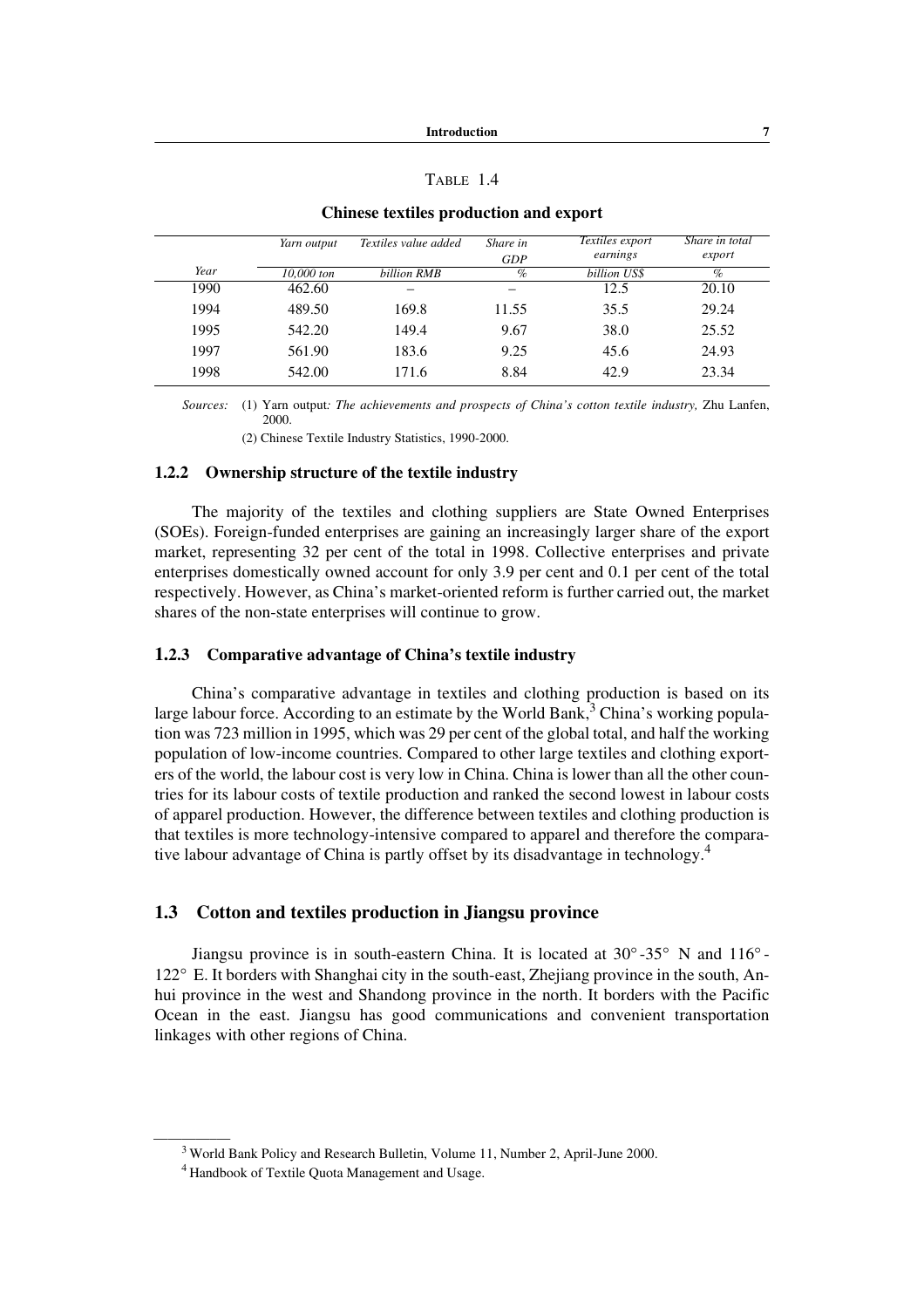Although Jiangsu is not one of the largest provinces in China, it plays an important role in the country. The province covers 102.6 thousand  $km^2$ , which is only 1.1 per cent of China's total territory, but contains about 4.7 per cent of the cultivated land of China. It contributes more than 8 per cent of the country's total GDP.

Jiangsu is one of the top 10 cotton producing provinces in China. In 1998 it produced 10.26 per cent of total Chinese cotton; it is also the biggest cotton consumption province, consuming 16.13 per cent of total Chinese cotton. Jiangsu is the number one textiles industry base in China. In 1998 it produced 928.7 thousand metric tons of cotton yarn, 3.172 billion metres of cloth, 1.41 million metric tons of chemical fibre and 0.811 billion suits of garments; the total output value of textiles in Jiangsu was 148.16 billion RMB, which is 21.64 per cent of the total Chinese textile output. The textile export revenue was 6.18 billion RMB, 11 per cent of the total Chinese textile export revenue.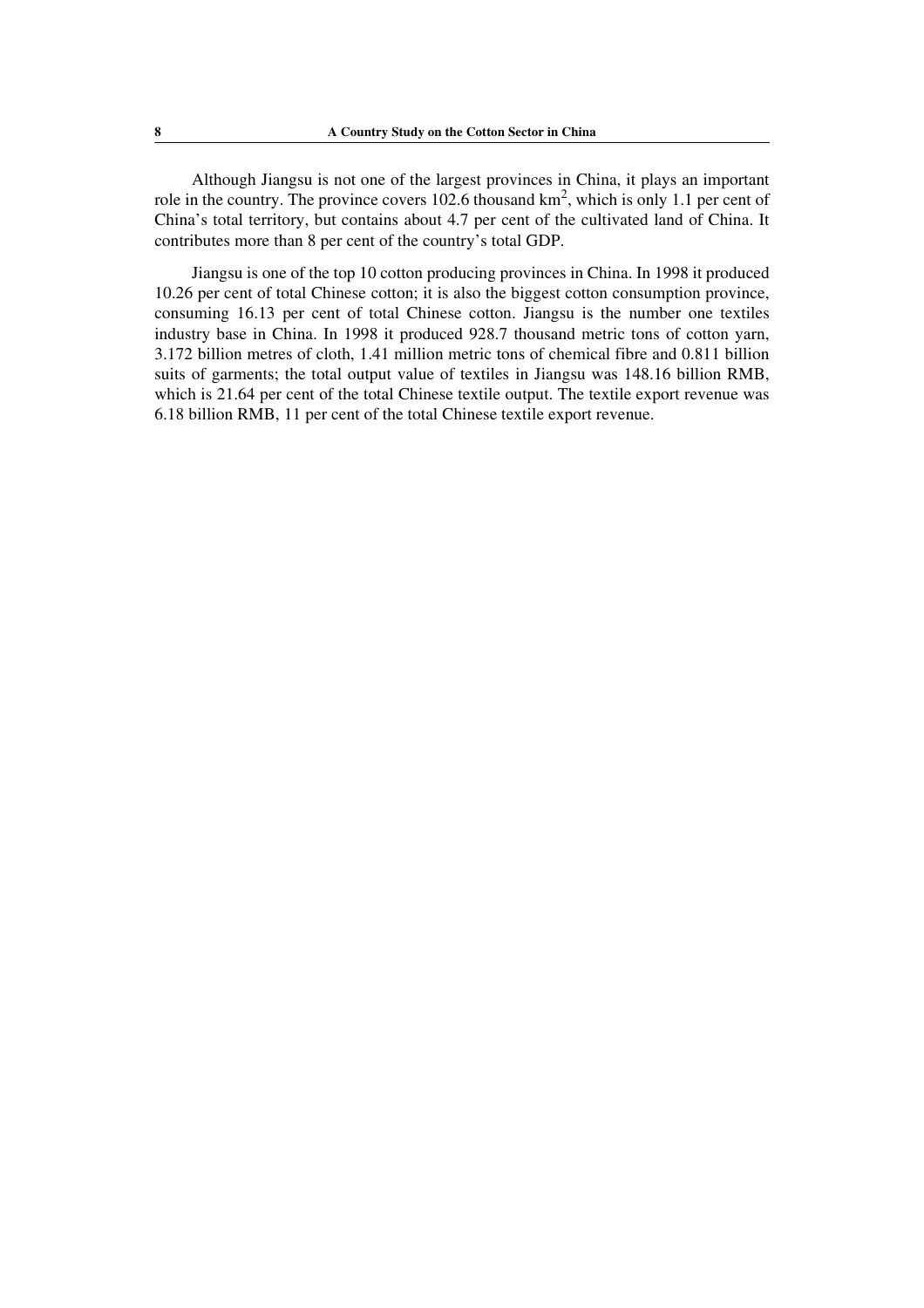# **2. IMPACT OF CHINA'S ACCESSION TO THE WTO**

China was one of the 23 original signatories to the General Agreement on Tariffs and Trade (GATT) in 1948. After China's revolution in 1949, the Government in Taiwan announced that China would leave the GATT system. Although the Government in Beijing never recognized this withdrawal decision, nearly 40 years later in 1986, China notified the GATT of its wish to resume its status as a GATT Contracting Party. A working party to examine China's status was established in March 1987 and met for the first time in October 1987. At that time, China's Deputy Minister for International Economic Relations and Trade, Mr. Shen Juren, said China's reform programme, which began in the early 1980s, was having a profound effect on the country's economy.

Like many of the countries now applying for World Trade Organization (WTO) membership, China is in the process of implementing economic reforms and transforming its economy to one that is more market-based. China's accession process to the WTO is guided by a working party whose membership consists of all interested WTO member governments. Initially, the Working Party on China's status was established under GATT in 1987 and concerned only China's trade regime for goods. In 1995, it was converted to a WTO Working Party and its scope was broadened to include trade in services, new rules on non-tariff measures and rules for intellectual property rights.

A substantial part of China's accession process involved bilateral negotiations between China and WTO members. These are usually conducted privately, either at the WTO in Geneva or in capital cities. Other meetings concern either informal or formal sessions of the Working Party. While several areas of China's trade policies, i.e. schedules of market access commitments in goods and specific commitments in services, have been and will continue to be the focus of bilateral and multilateral negotiations, it is the responsibility of the Working Party to maintain an overview of how the negotiations are progressing and to ensure that all aspects of China's trade policies are addressed.

### **2.1 Impact of China's accession to the WTO in general**

China, like all other countries, can best manage its growing economic relations with the world on the basis of rights and obligations agreed by consensus and reflected in enforceable rules and disciplines. The benefits of China's accession to WTO include:

*Promotion of China's economic reform*. In order to gain the accession to WTO, China has speeded the steps towards opening up its markets. Chinese market accession, including industrial and agricultural products, telecommunications, insurance, banking, professional services, travel and tourism, will be opened up not only to foreign companies, but also to Chinese non-state entities. China has to give up its monopoly policy step by step. The law and 8regulation system will be improved, the market-oriented economic system will be established.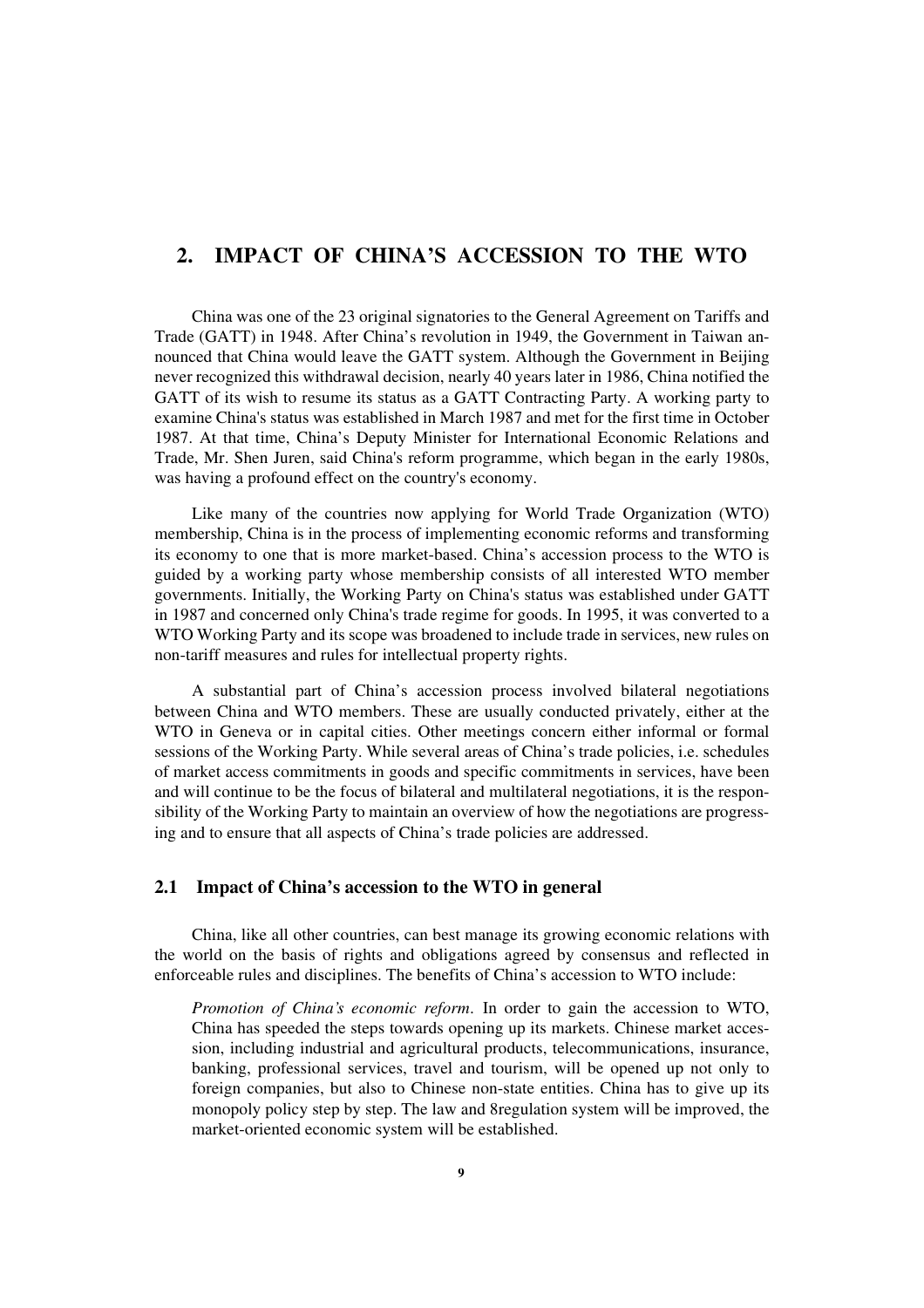*Improvement of Chinese foreign trade environment*. After accession to the WTO, China can enjoy multilateral Permanent Normal Trade Relations (PNTR) with the 130 members of WTO. This could be favourable for increasing China's export capacity.

*This is the only way to resist bilateral pressures or threats of unilateral actions*. It is also the only way to sustain and promote domestic economic reform, knowing that China's efforts in this direction are being matched by its trading partners, members of the WTO who share the same obligations under the WTO Agreements.

*Joining the WTO means assuming binding obligations in respect of import policies* obligations which will necessitate an adjustment in China's trade policies and, in most cases, economic restructuring. But, in turn, China will benefit from all the advantages that have been negotiated among the 130 members of the WTO. It will be entitled to export its products and services to the markets of other WTO members at the rates of duty and levels of commitment negotiated in the Uruguay Round—this includes tariff bindings benefiting nearly 100 per cent of China's exports of industrial products to developed countries, with almost one-half of these products being subject to duty-free treatment. These tremendous market accession opportunities will be underpinned and reinforced by the two cardinal principles of most-favoured-nation and nondiscrimination.

*Equally important, China will have recourse to a multilateral forum for discussing* trade problems with its WTO partners and, if necessary, to a binding dispute settlement procedure if its rights are impaired. This greater level of security will benefit China immensely—encouraging even greater business confidence, and attracting even greater levels of investment.

There is another major reason for China's participation in the multilateral system. Only inside the system can China take part in writing the trade rules for the 21st century. This will be an unprecedented set of rights and obligations negotiated internationally by consensus.

#### **2.2 Impact of China's accession to the WTO on agriculture**

Until the Uruguay Round, agriculture received special treatment under the GATT trade rules through loopholes, exceptions, and exemptions from most of the disciplines applying to manufactured goods. As a result, the GATT allowed countries to use measures disallowed for other sectors (e.g., export subsidies), and enabled countries to maintain a multitude of non-tariff barriers that restricted trade in agricultural products. Participants in the Uruguay Round continued the GATT's special treatment of agricultural trade by agreeing to separate disciplines on agriculture in the Agreement on Agriculture (URAA), but initiated a process aimed at reducing or limiting the exemptions and bringing agriculture more fully under GATT disciplines.

Under the Agreement, countries agreed to substantially reduce agricultural support and protection by establishing disciplines in the areas of market access, domestic support, and export subsidies. Under market access, countries agreed to open markets by prohibiting non-tariff barriers (including quantitative import restrictions, variable import levies, discre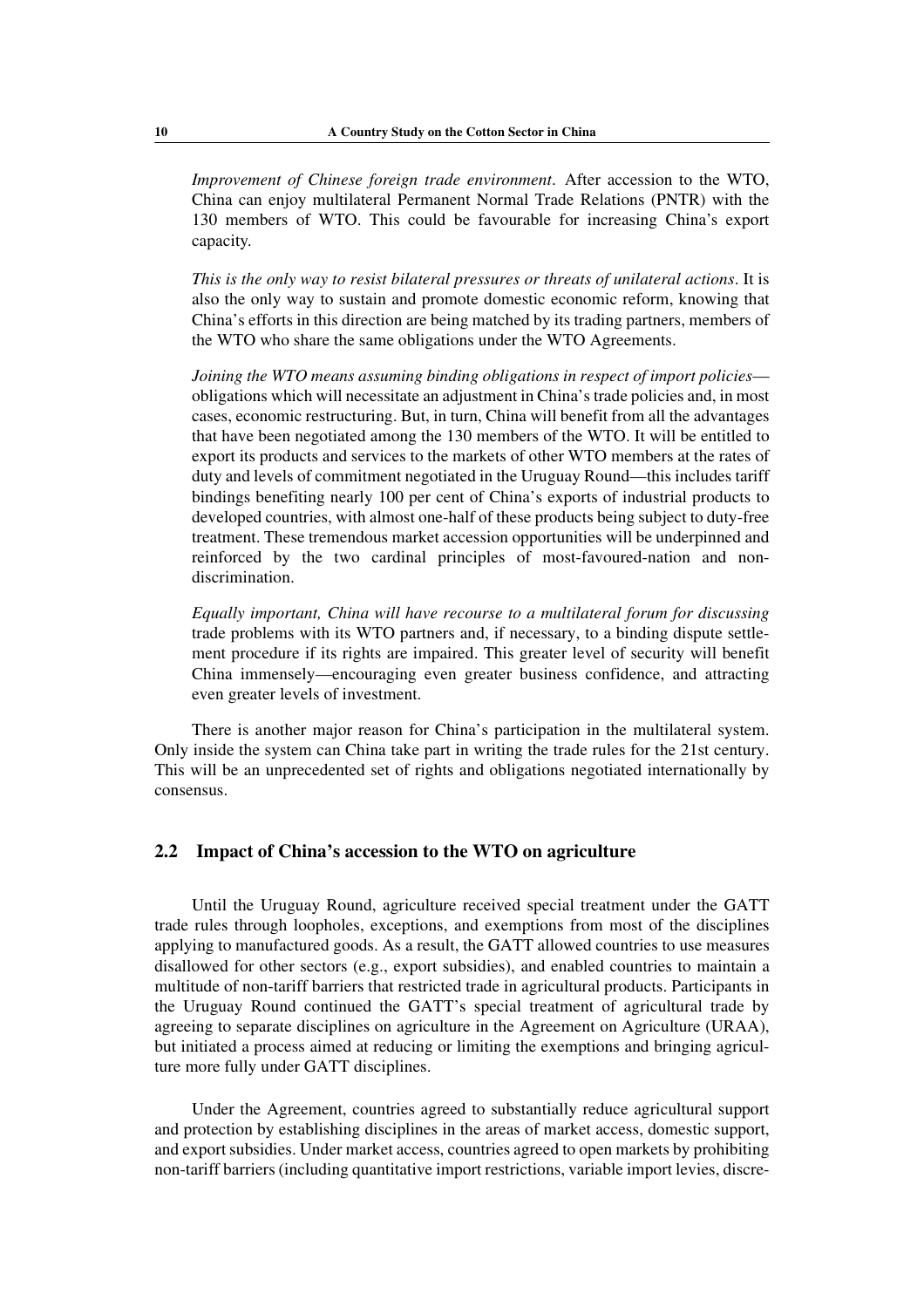tionary import licensing, and voluntary export restraints), converting existing non-tariff barriers to tariffs, and reducing tariff rates. URAA signatory countries also agreed to reduce expenditures on export subsidies and reduce the quantity of agricultural products exported with subsidies, and prohibit the introduction of new export subsidies for agricultural products. Domestic support reductions were realized through commitments to reduce an aggregate measure of support (AMS), a numerical measure for the value of most tradedistorting domestic policies. The agreement is implemented over a 6-year period, 1995- 2000.

The provisions and commitments defined by the Agreement on Agriculture include a number of important elements. These can be roughly divided into the following four areas: market access, domestic support, exports subsidy, sanitary and phytosanitary measures (SPS). The agricultural market access commitments include measures to address the following problems: trading rights, tariff reductions, 'tariffication' and quotas.

#### **2.2.1 Tariffication**

Tariffication, or the replacement of non-tariff barriers (NTBs) by tariffs, is an important part of agriculture's inclusion within the framework of GATT, in that it brings agricultural trade policy into line with the GATT principle of transparency, and potentially eliminates some of the distortionary effects that NTBs have on trade. It requires countries to convert their existing NTBs into tariff equivalents. These tariff equivalents are established for the base period and are entered in the Country Schedules as the base rate of tariff.

China has committed to eliminate non-tariff barriers on agricultural imports upon its accession to the WTO and to implement a series of tariff cuts between 2000 and 2004. In addition, China has committed to follow WTO standards in eliminating all quantitative restrictions. In particularly sensitive sectors, China will adopt tariff-rate quotas (TRQs) for wheat, rice, corn, cotton, soybean oil and other products, with gradually increasing quota levels, mostly over the same period.

For goods subject to a TRQ, a specified quantity of import (i.e., a quota) may enter at a low tariff rate, and additional imports are assessed a higher tariff. The negotiated TRQs are not "minimum purchase" commitments, i.e., they do not require China to actually import at the full TRQ amount. Rather, by cutting tariffs, they provide the opportunity for trade to the extent that domestic demand exceeds supply.

Accession to the WTO is expected to expand China's imports of farm products, particularly for major agricultural commodities which have TRQs. An important element in China's increased imports will be the growing shares of TRQ imports reserved for private traders. The system of TRQs will expand market opportunities for major agricultural commodities. The quantities of these commodities allowed in at the low "within-quota" tariff rate will increase annually from 2000 through 2004 (except soybean oil which will be fully liberalized with nothing but a bound duty by 2005).

# **2.2.2 Tariff reductions**

China will reduce tariffs immediately on accession to the WTO which, when fully phased-in will result in tariff levels comparable with or better than those of many developed country trading partners.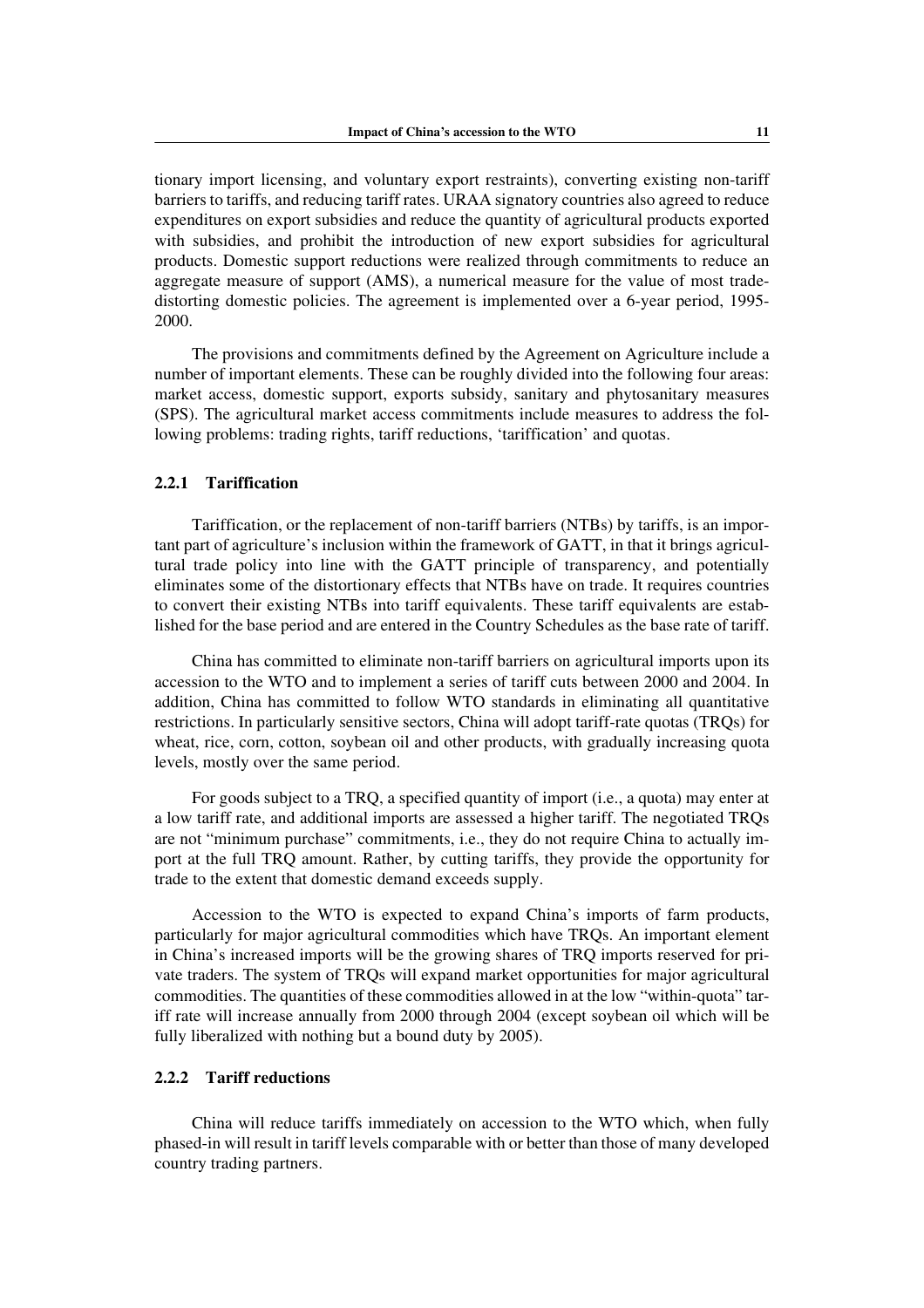| \RI. |  |  |
|------|--|--|
|------|--|--|

# **Tariff quotas of agricultural products**

| Products                      | Year    | TRQ          | Rate   | <b>STE</b> share |
|-------------------------------|---------|--------------|--------|------------------|
| Wheat                         | Initial | 7,884,000 mt | $1\%$  | 90%              |
|                               | 2002    | 8,468,000 mt | $1\%$  | 90%              |
|                               | 2003    | 9,052,000 mt | $1\%$  | 90%              |
|                               | 2004    | 9,636,000 mt | $1\%$  | 90%              |
| Corn                          | Initial | 5,175,000 mt | $1\%$  |                  |
|                               | 2002    | 5,850,000 mt | $1\%$  | 68%              |
|                               | 2003    | 6,525,000 mt | $1\%$  | 64%              |
|                               | 2004    | 7,200,000 mt | $1\%$  | 60%              |
| Rice (short and medium grain) | Initial | 1,662,500 mt | $1\%$  | 50%              |
|                               | 2002    | 1,995,000 mt | $1\%$  | 50%              |
|                               | 2003    | 2,327,500 mt | $1\%$  | 50%              |
|                               | 2004    | 2,660,000 mt | $1\%$  | 50%              |
| Rice (long grain)             | Initial | 1,662,500 mt | $1\%$  | 50%              |
|                               | 2002    | 1,995,000 mt | $1\%$  | 50%              |
|                               | 2003    | 2,327,500 mt | $1\%$  | $50\%$           |
|                               | 2004    | 2,660,000 mt | $1\%$  | 50%              |
| Soybean oil                   | Initial | 2,118,000 mt | $9\%$  |                  |
|                               | 2002    | 2,518,000 mt | $9\%$  | 34%              |
|                               | 2003    | 2,818,000 mt | $9\%$  | 26%              |
|                               | 2004    | 3,118,000 mt | $9\%$  | 18%              |
|                               | 2005    | 3,587,100 mt | $9\%$  | 10%              |
| Palm oil                      | Initial | 2,100,000 mt | $9\%$  |                  |
|                               | 2002    | 2,400,000 mt | $9\%$  | 34%              |
|                               | 2003    | 2,600,000 mt | $9\%$  | 26%              |
|                               | 2004    | 2,700,000 mt | $9\%$  | 18%              |
|                               | 2005    | 3,168,000 mt | $9\%$  | 10%              |
| Rape-seed oil                 | Initial | 739,200 mt   | $9\%$  |                  |
|                               | 2002    | 878,900 mt   | $9\%$  | 34%              |
|                               | 2003    | 1,018,600 mt | $9\%$  | 26%              |
|                               | 2004    | 1,126,600 mt | $9\%$  | 18%              |
|                               | 2005    | 1,243,000 mt | $9\%$  | 10%              |
| Sugar                         | Initial | 1,680,000 mt | 20%    | 70%              |
|                               | 2002    | 1,764,000 mt | $20\%$ | 70%              |
|                               | 2003    | 1,852,000 mt | 20%    | 70%              |
|                               | 2004    | 1,945,000 mt | $15\%$ | $70\%$           |
| Wool                          | Initial | 253,250 mt   | $1\%$  |                  |
|                               | 2002    | 264,500 mt   | $1\%$  |                  |
|                               | 2003    | 275,750 mt   | $1\%$  |                  |
|                               | 2004    | 287,000 mt   | $1\%$  |                  |
| Cotton                        | Initial | 780,750 mt   | $1\%$  | 33%              |
|                               | 2002    | 818,500 mt   | $1\%$  | 33%              |
|                               | 2003    | 856,250 mt   | $1\%$  | $33\%$           |
|                               | 2004    | 894,000 mt   | $1\%$  | 33%              |

*Source:* Selected from Compilation of the Legal Instruments on China's Accession to the World Trade Organization, MOFTEC.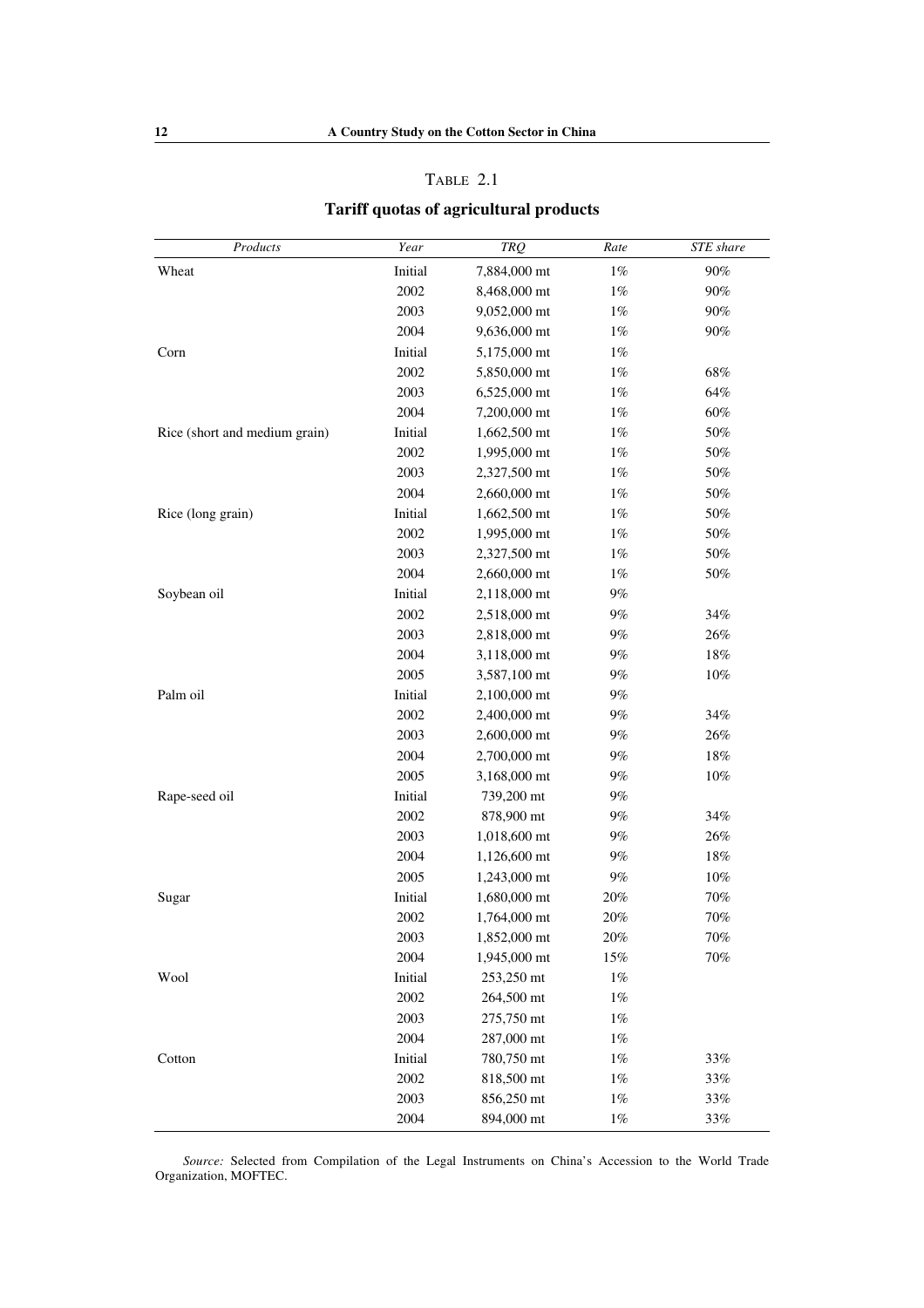China will reduce its overall average tariffs for agricultural products from an average of 22 to 17 per cent. All tariff cuts will be implemented by 2004, when all other WTO members will have implemented their Uruguay Round tariff cuts. All agricultural tariffs will be bound (cannot be increased). For certain agricultural exports such as animal products, fruits and dairy products, the average tariff will fall from 31 to 14 per cent.

# TABLE 2.2

| Bound rate at date                                                                    |              |                  |                |
|---------------------------------------------------------------------------------------|--------------|------------------|----------------|
| Description                                                                           | of accession | Final bound rate | Implementation |
| Wheat and maslin                                                                      | 74           | 65               | 2004           |
| Rye                                                                                   | $0 - 3$      |                  |                |
| <b>Barley</b>                                                                         | 3            |                  |                |
| Maize (corn) seed, other                                                              | 32-74        | $20 - 65$        | 2004           |
| Rice                                                                                  | 74           | 65               | 2004           |
| Grain sorghum                                                                         | 2.6          | 2                | 2004           |
| Soya beans                                                                            | 3            |                  |                |
| Groundnuts                                                                            | 15           |                  |                |
| Sunflower seeds                                                                       | 15           |                  |                |
| Flours and meals of soya beans                                                        | 9            |                  |                |
| Soya-bean oil                                                                         | 63.3         | 9                | 2006           |
| Rapeseed oil                                                                          | 63.3         | 9                | 2006           |
| Wool                                                                                  | 38           |                  |                |
| Cotton                                                                                | 61.6         | 40               | 2004           |
| Flax                                                                                  | 6            |                  |                |
| Peas, beans                                                                           | 13           |                  |                |
| Vegetables (potatoes, peas, beans, spinach,                                           | 11.8-13      | $10.0 - 13$      | 2004           |
| sweet-corn, garlic stems, garlic seedlings)                                           |              |                  |                |
| Coconuts, brazil nuts and cashew nuts                                                 | $13 - 26$    | $10.0 - 20$      | 2004           |
| <b>Bananas</b>                                                                        | 19           | 10               | 2004           |
| Dates, figs, pineapples, avocados, guavas, mangoes and<br>mangosteens, fresh or dried | 15.0-30      | 12.0-30          | 2004           |
| Oranges, chiao-kan                                                                    | 28.4-28.8    | 11.0-12          | 2004           |
| Grapes                                                                                | 28-29.2      | $10.0 - 13$      | 2004           |
| Apples, pears and quinces fresh                                                       | $22 - 22.8$  | $10.0 - 12$      | 2004           |
| Strawberries, kiwifruit, lychee                                                       | 27.1-39      | 14.0-30          | 2004-2010      |
| Coffee                                                                                | 15           | 8                | 2004           |
| Meat of bovine animals, fresh or chilled                                              | 31.8-35      | $12.0 - 20$      | 2004           |
| Meat of swine, fresh, chilled or frozen                                               | 16.8-20      | 12.0-20          | 2004           |
| Butter and other fats and oils derived from milk;<br>dairy spreads                    | 36.7         | 10               | 2005           |
| Cheese and curd                                                                       | 34.8-36      | 12               | 2004           |
| Margarine                                                                             | 36           | 30               | 2004           |
| Cane or beet sugar                                                                    | 71.6         | 50               | 2004           |

# **Tariffs of some agricultural products**

*Source:* Selected from Compilation of the Legal Instruments on China's Accession to the World Trade Organization, MOFTEC.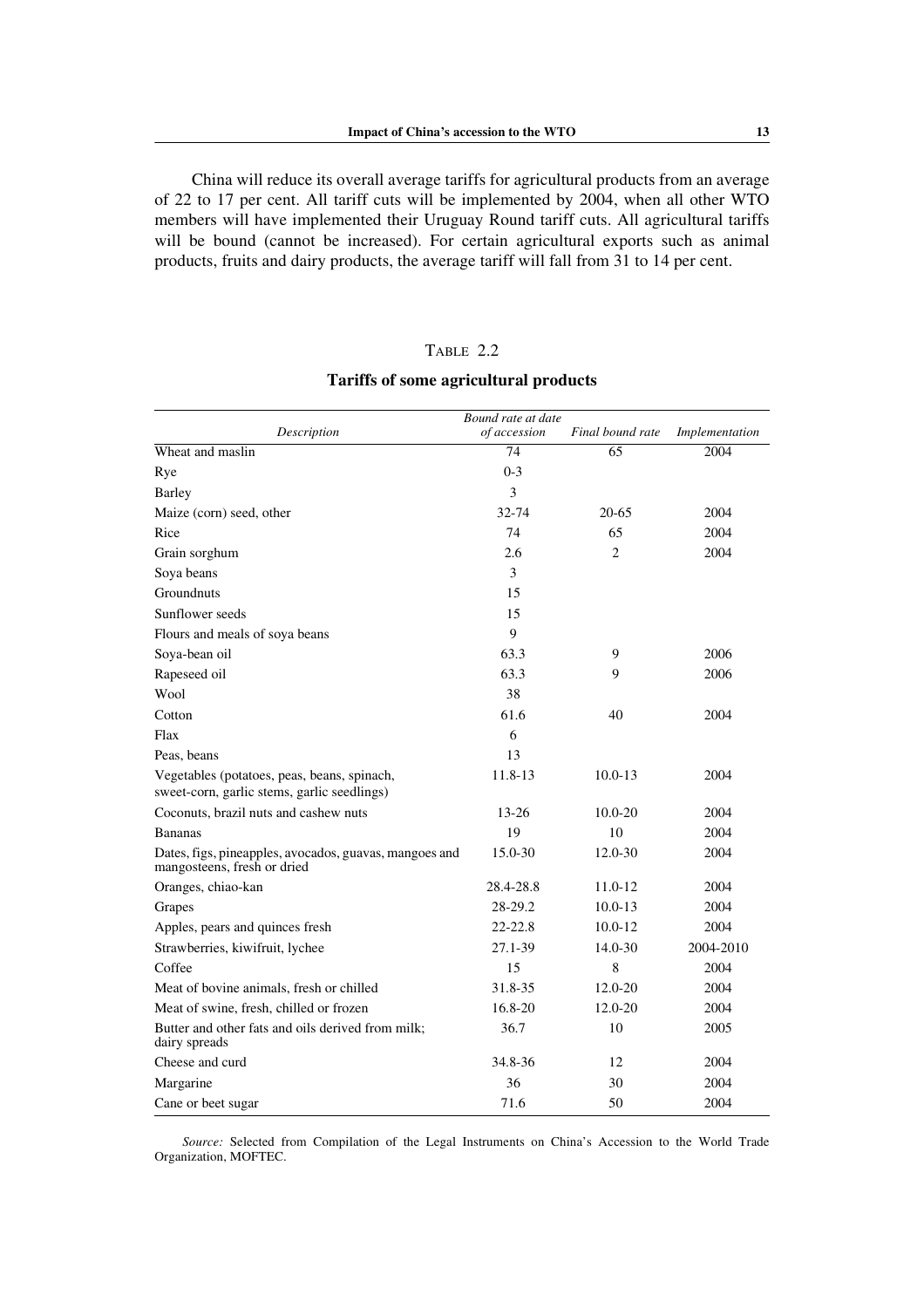# **2.2.3 Domestic support**

In order to limit the trade distortions caused by domestic agricultural support policies, the Agreement on Agriculture introduces commitments intended to curb these policies. These commitments require countries to quantify all domestic support deemed by the Agreement to have a distortionary effect on trade, i.e., the creation of what is known as the Aggregate Measure of Support (AMS), and then progressively reduce these support measures. The AMS calculation includes all domestic support policies that are considered to have a significant effect on the volume of production, both at the product level, and at the level of the agricultural sector as a whole. Market price support, except that which is achieved through border controls alone, is a major component of the AMS calculation.

The AMS is calculated by first deriving the levels of support for each commodity, plus a similar calculation for non commodity-specific support. Each of these is then summed to provide the aggregate measure. Apart from those polices which are included in the calculation, there are also a large number which are excluded. Whether or not these have, in reality, a significant effect on production is, in some cases, open to interpretation. Policies are categorized as follows:

# *'Amber box' policies*

Those policies which do have a substantial impact on the patterns and flow of trade, and therefore are included in the AMS calculation, are classified in what is called the 'amber box'; these policies are to be disciplined by requiring limitations or gradual reductions in related support levels.

# *'Green box' policies*

Policies that are not deemed to have a major effect on production and trade are placed in the 'green box'. Green box policies include a variety of direct payment schemes that subsidize farmers' incomes in a manner that is deemed not to influence production decisions. They also include assistance provided through:

- producer retirement programmes;
- resource (e.g. land) retirement programmes;
- environmental protection programmes;
- regional assistance programmes;
- certain types of investment aid:
- general services that provide for example;
	- -- research, training and extension;
	- -- marketing information;
	- -- certain types of rural infrastructure.

### *'Blue box' policies*

Policies that fall into neither of these categories, but are somewhere in between, are known as 'blue box' policies; these are also exempted from the AMS calculation. Most of the exemptions to AMS commitments are policies placed in the 'green box' but some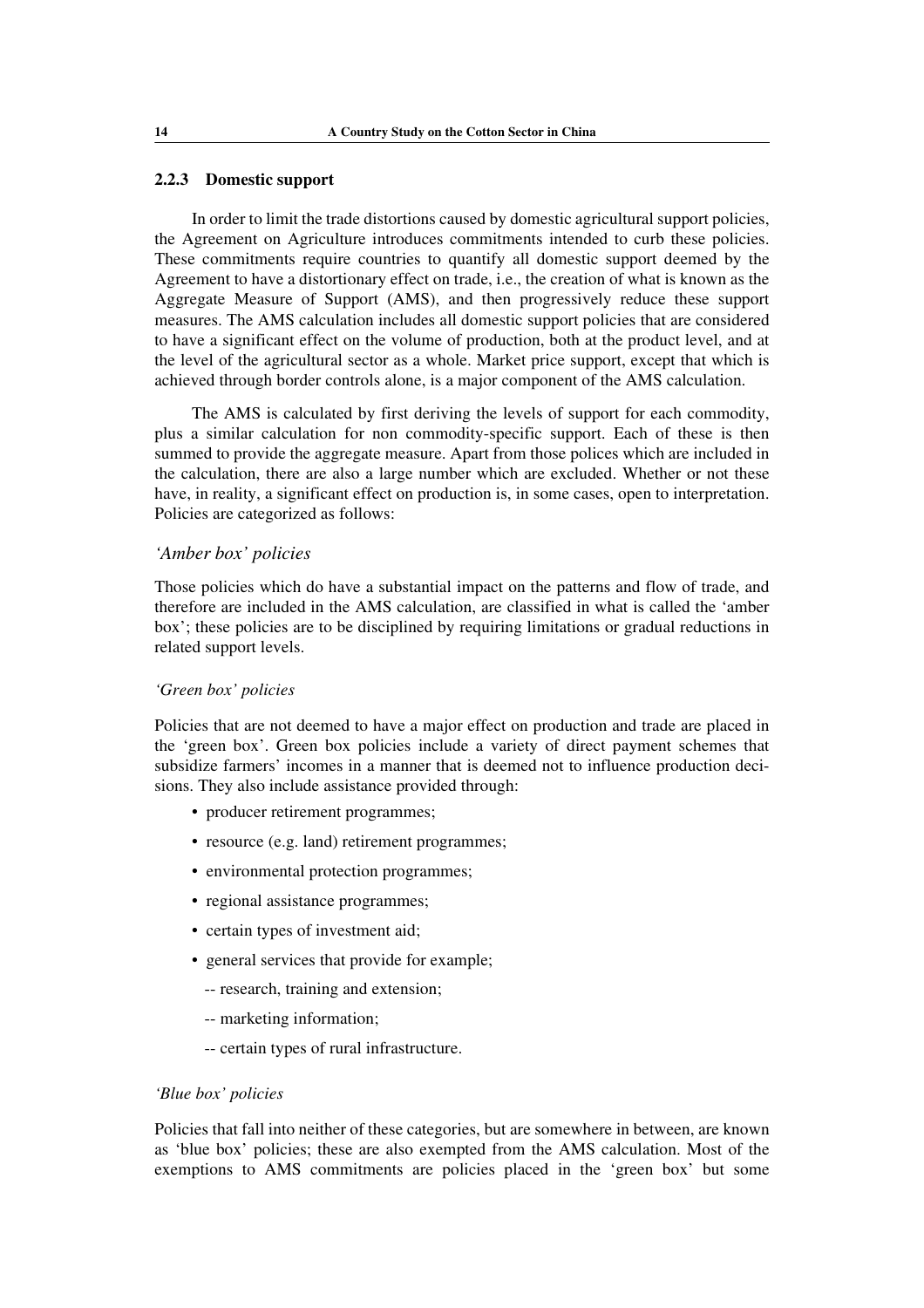additional polices also gain exemption as a result of the accord reached at Blair House. These are the so-called 'blue-box' polices. The most notable of these are the compensatory payments and land set-aside programme of the EU's Common Agricultural Policy, and the United States' deficiency payments scheme. Such direct payments under production-limiting programmes are exempted from AMS reduction if:

- such payments are based on fixed area and yields; or
- such payments are made on 85 per cent or less of the base level of production; or
- livestock payments are made on a fixed number of head.

#### *'De minimis' exemptions*

AMS calculations are carried out for each commodity and for non product-specific support. The 'de minimis' exemption allows any support for a particular commodity (or non product-specific support) to be excluded from the total AMS calculation if that support is not greater than a given threshold level. China agreed to a 'de minimis' exemption of 8.5 per cent, and an additional exemption is contained in the provisions of the Agreement, in the following circumstances:

- Where the value of total domestic support for a particular commodity is not greater than 8.5 per cent of the total value of production of that product, then that support need not be included in the calculation of the total AMS, which means that it will not have to be reduced.
- The same arrangement applies for non product-specific support. That is, provided that its value does not exceed 8.5 per cent of the value of total agricultural production, then, it too may be excluded from the AMS commitments.

### **2.2.4 Export subsidy**

The subsidized export of agricultural surpluses has been a major source of international trade disputes, and the distortions that it has created on world markets, in terms of price and general market instability have been substantial. It is partly for this reason that the agreement reached on export subsidies is seen by many to be the most important element of the URAA and is likely to have the most immediate and direct impact on world markets. Export subsidies, measured in terms of both the volume of subsidized exports, and in terms of the budgetary expenditure on subsidies, have been capped at base period levels. China has committed to remove export subsidies for farm products.

#### **2.2.5 Agreement on Sanitary and Phytosanitary Measures (SPS)**

The Uruguay Round's SPS Agreement imposed disciplines on the use of measures to protect human, animal, and plant life and health from foreign pests, diseases, and contaminants. Three years into its implementation, the Agreement can be credited with increasing the transparency of countries' SPS regulations and providing improved means for settling SPS-related trade disputes. In addition, the SPS Agreement established rules to prevent countries from using arbitrary and unjustifiable health and environmental regulations as disguised barriers to trade. China agrees that sanitary and phytosanitary disputes should be settled scientifically.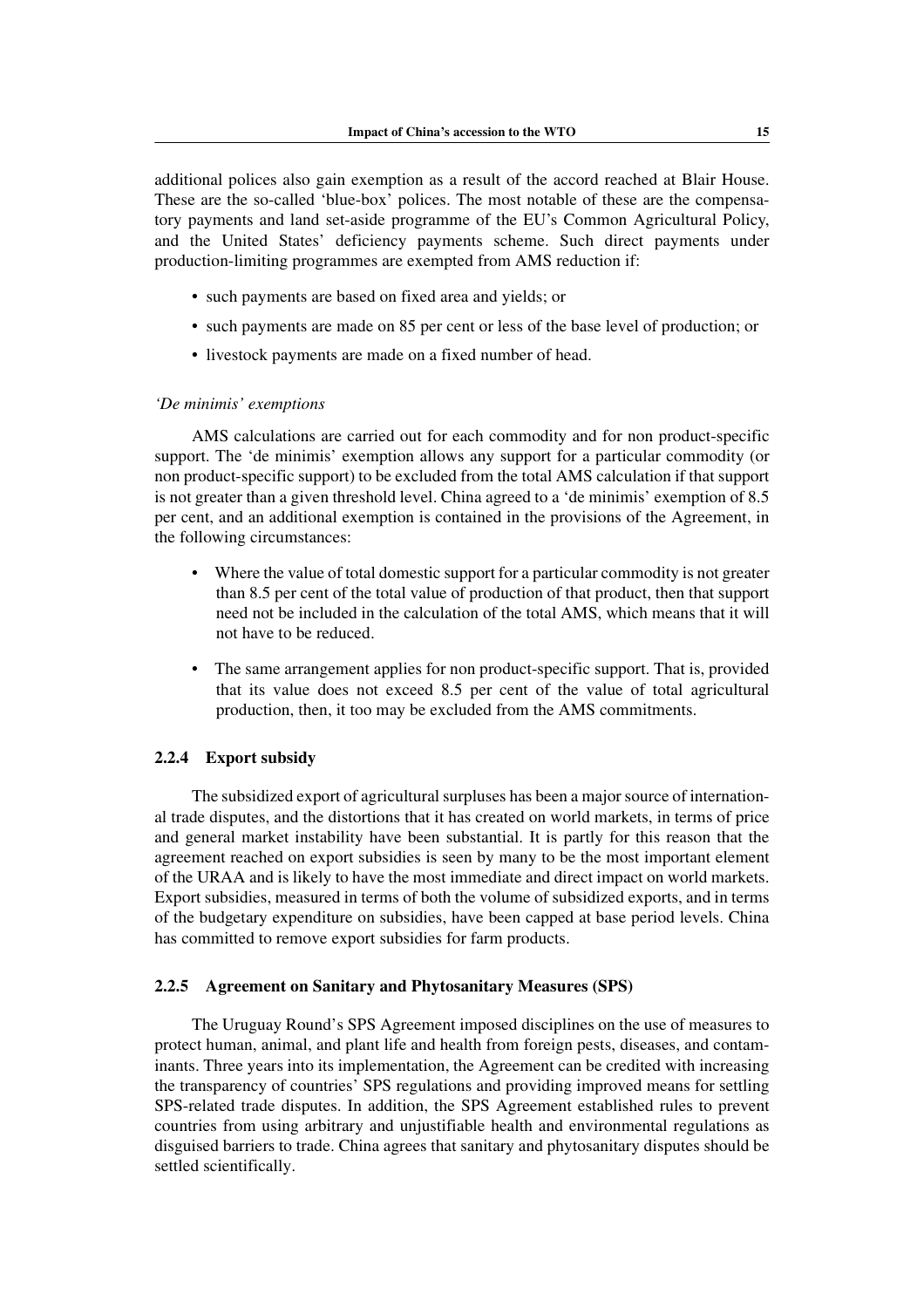# **2.3 Impact of China's accession to the WTO on textiles**

Under the Uruguay Round Agreement, the developed country import quotas for textiles and clothing, created through the Multifibre Arrangement (MFA), are scheduled for elimination by 2005 for all WTO members (although the US would have recourse to two new product-specific safeguards to protect against any surge of imports). Without WTO membership, China would continue to face bilaterally negotiated quotas in its major export markets.

WTO membership will have important consequences for the position of China in the world market. If China were excluded from the WTO, its textile products would be discriminated against in the US and EU markets. China's textiles industry, especially its synthetic fibre production, has been subject to both tariff and non-tariff barriers imposed by the West all these years. Unlike other developing country exporters, China was excluded from the Uruguay Round Agreement on Textiles and Clothing (ATC). This means that China has not benefited from acceleration in quota growth, and the progressive movement of textiles and clothing products under GATT rules provided for under this Agreement. Under the latest available version of the Agreement, China's textiles and clothing quotas on the day before China joins the WTO will become the base to which the ATC rules. China will benefit from the integration of textiles and clothing products that has occurred since 1994, and from accelerating the growth rate applying to China's quotas. This process paves the way for expansion of China's exports of textiles and clothing, with all existing quotas to be phased out by 2005, and any special textiles safeguards introduced under the Agreement phased out by 2008. This aspect of the Agreement is the only important case where China will benefit in terms of improved market access—all of the other benefits will arise from China's own reform commitments. China's textiles exports have accounted for a very large share of total export revenues since the early 1950s. The growth rate of textiles exports is much higher than the total export growth rate. The revenue from textile exports was US\$ 42.9 billion in 1998, the export revenue from textiles accounted for around 25 per cent of the total during 1978-1998.

The textiles and clothing sectors will benefit greatly from the liberalization of the textile trade after China joins the WTO. In particular, following the removal of quotas, exports can be further increased. Upon accession, certain Chinese textiles and clothing exports will benefit immediately from the liberalization process. These include 24 categories of products destined for the US, such as baby clothing (except diapers), down feather products, certain footwear, handkerchiefs, hosiery and carpets; and eight categories destined for the EU, such as handkerchiefs, combed wool, narrow fabrics, clothing accessories, swimwear and tents. According to the ATC, during 2002-2004 Chinese textiles exports will be limited by quota, but the quota may increase by 2.54 per cent each year, which means Chinese textiles exports may increase by US\$ 0.3 billion each year. After 2005 the textiles exports quota will be removed, so that Chinese textile exports may increase up to US\$ 11 billion.

# **2.4 Impact of China's accession to the WTO on agricultural environment**

After its accession to the WTO, China should find its position in the global agricultural market, and adjust its agricultural production structure according to the comparative advantage. Although China possesses comparative advantages in some agricultural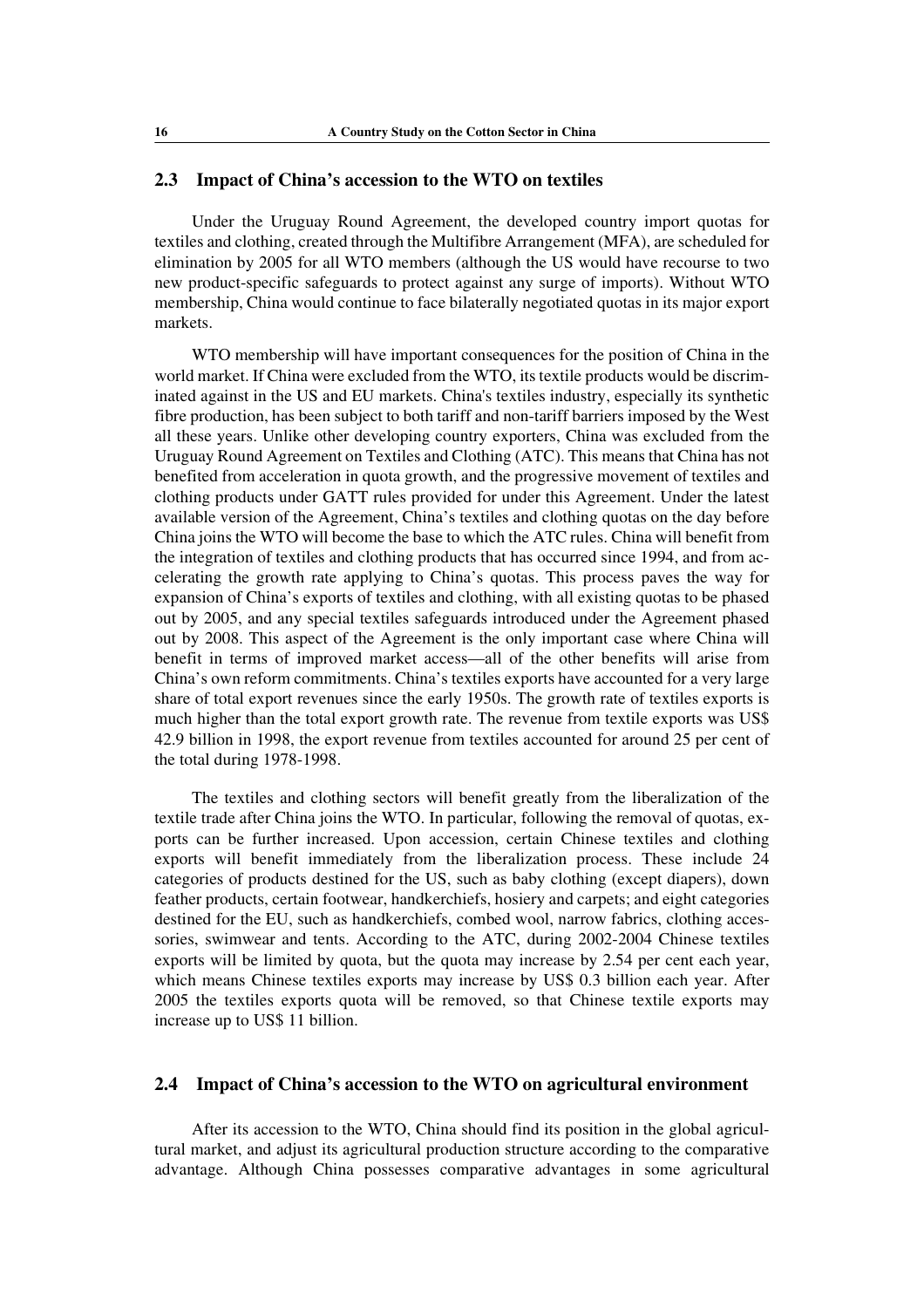products, the low quality (especially environmental quality) of the commodities could limit export competitiveness. Many countries have increased their sanitary and phytosanitary standards and inspection measures are becoming stricter, which constitutes a method of Technical Barriers to Trade (TBT). If China wants to export agricultural products in an international market, it must urgently improve the qualities of the products and bring Chinese standards in line with international standards.

The environment could be a serious problem to China's sustainable agricultural development, therefore environmental considerations should be taken into account in agricultural policy formulation. Promotion of "green agriculture" could be the ideal solution for China to maximize the benefits of trade liberalization and achieve sustainable agricultural development. The main environmental problems in cotton production are as follows.

#### **2.4.1 Pesticide pollution**

The term pesticide covers herbicides, fungicides, and insecticides. Insecticides are the pesticides most commonly used in cotton production. The environmental impacts of applied pesticides in cotton production can be divided into three major categories, the consequences to human health; on wildlife; and on water, soil and air contamination.

According to Schuman (1993), human health effects due to overexposure to pesticides are divided into six major categories: acute toxicity, which damages organ systems or metabolism; delayed toxicity, which causes renal, hepatic, haematologic, or neurologic effects; chronic cumulative toxicity, which includes carcinogenic effects; reproductive effects, which result in sterility and birth defects; hypersensitivity, which possibly causes cardiovascular anaphylactic shock and psychological or psychiatric conditioning, which is difficult to diagnose (Shaw et al.,1997).

Pesticides enter into the human body in several ways: through the skin (dermal), by swallowing (oral) and by breathing (inhalation). Cotton growers are the most direct victims of pesticide use. Lack of awareness and a lack of safety measures can cause farmers to be easily poisoned when exposed to pesticides. Workers may be exposed to residual pesticides in ginning and spinning mills. People who drink water that is contaminated by pesticides are either poisoned immediately or suffer from long-term harmful effects of the pesticides. Additionally, pesticides can also affect human health indirectly by contaminating food for human consumption or accumulating in the food chain (Shaw et al., 1997). Various ginning by-products often find their way untreated into the feed of dairy and beef cattle, the spray drift of pesticides are "swallowed" by wildlife and livestock, and cotton seed oil is a major edible oil in some regions, notably in some parts of Shandong province.

The damaging effects that agrochemicals have on wildlife and domestic animals can be either direct, such as acute toxic poisoning though eating pesticide-covered seeds and animals or indirect, such a the loss of habitat caused by the use of herbicides (Shaw et al., 1997). Some of the insecticides and herbicides can be long-lived in the soil. There may be an insidious loss of vital soil organisms which play important roles in decay, nitrogen fixation, the sulphur cycles and are of significance in their symbiotic relationship with crops (e.g. mycorrhizal fungi, soil arthropods). It is likely that the microclimate of the fields is altered, which leads to serious soil degradation (Barrow, 1991).

Pesticides can enter surface water sources through run-off. Valorized pesticides may also pollute the air and dissolve in precipitation. These chemicals are likely to build up in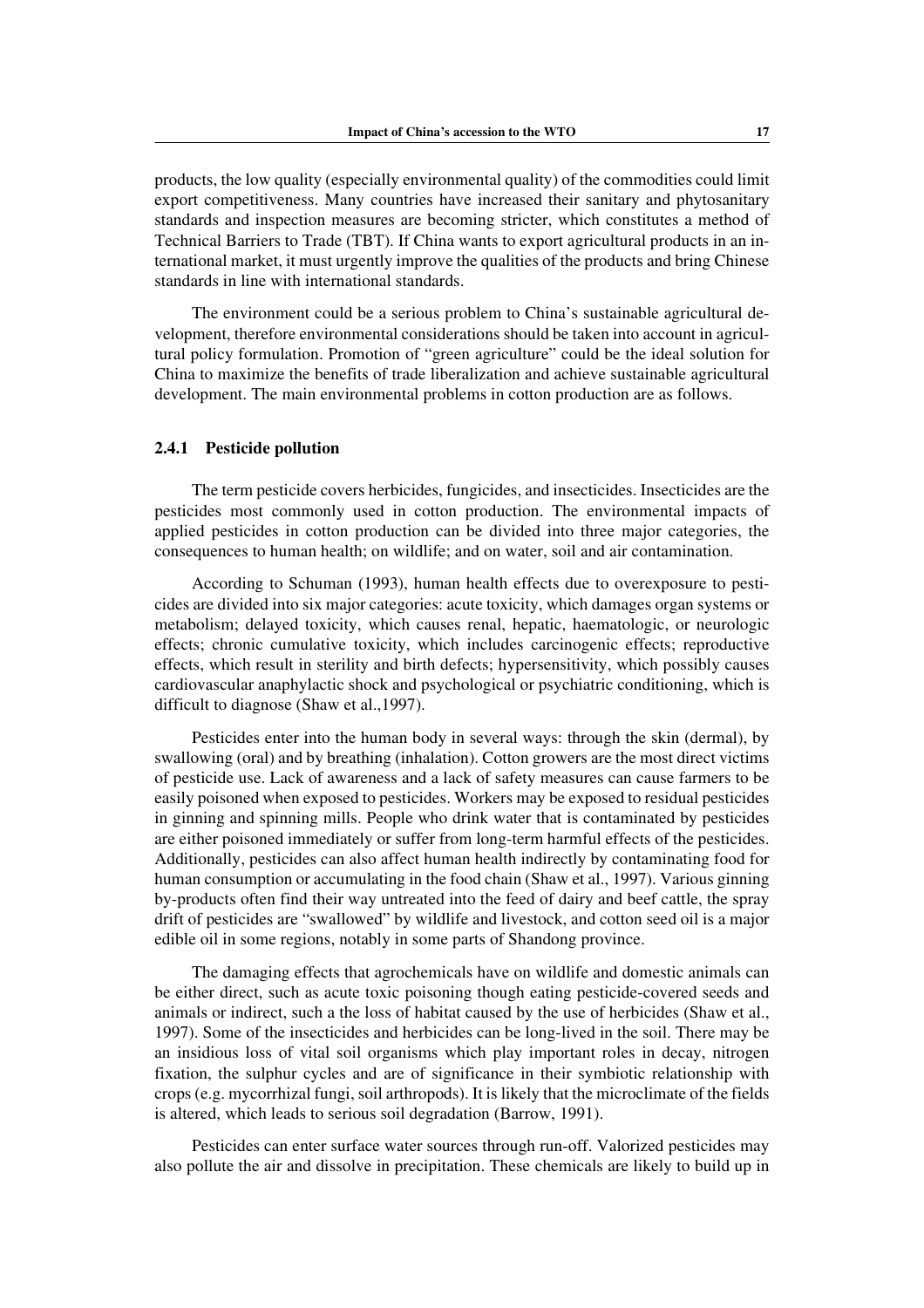cotton sediments and will eventually be concentrated in living organisms through the food chain (Wagner, 1994).

Pesticides also find ways into groundwater through leaching and draining. The degree of groundwater contamination is largely determined by soil characteristics and the location of the field (Shaw et al., 1997).

#### **2.4.2 Chemical fertilizer pollution**

Fertilizers are used to replenish the nutrients that the crop takes up from the soil or to insert lacking nutrient types in the soil (Harry de Vries, 1995). The main environmental impacts of fertilizer application arise when it is not properly used, or when (climatic) conditions are not as predicted. The composition of applied fertilizers may not always coincide with the extracted nutrients. This means that some nutrients are still depleted while others are overcompensated. This may lead to soil degradation (Harry de Vries, 1995). In some regions of China, *urea* is over used to such an extent that it has caused major imbalances between nitrogen (N) and phosphorous (P), with the highest ratio of N and P being 1:0.8 - 1.0 (Zhang Jusong, 2000). The direct consequence of this is high input accompanied by low yield. Fertilizers contribute to soil degradation in several other ways. Examples are: soil acidification caused by super phosphate fertilizers; accumulation of phosphates and heavy metals in soils; and soil firmness induced by over-application of chemical fertilizers. Soil degradation means the loss of fertility and therefore encourages increasingly larger inputs of fertilizers, thus leading to a fertilizer dependency cycle.

Additionally, problems occur when climatic conditions (especially rainfall, but the same effect occurs with over-irrigation) differ from expected values. When rainfall is short, the crop might be harmed more than it gains from fertilizer application. When rainfall is more abundant than expected, some of the applied fertilizer may leak away from topsoil to lower (and for the crop unreachable) layers, or drained with rainwater into rivers and lakes. In the latter case, the fertilizer can pose a risk to water resources (Harry de Vries, 1995). Too much fertilizer in rivers and lakes is one of the main characteristics of water pollution.

One of the well-known causes of groundwater contamination is the massive use of fertilizers containing nitrogen. Nitrogenous fertilizers, phosphate fertilizers and ammonium-rich fertilizers can be converted in the soil by nitrosomonas bacteria to nitrate compounds. These fertilizers, if not entirely absorbed by the crop, will cause serious problems. Some of the nitrates leach out to contaminate water bodies and may also be converted by soil micro-organisms into nitrogenous gases which escape to add to the "greenhouse effect". Nitrates, composed of one atom of nitrogen and three atoms of oxygen  $(NO_3)$ , pose health risks to infants when found in drinking water. Although nitrate itself is not usually considered harmful to human health, the immature digestive systems of infants changes nitrate to nitrite (NO<sub>2</sub>), which can cause a disease called *methaemoglobinaemia* (McCasland et al., 1997). Haemoglobin of babies with methaemoglobinaemia will be converted to methaemoglobin, which cannot carry oxygen. In severe cases, the infants may have digestive or respiratory problems and anoxia (McCasland et al., 1997). Additionally, nitrous oxide emissions from the use of nitrogen fertilizer affects air quality.

Another problem environmentalists have with fertilizers is that agricultural run-off can be disastrous to water ecosystems. If an overabundance of nutrients is located within a water source, eutrophication can set in. The water's oxygen content is used up by microbial organisms and fish die off. Since fertilizers are highly necessary, improvements in its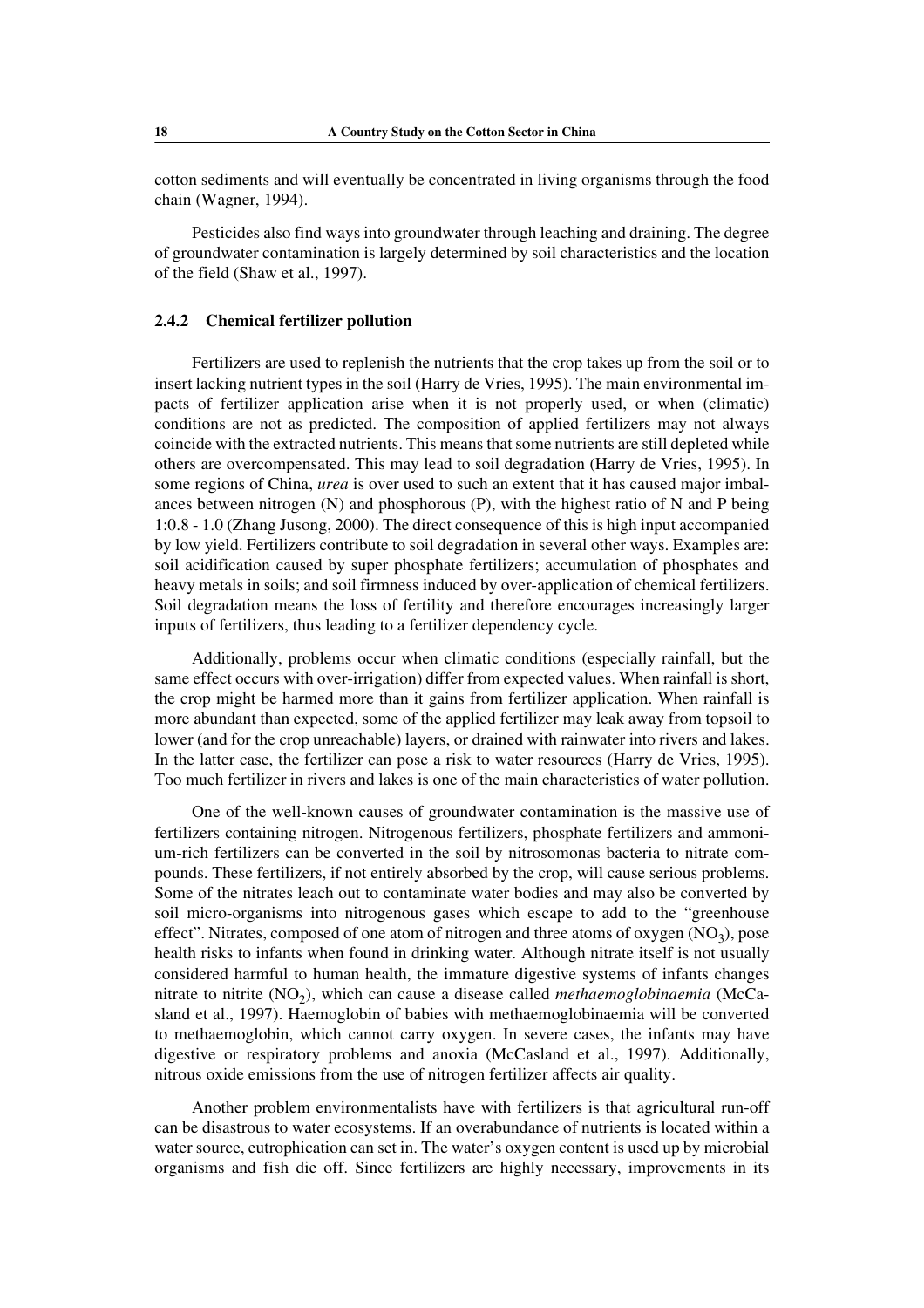application are needed to reduce collateral ecological damage. The damage caused by agrochemical run-off can be reduced by implementing proper irrigation scheduling, paying close attention to weather forecasts and using strip crops to minimize the amount of fertilizers and pesticides washed away into water bodies by rainfall (Shaw et al., 1997).

#### **2.4.3 Plastic film pollution**

The application of plastic film is very popular in China. The plastic films mentioned here refer to polythene film which is as thick as 0.008 mm and is used to cover the cotton nursery surface (and therefore in China is called ground surface film). It is mainly used to raise ground temperature and retain moisture for cotton growth (Mao, 1998). After germination, holes are made for the cotton plants to grow through.

Plastic film was first introduced in the 1970s and it is already applied to 50 per cent of China's cotton acreage during recent years. It is most extensively used in Xinjiang, where it represents 40 per cent of the total cost of cotton production (labour costs not included). It has been proven that this newly popularized technology is very effective for its designed purpose. However, plastic film fragments that remain in the soil may stay for as long as 100 years without being degraded by microbes. If the plastic film fragments are not removed, they may hamper cotton root growth and cause decrease in yields.

# **2.4.4 Irrigation problems**

Cotton is a high-volume water user. Therefore, water is a very important input in cotton cultivation. Irrigation waters make it possible to grow cotton in some regions that otherwise would not be suitable. They help to increase cotton yields and ensure a regular harvest and they are very effective in shortening cotton's ripening periods (Roche, 1994). However, unchecked water use compounded by some of the inefficient irrigation practices, makes the cotton production system in most of the cotton producing regions largely unsustainable. Water resources are, obviously, not inexhaustible. The intensive water use makes a huge dent in this limited water base, as well as various other side effects it has caused, mostly in conjunction with other production practices.

The large volume of water used and the low rate of utilization shows that water is often regarded as an everlasting resource. New irrigation practices have enabled farmers to draw water from deep underground aquifers, as well as from surface water stored in dams and levees. Water shortages are typically viewed as a supply problem rather than as a demand issue (Shaw et al., 1997). However, irrigation waters, either pumped from aquifers or diverted from surface sources, can cause environmental damage and threatens to undermine future production.

Over-irrigation and lack of drainage causes leakage and run-off of agrochemicals, which have disastrous impacts on the environment. Irrigation run-off from surrounding cotton fields has created wastelands, and birds living in the surrounding areas are experiencing birth defects in record numbers. The toxic run-offs and leakages into groundwater and surface water are harmful to humans and wildlife, and wipe out natural biological systems available to the farmers.

Excessive pumping of groundwater for cotton growing is common in many regions. Often, the speed of pumping is much faster than that of natural replenishment. As ground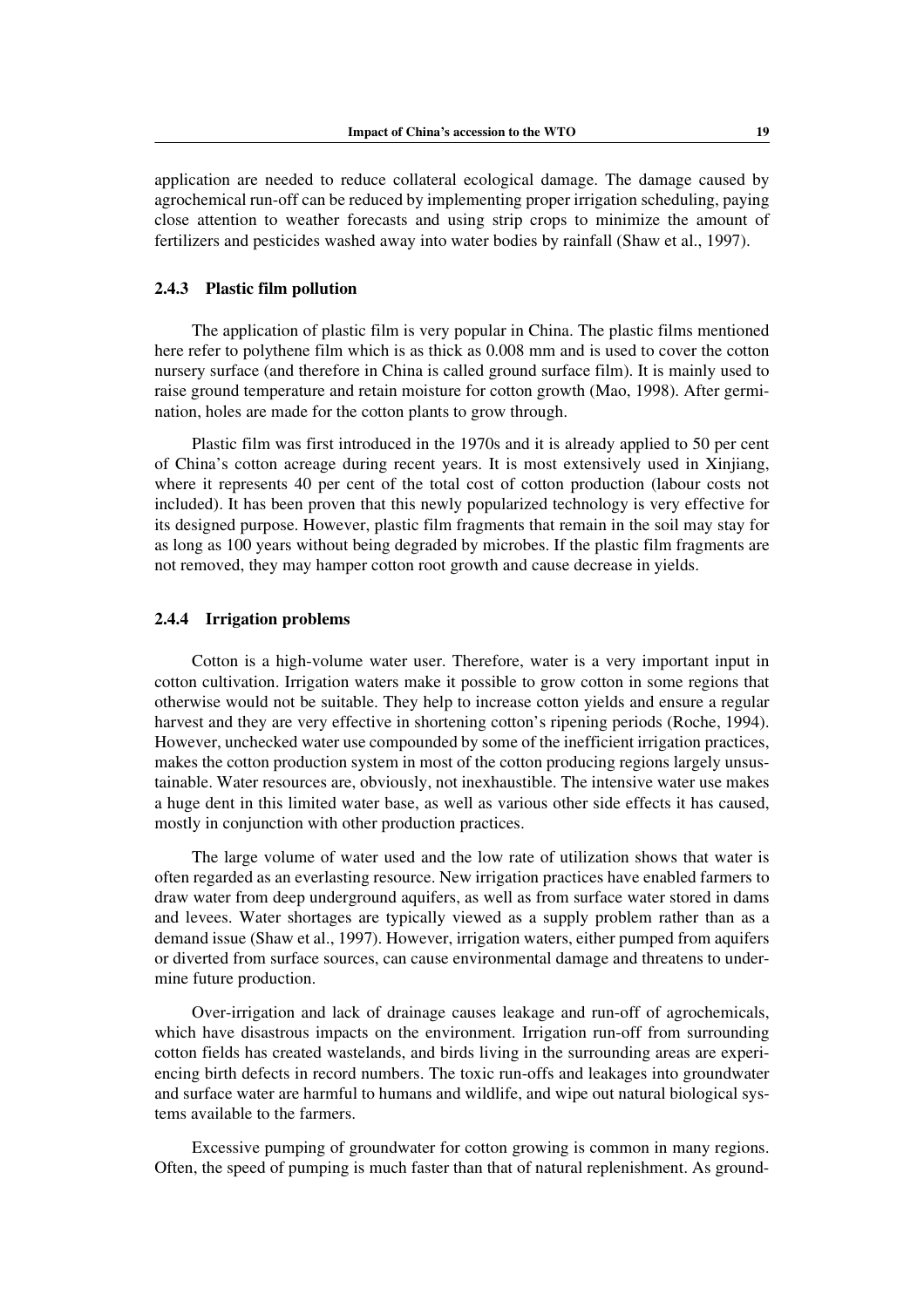water is drawn out of the aquifers, porous and permeable soils that once harboured water are prone to compression and sinkage, which may well destroy the aquifers. Serious subsidence problems and intrusion of salt water may also arise as a consequence of excessive groundwater mining (Shaw et al., 1997).

Another important consequence that surface water irrigation has is soil salinization. In general, irrigation and the subsequent evaporation of water leaves salt residue on the soil. If the salt content is high, plants have more difficulty sucking up water. They wilt and are more vulnerable to pests. If the soils are shallow and the water table is near the root zone of crops, even water of relatively low salt content will cause soil salinity. A good way to slow the salting of soils is to irrigate at night to reduce evaporation. Drip watering is also beneficial and uses less water. The problem with drip irrigation systems is they are more expensive to construct. A good drainage system also lessens the salinization problem. However, the disposal of saline irrigation water into rivers, lakes and the sea poses formidable environmental problems. In addition to high salt concentrations, it contains arsenic, boron and mercury (Shaw et al., 1997). The agrochemical contamination of water can be reduced using many of the practices discussed in relevant sections. Other mediation methods include low-volume irrigation, the restoration of wildlife habitats or the use of agroforestry to minimize the impacts of salinity and high water tables. However, in the long run, some regions may have to stop the production of cotton.

### **2.4.5 Transgenic cotton production**

In China, insects, especially the cotton bollworm, cause a 10-15 per cent output loss in an average year and they have been unusually rampant in the last few years. Most of the breeds of cotton are not insect-resistant. Breeding new varieties that are resistant to insects through genetic engineering, is a potentially important way of raising cotton yield without using pesticides. The most commonly used methods include modifying plant characteristics (e.g. the shape and size of leaves which form the source of nutrients for insects), the speed of ripening (thus limiting the exposure time to insects during the vulnerable stages), and the introduction of insect-repellent genes into the plant (Banuri, 1998). The most commonly used genes to build cotton resistance to pests are those for the Bt (*bacillus thuringiensis*) toxin.

During 1995 and 1996 the Cotton Research Institute of the Chinese Academy of Agricultural Science (CAAS) cooperated with the American Delta and Pine Land Company (DPL) in experiments with the cotton bollworm. Since January 1997, some varieties of the American DPL series, such as 33B, 99B, 32B were approved by Hebei and Anhui province. Besides the American DPL series there are some varieties of Bt-resistant transgenic cotton, such as the Zhongmian series (ZM29, 30, 32, 38) and the Guokang series (GK-12, JM-26, SGK321, etc.) which were independently developed by the Cotton Research Centre and the Biotechnology Research Institute of the CAAS (Du Min, 2001).

The properties of the transgenic cotton include the ability to achieve high yield with low cost, enhancing production profits and providing benefits to farmers. Most importantly it can reduce the need for applied pesticides and in this respect the transgenic cotton in China shows the following characteristics:

• Resistance varies according to time and space. The insecticidal activity of the insect-resistant cotton is mainly effective for the bollworm in its first and second generations, while for the third and fourth generations the activity decreases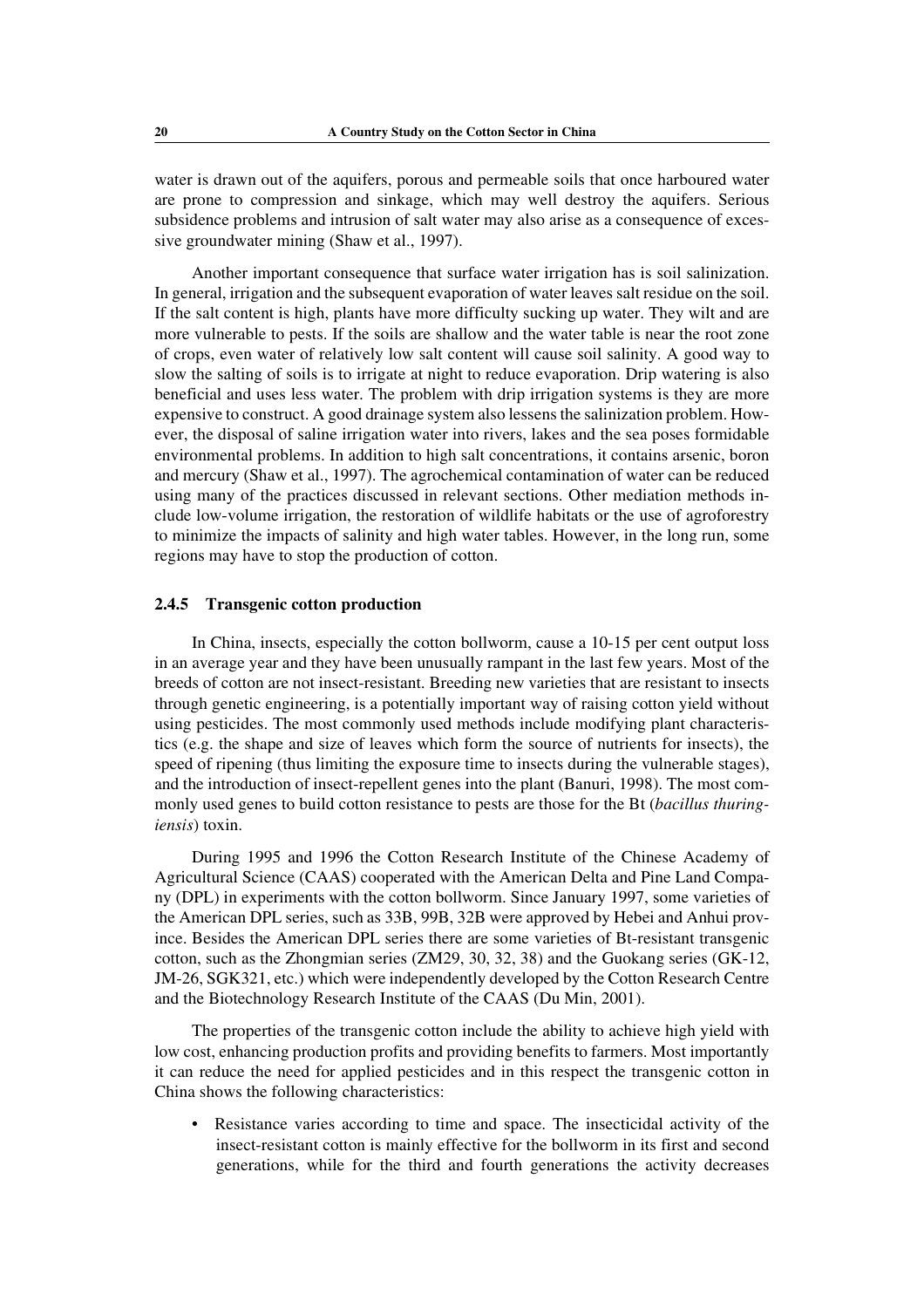obviously. In the same period the insecticidal activity of cotton bud is lower than leaf. Therefore the Bt-resistant transgenic cotton shows a better performance in the Huang-Huai region which is seriously hit by second and third generation bollworm, while the resistance is weaker in the Yangtse River region which is more seriously hit by third and fourth generation bollworm.

- The existence of decreasing resistance. When selecting bollworm larvae indoors by generations, the resistance grades of the insect-resistant cotton degraded from "highly resistant" to "resistant" to "moderately resistant" (Zhang Yongjun, et al., 2000).
- The single-resistance property of the present insect-resistant cotton. It is only effective in killing *lepidoptera,* thus pesticides are still needed to kill other insect pests during the growth period of the insect-resistant cotton (Du Min, 2001).

However, a number of risks are associated with biotechnology and can be divided into two parts: technology-inherent risks and technology-transcending risks. Technologyinherent risks are those associated with threats to human health and the environment:

- Genetic modification may change the toxicity, allergenicity or nutritional value of food, and alter antibiotic resistance. This could be harmful to human and animal life or health.
- The transfer of inserted genetic material to other domesticated or native populations, generally known as *gene flow*, through pollination, mixed matings, dispersal or microbial transfer.

Technology-transcending risks emanate from the political, social and environmental context in which a technology is used e.g., increasing the poverty gap within and between societies, loss of biodiversity, negative impact on the ecosystems - the impact of new biological elements in ecosystems may take years or decades to be understood:

- Genetically modified plants may transfer genetic material and associated traits to conventional varieties, developing more aggressive weeds, threatening ecosystems, and harming biological diversity. Biodiversity may also be lost as a result of the displacement of conventional cultivars by a small number of genetically modified cultivars.
- Unintended effects on the dynamics of populations in the receiving environment as a result of impacts on non-target species, which may occur directly by predation or competition, or indirectly by changes in land use or farming practices.
- Unintended effects on biogeochemistry, especially through impacts on soil microbial populations that regulate the flow of nitrogen, phosphorus and other essential elements (FAO, 2001).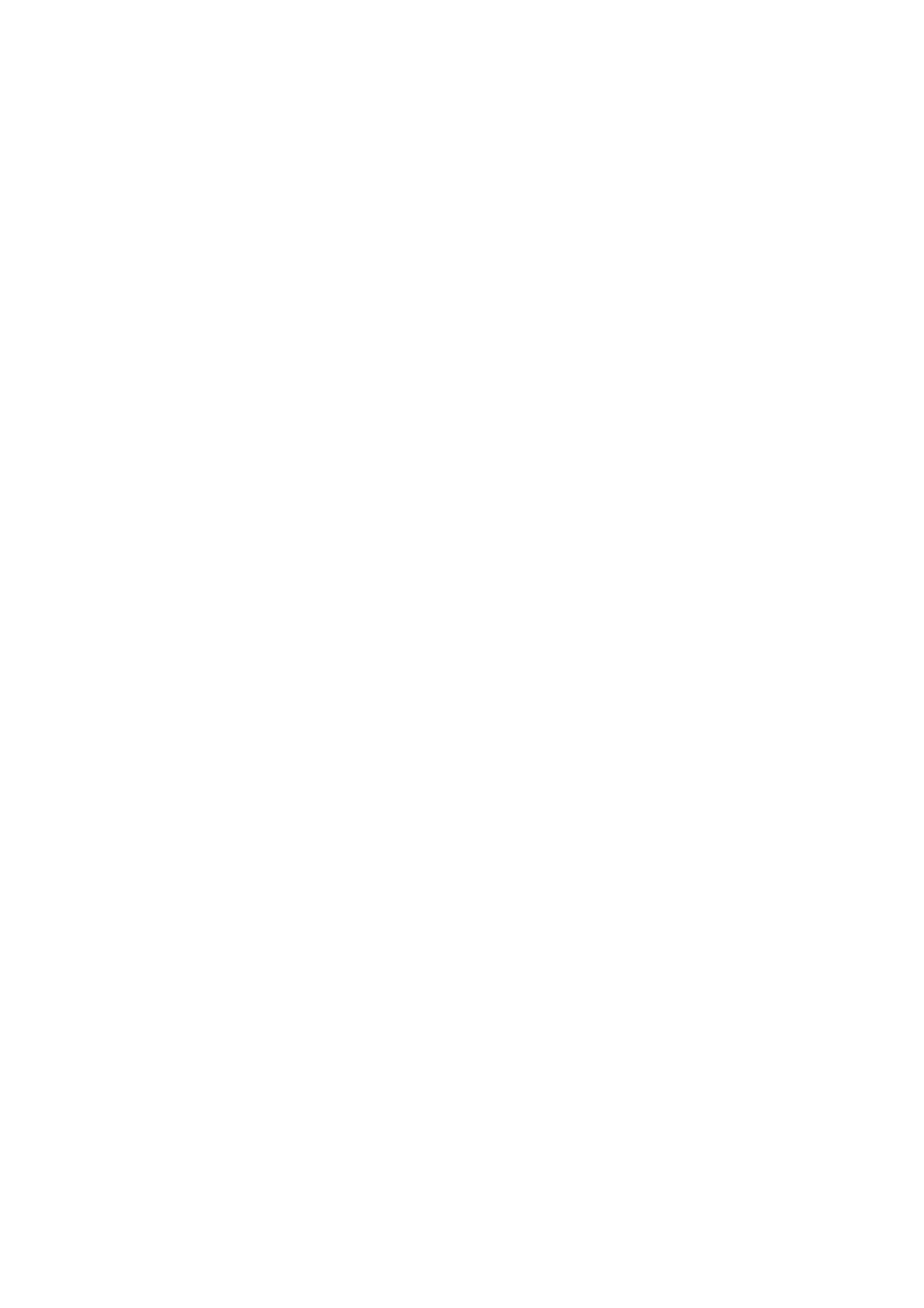# **3. BACKGROUND TO THE PROJECT**

## **3.1 Relevance of the cotton sector to the national economy**

China is one of the largest cotton producing and consuming countries in the world and the cotton sector occupies an important position in China's national economy. The total cotton output was 3.8 million metric tons in 1999 with the sown area of 3.7 million hectares. The number of farmers, either directly or indirectly involved in cotton production, has been around 300 million in recent years, and the annual income the farmers earn from cotton production has been around 30 billion RMB in an average year (Mao, 1998). Cotton has become one of the backbone crops of the cotton producing areas and one of the main sources of their fiscal revenue (Wang and Wei, 1997).

The cotton sector has close linkages to the textiles and clothing sectors. The textiles industry holds a very important position in China. Before the 1980s, the gross value of industrial output of this industry accounted for more than 15 per cent of the country's total GDP (the State Textile Industry Bureau of China, 2000).

As China joins the WTO, and therefore becomes subject to the Agreement on Agriculture and Agreement on Textiles and Clothing, the Chinese economy in general and the cotton sector in particular will be faced with significant adjustments. Under the bilateral agreement reached with the US in November 1999 for example, upon accession to WTO, China will significantly relax the import quota on US cotton and, in turn, the US will gradually relax its quota restrictions on China's cotton and other textiles and clothing products. In 1992, China accounted for nearly one fourth of total global cotton production (ICAC, 1993c: 6-7), and continues to rank as the world's single largest producer. The cotton and cotton products industry is the single most significant sector in terms of value added as well as employment, in the Chinese economy. Finally, this sector has also long been the subject of multilateral trade negotiations, and is a prominent feature in the current negotiations over trade and the environment. It is an area where the market and non-market environmental measures introduced by industrialized countries will affect the prospects for stability and sustainability in the South.

While the cotton sector (including the production and marketing of cotton) and the textiles and clothing sectors are closely linked, this project will be concerned with the cotton sector only. It will study the institutions and policies governing cotton production and marketing in China, the slow progress towards a market system (the sector remains one of the most controlled sectors in China), the distribution of gains, and the environmental impact of current cotton production methods. The information to be collected through this project will equip policy-makers to begin the reconfiguration of policies to maximize the benefits and avoid major dislocations from global trade agreements.

Cotton production has also had severe environmental impacts on the local ecosystems and, ultimately, on the local population. One of the principal goals of this project is to study and measure such environmental impacts, and to find technologically feasible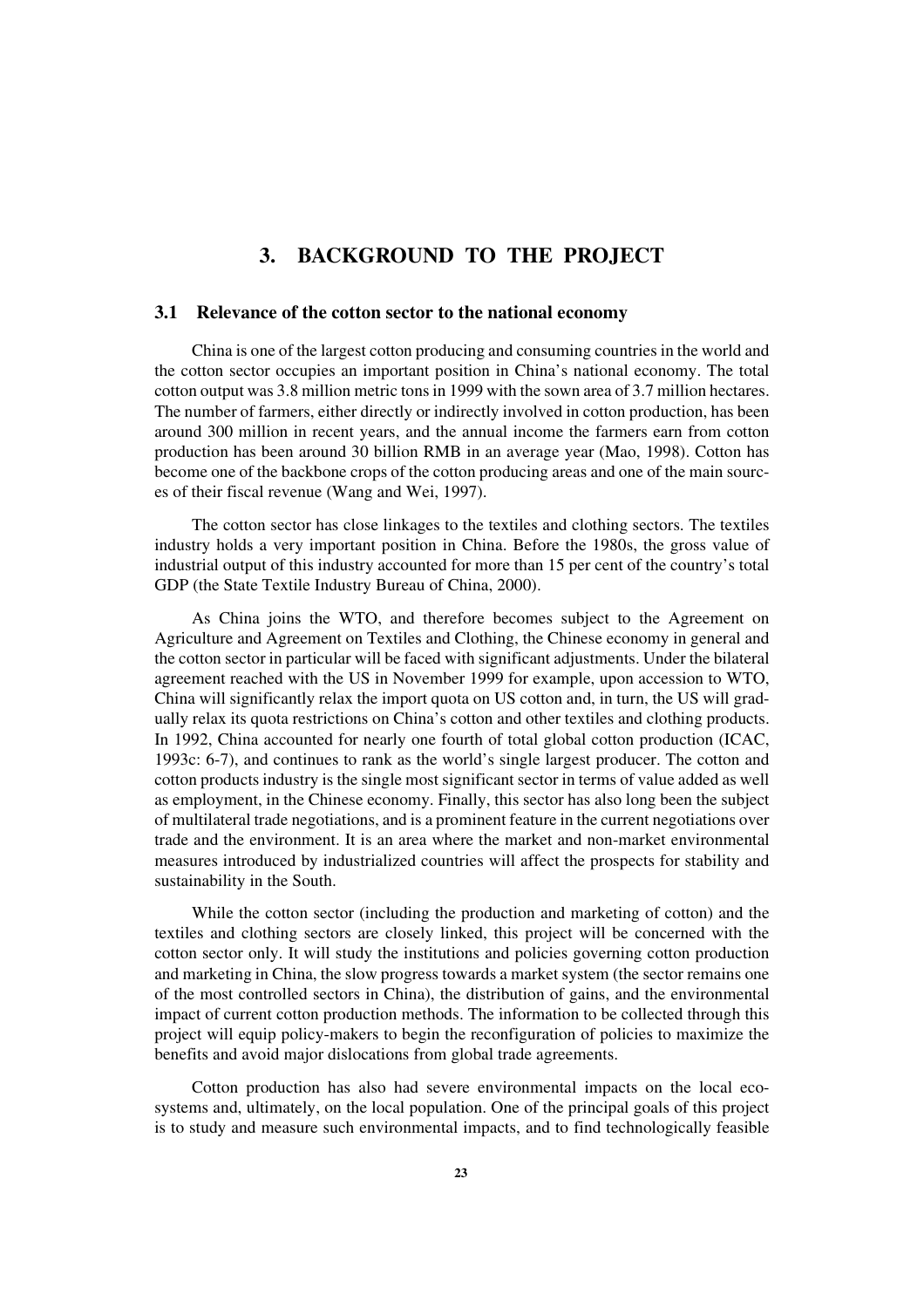and economically rational ways to reduce such impacts to socially acceptable limits, for example by using "greener" technologies and methods of cultivation.

# **3.2 Project objectives and outputs**

## **3.2.1 Project objectives**

This project aims to make an integrated assessment of the economic, social and environmental impacts of China's accession to the WTO, with a focus on the cotton sector; to provide policy recommendations for a transition to sustainable development of the cotton sector in view of China's entry into the WTO; and to strengthen China's negotiating capacity in subsequent rounds of trade talks relating to cotton. Specific objectives are to:

- Enhance the country's understanding of the implications of WTO membership, promote cotton-trade liberalization in China in a sustainable manner, and enhance its negotiating capacity in future rounds of trade talks.
- Assess the environmental as well as social and economic impacts of China's potential trade liberalization in cotton.
- Use a sector specific methodology to assess these impacts. The established Jiangsu Agricultural Policy Analysis model (JAPA) will be used to assess the impacts of trade liberalization on cotton production, and to identify optimal resource allocation adjustments after trade liberalization.
- Formulate a policy package to correct the identified negative impacts of liberalized trade, and to maximize the positive ones. Both economic and regulatory instruments will be considered.
- Perform a cost-benefit analysis for implementing this policy package.
- Contribute to establishing a long-term policy development process in China's cotton sector, to address future trade-related environmental and social impacts of the sector's activity.
- Contribute to enhancing coordination between related national entities and to increasing national expertise in using integrated assessment tools to identify and quantify both negative and positive environmental, social and economic impacts of trade liberalization.
- Enhance and support national capacity in international trade policy-making and research.

## **3.2.2 Project outputs**

This project will provide the following outputs:

- An inception report, outlining the focus of the study, the methodologies to be used and the availability of data.
- A work-plan outlining the activities to be undertaken during the 18-month study with a schedule for all project activities with a listing of project milestones.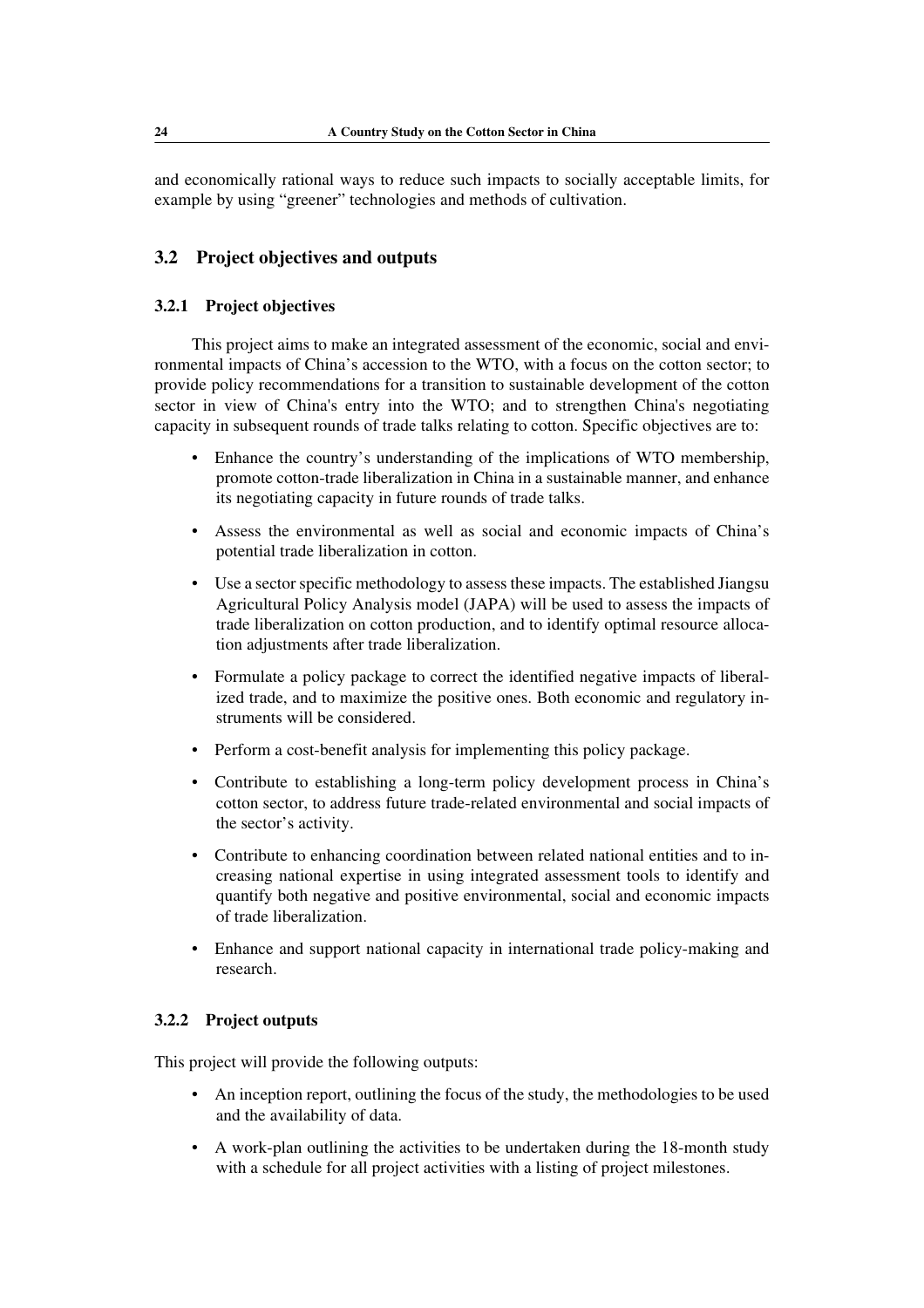- Reports on the proceedings of all national workshops and planning meetings undertaken as part of the study.
- Country and sector specific methodologies for integrated assessments of trade liberalization in the cotton sector.
- An assessment of the impact of different trade liberalization policies and multilateral trade rules on the cotton sector, and a proposal for clear and practical policy options to reduce negative environmental and social impacts.
- A draft country study report for peer review.
- Information on consultations with government representatives on possibilities for implementation.
- Publication of the peer-reviewed country study, including a recommended policy package designed for implementation in the cotton sector.
- Analysis and evaluation of the recommended policy package and its implementation.
- An action plan for implementation.
- A final brief report providing an assessment and evaluation of the outcome of the project.

# **3.3 Project approach and process**

# **3.3.1 UNEP**

The United Nations Environment Programme organized and provided financial support for the project. UNEP gave technical input and manuals, held project review meetings and invited experts and consultants to make comments and suggestions for the project. Mr. Abaza, Chief of the Economics and Trade Unit (ETU) came to China to participate in our stakeholders' meeting in July, 2000.

## **3.3.2 National institution**

The National Institution responsible for this project is the Agricultural Economics Research Institute (AERI) of Nanjing Agricultural University. The project leader is Professor Shudong Zhou. The local institution has:

- Assembled a multidisciplinary team to carry out the study and the project (May, 2000).
- Reviewed the comprehensive global and national literature and methodologies and existing policies, particularly economic reform and trade policies. They include analysis of data sources and the impact of trade liberalization policy for the cotton sector. The output was an Inception Report (May/June, 2000).
- Convened a national stakeholders' workshop to launch the project. The workshop defined the project's objectives, approach, process, partners, and resulted in a detailed work programme. The output was a National Stakeholders' Workshop Report (July, 2000).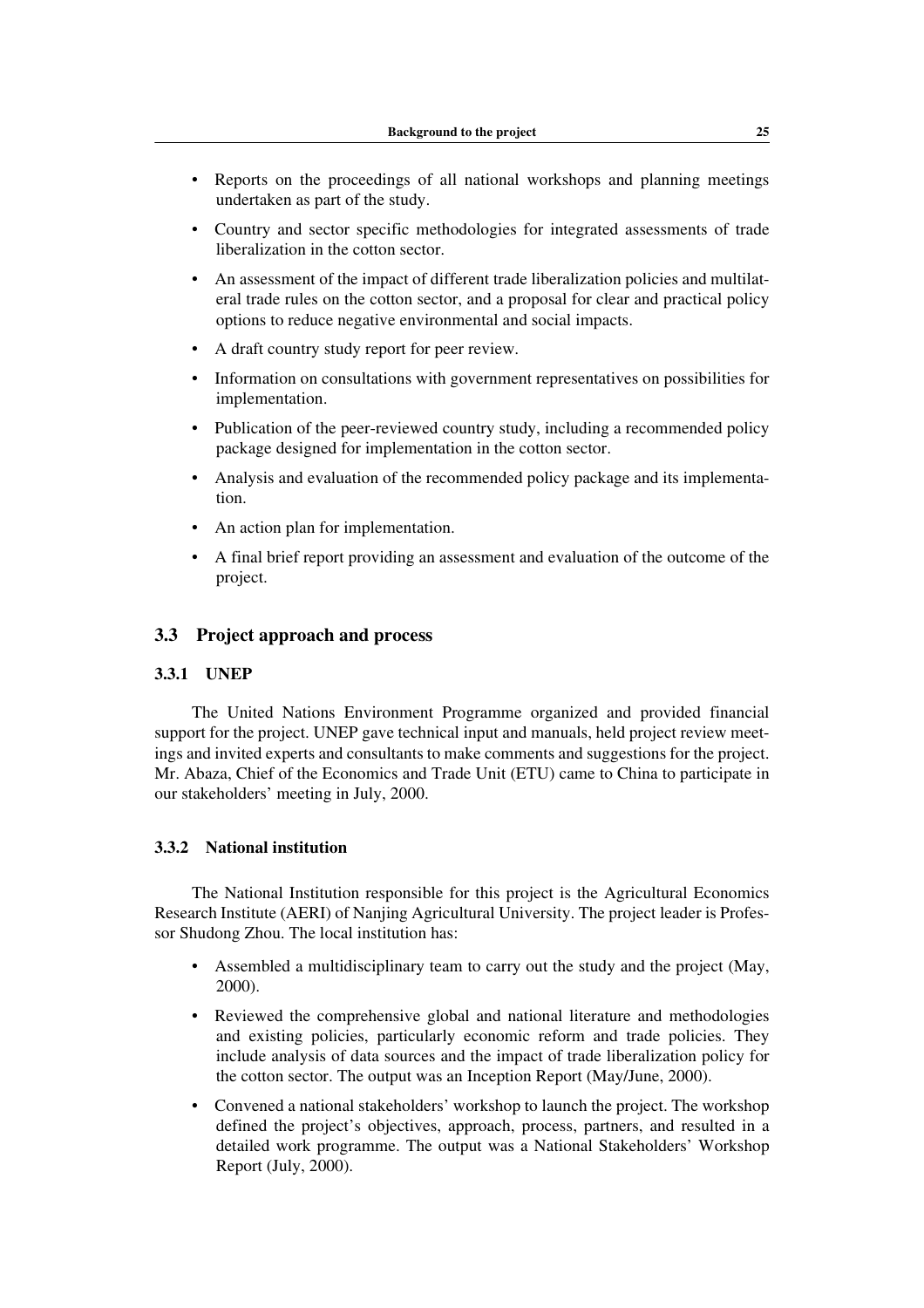- Established a National Steering Committee to guide the study with local input (July, 2000).
- Undertaken a detailed field study that included mainly:
	- — an analysis of the effects of trade liberalization policies on the sector
	- — an assessment of the positive and negative environmental, social and economic impacts of trade liberalization on the cotton sector (including a cost-benefit analysis to provide to the extent possible the costs and benefits associated with trade liberalization)
	- $-$  a package of recommended measures and policies to promote the sustainable production of cotton in China

The output was a first draft of the country study on Environmental Effects of Trade Liberalization in China's Cotton Sector (June/October, 2000).

- Submitted the study to UNEP to be presented and reviewed at an international experts' workshop (November, 2000).
- Prepared the final country study incorporating comments of the international group of experts and submitted to UNEP for review and comments (February, 2001).
- Presented the country study at the UNEP/BMU Ministry Meeting on Environment, Sustainable Development and Trade held in Berlin, Germany (March, 2001).
- Convened a national stakeholder meeting to implement the project (August, 2001).

## **3.3.3 Stakeholders' approach—project steering committee**

A National Steering Committee has been established to guide the project. The Steering Committee is composed of members of the Ministry of Agriculture, the Ministry of Foreign Trade and Economic Cooperation, the State Environmental Protection Administration, the Chinese Textiles Association, Beijing University, the International Economics and Trade University, the Chinese Academy of Agricultural Sciences, the Jiangsu Agriculture and Forestry Department, the Jiangsu Environmental Protection Administration, Nanjing Agricultural University, the Jiangsu Tongyu Fabric Group Company, and the Delegate of Cotton Farmers etc.

#### **3.4 National institution, team members and UNEP**

## **3.4.1 National institution**

Nanjing Agricultural University was formerly part of the Nanjing University and Jinling University, and has more than 85 years of history. The Agricultural Economics Research Institute (AERI) of Nanjing Agricultural University was established in December 1986 with the approval of the Ministry of Agriculture. AERI consists of six research groups undertaking research in various areas. It has 66 faculty members—17 professors and 27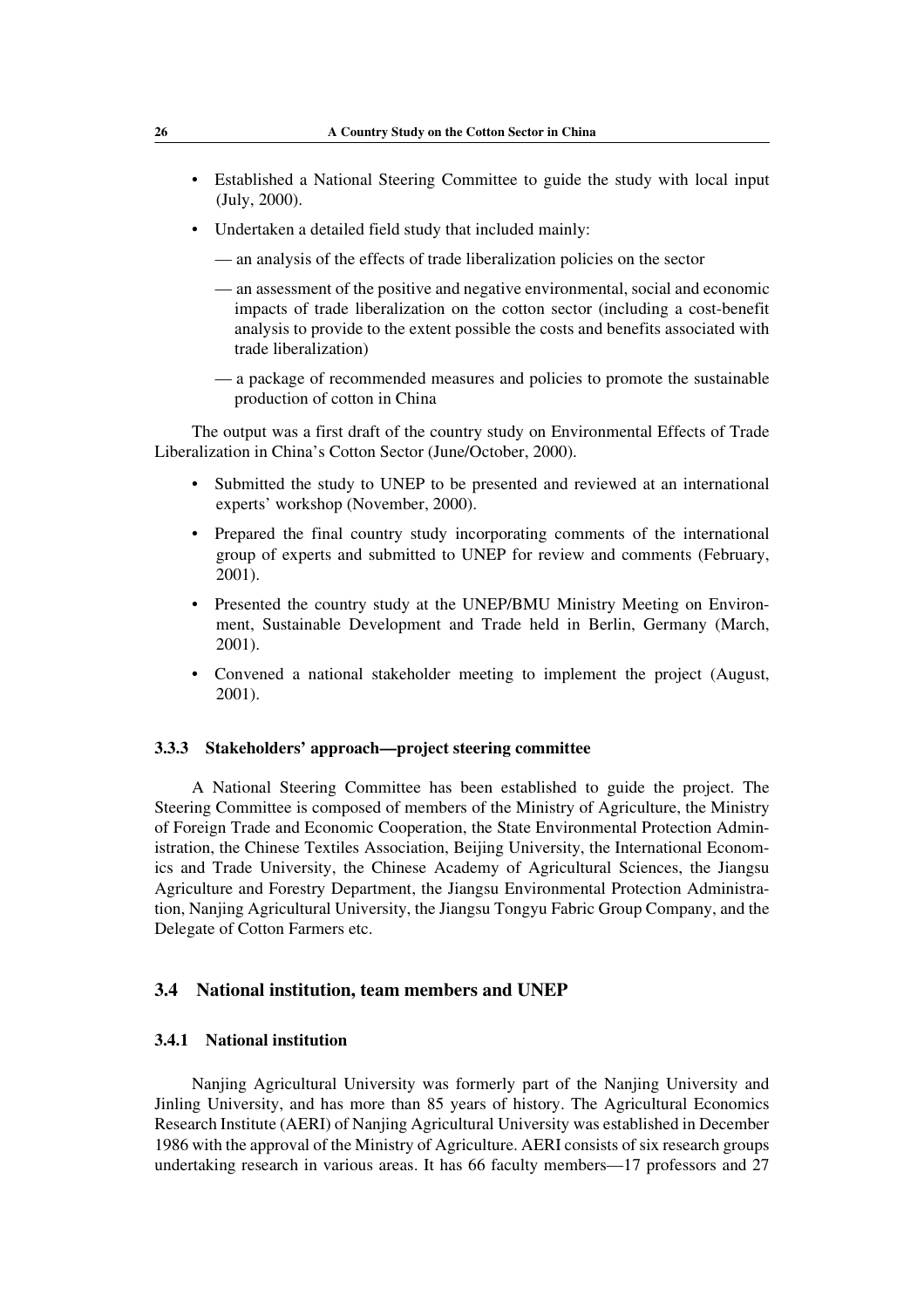associate professors. Senior faculty has won international and domestic recognition in their fields of study, while the middle-career and young scholars have achieved great success with their solid theoretical training and standards of rigor in pursuing academic work. AERI has many young talents who are full of initiative and vigour and have a strong commitment to applicability and excellence in research.

AERI has carried out many research projects financed by local and national governments and international foundations. Recent projects include: the Supply and Demand for Animal Products in Big and Medium Cities, financed by the local government of Jiangsu Province; A Comparative Study between the Chinese and Foreign Agricultural Economies, also financed by the local government of Jiangsu Province; Agricultural Sustainable Development of Red and Yellow Soil Region in South China, financed by the Science Committee of China; Exploitation of Seabeach in Jiangsu Province and its Sustainable Development, financed by the Winrock Foundation of the US; Optimization of Grain Reserve Systems in China, financed by the Natural Science Foundation of China, and so on. In total, 162 research projects have been completed by AERI since 1979. Eighty-eight books and more than 700 journal articles have been published based on them.

#### **3.4.2 Team members**

#### *Relevant experience and previous relevant work of the project leader*

Shudong Zhou, Ph.D., Professor and deputy director of the Agricultural Economic Research Institute (AERI) of Nanjing Agricultural University. Professor Zhou has 15 years of research experience in agricultural economics. He studied at the University of Oxford, England during 1988-1989, and studied at the University of Giessen, Germany during 1995-1999. He got his Ph.D. degree with the dissertation "Regional Model for Agricultural Policy Analysis in Jiangsu, China". The model combined econometrics methods and a partial equilibrium model; it can be used for baseline projection, for agriculture policy evaluation and for policy simulation. This model includes 48 important agricultural products such as cotton, rice, wheat, rapeseed. Much research on the impact of China's accession to WTO has been undertaken using this model. His recent research also includes assessing the effects of China's WTO accession on Chinese agricultural policy and strategy.

#### *Relevant experience and previous work of the collaborating partner*

Minquan Liu, Ph.D., Providence Professor of Economics at the Hopkins-Nanjing Centre of the University of Nanjing. Dr. Liu's work has concentrated on the economics of development and reform in China and East Asia. Recent publications and work have focused on China's agricultural sector, financial reform and foreign direct investment. He has completed collaborative projects on China's agriculture funded by the Department for International Development, UK, and another on EU foreign direct investment in the province of Guangdong, China.

#### *Relevant experience and previous relevant work of the international consultant*

Tariq Banuri, Ph.D., Senior Research Director at SEI-B, whose work focuses on sustainable development policy, with special emphasis on the impact of such global trends as trade liberalization and the changing nature of governance. He is a leading member of two of the largest professional networks in the area of conservation and sustainable development: the Inter-governmental Panel on Climate Change (IPCC), in which he is a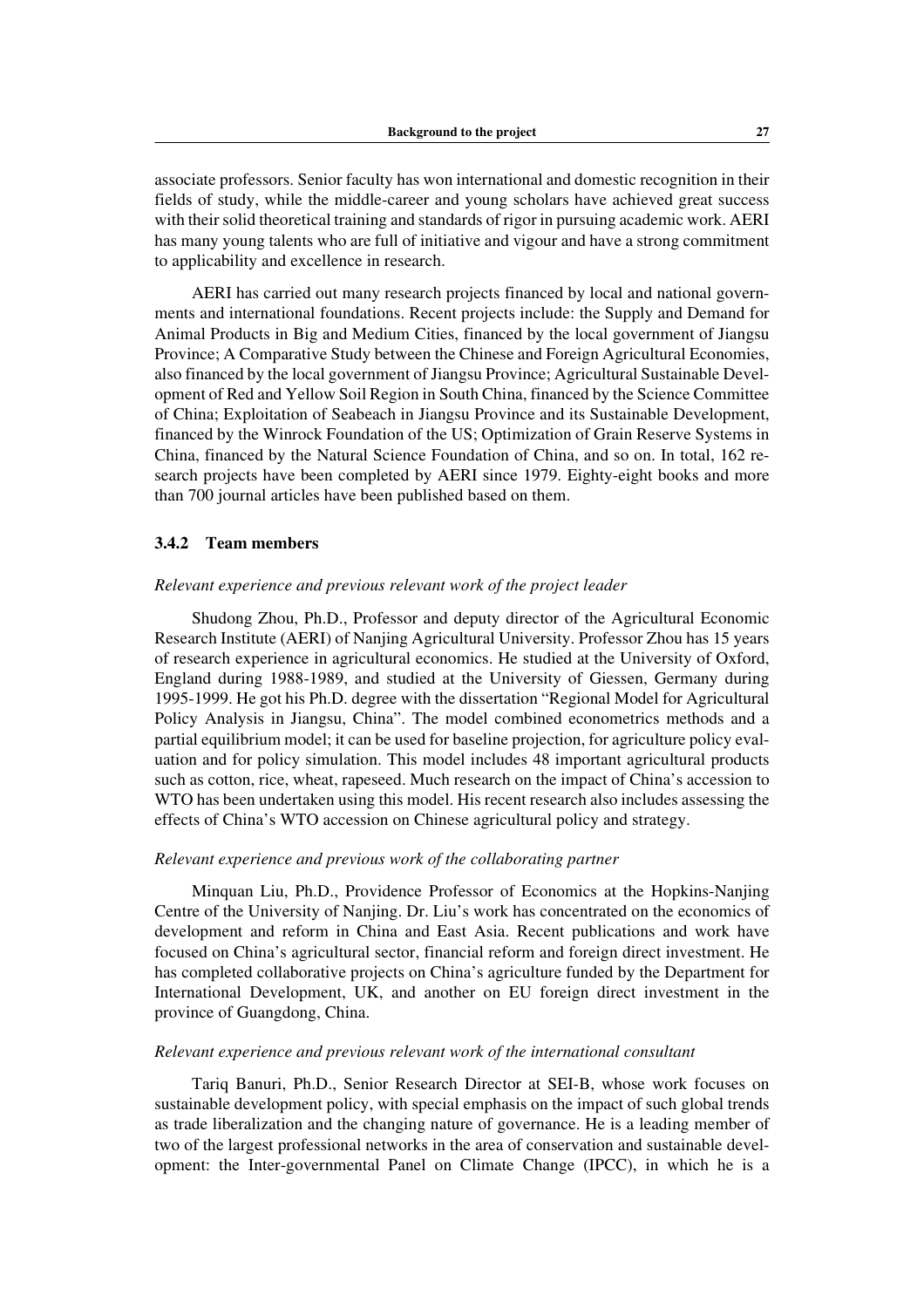Convening Lead Author; and the IUCN-the World Conservation Union, where he is the elected chair of the Commission on Environmental, Economic, and Social Policy (CEESP).

# **3.4.3 UNEP as project organizer and supporter**

This project is organized and financially supported by the Economics and Trade Branch (ETB), Division of Technology, Industry and Economics (DTIE), United Nations Environment Programme (UNEP).

*Responsible officer at UNEP:* Hussein Abaza Chief, Economics and Trade Branch Division of Technology, Industry and Economics United Nations Environment Programme.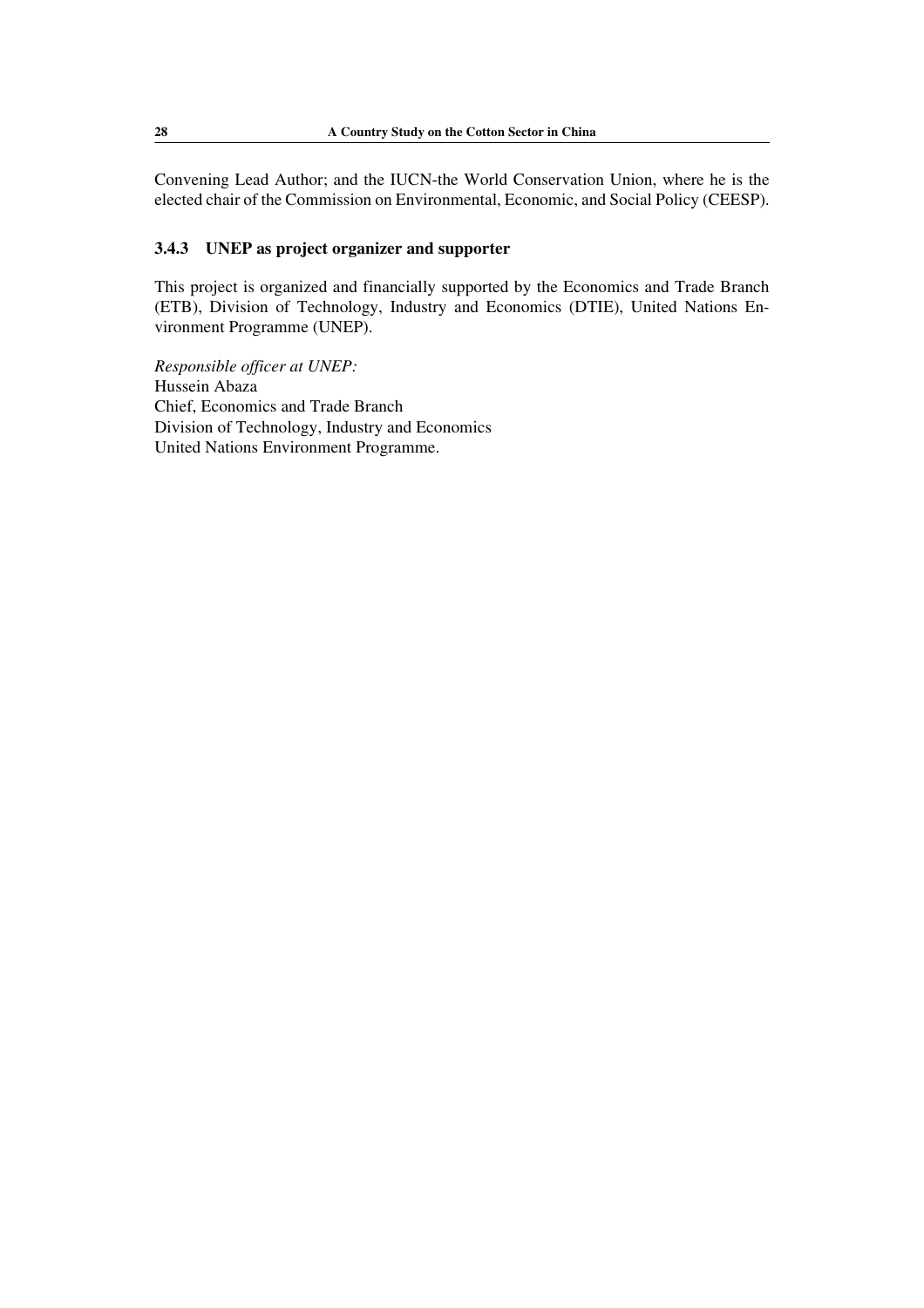# **4. DEVELOPMENT OF IN-COUNTRY METHODOLOGY**

# **4.1 Overview of methodology selection**

In order to assess the social, economic and environmental impacts of trade liberalization on China's cotton sector, the research is carried out step by step.

First, the possible impacts of trade liberalization on cotton production in China after joining the WTO will be studied. Specifically, a suitably adapted version of our existing JAPA model (Jiangsu Agricultural Policy Analysis) will be used to make a baseline projection on the situation in 2002, which will provide a comparative basis; then a scenario analysis on the impact of agricultural imports increase will be made with the JAPA model.

Second, the model scenario analysis results of agricultural imports increase will then be used to assess the social, economic and environmental impacts of trade liberalization. For this, the relationship between the level of cotton production and the use of inputs such as chemical fertilizers and pesticides under existing methods of production will be estimated.

Third, an integrated assessment is applied in the study. For this purpose it is necessary to make an economic valuation of the social and environmental impacts.

Fourth, a cost-benefit analysis is conducted to assess the social, economic and environmental impacts of trade liberalization.

Fifth, based on the above cost-benefit analysis and scopes of implementation, a specific policy package will be recommended.

#### **4.2 Methodology**

#### **4.2.1 The methodological approach of the JAPA Model**

The econometric model and programming models are widely used for economic forecasting and for policy simulation. The JAPA model is a combination model consisting of different sub-models. It includes a data bank, a series of econometric models, a partial equilibrium model and an interactive display system. This display system allows the user to operate the model and to control the sub-models with ease because it can transfer information to sub-models within the JAPA Model. The model structure is described in Figure 4.1. (For further details see Zhou, 1999).

## *Econometric model*

In the first sub-model, a Linear Approximation/Almost Ideal Demand System (LA/ AIDS) is established to estimate the human consumption level of various commodities and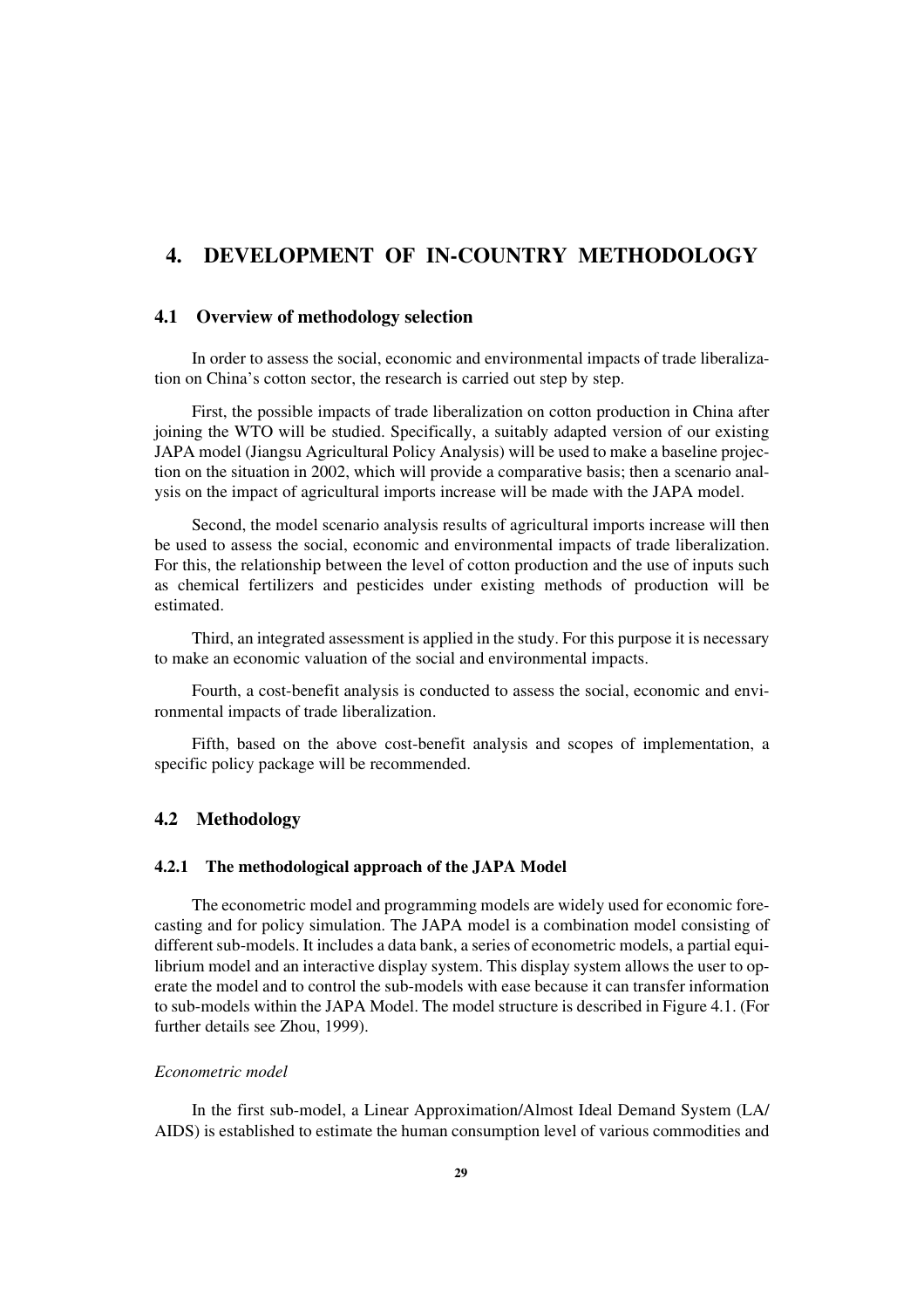## FIGURE 4.1

**Structure of the JAPA model**



*Source:* Zhou, Shudong, 1999.

the price elasticity of major consumer goods, This LA/AIDS model and other regression models also provide many coefficients for the partial equilibrium model.

The LA/AIDS model is usually specified as:

$$
W_i = \alpha_i + \sum \gamma_{ij} \ln P_j + \beta_i \ln \left( \frac{X}{P} \right) \tag{4.1}
$$

with the theoretical restrictions imposed

 $\Sigma$   $\alpha$ <sub>*i*</sub> = 1,  $\Sigma$  $\beta$ <sub>*i*</sub> = 0,  $\Sigma$   $\gamma$ <sub>*ij*</sub> = 0 (homogeneity ),  $\gamma$ <sub>*ij*</sub> =  $\gamma$ <sub>*ji*</sub> (symmetry )

The model uses Stone's index, it is specified as:  $\ln P = \sum W_k \ln P_k$  (4.2)

where

| $W_k$     | : share of total expenditure allocated to good k |
|-----------|--------------------------------------------------|
| $P_{\nu}$ | : price of good $k$                              |
| P         | : price index                                    |
| C         | : expenditure level                              |

A two-stage budgeting model is used to estimate expenditure share for Food 1 (crop products), Food 2 (animal products), clothing, daily household goods and others in the first stage; and afterwards to estimate the expenditure share within the Food 1 group for wheat, rice, vegetables, fruits, tea, rapeseed and other crop products; and the expenditure share within the Food 2 group for pork, beef, poultry, egg, fish and other animal products in the second stage.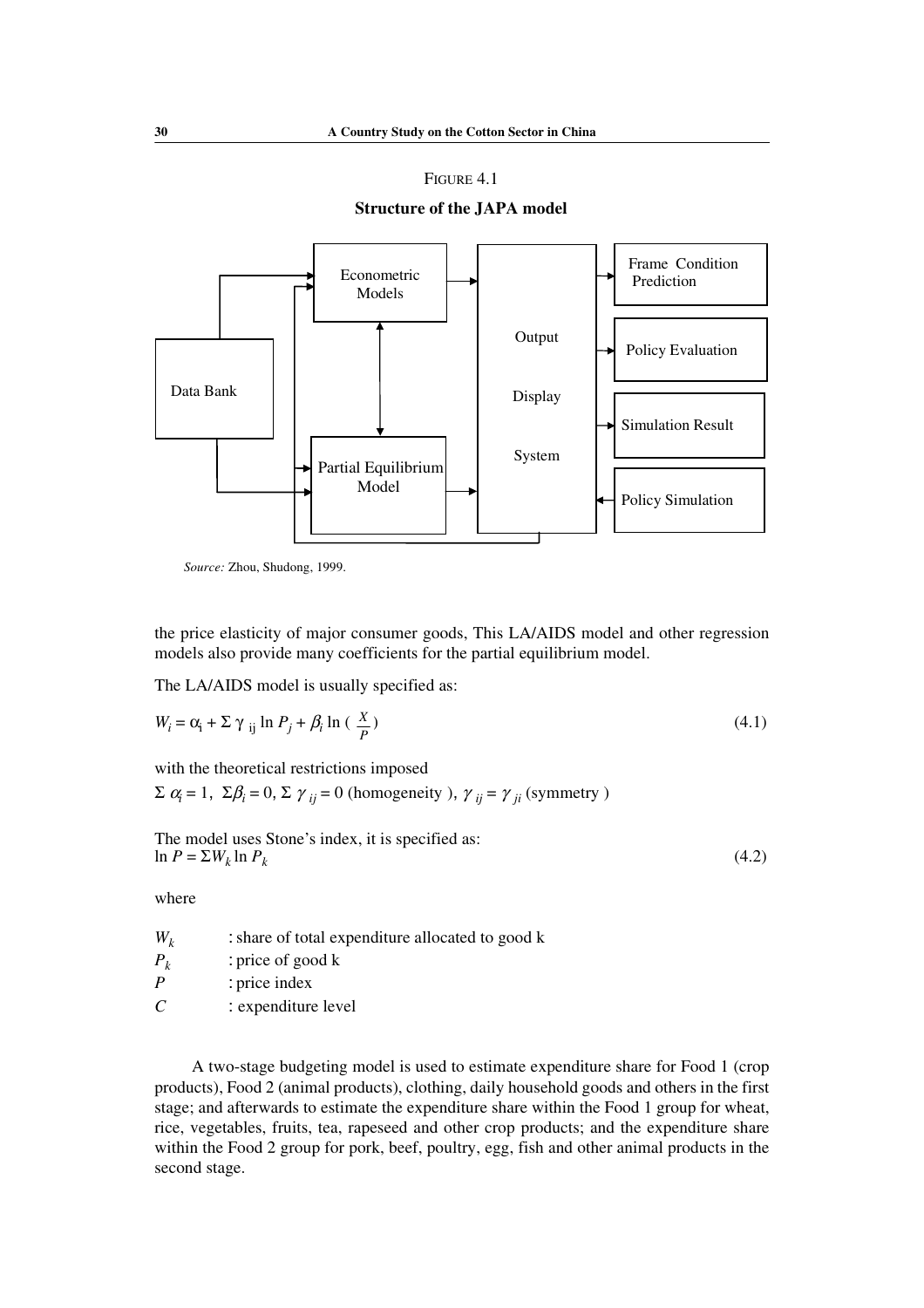This LA/AIDS model will enter the partial equilibrium model to define the human consumption behaviour. The price elasticity is widely used to show supply or demand responsiveness to price change. The price demand elasticity is used to show how the peoples' consumption level responds to price changes. Normally the price demand elasticity is negative, implying that if the price of a commodity increases, the consumer decreases their consumption level of this commodity.

The price demand elasticity *E* is specified as:

$$
-\delta_{ij} + \frac{\gamma_{ij}}{W_i} - \frac{\beta_i}{W_i} \left[ W_j + \sum_k W_k \ln P_k (E_{kj} + \delta_{kj}) \right]
$$
\n(4.3)

where

 $E_{ii} = \delta_{ii}$  is Kronecker delta ( $\delta_{ii} = 1$  when  $i = j$ ;  $\delta_{ii} = 0$  when  $i \neq j$ ).

where

(4.3  $\delta_{ii}$  is Kronecker delta ( $\delta_{ii} = 1$  when  $i = j$ ;  $\delta_{ii} = 0$  when  $i \neq j$ ).

## *Partial equilibrium model*

The second sub-model is a partial equilibrium model. The objective function of this model is maximizing producer surplus and consumer surplus. The model includes the crop sector and the animal sector for five regions in Jiangsu province. It considers all input items and output products on the supply side, and human consumption, industrial demand, feed, storage, loss, regional transport, international import and export on the demand side. Figure 4.2 shows the structure of the partial equilibrium model. The characteristics of the partial equilibrium model are:

- multi-cropping system, JAPA model including 41 cropping and animal activities, 31 agricultural products;
- interregional transport as endogenous variable;
- international trade as exogenous variable;
- non-linear labour cost;
- calibration for non-linear cost for risk, disturbance and etc.;
- calibration for non-linear cost for regional transport.

Because this model is relatively complex, an interactive display system has been established which makes it easier to go through the tables and change policy variables and then make simulations. This display system can transfer information from one program to another program and it can also control the partial equilibrium model. After the partial equilibrium model has run the simulation, the simulation results will be sent back to the display system.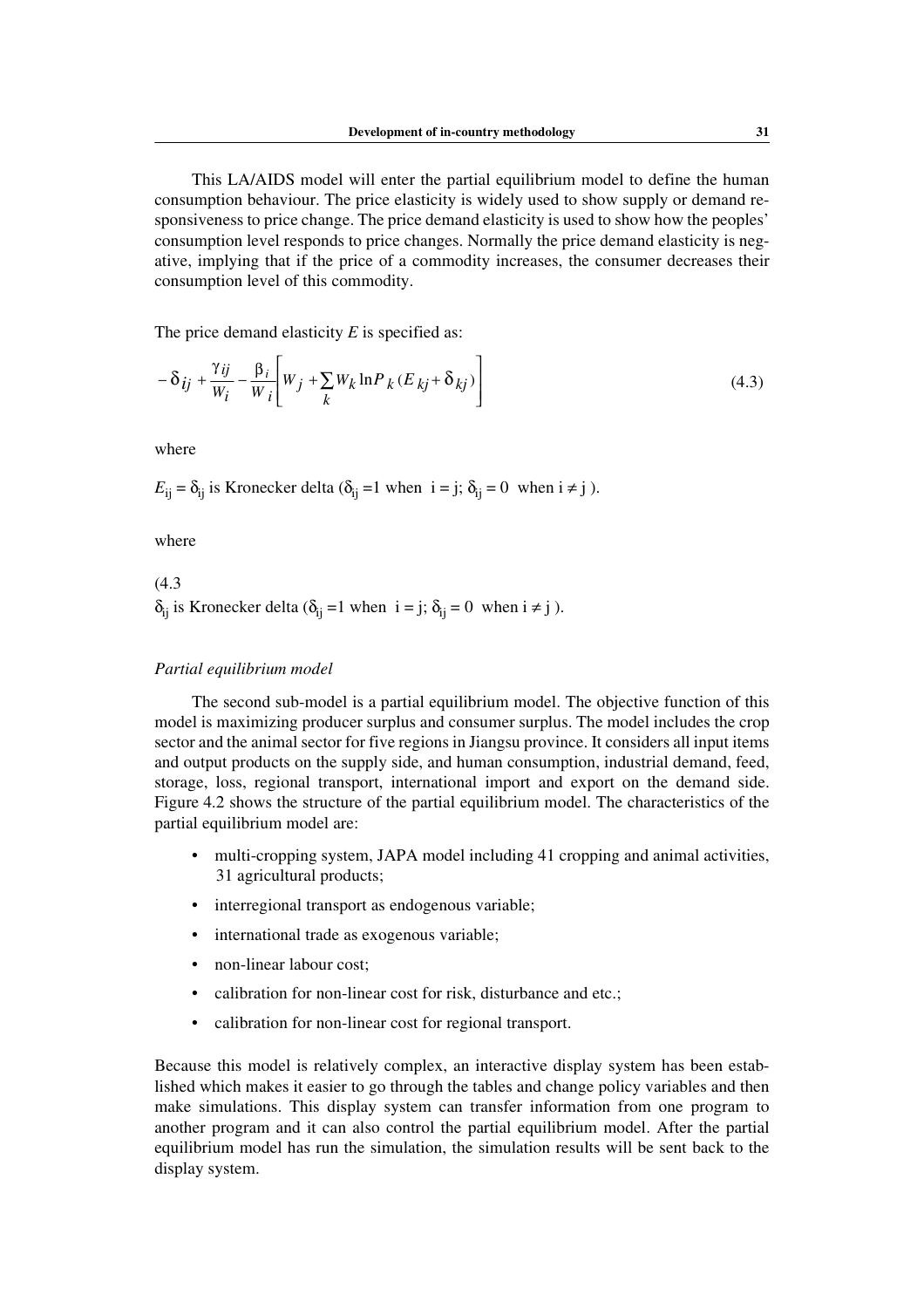| FIGURE 4.2 |  |
|------------|--|
|------------|--|





*Source:* Zhou, Shudong, 1999.

The objective function of the partial equilibrium model is maximizing producer surplus and consumer surplus. The Samuelsonian objective function has two components: the total area under the demand function and the area under the supply function. The first component enters the objective function with a positive sign and the second with a negative sign so that their algebraic sum is the sum of producer and consumer surpluses (see Figure 4.3).

On the assumption of a competitive market without export and import, according to Figure 4.3, at the equilibrium solution e (P, Q), the value of the objective function can be expressed as follows:

 $Obj = CS + PS$  (4.4)

where

CS: consumer surplus

PS: producer surplus

Consumer surplus can be described as the difference between willingness to pay and actual payment. Producer surplus can be described as the difference between actual payment and variable costs.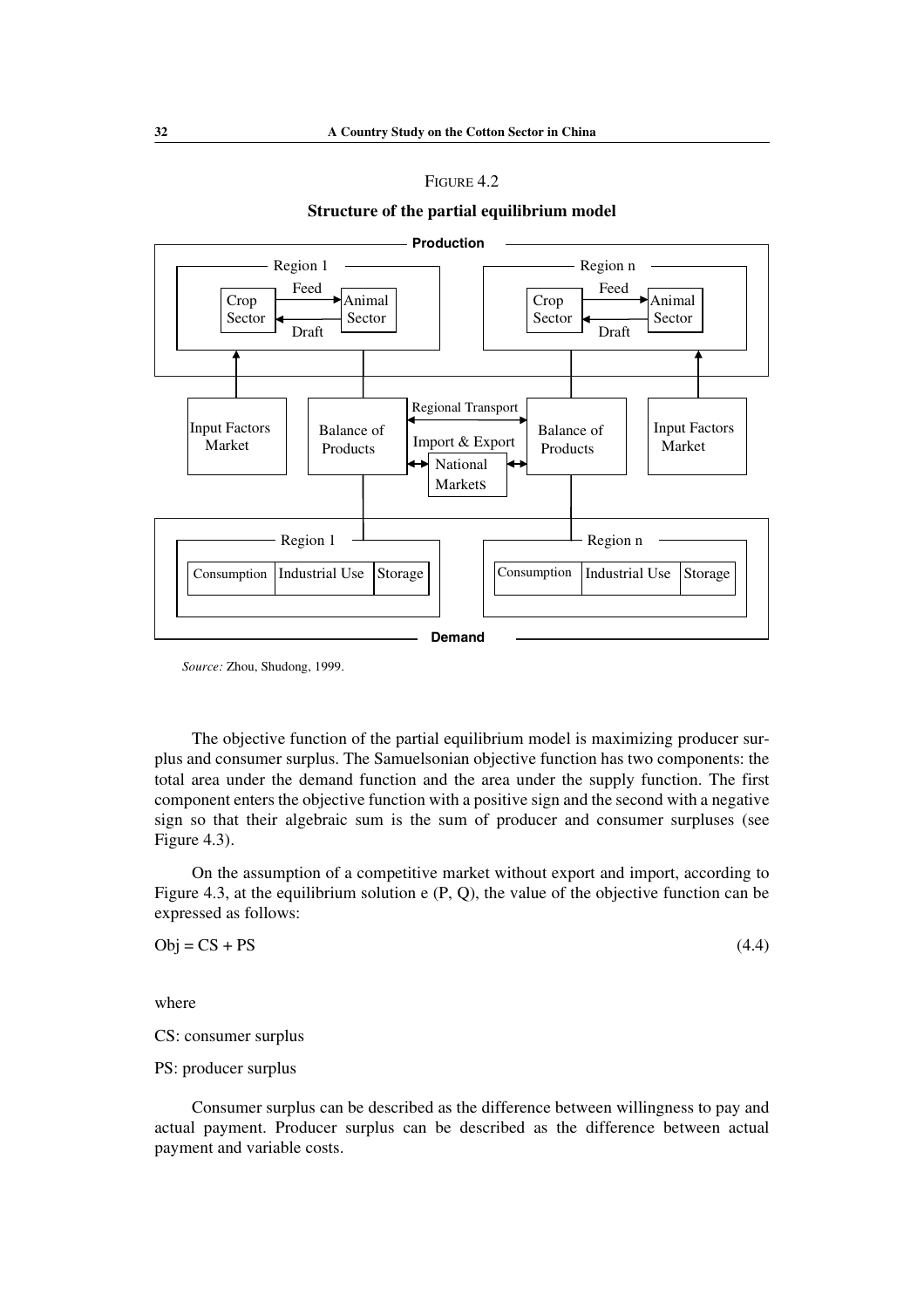





*Source:* Modified representation from HAZELL and NORTON, 1986.

The area between demand curve and supply curve is the sum of producer and consumer surplus. Therefore the objective function of the partial equilibrium model is expressed as follows:

Obj = Area under demand curve—Physical input costs—Transport costs—Labour costs

—Non-linear costs for risk—Non-linear costs for regional transport

This leads to the following mathematical formulation:

Obj = 
$$
\sum_{r, 0} [alpha \cdot XDC + 0.5 \text{ beta} \cdot (XDC)^{2}]
$$
 ----[ Area under demand curve] (4.5)

\n-  $\sum_{r, aa} (INANPR \cdot INANQU) \cdot Xaa$  ----[ Animal physical cost] (4.6)

\n-  $\sum_{r, ac} (INCRPR \cdot INCRQU) \cdot Xac$  ---[ *Group physical cost*] (4.7)

\n-  $fa \cdot \sum_{r, OA} (d \cdot XTC)$  ---[ *Graphal transport cost*] (4.8)

\n-  $fc \cdot \sum_{r, OC} (d \cdot XTC)$  ---[ *Top transport cost*] (4.9)

\n-  $\sum_{r, a} (2.5 \times 1.4 \times 1.4 \times 1.4 \times 1.4 \times 1.4 \times 1.4 \times 1.4 \times 1.4 \times 1.4 \times 1.4 \times 1.4 \times 1.4 \times 1.4 \times 1.4 \times 1.4 \times 1.4 \times 1.4 \times 1.4 \times 1.4 \times 1.4 \times 1.4 \times 1.4 \times 1.4 \times 1.4 \times 1.4 \times 1.4 \times 1.4 \times 1.4 \times 1.4 \times 1.4 \times 1.4 \times 1.4 \times 1.4 \times 1.4 \times 1.4 \times 1.4 \times 1.4 \times 1.4 \times 1.4 \times 1.4 \times 1.4 \times 1.4 \times 1.4 \times 1.4 \times 1.4 \times 1.4 \times 1.4 \times 1.4 \times 1.4 \times 1.4 \times 1.4 \times 1.4 \times 1.4 \times 1.4 \times 1.4 \times 1.4 \times 1.4 \times 1.4 \times 1.4 \times 1.4 \times 1.4 \times 1.4 \times 1.4 \times 1.4 \times 1.4 \times 1.4 \times 1.4 \times 1.4 \times 1.4 \times 1.4 \times 1.4 \times 1.4 \times 1.4 \times 1.4 \times 1.4 \times 1.4 \times 1.4 \times 1.4 \times 1.4 \times 1.4 \times 1.4 \times 1.4 \times 1.$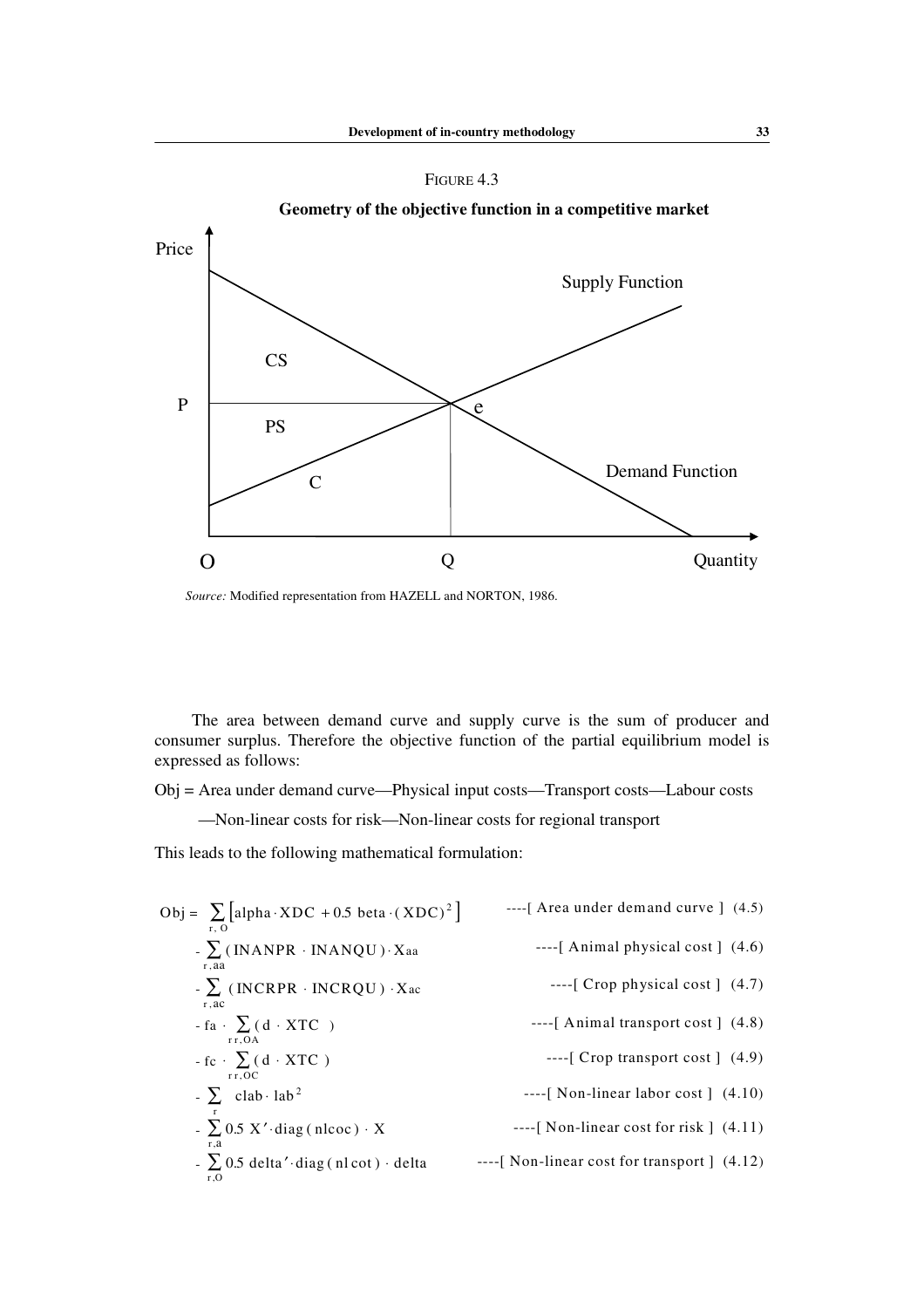where

| <b>XDC</b>    | : total demand                                  |
|---------------|-------------------------------------------------|
| <b>INANPR</b> | : input price of animal production              |
| <b>INANQU</b> | : input quantity of animal production           |
| <b>INCRPR</b> | : input price of crop production                |
| <b>INCRQU</b> | : input quantity of crop production             |
| X             | : activity level                                |
| Fa            | : transport fee for animal products             |
| Fc            | : transport fee for crop products               |
| D             | : distance between regions                      |
| XTC           | : regional transport quantity                   |
| Wage          | : wage rate                                     |
| Clab          | : coefficient of labour function                |
| Lab           | : labour use                                    |
| Nlcoc         | : non-linear coefficient for risk               |
| Nlcot         | : non-linear coefficient for transport          |
| Delta         | : derivation from observed net transport stream |

Besides the objective function, there are many constraints that should be considered in the partial equilibrium model. The following constraints are included in the model:

- Acreage constraint for irrigated land
- Acreage constraint for dry land
- Labour force constraint
- Quota constraint
- Market balance constraint for products
- Feed balance constraint
- Calorie balance constraint
- Draft balance constraint.

#### **4.2.2 Baseline projection**

In order to provide a fair comparison basis for the scenario analysis on the impact of trade liberalization, it is necessary to make a baseline projection. The baseline projection takes the following assumptions for the future:

- Simulation year 2002;
- People's income level increases at the increase rate of 1999, the LA/AIDS model will estimate people's average consumption levels of agricultural commodities, the industrial demand, storage and other demand are assumed at the same levels of 1999;
- Population increases according to the growth rates of 1999 in the 5 regions, multiplies the average consumption levels to get the total human demand for agricultural commodities, plus industrial demand, storage and other demand to get the total demand;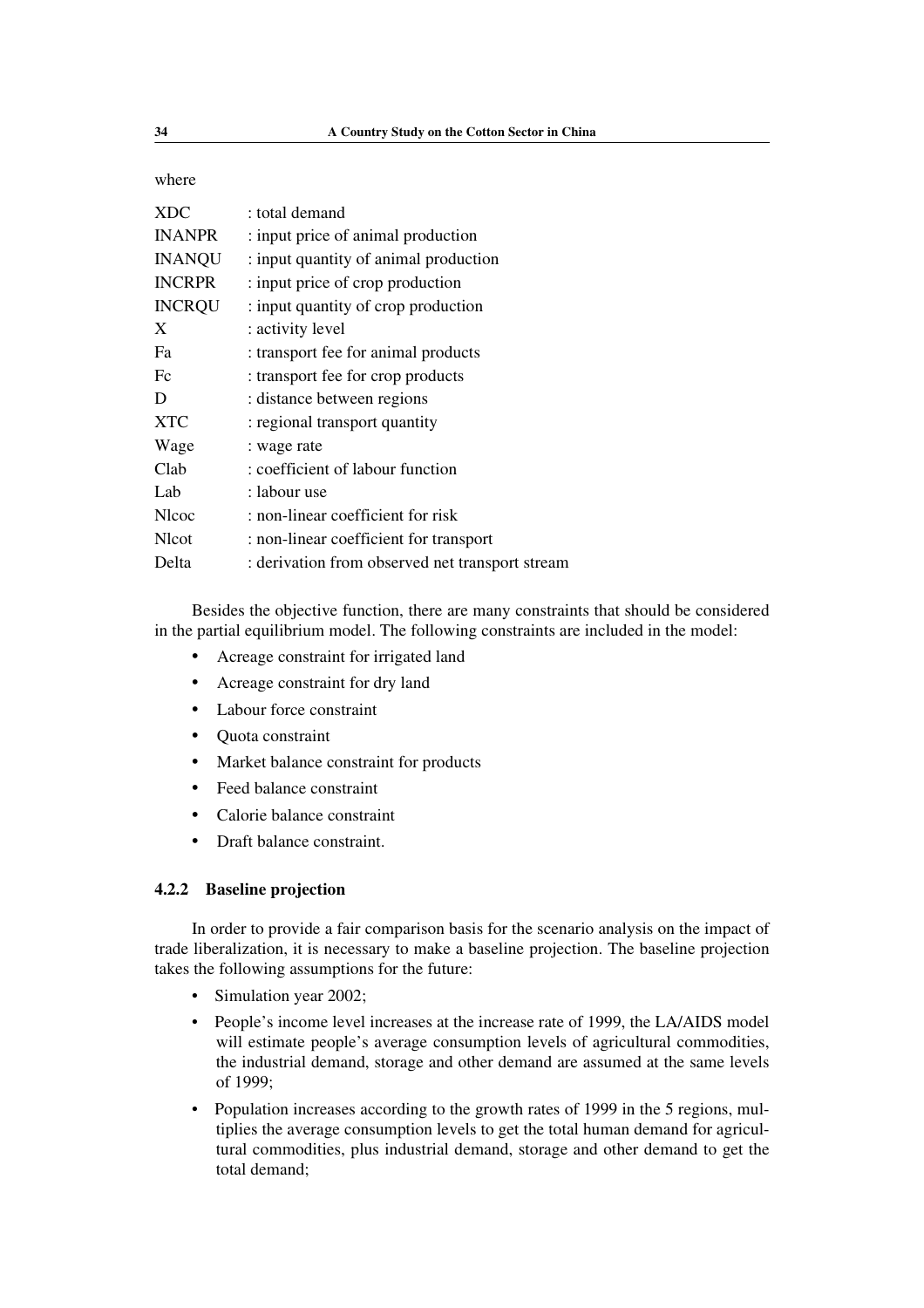- Cultivated land decreases as the trend of 1999 in the 5 regions; so agricultural production is under the constraints of the cultivated land of each region.
- The average production yields for each region in 1999 are used for the simulation, which means the yield increase in the future caused by technical improvement is not considered in the simulation;
- Natural disasters are not considered.

After simulation, the JAPA model provides the following results as listed in Table 4.1.

# TABLE 4.1

#### **Projected sown area and output in Jiangsu province**

|          | Sown area | Output     |
|----------|-----------|------------|
|          | $1000$ ha | Metric ton |
| Wheat    | 2,107.46  | 8,885,820  |
| Barley   | 203.91    | 929.247    |
| Rice     | 2,365.03  | 17,875,760 |
| Corn     | 485.07    | 2,342,998  |
| Soybean  | 244.40    | 520,319    |
| Rapeseed | 528.14    | 908,609    |
| Cotton   | 635.62    | 594,423    |
| Fruit    | 193.80    | 1,423,805  |

*Source:* Model projection results.

These and also other simulation results will be used as the baseline projection.

# **4.2.3 Scenario analysis: policy simulation**

This model scenario analysis tries to find what kind of impacts large agricultural imports could bring to China. According to the Compilation of the Legal Instruments on China's Accession to the World Trade Organization, China will adopt tariff-rate quotas (TRQs), i.e. a system in which imports up to the quota level are charged a minimal tariff, and imports above that level a high tariff. Three examples are chosen for simulation:

- Wheat According to the Compilation of the Legal Instruments on China's Accession to the World Trade Organization, the TRQ of wheat for year 2002 should be 8.468 million metric tons.
- Corn According to the Compilation of the Legal Instruments on China's Accession to the World Trade Organization, the TRQ of corn for year 2002 should be 5.85 million metric tons.
- Cotton According to the Compilation of the Legal Instruments on China's Accession to the World Trade Organization, the TRQ of cotton for year 2002 should be 818,500 metric tons.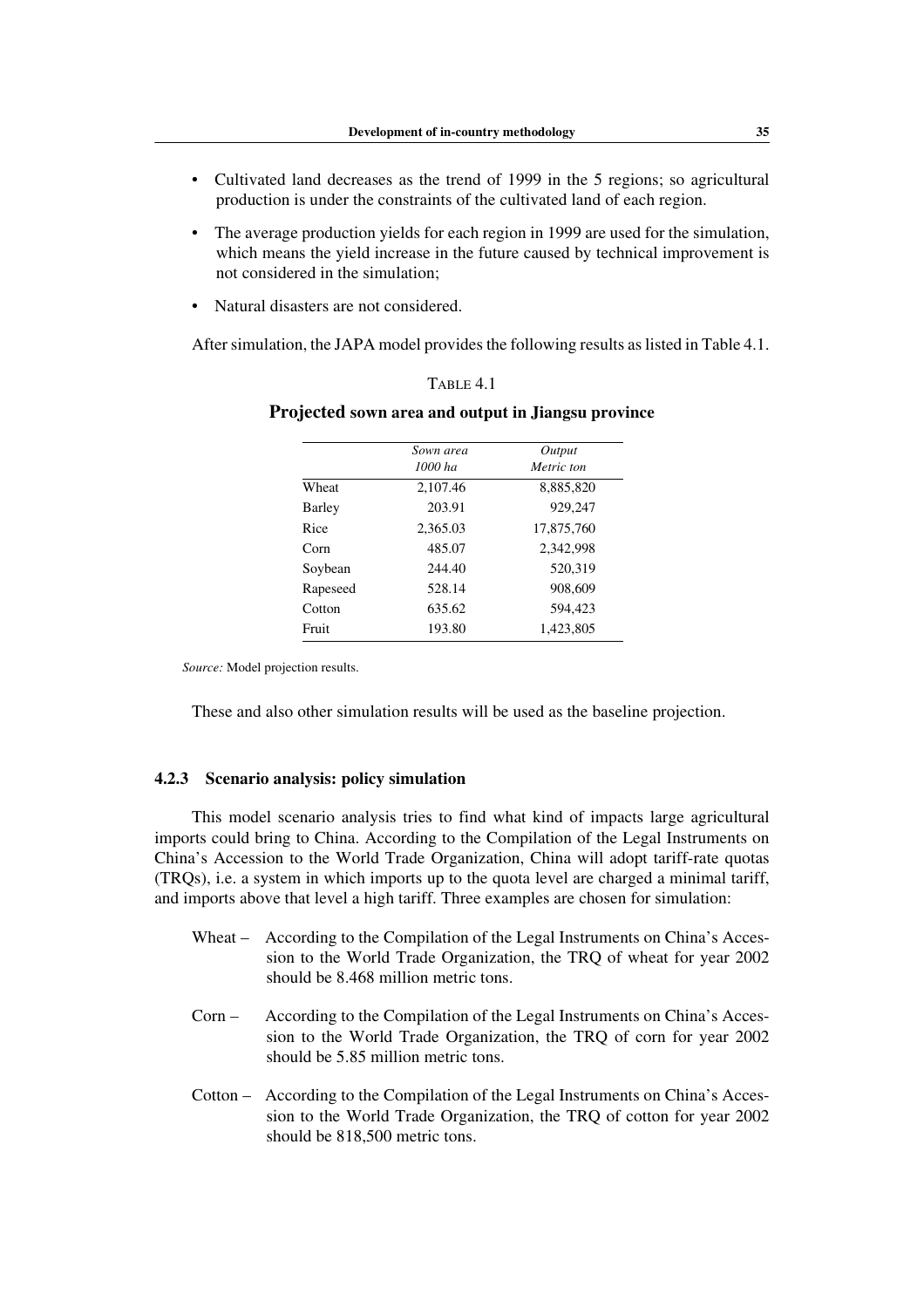The reason for selecting the import of three products for scenario analysis is based on the following consideration. The JAPA model is an equilibrium model—all resources are movable. If only cotton is imported into the Chinese market, the resources (land, labour etc.) can move to the production of wheat, corn and other products, which means the import of one product would not bring a huge impact on Chinese agriculture. Wheat, corn and cotton are three important products which have no competitive advantage in China. When large imports of all three agricultural products enter the Chinese domestic market at same time, it could bring enormous impacts to Chinese agricultural production, the agricultural resources surplus may happen and prices of agricultural products may decrease.

The scenario analysis tries to find if the import TRQs for the above three commodities can fully enter Chinese markets, and what could be the consequences. For the simulation year, it is assumed that at the end of 2001 China will join the WTO, therefore the simulation assumption is the import TRQs of wheat—8.468 million metric tons, corn—5.85 million metric tons and cotton—818,500 metric tons in 2002.

Actually the JAPA model is designed only for Jiangsu province, so it is necessary to divide the total TRQs into the different provinces in China. Jiangsu province gets its shares of TRQs according to its production share, because the simulation tries to find the impacts on agricultural production. Therefore the scenario assumptions for the simulation of import TRQ shares of Jiangsu and the other assumptions are:

- Wheat  $-632,083$  metric tons;
- Corn  $-97.861$  metric tons:
- Cotton  $-57,589$  metric tons;
- The industrial demand for cotton increases by 3 per cent;
- China has not made great progress in agricultural export.

Other external conditions assumptions remain unchanged as the baseline projection The simulation results will be discussed in the next chapter.

#### **4.2.4 Cost-benefit analysis and economic valuation**

The most widely practiced analytical technique for project appraisal is cost-benefit analysis, commonly known by its acronym CBA. The cost-benefit analysis is an attempt to put the concepts of sustainability into practice, using a common indicator in the development of the project's decision making. The main difficulty lies in putting a monetary value on social and environmental costs for which no market prices generally exist. Some form of shadow pricing for both marketed and non-marketed commodities becomes necessary. This section discusses the methodology of economic valuation of social and environmental impacts.

#### *Economic valuation of social impacts*

The model scenario analysis results show a decrease in agricultural employment. The reduction in agricultural employment is expressed in terms of agricultural labour working days. The current wage rate in the agricultural labour force per working day can be consid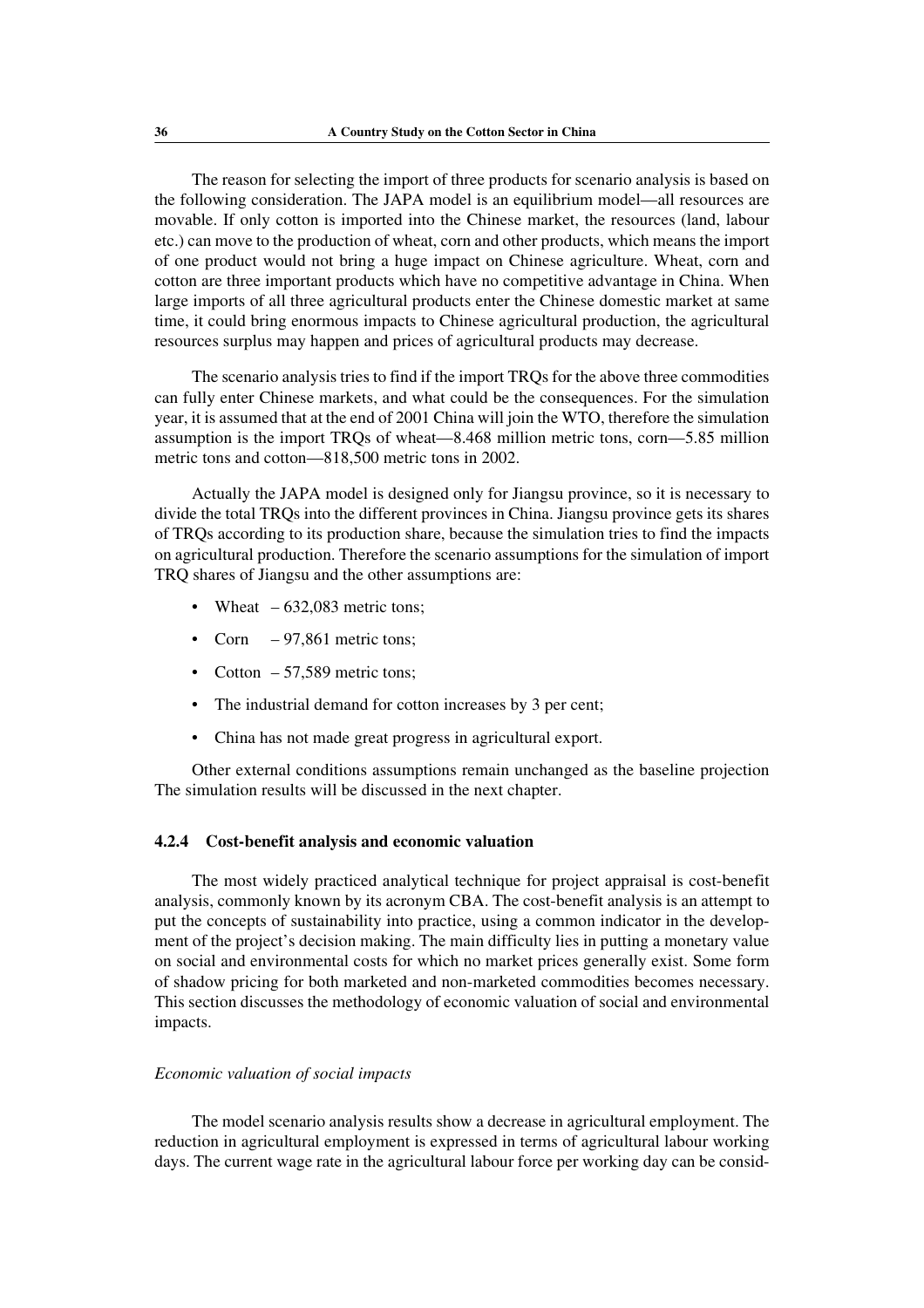ered as the opportunity cost, therefore the decrease of agricultural employment can be evaluated as the total opportunity cost of the agricultural employment reduction in working days.

The model scenario analysis results also show a decrease in utilization rates of cultivated land—valuable land lies waste. The average shadow price of the cultivated land estimated by the partial equilibrium model can be considered as the land rent. The model baseline projection shows the average shadow price of all agricultural cultivated land is 155 RMB per hectare. Therefore this shadow price of the unused cultivated land is the opportunity cost of cultivated land which lies waste. Other social impacts such as social instability cannot be evaluated here.

#### *Economic valuation of environmental impacts*

It is relatively difficult to make an economic valuation of environmental impacts, because the consequences of some environmental problems are very hard to estimate.

## **1. Pesticide pollution**

Cotton is one of the crops most susceptible to insect damage, and the production of cotton consumes 25 per cent of all insecticides used in the world (Patagonia, INC, 1996, cited in Shaw et al., 1997).

Among the three cotton producing regions in China, Xinjiang has the least amount of insect problems and therefore uses less pesticides input for cotton production. The Huang-Huai region and Yangtse River regions, however, are frequently troubled by insect infestations. On average, insecticides costs per hectare in these two regions are 13.4 per cent higher than that in the US **(**Mao, 2000).

Insects that cause the most problems are the cotton bollworms. In some parts of China, the second and even third generations of cotton bollworms often occur. Cotton bollworms have detrimental effects on cotton yield. Since 1992, cotton production in areas along the Yellow River has been suffering from cotton bollworm infestations. In Hebei for example, from 1991 to 1992, its cotton output decreased by 52 per cent as a result of bollworm attacks and in 1993 cotton output was further reduced by 47 per cent from the 1992 level due to a bollworm calamity compounded by severe verticillium wilt and drought (Yu et al., 1996).

When faced with serious insect problems, it is very hard to persuade farmers not to use insecticides if alternative solutions are not readily available. What makes it even harder for the farmers to reduce insecticide use is the relative profitability of cotton compared to other crops, and a sudden outbreak of disease or insect infestation may cause enormous damage to yield. Farmers thus feel compelled to apply large doses of insecticide to reduce the risks of immediate loss. Sometimes this eagerness to protect the yield may lead to overuse of insecticides—insecticides are sprayed more frequently and in higher concentrations than necessary. The excessive use serves only to poison the environment instead of the insects. According to estimates, the utilization rate of pesticides is only about 30 per cent, the remaining 70 per cent of the pesticide remains in the soil, or is drained with rainwater into rivers and lakes. According to our survey, the average pesticide input quantity is about 1,500 grams per hectare in cotton production; so only 450 grams of pesticide is actually effective, the remaining 1,050 grams will pollute the environment.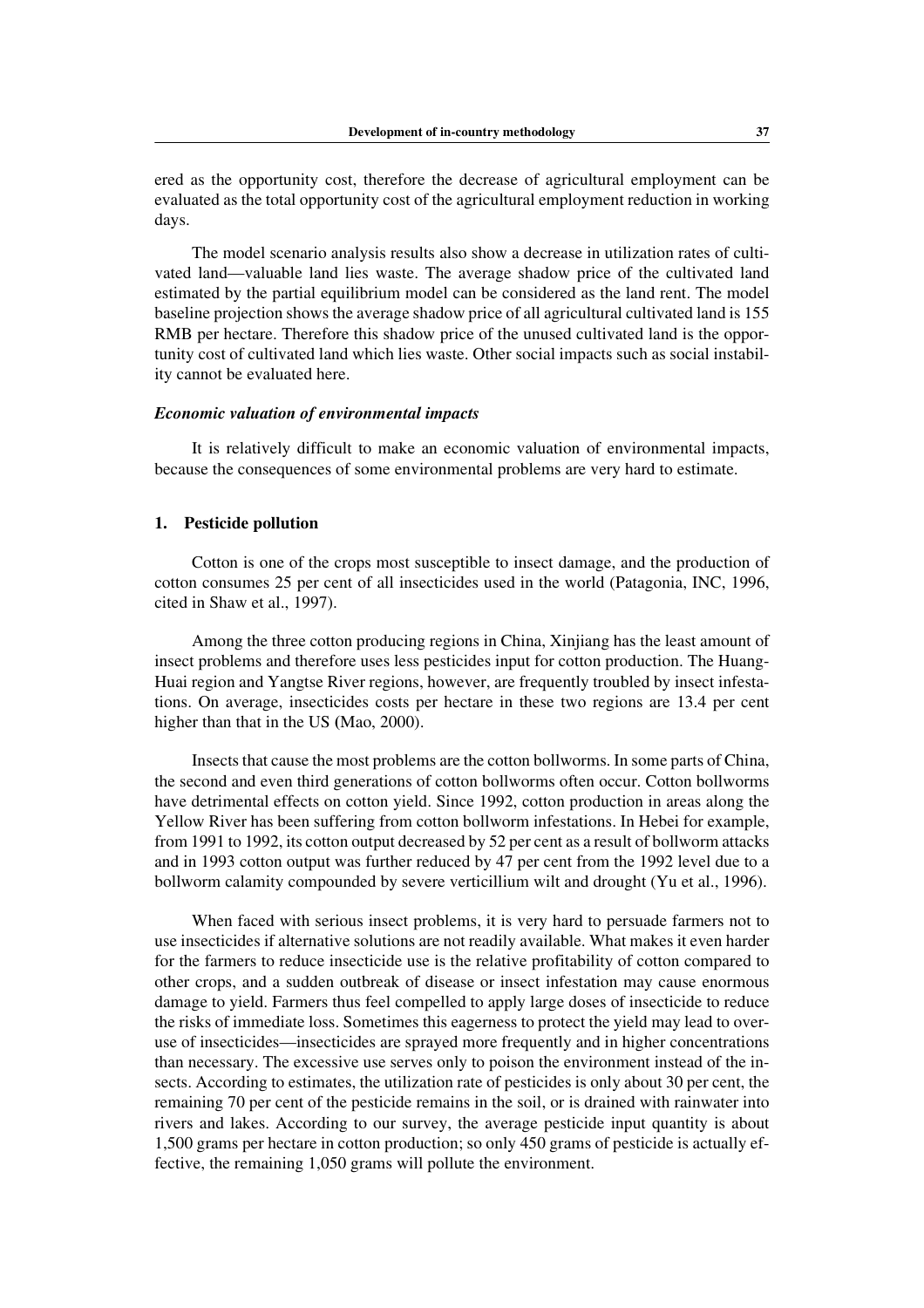The environmental pollution is converted in the following way:

$$
PE_i = \frac{QG}{Di}
$$
 (4.13)

where

 $PE_i$  : converted quantity

Q : quantity of waste in grams C<sub>i</sub> : concentration of pollution object  $D_i$ : conversion rate

According to the standard issued by the Environmental Protection Administration, the conversion rate  $D_i$  for pesticides is 50. The average concentration of pesticide is assumed as 20 per cent.

It is also important to assign economic value to the converted pollution quantity. Because it is difficult to estimate the direct and indirect damage pollution has on human health, on wildlife, on water, soil and air, an effective way is to find the shadow price for treating the environmental pollution. For the shadow price we use the official standard for pollution made by the Chinese State Environmental Protection Administration-4.4 RMB per PE (converted quantity).

According to the equation (4.13) the converted quantity (PE) of pesticides is 4.2 per hectare; multiply by 1.4 to get the shadow price to treat environmental pollution, the cost is 5.88 RMB per hectare in cotton production. This can be considered as the cost of the environmental pollution for the cost-benefit analysis.

The applied quantity of pesticide varies according to the crops; the converted quantities and the shadow prices of pesticide pollution of main crop production per hectare are calculated and listed in table 4.2.

## TABLE 4.2

## **Converted quantities and shadow prices of pesticide pollution per hectare**

|               | Converted quantity | Shadow price |
|---------------|--------------------|--------------|
| Wheat         | 0.8                | 1.13         |
| <b>Barley</b> | 0.5                | 0.73         |
| Rice          | 1.9                | 2.62         |
| Corn          | 0.4                | 0.50         |
| Soybean       | 0.4                | 0.59         |
| Rapeseed      | 0.5                | 0.65         |
| Cotton        | 4.2                | 5.88         |
| Fruit         | 11.8               | 16.48        |
|               |                    |              |

*Source:* Author's calculation.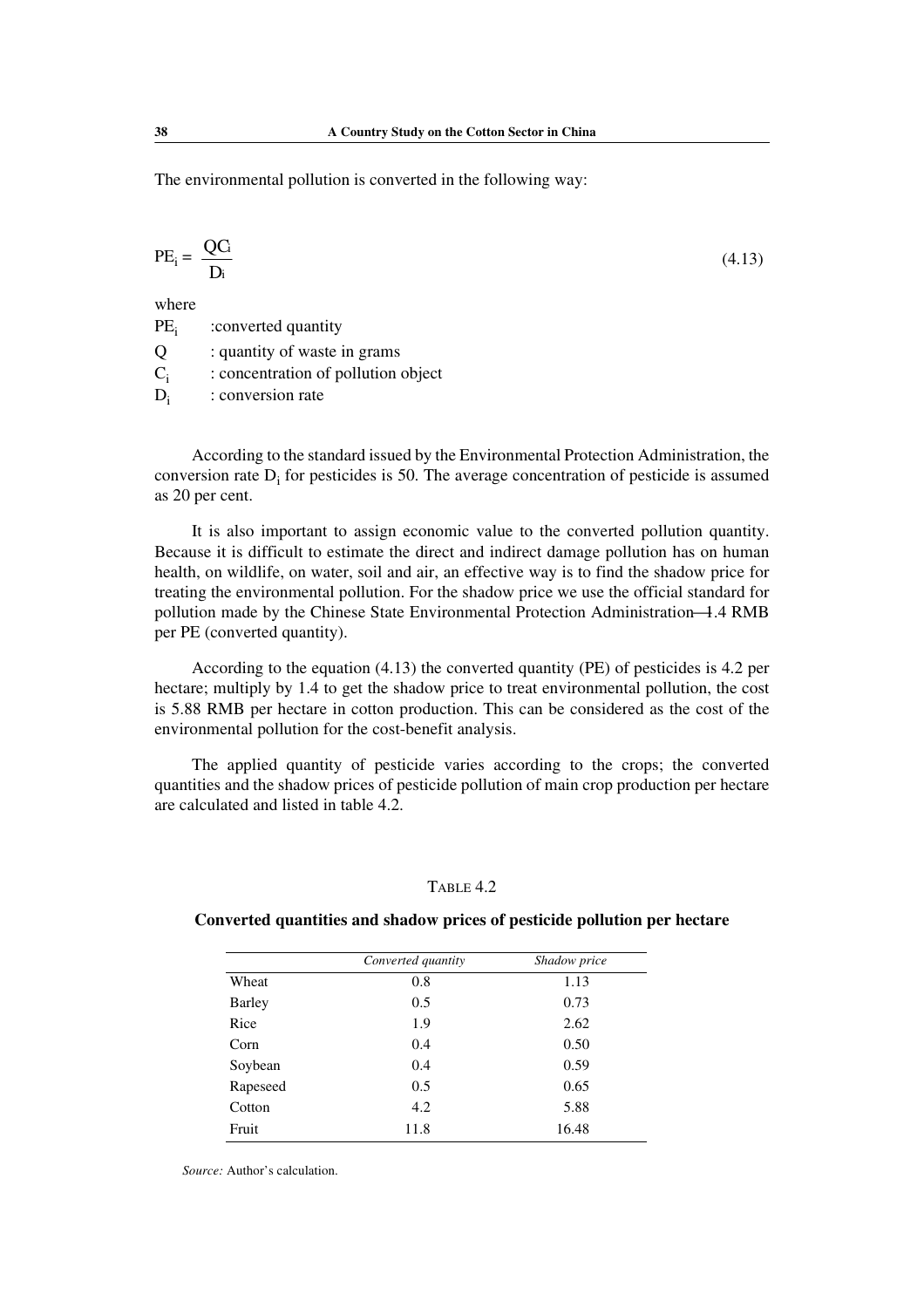#### **2. Chemical fertilizer pollution**

The main environmental impacts of fertilizer application arise when it is not properly used, or when (climatic) conditions are not as predicted. In China, fertilizers used for cotton accounts for 50 per cent of all physical inputs for the country as a whole (Mao, 1999). According to estimates, the utilization rate of chemical fertilizer is about 35 per cent, the other 65 per cent remains in the soil, or is drained with rainwater into rivers and lakes. A research project on agricultural pollution carried out by the Nanjing Soil Research Institute of China's Science Academy<sup>5</sup> showed that the levels of fertilizers draining into rivers and lakes varied according to the soil type, method of fertilizer application, time of fertilizer application and amount of rainfall. An experiment in 1988 showed that on dry cotton-production land the fertilizer draining into rivers and lakes is 8.7 kilograms per hectare (calculated in pure nitrogen), about 2.6 per cent of the applied chemical fertilizer. The current survey calculated (according to an average chemical fertilizer input quantity of 365.4 kilograms per hectare), that in each cotton growth season, 9.5 kilograms of chemical fertilizers per hectare (calculated in pure nitrogen) are drained with rainwater into rivers and lakes. This level is harmful to humans and fish.

Although 65 per cent of the applied chemical fertilizers cannot be used for current crop growth, they may be useful for growth in the next season. Additionally, the soil degradation caused can be solved by the application of organic manure or compound fertilizers to adjust the balance of nitrogen (N), phosphorous (P), potassium (K) and other elements. Therefore we focus the measurement of chemical fertilizer pollution on the chemicals that are drained into rivers and lakes. According to the above mentioned study, about 6.9 per cent of applied chemical fertilizers in paddy fields drains into rivers and lakes. The percentage of applied chemical fertilizers drained into rivers and lakes is assumed as 2.6 per cent for dry-land crops (as in cotton production).

The applied quantity of chemical fertilizer varies in other crops as well. Here we convert all kinds of chemical fertilizer to pure nitrogen. According to the standard issued by the Environmental Protection Administration, the conversion rate  $D_i$  of pure nitrogen is 800. With the equation (4.13), the converted quantities and the shadow prices of chemical fertilizer in main-crop production per hectare are calculated and listed in table 4.3.

#### TABLE 4.3

## **Converted quantities and shadow prices of chemical fertilizer pollution per hectare**

|          | Converted quantity | Shadow price |
|----------|--------------------|--------------|
| Wheat    | 11.89              | 16.65        |
| Rice     | 39.55              | 55.37        |
| Corn     | 11.22              | 15.71        |
| Soybean  | 2.51               | 3.51         |
| Rapeseed | 10.71              | 14.99        |
| Cotton   | 12.98              | 18.17        |
| Fruit    | 19.91              | 27.88        |

*Source:* Author's calculation.

 $<sup>5</sup>$  Nanjing Soil Research Institute. "Agricultural pollution and the control countermeasure", project report,</sup> 1990.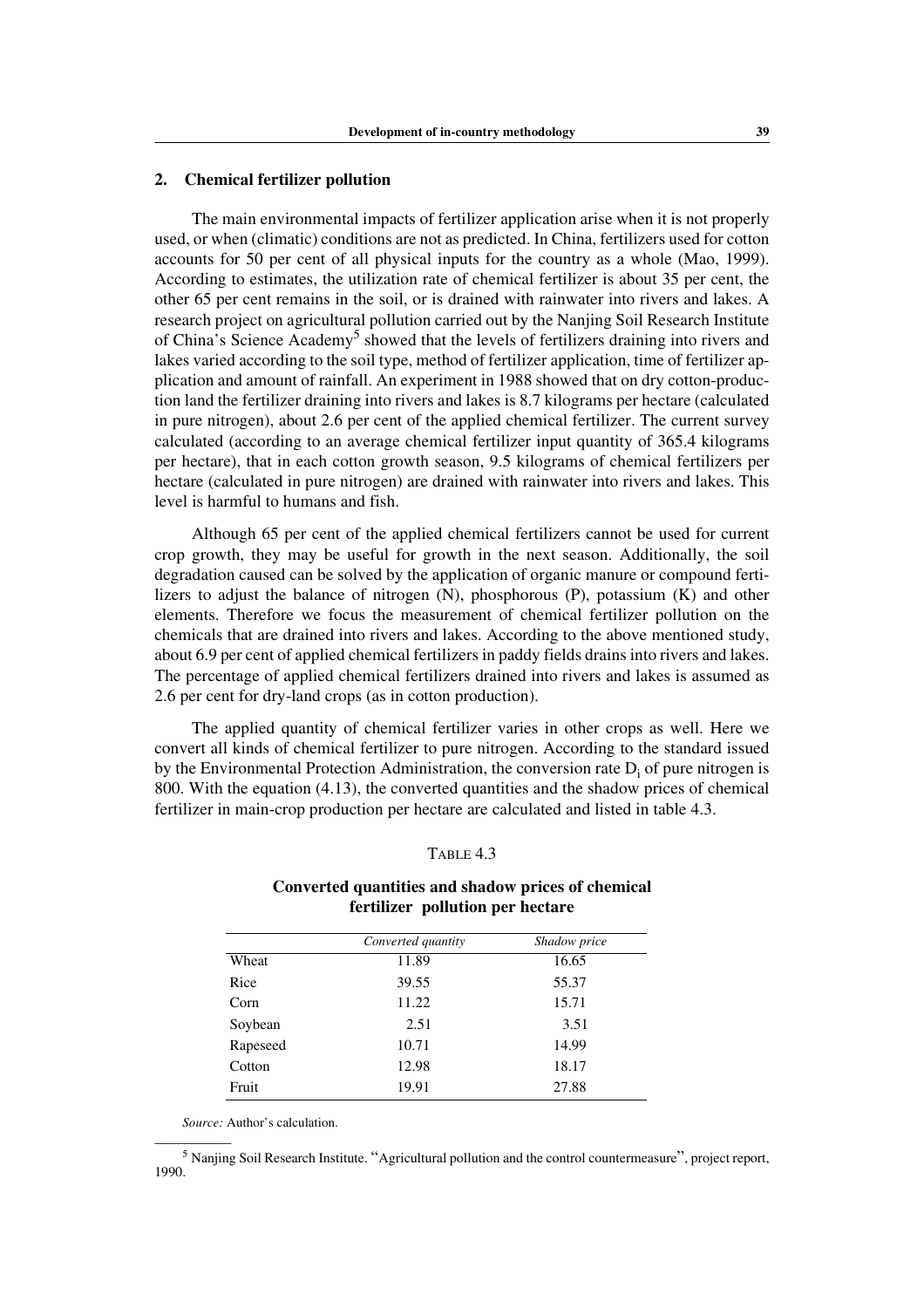## **3. Plastic film pollution**

Plastic film is widely used in cotton production. After harvesting, a large quantity of broken film will remain in the fields, and may hamper crop growth in the next season. This problem becomes very serious where mechanized farming is carried out. In Xinjiang the problem of remaining film in cotton fields is called "white pollution", and is their biggest environment problem. According to a survey by the Agriculture Department of Xinjiang in 1999, the remaining film in the cotton fields has amounted to 52.8 kilograms per hectare on average (Mao, 2000), which causes about 15 million RMB in direct economic loss in cotton production each year. On average about 60 per cent of the cotton field is covered by plastic film. Calculating according to a rate of 20-30 per cent of remaining broken film, the average quantity of remaining broken film in the cotton fields is 15 kilograms per hectare, and within 3 years it can reach 45 kilograms—about 360 thousand broken pieces. The broken films can remain for 100 years without degrading, and can bring enormous damage to agricultural production. When the amount of remaining broken film reaches 37-45 kilograms per hectare, it can reduce wheat yields by 7 per cent, vegetable yields by 10 per cent or cotton yields by 10-15 per cent. The average estimated value is about 818.3 RMB per hectare for three years of accumulated remaining broken film. Therefore the average valuation of "white pollution" is estimated at about 272.8 RMB per hectare per year.

In other provinces where farm mechanization is not carried out in cotton production, the problem of remaining film is not so serious, because farmers can find the film and remove it during ploughing, Therefore the impact of broken films is not considered in the cost-benefit analysis in Jiangsu province.

#### **4. Irrigation problems**

Cotton is a high-volume water user. Therefore, water is a very important input in cotton cultivation. In China, the annual water use for cotton amounts to  $1,500-9,000$  m<sup>3</sup> per hectare (Mao, 1998). China's cotton producing regions are mostly arid and semi-arid regions and cotton production in these regions has been a major contributor to severe water shortages. In south Xinjiang, water diversion for cotton irrigation is drying up the lower reaches of the rivers in its domain.

To make the large volume of water use even more unsustainable are the inefficient irrigation practices. In China's cotton producing regions, the utilization ratio of irrigation waters is only 30-40 per cent, which is 20-30 per cent lower than those of industrialized cotton producing countries. According to research conducted by the Agriculture Department of Xinjiang, cotton yield has a clear relationship with irrigation; when irrigation water is below 6000-8250  $m<sup>3</sup>$  per hectare, the un-ginned cotton yield will be below 2250 kilograms per hectare; when irrigation water reaches 8250-9000  $\text{m}^3$  per hectare, the un-ginned cotton yield can reach 2250-3375 kilograms per hectare; when irrigation water is above 9000  $\text{m}^3$  per hectare, the un-ginned cotton yield can reach 3375-4125 kilograms per hectare (Mao, 2000).

South-east China is a wet or semi-wet region, where rainfall is abundant, so irrigation is not a problem for agricultural production. The irrigation fees (energy and labour costs for irrigation) are included in the production costs, but the irrigated water is not evaluated in the cost-benefit analysis in Jiangsu province, because farmers do not to pay the irrigation water charge.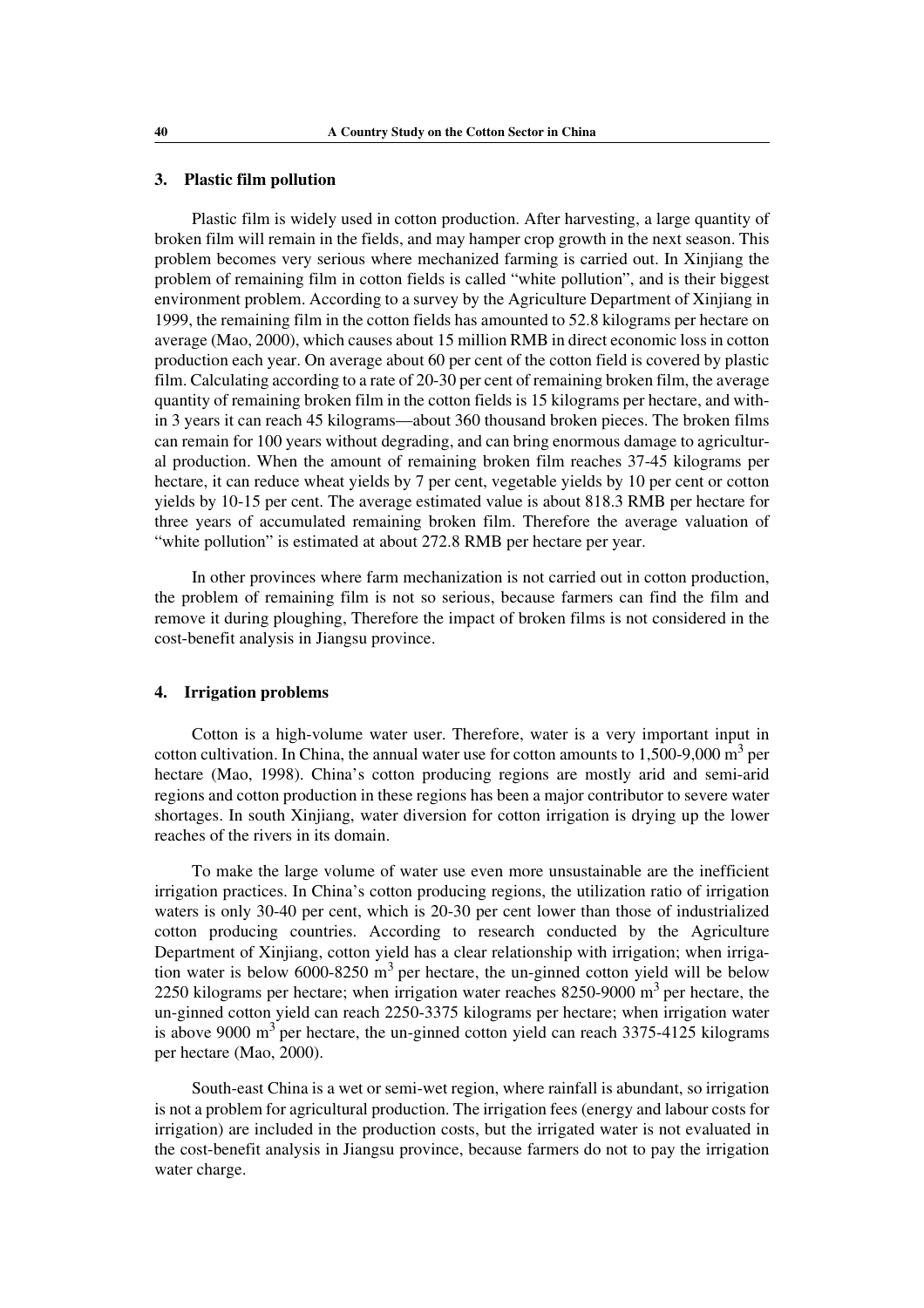# **5. INTEGRATED ASSESSMENT OF TRADE LIBERALIZATION**

After China joins the WTO, both opportunity and challenge will confront the agricultural sector. The opportunities for agricultural exports could hold potential for the future, but for now the challenge concerns large-scale agricultural imports. The situation for the cotton sector is that China will import large quantities of cotton, promote textile industry development and increase the export of textiles and clothing.

Therefore the current challenge is that trade liberalization will cause large-scale agricultural imports mainly in wheat, corn, cotton and soybean oil etc. This country study mainly focuses on the cotton sector, but only one product import alone (cotton) will not bring huge impacts on China's agriculture, because farmers can produce more corn, wheat, soybean and rapeseed. But many agricultural commodities imported together into China's domestic market could bring enormous impacts. As specified in the Compilation of the Legal Instruments on China's Accession to the World Trade Organization, China will adopt tariff-rate quotas for bulk commodities. For technical reasons the TRQ imports of the three bulk agricultural commodities (wheat, corn and cotton) are chosen for the integrated assessment of trade liberalization.

The JAPA model will be used to simulate the consequences of agricultural imports based on the assumptions in the baseline projection (4.2.2) and the scenario analysis assumptions (4.2.3). Comparing scenario analysis results with the baseline projection, the impacts of large-scale imports of the three commodities can be assessed. On this basis the social, economic and environmental impacts will be analysed.

The integrated assessment aims to assess the consequences of the first two years of China's accession to the WTO, when large agricultural imports enter the Chinese market, with the assumption that China has not made obvious progress in agricultural exports because of technical limitations and 'green barriers'. The model scenario analysis showed the following results.

## **5.1 Economic impacts**

In Chapter 4, the methodology of the JAPA model and scenario analysis is discussed. The model scenario analysis results indicate that the large imports of wheat, corn and cotton will bring enormous economic impact

## *1) Helps to solve the shortage of two commodities*

The baseline projection shows that in 2002 Jiangsu will have shortages in cotton and corn, but not in wheat. Therefore the import of cotton and corn will help Jiangsu to solve the shortages.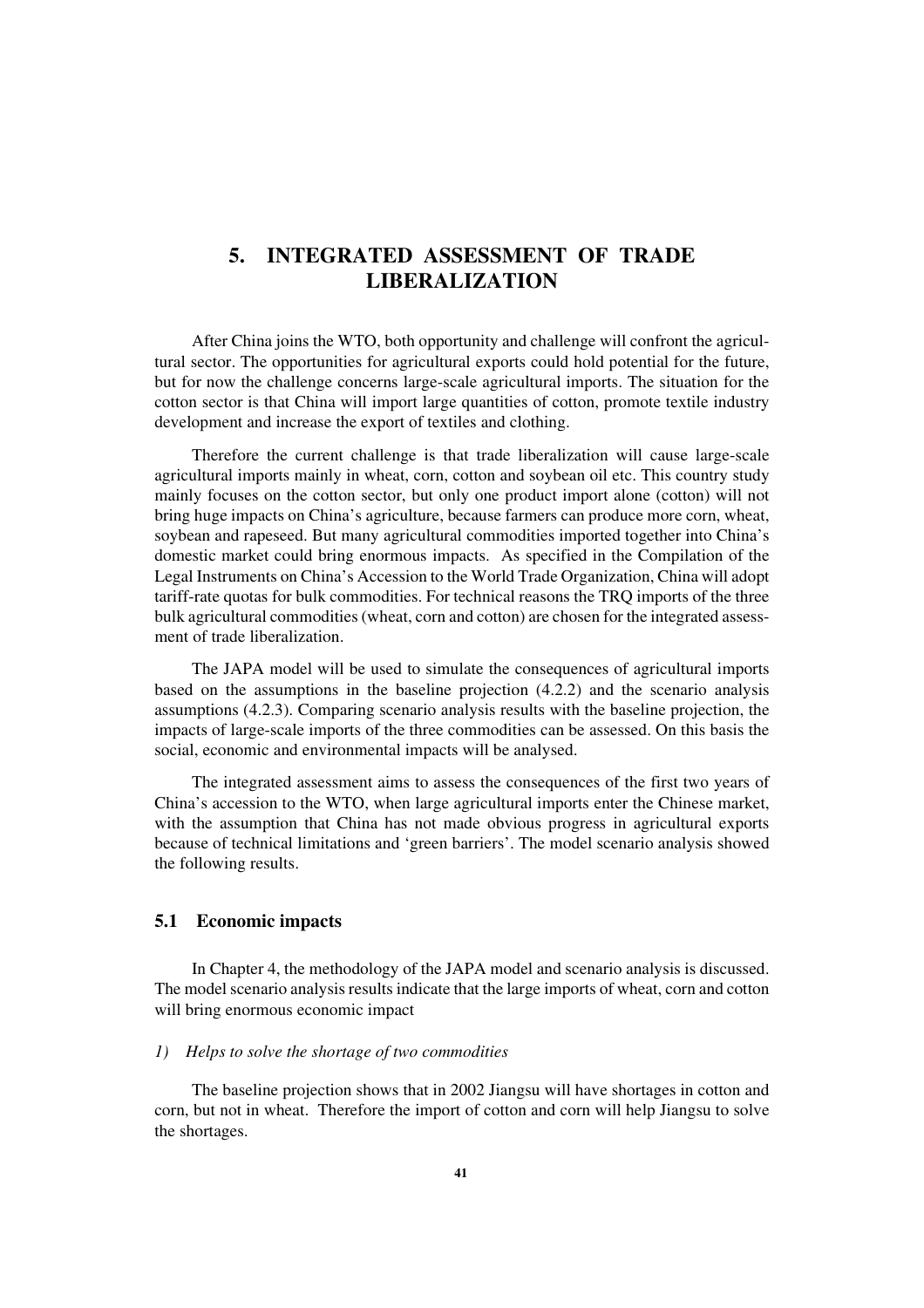## *2) Sown area and output decrease*

The wheat, corn and cotton imports will bring great pressure on agricultural production, therefore the production structure should be adjusted to adapt to the change. According to the optimal solution of the partial equilibrium model, compared with the baseline projection, the sown area of wheat could decrease by 4.91 per cent, that of corn by 2.48 per cent and that of cotton by 3.82 per cent, and as a result of structural adjustments, the sown areas of other crops could increase; for example the sown area of rice could increase by 0.24 per cent and soybean by 0.86 per cent (see Table 5.1). But this sown area expansion will be limited by the levels of consumption. In any case the total sown area will decrease by 1.11 per cent, about 92,624 hectares.

## TABLE 5.1

# *Sown area change Output change Price change % Metric ton %* Wheat –4.91 –436,294 –3.89 Barley 0.81 7,527 –1.06 Rice  $0.24$   $42,902$   $-0.52$ Corn  $-2.48$   $-58,106$   $-0.57$ Soybean 0.86 4,475 –1.01 Rapeseed 1.80 16,355 –2.99  $\text{Cottom} \quad -3.82 \quad -22,707 \quad -2.84$ Fruit 2.47 35,168 –1.23

#### **Simulated sown area, output and price changes**

*Source:* Model simulation results.

The production structure adjustments will also cause output change. Table 5.1 shows that the wheat output could decrease by 436,294 metric tons, corn by 58,106 metric tons and cotton by 22,707 metric tons; at the same time rice output will increase by 42,902 metric tons, soybean by 4,475 metric tons, rapeseed by 16,355 metric tons and fruit by 35,168 metric tons.

#### *3) Price decreases of agricultural products*

The wheat, corn and cotton imports will cause price decreases, not only the prices of the three commodities, but also the prices of all other crop commodities, because the production structure adjustment increases the sown area and output of other crop production. The model scenario analysis results in Table 5.1 show that the price of wheat will decrease by 3.89 per cent, corn by 0.57 per cent, cotton by 2.84 per cent, rice by 0.52 per cent, soybean by 1.01 per cent, rapeseed by 2.99 per cent and fruit by 1.23 per cent, comparing with the baseline projection.

The price decrease of agricultural commodities is favourable to consumers, and is also favourable to animal production because some main products and by-products are used as feed, but it is unfavourable to producers of agricultural commodities.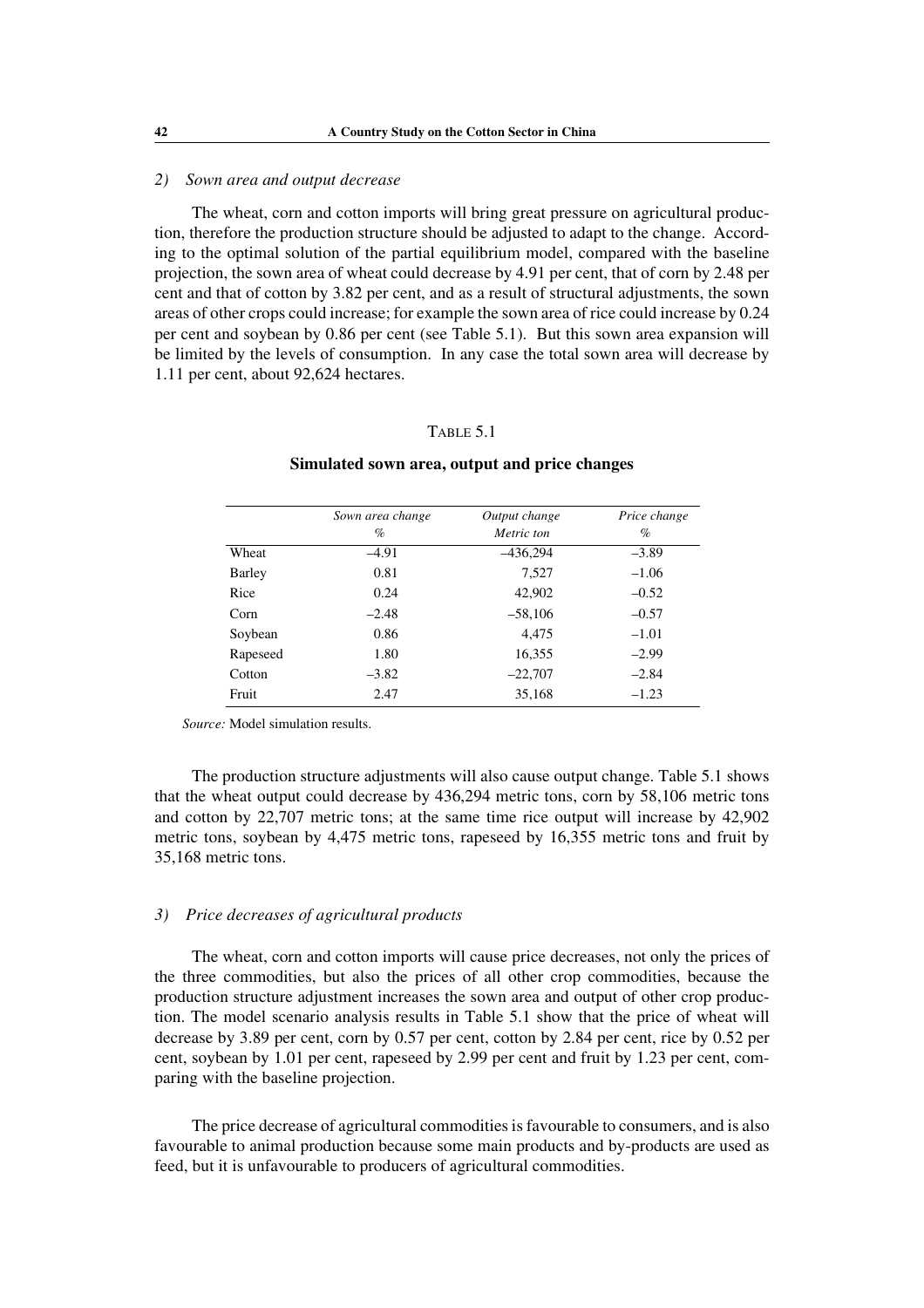# *4) Producer surplus and farmers' income decrease*

The wheat, corn and cotton imports will cause farmers to reduce the production of the three products, and at same time increase the production of other products to a small extent. Although it could bring positive income effect accruing from increased production of rice, soybean, rapeseed, fruit and barley, in general after agricultural production structure adjustment, the producer surplus for crop products will decrease by 3.2 per cent. Owing to the price decrease alone, farmers' income from crop production will decrease by 921.75 million RMB.

## **5.2 Social impacts**

Besides the above economic impacts, large-scale imports of wheat, corn and cotton will also bring enormous social impacts.

#### *1) Promote agricultural production structure adjustment*

The trade liberalization should promote agricultural production structure adjustments according to the comparative advantage. China needs to find its position in the global marketplace, and reallocate resources to the products which have comparative advantage.

#### *2) Utilization rate of cultivated land decrease; valuable land lies waste*

Jiangsu province in south-eastern China, carries out a multi-cropping system of production, so there may be two or three harvests in one field. There are many combinations of cropping patterns, so sown area and cultivated land usage are differentiated. Plantingpackages for multi-cropping systems are used in the JAPA model. After agricultural production structure adjustments according to the imports increase, the model scenario analysis results indicated that valuable cultivated land cannot be sufficiently used, and about 92,624 hectares will lie waste.

#### *3) Reduction in the self-sufficiency rates of agricultural commodities*

Owing to the three commodity imports, after production structure adjustments, the self-sufficiency rate of the three agricultural commodities will decrease, i.e., the selfsufficiency rate of wheat decreases from 144 to 137 per cent, that of corn decreases from 40 to 38 per cent, and cotton from 91 to 87 per cent, while the self-sufficiency rate of rice increases from 124 to 125 per cent, that of soybean from 35 to 36 per cent, rapeseed from 81 to 82 per cent and fruit from 159 to 160 per cent.

#### *4) Agricultural employment decrease*

The model scenario analysis results also show that after agricultural production structure adjustments, owing to the decrease of agricultural production, agricultural employment decreases by 16.55 million working days—farmers do not have enough work to do. Unemployment in the agricultural sector will increase.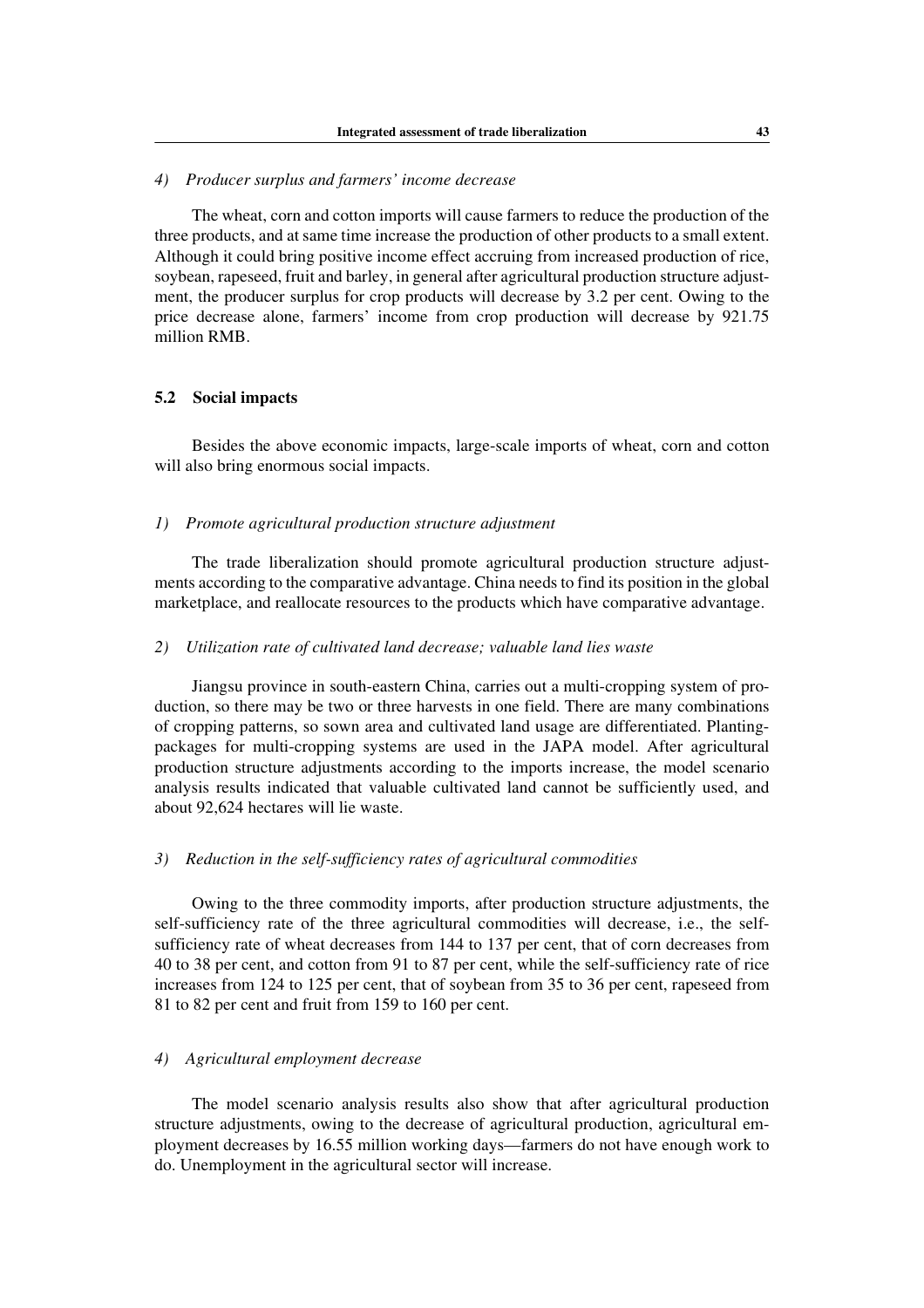## *5) Poverty and social instability*

Poverty is still a big problem in China. About 60 million rural residents are still below the poverty line; they are mostly located in less developed areas, where agricultural production constitutes their main source of income. Decrease in farmers' incomes could worsen the poverty in rural areas. The decrease in farmers' incomes and the increase in unemployment could be factors for social instability. Additionally, if large numbers of farmers move to urban areas to find jobs, it could also worsen unemployment in urban areas.

## **5.3 Environmental impacts**

The model scenario analysis results show that large-scale imports of wheat, corn and cotton may have environmental impacts.

# *1) Reduction in the application of chemical fertilizers and pesticides*

The wheat, corn and cotton imports will necessitate agricultural production structure adjustments; according to the optimal solution of the partial equilibrium model, the sown area of crop products will decrease. This could result in a decrease in the application of chemical fertilizers and pesticides. The reduction may include two parts: firstly, the production structure change causes the sown area decrease, which will reduce the inputs that include chemical fertilizers, pesticides, water etc. The model scenario analysis shows that the usage of chemical fertilizers will decrease by 1.01 per cent and pesticides by 1.39 per cent, comparing with the baseline projection. Secondly, owing to the decrease in prices of agricultural products, farmers could reduce the quantities of applied chemical fertilizers and pesticides. For example, as the cotton purchase price decreased from 12,350 RMB in 1998 to 7,660 RMB per metric ton in 1999, farmers reduced the applied quantities of chemical fertilizer by 6.42 per cent and pesticide by 29.82 per cent (the change in pesticides application was also related to the disease and pest conditions).

#### *2) Cultivated land may be lost*

Cultivated land is a very important resource for agricultural revival. China is a 'cultivated-land-scared' country; cultivated land per capita is 0.11 hectares. In Jiangsu province the cultivated land is even less, only 0.07 hectares per capita and 0.185 hectares per agricultural labour force in 1999. The average rate of decrease in cultivated land was 0.3 per cent for the last 15 years, meaning that China has lost on average 282 thousand hectares of valuable cultivated land each year. In such circumstances, the waste of cultivated land could be a very serious problem for the sustainability of agricultural development.

After agricultural production structure adjustments owing to the imports increase, the model scenario analysis results indicated that the valuable cultivated land cannot be sufficiently used—about 92,624 hectares of cultivated land will lie waste, which will impair sustainability of China's agricultural production.

If cultivated land lies waste, this cultivated land may be used for non-agricultural purposes, such as city extension, industry and building, which will further reduce sustainability of agricultural production. In north-western China, if the cultivated land is not used and irrigated it may simply turn to wasteland. The decrease of cultivated land has been a serious phenomenon in China.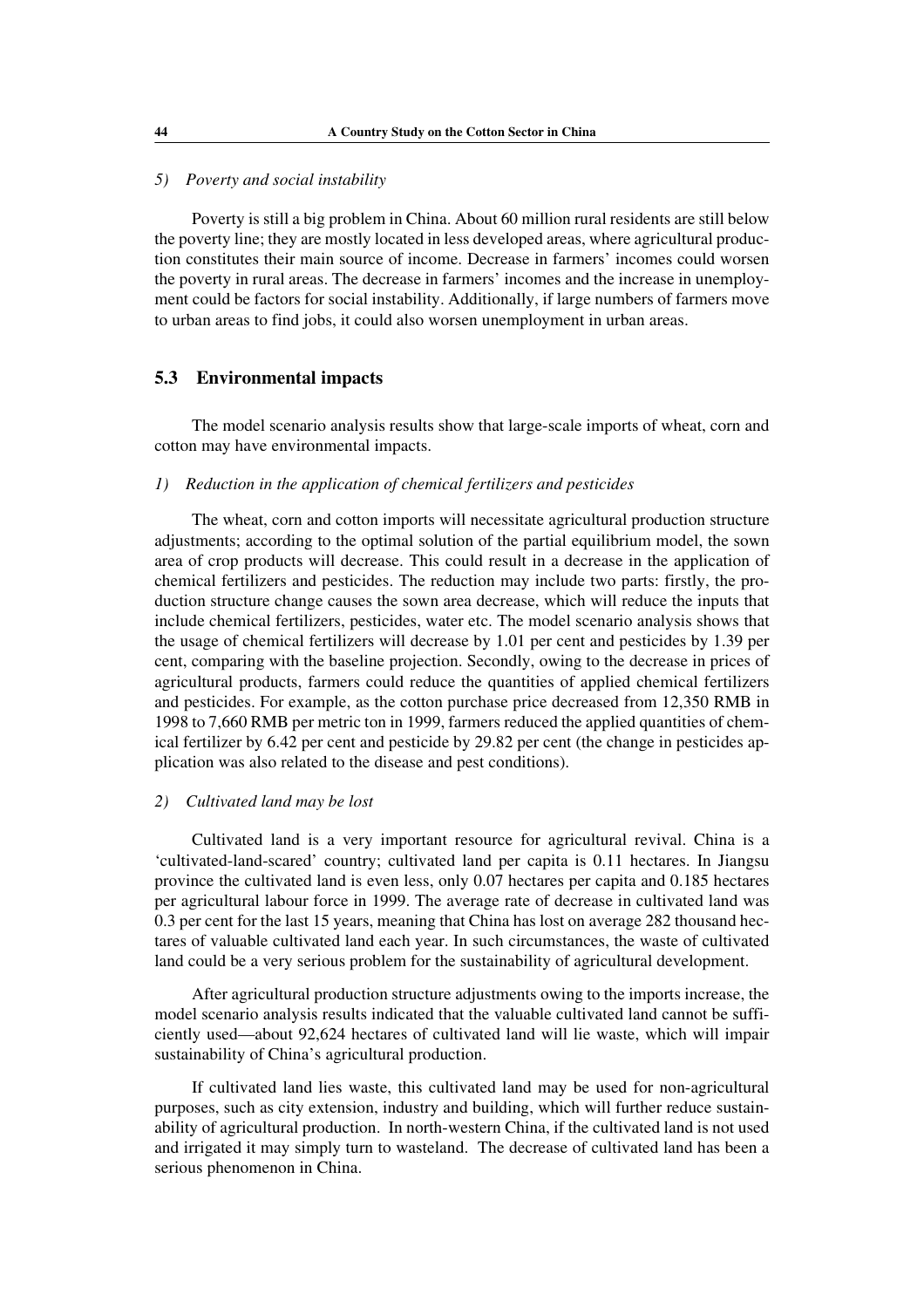# **6. EVALUATION OF TRADE LIBERALIZATION**

Based on the JAPA model, the scenario analysis results and the integrated assessment above, the impacts of trade liberalization will be valuated in order to make the cost-benefit analysis.

#### **6.1 Economic impacts**

The model scenario analysis results show that agricultural imports can help China to solve the shortages of agricultural commodities. Jiangsu will meet its shortages in corn and cotton in 2002, therefore bringing positive impacts. This is valuated as a benefit of about 871.56 million RMB.

To adapt to agricultural importing, the agricultural production structures should be adjusted. The sown areas and outputs of some agricultural products will decrease and farmers will face losses. For example, after production structure adjustments, the output of wheat will decrease by 436,294 metric tons, valuated at 521.37 million RMB; that of corn decreases by 58,106 metric tons, valuated at 71.12 million RMB; that of cotton decreases by 22,707 metric tons, valuated at 296.42 million RMB. On the other hand, the output of rice increases by 42,902 metric tons, valuated at 51.56 million RMB; that of soybean increases by 4,475 metric tons, valuated at 12.67 million RMB; that of rapeseed increases by 16,355 metric tons, valuated at 48.13 million RMB; that of fruit increases by 35,168 metric tons, valuated at 26.77 million RMB. The aggregated impact of the outputs change for all agricultural products is valuated at 703.62 million RMB.

The large agricultural imports will cause price decreases in all agricultural commodities. Table 5.1 shows that the price of wheat will decrease by 3.89 per cent, the price of rice by 0.52 per cent, corn by 0.57 per cent, soybean by 1.01 per cent, rapeseed by 2.99 per cent, cotton by 2.84 per cent and fruit by 1.23 per cent. The price decreases are negative impacts on the producers of agricultural products, but they are positive impacts to consumers. The impact of aggregated price decrease is valuated as 921.75 million RMB.

The above two impacts constitute for the most part a decrease in farmers' income. Another factor affecting farmers' income could be the decrease of agricultural employment which will be discussed under social impacts.

After accession to the WTO, China will reduce the tariff to 1 per cent within TRQs, so government tariff income will decrease. The tariff decrease for the three commodities within TRQs is valuated at 1,018.55 million RMB.

China will have to pay foreign currency to import agricultural commodities, and the cost for importing the three commodities is valuated at 1,626.90 million RMB. This should be netted for current expenditures on the three agricultural products, roughly 703.62 million RMB. Therefore the net outlay on imports would be 923.28 million RMB.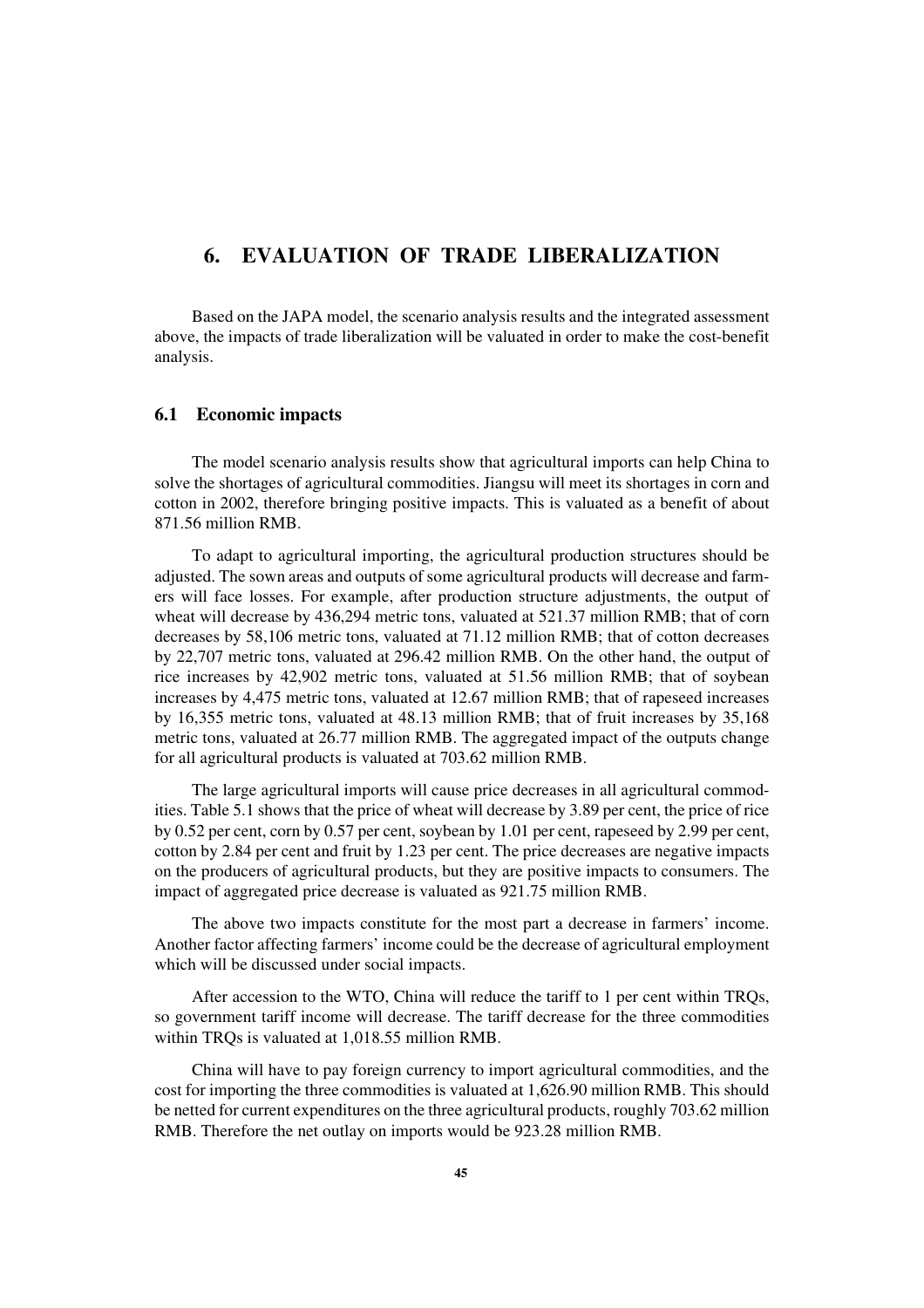# **6.2 Social impacts**

The model scenario analysis results also indicate that agricultural imports could bring social impacts. As a side effect of the decrease in area sown, the agricultural employment will decrease by 16.55 million working days. Calculated according to the current agricultural labour force wage rate, the opportunity cost of the increased unemployment is 148.95 million RMB.

After agricultural production structure adjustments, the utilization rate of cultivated land will decrease and about 92,624 hectares cultivated land will lie waste, which will impair sustainability in China's agricultural production. The average shadow price of the cultivated land estimated by the partial equilibrium model is 155 RMB per hectare. Therefore the opportunity cost of cultivated land that lies waste is 14.36 million RMB.

Trade liberalization could promote agricultural production structure adjustments according to comparative advantage, but the impact is not possible to evaluate at this time.

## **6.3 Environmental impacts**

Agricultural commodity imports could reduce the area sown for crops, so it also reduces the quantities of chemical fertilizers and pesticides applied. Table 5.1 shows the simulated change of sown area for crop products, and Table 4.2 shows the shadow prices of pesticide pollution per hectare for each crop products, Table 4.3 shows the shadow prices of chemical fertilizer pollution per hectare, and these can be used to estimate the impact on the environment.

If we consider the reduced application of chemical fertilizers and pesticides caused by a decrease in sown area, the reduction of pesticide application can be valuated at 0.10 million RMB, and the reduction of chemical fertilizer application can be valuated at 1.11 million RMB.

Owing to irrigation, soil degradation is not a problem in Jiangsu province, and the plastic film pollution is not serious here because mechanized farming is not carried out in cotton production. These factors are therefore not considered in the CBA.

#### **6.4 Net impacts (benefits/costs)**

Cost-benefit analysis (CBA) is a framework that allows the monetized costs and benefits of a project or policy to be compared, using the various valuation tools, and is a useful way of converting all the information relevant to the assessment of a proposed action into a comparable and easily understood form. The CBA can be undertaken *ex ante* or *ex post*, which could help policy makers to understand the net benefits of a project or policy. In this section the CBA will be applied to assess the impacts of the import TRQs of the three agricultural commodities. Because it is very difficult to assign economic value to some indirect social and environmental impacts, the CBA only includes impacts which can be valuated. The results of the CBA is listed in Table 6.1.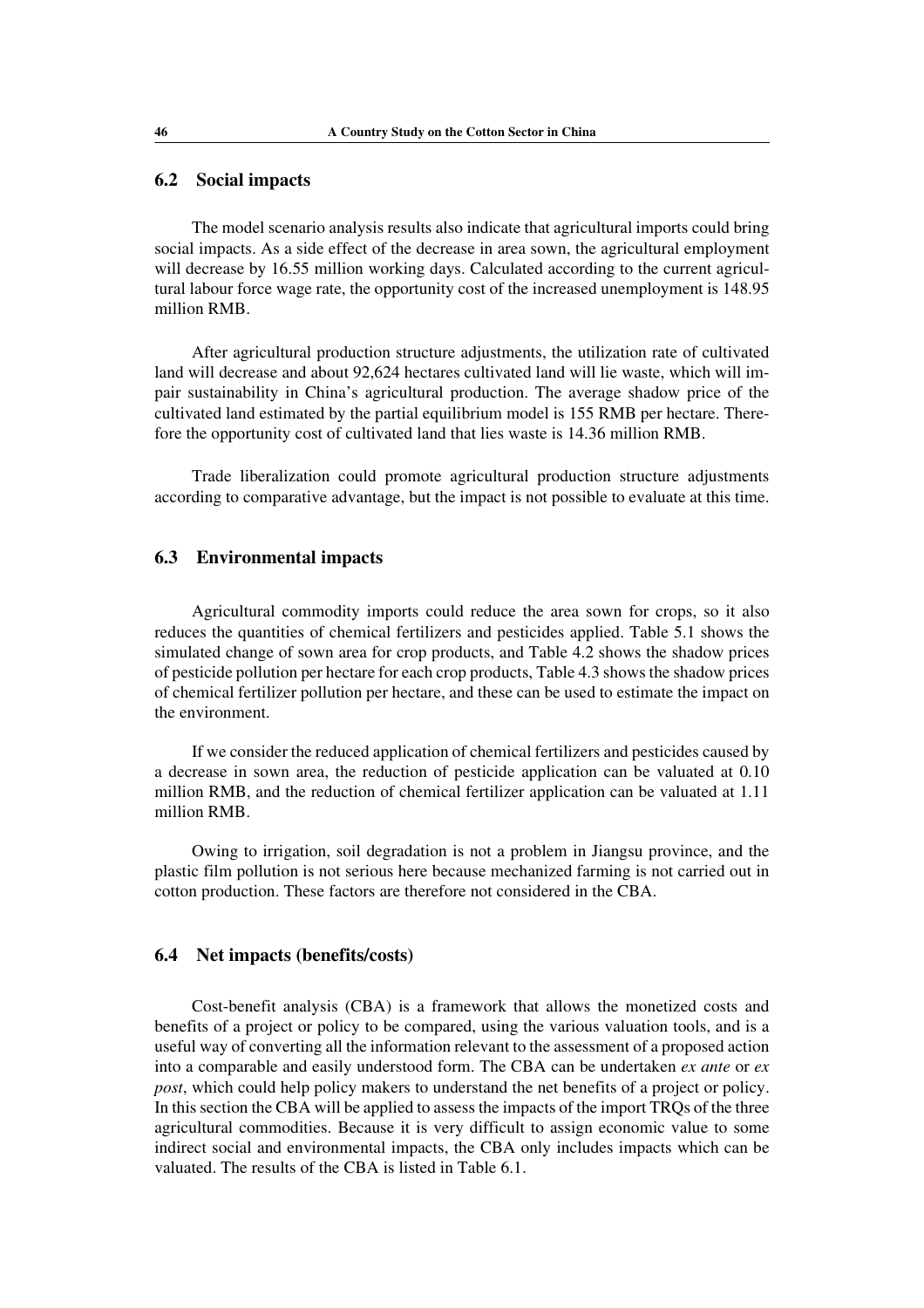# TABLE 6.1

#### **Cost-benefit analysis of the impacts in the agricultural sector in Jiangsu**

|                                                                   | шшил кин |
|-------------------------------------------------------------------|----------|
| Costs of the import TRQs of the three agricultural commodities    |          |
| Agricultural output value changes                                 | 703.62   |
| Prices of agricultural products decrease (for producer)           | 921.75   |
| Agricultural employment decrease                                  | 148.95   |
| Tariff loss                                                       | 1,018.55 |
| Cultivated land lies waste                                        | 14.36    |
| Payment for the import                                            | 923.28   |
| Total costs:                                                      | 3,730.51 |
| Benefits of the import TRQs of the three agricultural commodities |          |
| Solve the shortage of the two commodities (corn and cotton)       | 871.56   |
| Prices of agricultural products decrease (for consumer)           | 921.75   |
| Reduction of pesticide application                                | 0.10     |
| Reduction of chemical fertilizer application                      | 1.11     |
| Total benefits:                                                   | 2,427.20 |
| Net cost:                                                         | 1.303.31 |

*Source:* Author's calculation according to simulation results.

Table 6.1 shows that after the import of the three agricultural commodities (TRQ), the agricultural production structure change could cause agricultural output value to decrease by 703.62 million RMB; the price decrease will reduce farmers' income by 921.75 million RMB; the agricultural employment will decrease by 16.55 million working days, the opportunity cost is valuated as 148.95 million RMB; after China decreases the tariff rate to 1 per cent, the tariff loss for the TRQ import of the three commodities is about 1,018.55 million RMB; the opportunity cost of the cultivated land which lies waste is valuated as 14.36 million RMB, and the payment for the import of the three commodities is about 923.28 million RMB. Therefore the total cost is 3,730.51 million RMB in Jiangsu province.

On the other hand, the imports can solve the shortages of corn and cotton in Jiangsu (Jiangsu does not have a wheat shortage), so the benefit for this is valuated at 871.56 million RMB; and the price decrease of agricultural commodities is a positive impact to consumers, so it brings 921.75 million RMB in benefit to consumers. Additionally, the agricultural imports can reduce the use of pesticides and chemical fertilizers, reducing environmental pollution. The benefits are about 0.10 million RMB and 1.11 million RMB respectively, therefore the total benefit is 2427.20 million RMB in Jiangsu. Because in Jiangsu irrigation water is abundant, there are no water quotas used, therefore the irrigation factor is not evaluated here.

Comparing total costs and total benefits in Jiangsu, assessment of the net cost of importing the three commodities is 1,303.31 million RMB. However, this estimated net cost applies only to the agricultural sector in Jiangsu, the benefits to city extension, industry and building, to textile industrial production and export are not included, which will be estimated by each sector. For example, if Jiangsu can increase textiles exports by 5 per cent, the export revenue could increase by US\$ 230.45 million, roughly 1,843.6 million RMB.

million RMB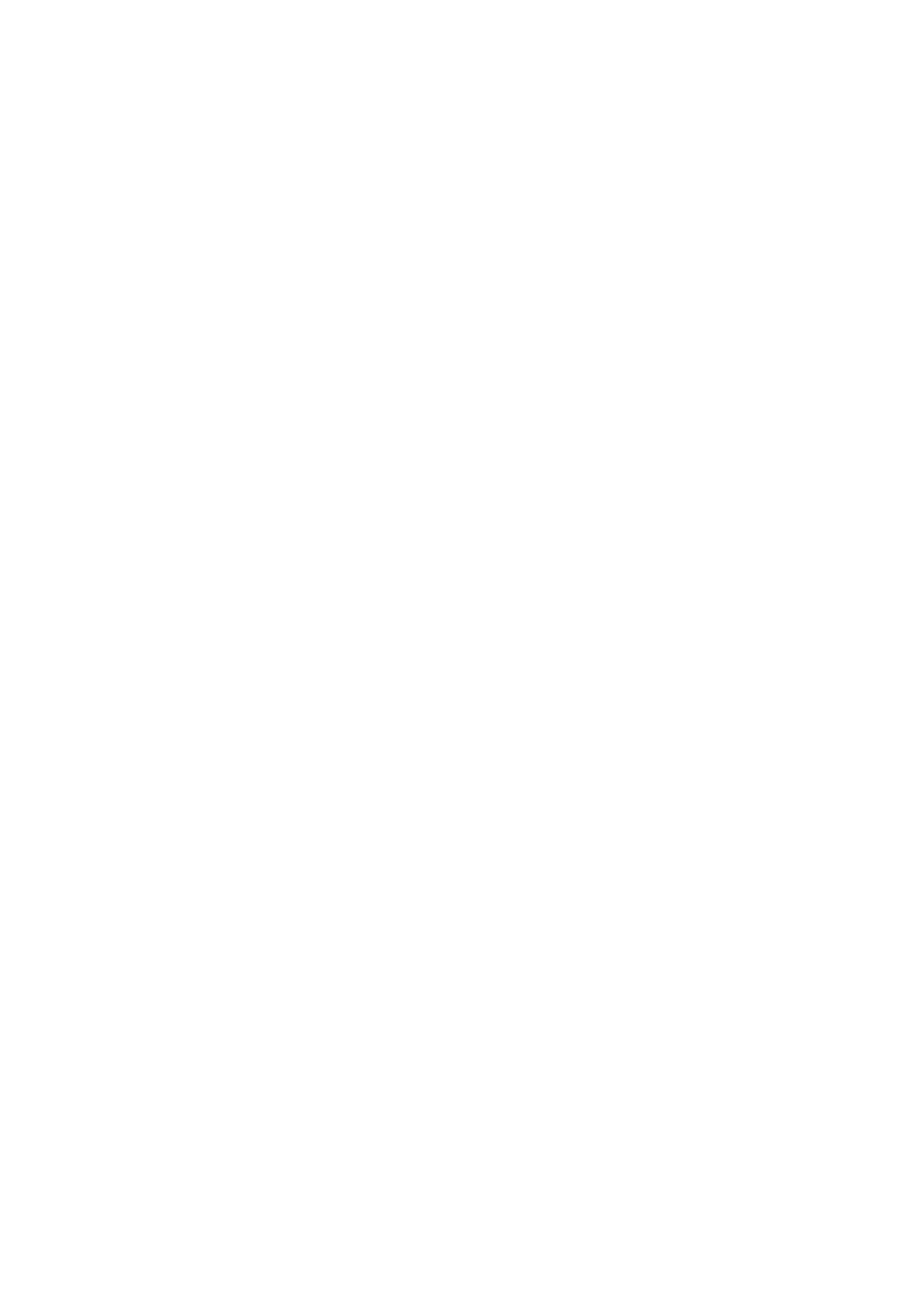# **7. PROPOSED POLICY PACKAGES**

The scenario analysis results show that trade liberalization policies do not always bring benefits and that the economic benefits accruing from trade liberalization are not equal among sectors and countries. At same time, trade liberalization may bring social and environmental impacts, such as unemployment, poverty and environmental pollution. Based on the above analysis, this chapter aims to propose policy recommendations to mitigate the negative and enhance the positive impacts, provide a strategy for sustainable development in cotton production, and submit suggestions for establishing a market-oriented cotton marketing system.

#### **7.1 Main impacts identified**

#### **7.1.1 Impact of China's accession to the WTO on the cotton sector**

According to the schedule of the Compilation of the Legal Instruments on China's Accession to the World Trade Organization, China will permit imports of 818,500 metric tons of cotton at a duty of 1 per cent in 2002. This volume will grow to 894 thousand metric tons by 2004. Imports above these levels will face a higher duty of 61.6 per cent, which will be reduced to 40 per cent by the year 2004. China made specific commitments to administer these TRQs so as to maximize the potential that they will be filled; specifically, if TRQs are not utilized they will be redistributed to other end users who have an interest in importing. Moreover, 33 per cent of the TRQ will be reserved for importation through state trading enterprises and 67 per cent will be reserved for non-state trading entities. Finally, if a TRQ share that was reserved to be imported by a state trader is not contracted for by October for any given year, it will be reallocated to non-state trading entities.

The TRQ for cotton is enormous in relation to China's cotton consumption. According to statistics, the cotton consumption level of the textile industry was 3.8 million metric tons in 1999. If China imports 818,500-894 thousand metric tons of cotton annually, the cotton import could take a share of 21-23 per cent of China's total cotton production. This will have a huge impact on Chinese cotton production, especially in the Xinjiang region. After its accession to the WTO, China will give up export subsidies, losing its export advantage in the world market.

## **7.1.2 The positive impacts identified**

China's textile exports to developed countries will be greater after accession to the WTO, trade liberalization should boost Chinese textiles and clothing exports, which will bring a high demand for cotton. The agricultural imports could solve the shortage problems of some agricultural commodities; it also promotes agricultural production structure adjustments according to comparative advantage. On the environment, the cotton imports could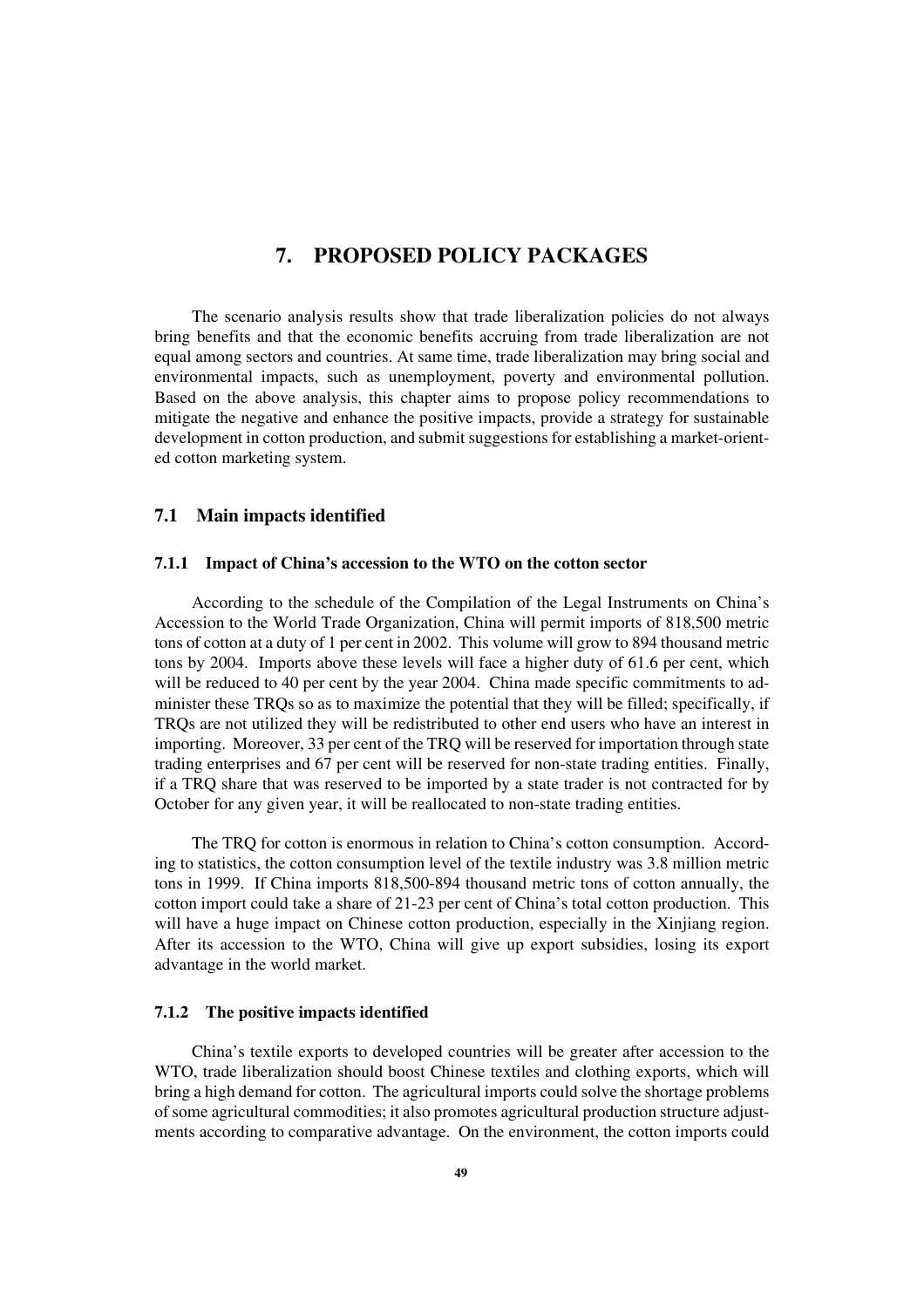reduce the acreage of planted cotton, and thus reduce the quantities of chemical fertilizers and pesticides applied.

#### **7.1.3 The negative impacts identified**

China's accession to the WTO may increase uncertainty for Chinese textiles and clothing exports. The Agreement on Sanitary and Phytosanitary Measures (SPS) could be used by some countries to hinder imports, which could cause enormous fluctuation in the production and price of textiles.

As the cotton sector is closely linked to the textiles industry, any fluctuation in the production and price of textiles may cause uncertainty for cotton production and price. The cotton import increase (TRQ) could bring enormous shock to domestic cotton production and marketing. The sown areas and output of cotton will decrease; the price of cotton in the domestic market will decrease; agricultural employment will decrease and these will reduce the benefits to cotton farmers. The decrease in farmers' incomes could worsen the poverty in rural areas and may cause problems of social instability.

If China cannot make great progress in agricultural exports, the large-scale imports could cause social and environmental difficulties: the utilization rate of cultivated land will decrease; the self-sufficiency rate of cotton production will decrease; valuable cultivated land could lie waste or be occupied for non-agricultural purposes such as city extension, industry and building, which may impair the sustainability of China's agricultural production.

# **7.2 Proposed policy recommendations to mitigate the negative and enhance the positive impacts**

## **7.2.1 Increasing the competitive advantage of Chinese cotton**

After China joins the WTO, both opportunity and challenge will confront the agricultural sector. China's domestic markets will become a part of the global market. As China imports some products, it should adjust its production structures and develop a long-term strategy for agricultural exports. Therefore is important to increase the competitive advantage of cotton.

#### *1) Supporting agriculture with 'Green box' policies*

The agricultural basis in China is weak, and agricultural input is very low compared to other countries. Agricultural production has a low resistance to natural disasters such as drought, flooding, typhoons and plagues of pest or disease. For example, the main cotton producing regions are located in the dry or semi-dry areas to the north of the Yangtse River and water shortage is a restrictive factor for the sustainable development of cotton production. It is important to use 'Green box' policies to build water conservation projects and improve irrigation systems to protect the agricultural environment, to improve rural infrastructure, to establish marketing information services and to invest in research, training and extension in agriculture. (Recommendation to Ministry of Agriculture (MOA).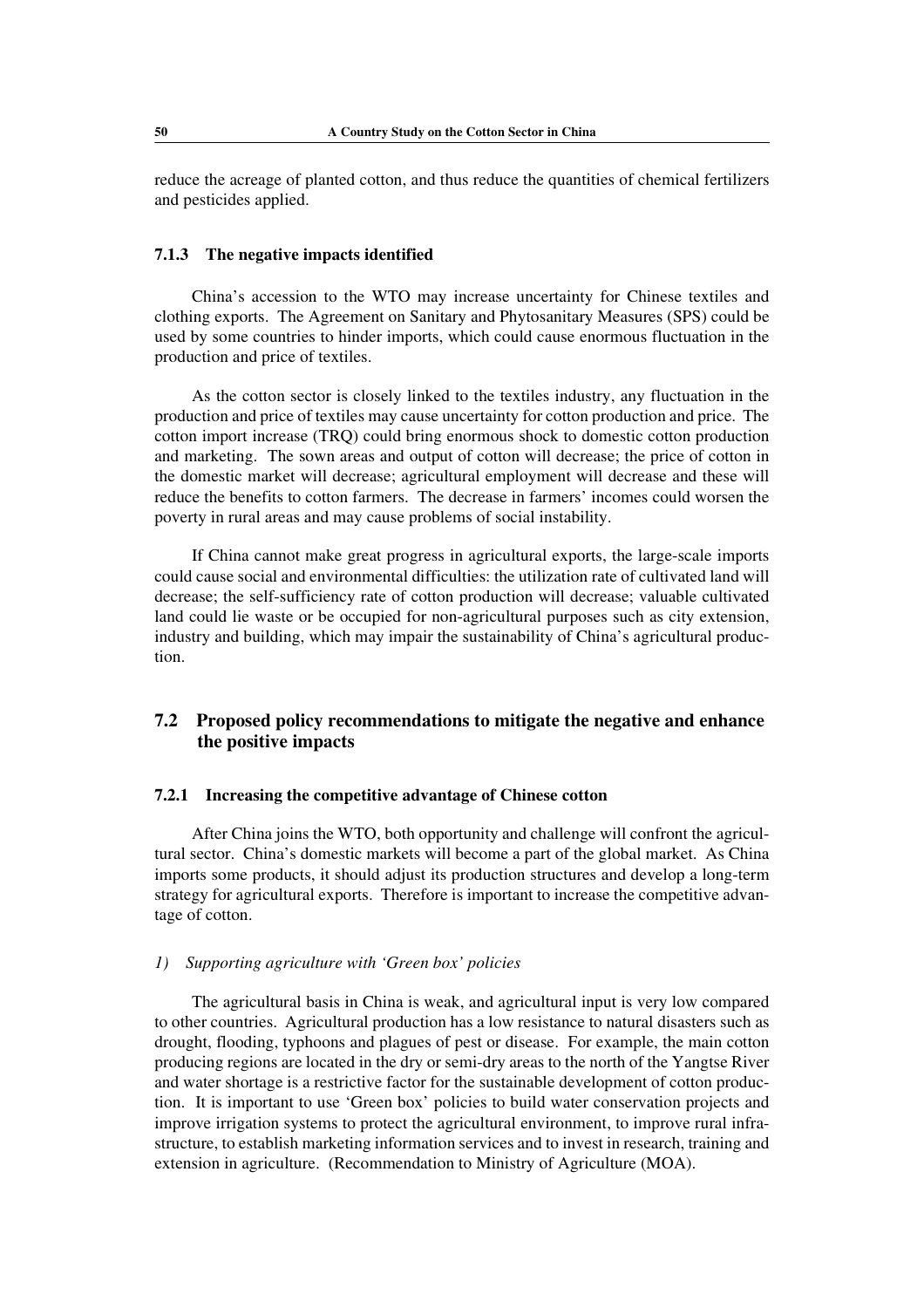## *2) Promoting new cotton varieties*

For long time now, Chinese cotton variety breeding has aimed at increasing yields without paying much attention to improvement in quality. After China's accession to the WTO, Chinese agricultural products will face not only the competition of prices, but also competition in variety and quality. Local governments will need to invest more to promote technological innovation in order to increase the product quality.

The prevalent varieties of Chinese cotton have an average length of 29-31mm and an average fineness of 5500-6500 m per gram, which is well above world average. There is a big demand for the long-staple variety, the medium long-staple variety, the variety with a fibre strength of 23-28 gf/tex, micronaire 3.7-4.2, and varieties which are resistant to blight, cotton wilt and pest. (Recommendation to MOA, research institutes.)

#### *3) Promoting the production of special-purpose cotton*

Because textile industries are required to produce high-quality products, they impose increasing demands for special-purpose cotton, such as long-staple cotton, medium longstaple cotton, colour cotton and organic cotton. Owing to climatic conditions, Xinjiang has an advantage in producing long-staple cotton and organic cotton. The Huang-Huai region and Yangtse River regions may try to produce medium long-staple cotton and colour cotton. (Recommendation to MOA, farmers.)

#### *4) Adjusting regional distribution*

Mainland China has 31 provinces, out of which 24 provinces produce cotton. Some provinces have a strong comparative advantage, while others do not. So production capacities and future demand should be analysed and regional cotton distribution should be adjusted in order to shift production to regions that have a comparative advantage. There are 10 top cotton producing provinces which can be considered as the cotton production zone. Local government should invest capital in the construction of farmland and also in developing new varieties through technological extension to stabilize cotton production. (Recommendation to MOA, local governments.)

#### *5) Establishing cotton-production cooperatives (sector association)*

China is a 'cultivated-land-scared' country—cultivated land per capita is 0.11 hectares. In Jiangsu province the cultivated land is even less, only 0.07 hectares per capita and 0.185 hectares per agricultural labour force in 1999. This small amount of cultivated land is normally divided into separate plots, a situation that results in low land productivity and also low labour productivity. The low levels of production cannot suit the big markets—it is not possible to increase production efficiency over small scattered plots. This also restricts demands for agricultural inputs and hinders the application of new technology, which is not favourable to improving the quality of agricultural products.

Establishing cotton production cooperatives is a possible solution. The cooperative is organized by farmers on the principle of voluntary participation. It is an economic corporate organization and can assume a legal status. The cooperative will have the ability to purchase good quality cotton seed, cultivate one variety in one region in order to ensure quality, and demand high prices for high quality products. Additionally, it can increase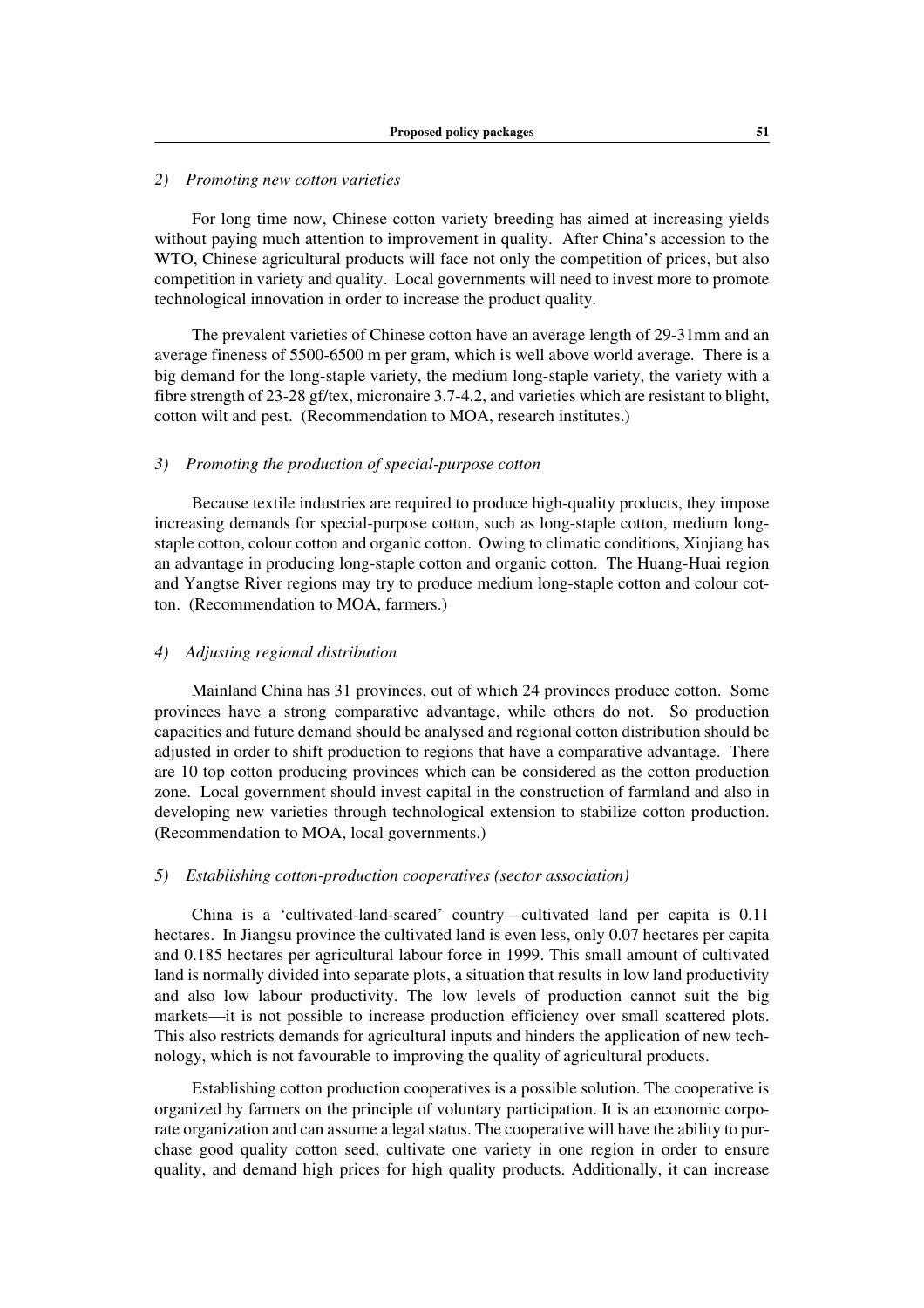agricultural inputs, introduce new varieties and benefit from technological innovations. Finally it can negotiate production orders with end users in order to stabilize production and ensure farmers' income. The establishment of cotton production cooperatives can be top down and bottom up at the same time.

The cotton production cooperatives should formulate a system that has three levels: the lowest level (town and village level) of the cooperatives will be responsible for farm production and management; the middle level (prefectural and county level) of the cooperatives will be responsible for communication with scientific research and extension institutions for new variety introduction or technology innovations, and will negotiate production orders with cotton end users; the highest level (national and provincial level) of the cooperatives will be responsible for designing cotton production strategy, researching the global cotton supply and demand situation with the support of research institutions, and deciding on production structure adjustments. (Recommendation to MOA, local governments and farmers.)

## **7.2.2 Maintaining a balance between supply and demand**

The ultimate objective in government intervention in cotton production is to maintain a basic balance between supply and demand and avoid fluctuations. This balance includes regional balance and variety balance. Although Xinjiang province has the advantage in cotton production, China cannot move all its cotton production to Xinjiang—the limitations of cotton production in Xinjiang lie in irrigation water supplies, uncertainty of natural disasters, transport capacity and regional cotton processing capacity. Creating regional balance means that cotton production quantities should be decided according to the regional processing capacity, transport capacity and cost, natural resources limitations, and it should try to minimize the risks of natural disasters.

Different textile industries require different grades and varieties of cotton. Some textile industries need long-staple cotton to produce high-quality textiles, some need shortstaple cotton to produce jeans, some need organic cotton and others require colour cotton. Given the need for variety, China should not only pursue the supply and demand balance of aggregate cotton quantity, but should also balance the availability of the main grades and varieties of cotton.

# *1 ) Analysing the impacts of China's accession to the WTO and deciding on cotton production scale and distribution*

After China's accession to the WTO, the supply and demand situation of agricultural products could change, therefore the production structure and resource allocation should be adjusted. The production structure adjustment is not simply a matter of changing the ratio of grain products to cash crops, but deciding on the production quantities of products according to the comparative advantage. There are many constraints in agricultural production, such as resource limitations, potential demand, import and export possibilities. The complement and supplement relationship among products is very complex, which could be solved by applying the Computable General Equilibrium model (CGE). The next target is to establish a Chinese Agricultural Policy Analysis model (CAPA) to provide a quantitative basis for the agricultural structure adjustment of each province. This model considers each province as one region, the regional trade is considered as an endogenous variable, the foreign trade (import and export) is considered as an exogenous variable. Under the multi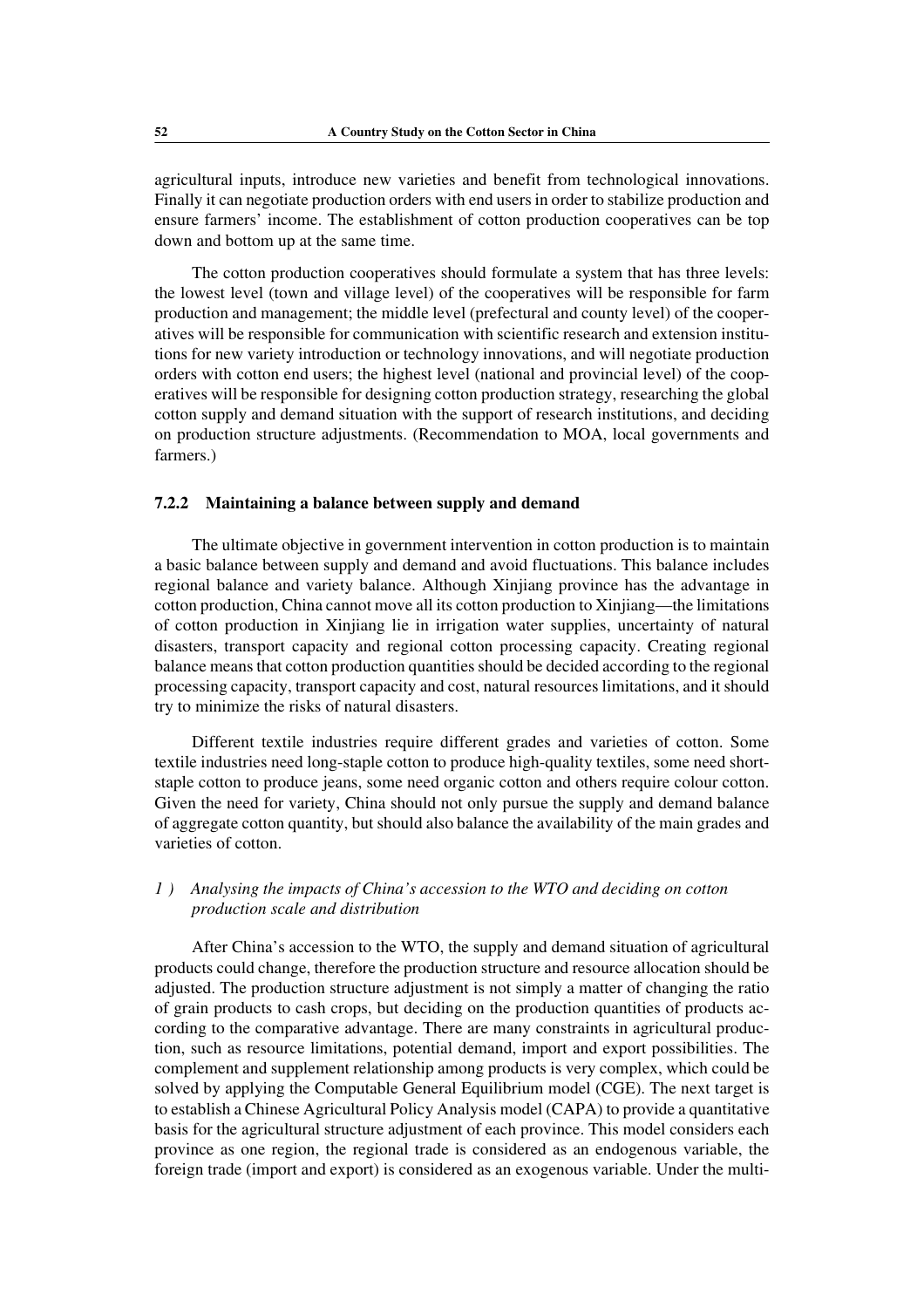channel constraints, the model will find the optimal production levels for each major agricultural commodity for each province. (Recommendation to MOA.)

# *2) Completing the multi-channel cotton marketing system and promoting lateral cooperation among different cotton marketing entities*

After the old cotton-marketing monopoly is abolished, chaos in the cotton markets can be expected. The "cotton war" in 1999 was characterized by different cotton marketing entities redividing shares in the cotton market. China is in the process of establishing a new, open cotton marketing system. It will be important to coordinate relationships between the different entities in order to avoid vicious competition.

In the current situation, the different cotton marketing entities have their advantages and disadvantages, and it is necessary to promote lateral cooperation amongst them. For example, the textile mills could cooperate with the cotton gin factories of the Supply and Marketing Cooperatives (SMC) in purchasing and processing the cotton; the textile mills could provide a purchase fund and the cotton gin factories of the SMC purchase and process the cotton, both of them benefiting from this cooperation. (Recommendation to SMC.)

#### *3) Promoting the production of cotton to order*

One approach for balancing the production of cotton grades and varieties is to promote the production of cotton to order. The textile industries and cotton production cooperatives (or farmers) can contract cotton production and purchasing. The contract should indicate the purchase quantity, variety, grade and price; the purchase price will be decided according to the price in the wholesale market at the harvest season (for example 5 per cent higher than the price of the National Cotton Exchange). The textile industries will pay earnest money to the cotton production cooperative, both parties to the contract should take legal responsibility. This method will ensure that the textile industries can be supplied with the qualified cotton when they have special requirements for quality and variety, while at the same time it can stabilize cotton production. (Recommendation to MOA, textile factories and farmers.)

#### *4) Improvement of the cotton wholesale market*

A National Cotton Exchange was established in April, 2000 in Beijing. It has 122 seats, 77 belong to SMCs, 35 to textile industry entities and 10 seats are allocated to cotton import and export companies. Although the Exchange has established 20 stations through its frame of networks, it is only allowed to make deals in Beijing Central Station, in other stations it is only possible to observe the auction information.

There are still improvements to be made to the National Cotton Exchange; the Exchange only sells old cotton (cotton stocks and reserves) and Xinjiang cotton at auction, a very large quantity of 'new cotton' is excluded. Therefore the Exchange does not provide a 'price signal' for new cotton, so it is urgent to include new cotton at the National Cotton Exchange auctions.

There are only 122 seats in the National Cotton Exchange, which is too few for all the cotton marketing dealers in the whole of China. The future target of the Exchange should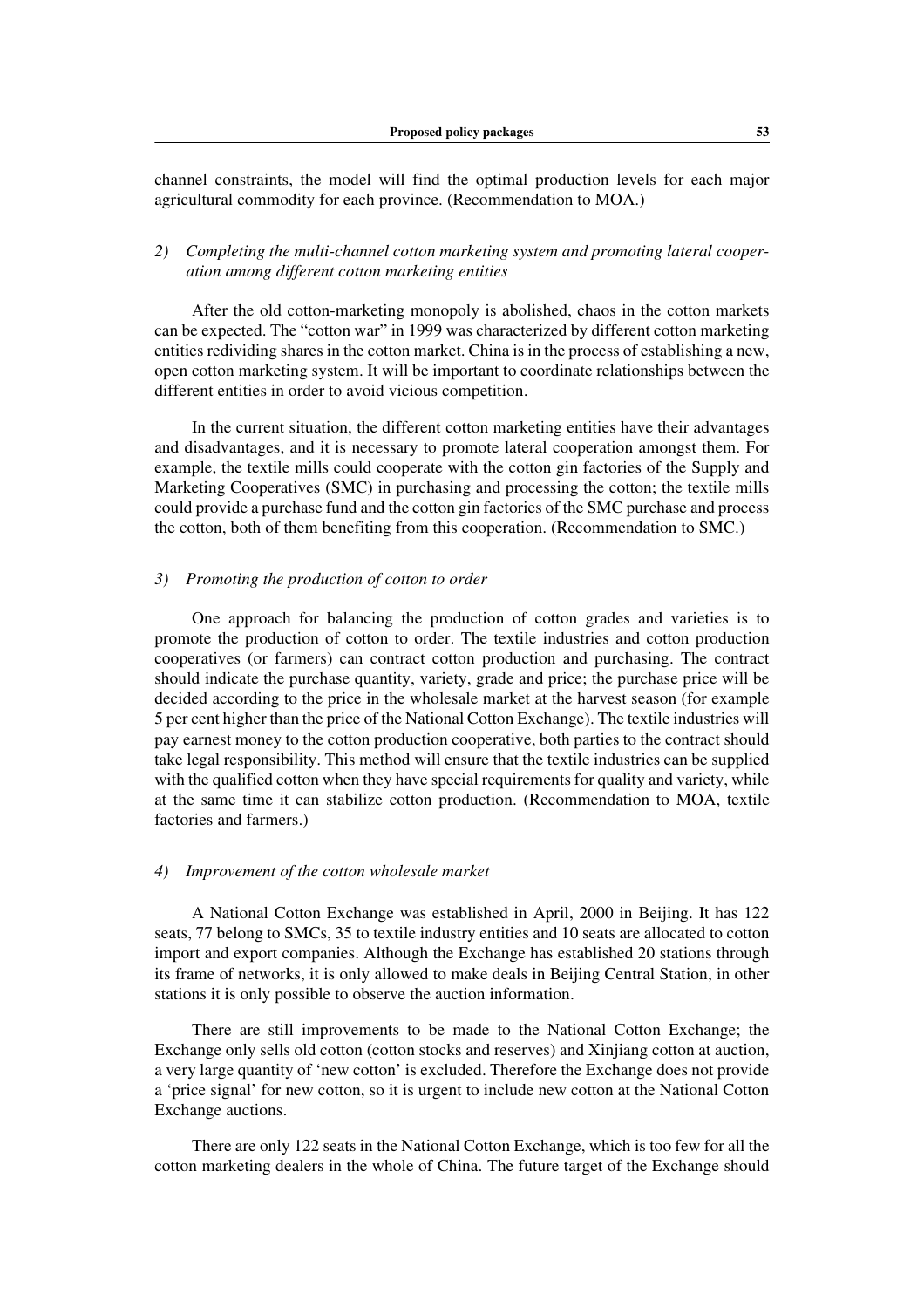be that every cotton marketing dealer with a license is entitled to a seat in the Exchange, and any kind of cotton can be traded in any network station of the Exchange.

Besides the National Cotton Exchange, China needs 'on the spot' cotton transaction markets in the main cotton producing regions. For a long time, the Chinese Government did not allow on the spot cotton transaction markets, in order to ensure SMC monopoly. After the monopoly marketing system is removed, it will be necessary to establish on the spot cotton transaction markets in the main cotton production regions. (Recommendation to SMCs.)

#### *5) Establishing a textile exporter association*

After China's accession to the WTO, many enterprises could have licenses to export textiles and clothing, and it would be advisable to establish a textile exporter association in order to avoid vicious competition and to guarantee product quality. China's textile industry should change strategy from producing low-price products to producing medium-price/ medium-quality products and even high quality products (such as organic cotton or colour cotton products). (Recommendation to Ministry of Foreign Trade and Economic Cooperation (MOFTEC), textile companies.)

#### *6) Establishing an agricultural consulting system*

After the economic reform, the production plans made by the Government in the agricultural sector were abolished. Farmers can now make their own production decisions, but they may be confused by different information. The most important information farmers need to know is—what crop and how much should be produced in order to sell at good price?

An agricultural consulting system can engage in the collection and analysis of marketing information, providing a service to farmers to guide their agricultural production. As a semi-government organization the agricultural consulting system works as an intermediary between the Government, the industrial processing enterprises of agricultural products, wholesale markets and cooperatives and farmers. After China's accession to the WTO, China will have to adjust the structures of agricultural production, and the consulting system can work with government policy makers, marketing research institutions, wholesale markets, agricultural cooperatives and farmers to realize the agricultural production structure adjustments. (Recommendation to MOA.)

#### **7.2.3 Stimulate sustainable development in the cotton sector**

Sustainable production is defined as "production that meets the needs of the present and does not hamper the ability of future generations to satisfy their needs." A 'weak' interpretation of the sustainability criterion is that there should be no irreversible effects caused by pollution or depletion of natural resources. A 'strong' interpretation would be that current production is undertaken in such manner that even reversible negative environmental impacts are avoided or neutralized. An operational interpretation of the latter is offered by Kox and Stellinga (1992:17-19). They propose an agricultural production system that can be considered sustainable if seven ecological constraints are met:

• the nutrient status of the soil is left intact (or is restored);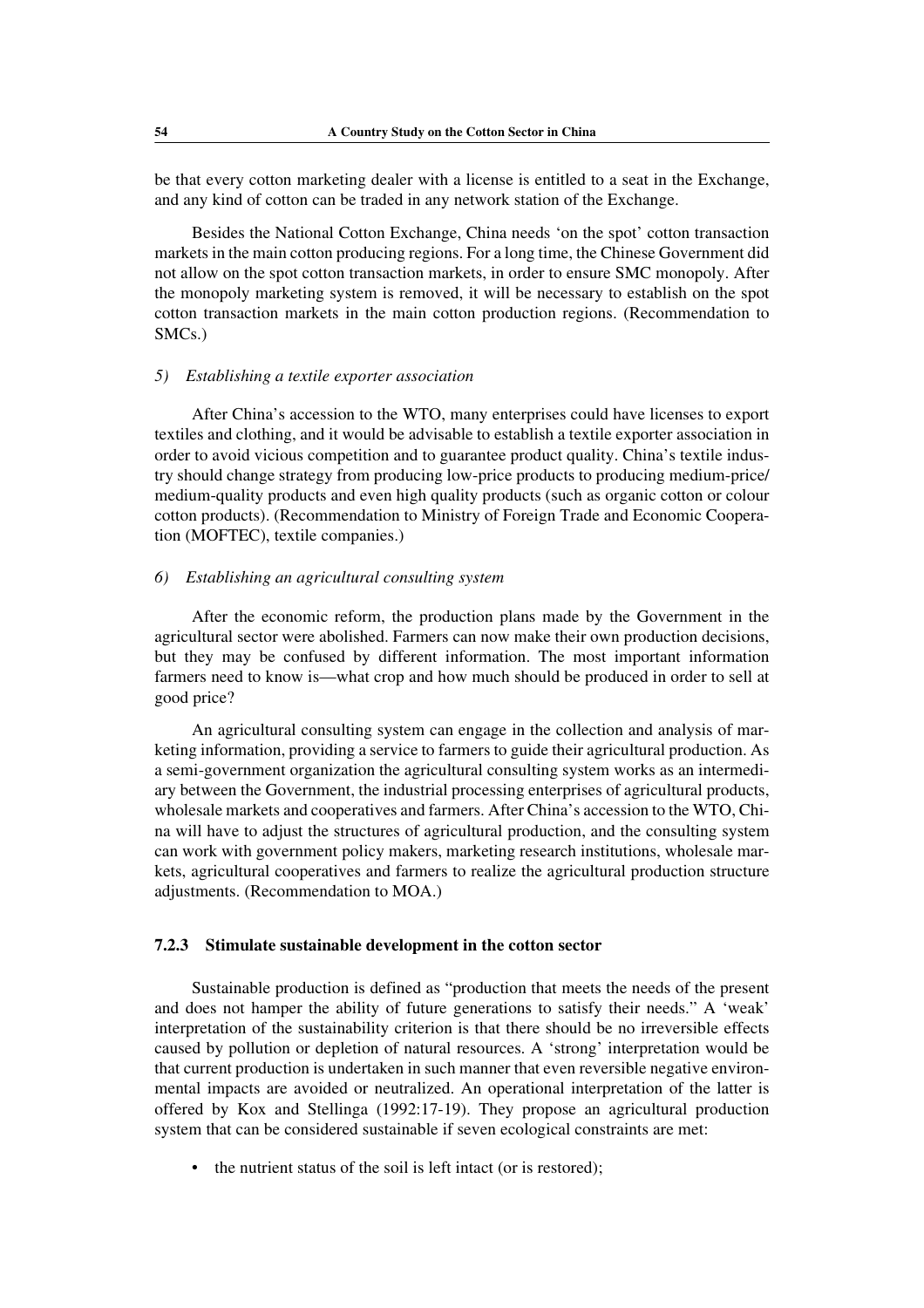- pollution emission (by fuel gases, agrochemicals) is absent or neutralized in the agricultural sector itself;
- on balance, no encroachment into natural landscapes, such as wetlands, natural forests, and mountainous regions, takes place. Agricultural expansion in one area may be compensated for by establishing by new reservations (wild areas) where wild animals can reproduce and live undisturbed;
- no contribution is made to endangering biodiversity;
- no contribution is made to depletion of fossil energy resources or other nonreproducible (mineral) stocks;
- no land erosion takes place due to agricultural activity;
- the resilience of the local ecosystem is left intact.

Although the Government also has to consider other policy objectives concerning income, equality, technology, financial constraints and the priorities under such constraints, the above objectives should be a part of policy-making instead of only the definition of sustainable agriculture, or there will never be a concrete judgment as to whether a certain production method is sustainable or not (Harry de Vries, 1995). Taking the environment seriously is a necessary but not sufficient step towards environmental policy. To provide coherence, the policy requires clear objectives and targets that derive from them. It also requires an appropriate set of instruments and a set of institutions capable of implementing it (Dieter Helm, 1996).

China is a big country and large quantities of chemical fertilizers, pesticides, plastic film and irrigation water are used in agricultural production. For example, in recent years, more than 1.6 million metric tons of chemical fertilizers, 6.7 thousand metric tons of pesticides, 40 thousand metric tons of plastic film and 368 million  $m<sup>3</sup>$  of irrigation water are applied for cotton production annually in China, which must have enormous influence on the environment.

Different regions have different natural conditions and different degrees of dependency on unsustainable production methods. Therefore, in transition to developing sustainable cotton production, there should be alternatives to choose from.

## *1) Carrying out an integrated assessment on environmental impacts*

When a country tries to accelerate economic growth through trade liberalization, it should also consider the possible negative impacts on the environment as a side effect. It is necessary to enhance any integrated assessment of environmental impacts with the methodological approach suggested by UNEP, to increase government and public awareness on environmental issues, and to address the relationship between economic development and environmental protection. AERI and the State Environmental Protection Agency (SEPA) can organize training workshops on the integrated assessment of environmental impacts of trade liberalization. (Recommendation to SEPA.)

# *2) Decreasing the application of chemical fertilizers*

One of the environmental problems with cotton production is that the utilization rate of chemical fertilizer is very low (about 35 per cent), and a large proportion of the product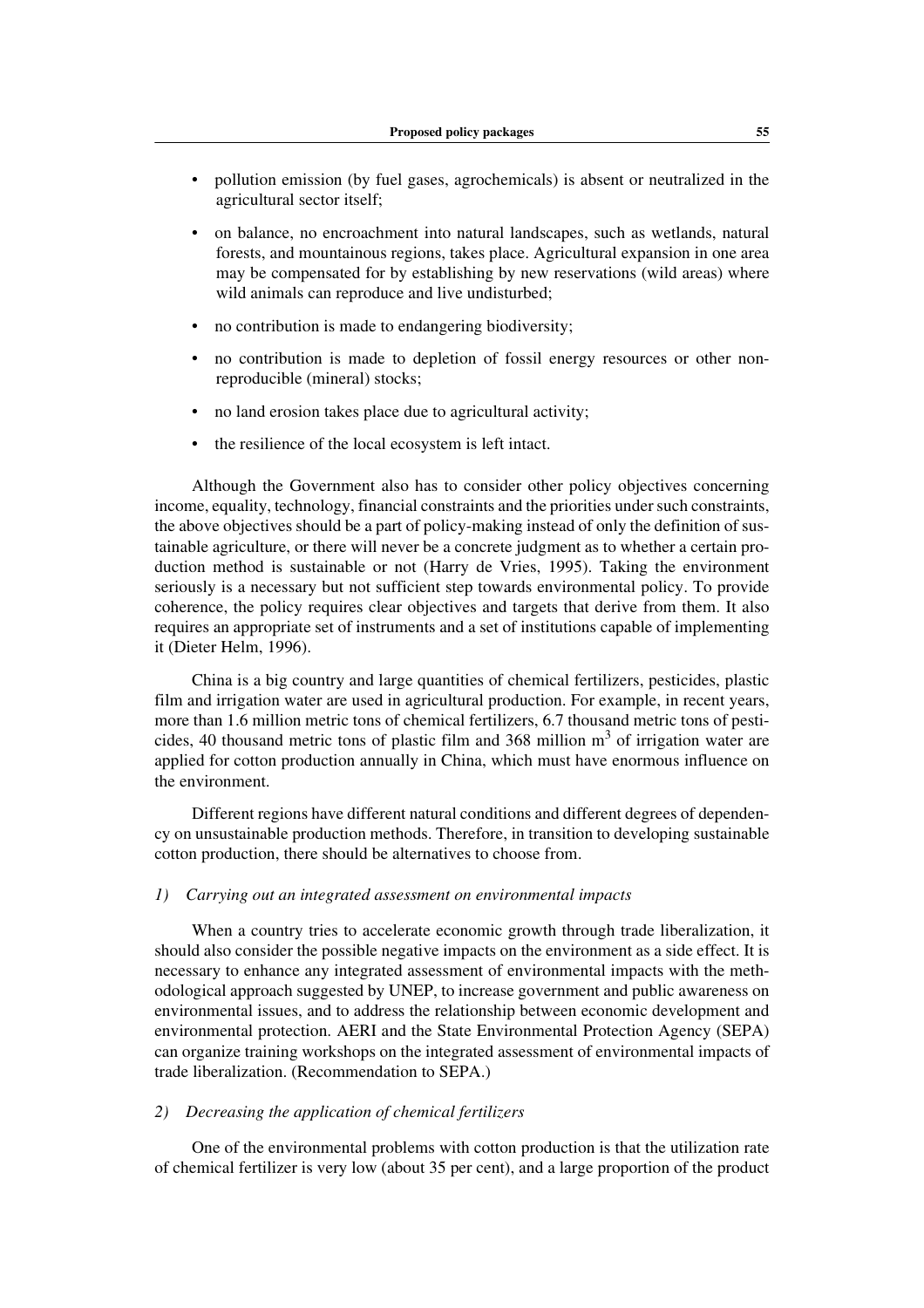is wasted and causes environmental pollution. China should therefore support research and extension into using chemical fertilizers more efficiently. If the utilization rates of chemical fertilizer can be increased to 45-50 per cent, the quantities of chemical fertilizers that are applied could be reduced.

Even though all fertilizers have adverse effects on the environment, natural manures are prone to cause less problems than chemical fertilizers. Crop rotation can also reduce the risk of mineral depletion—different crops use and replenish different minerals thus reducing the need to apply fertilizers. Plant residues can remain in the fields after harvesting so that the minerals within the crop stalks decompose back into the soil, lessening the pressure to apply chemical fertilizers. (Recommendation to SEPA and MOA.)

#### *3) Establishment of a pest and disease prevention service*

The utilization rate of pesticides in China is also very low (about 30 per cent). There are several reasons for this; firstly, farmers cannot find the right time to kill the pests in their early stages, so after the pest plague has become very serious, they have to use large quantities of pesticides to control the situation; secondly, farmers like to use over the recommended dose to be sure that the pests are killed immediately; thirdly, when farmers do not apply pesticides at the same time, pests can move from one plot to another to avoid exposure; fourthly, farmers like to buy low priced pesticides, which tend to be highly toxic, high residue and harmful to environment.

In order to increase the efficiency of pesticide application, a pest and disease prevention service should be established. The service will have contracts with farmers and production cooperatives to provide a service to control plant diseases and eliminate pests. The advantage of the service is that it will be able to predict plant diseases and plagues of pest and use appropriate pesticides to eliminate them efficiently, while at the same time minimizing the environmental pollution.

The local government may provide a starting fund for the establishment of the pest and disease prevention service; banks may provide low-interest rate loans; the pest and disease prevention service can buy pesticides directly from the factories at lower (wholesale) prices; charges of the pest and disease prevention service should be settled at a level comparable to the farmers' current costs. An experiment in Jiangsu showed that this method could decrease the applied quantity of pesticide by 50 per cent. (Recommendation to SEPA and MOA.)

#### *4) Integrated pest management*

Integrated pest management (IPM) consists of the careful integration of a number of available pest control techniques that discourages pest population development and keeps the use of pesticides and other interventions to levels that are economically justifiable and safe for human health and the environment. IPM emphasizes the growth of a healthy crop with the least disruption to agro-ecosystems, thereby encouraging natural pest control mechanisms. It seeks to reduce pest populations to economically manageable levels through a combination of biological control (use of pest-resistant varieties), culture control (e.g., crop rotation, inter-cropping), physical control (hand picking of pests), and less toxic chemical controls (use of *pheromones*). However, it does allow the use of chemical pesticides, even synthetic and toxic ones, only when there is a real need (Banuri, 1998).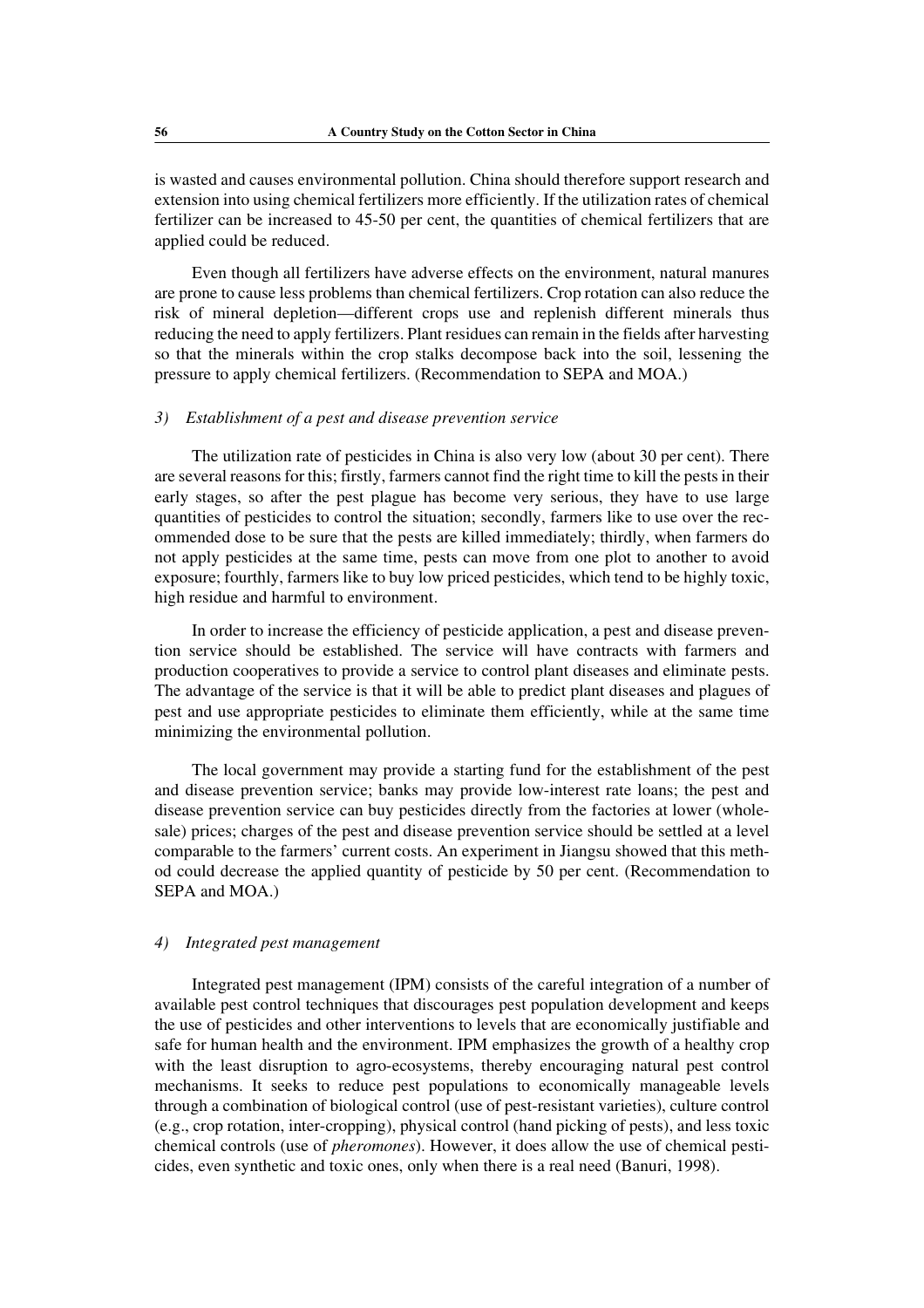A few countries in Asia, including China, have adopted national IPM policies, with the help of national and international agencies. Although these policies were targeted at rice production initially, their effects have subsequently spread to other crop sectors. Presently, a 12 million euros  $(\epsilon)$  project to enable small-scale cotton farmers in Asia to cut their insecticide use by half and increase their production is to be implemented by the FAO.<sup>6</sup>

The European Union-funded project will train 90,000 small cotton producers in integrated pest management. Six Asian countries are participating in the project; China, India, Pakistan, Bangladesh, the Philippines and Vietnam. The EU/FAO project provides for 3,800 Farmers' Field Schools. The schools use the participatory learning approach to educate farmers in IPM techniques, as has been done by Indonesia. Farmers will learn more about cotton agronomy, cotton agro-ecosystems and alternative pest control techniques. They will be trained in how to physically remove and destroy pests, build up beneficial predators, and rotate and diversify crops. The aim is to keep a balance between pests and their natural enemies and to keep the spraying of expensive and potentially damaging and dangerous insecticides to an absolute minimum. The project will also promote farm-oriented local research. Pilot projects in China, financed by the Asian Development Bank, have shown that cotton farmers have reduced their use of pesticides and increased yields at the same time (FAO, 1999). The Chinese Government should also provide financial support to extend Integrated Pest Management. (Recommendation to SEPA and MOA.)

## *5) Partial alternatives to pesticide*

Partial alternatives to the use of pesticides exist that lead to more sustainable cotton production. Partial alternatives include biological pest control, microbial pest control, control through sex pheromones, physical removal of pests and cultivation of genetically modified cotton. The first two are based on the idea that every organism on earth has natural enemies; biological control emphasizes the importance of parasites and predators as natural enemies and microbial control usually involves a spray containing a bacterium or a fungus or a *baculovirus*. *Pheromones* are the substances the female insects secrete to attract males for mating. It is possible to trap part of the pest population through imitating these pheromones by making a synthetic substance with the same effect (Harry de Vries, 1995). (Recommendation to SEPA and MOA.)

## *6) Strengthening administration of genetically modified cotton production*

The acreage of transgenic cotton in China has been increasing fast. In 1998 the acreage was no more than 100,000 hectares, whereas in 2000 it increased to almost 1 million hectares. The proportion of transgenic cotton out of the total cotton growing area has increased from 2.2 per cent in 1998 to 28 per cent in 2000. Three series are dominant in China, accounting for more than 80 per cent of the total transgenic cotton grown (Du Min, 2001).

China has issued administration regulations for agricultural GMO (genetically modified organism) products in commercial production, processing, marketing, import and export. In the initial period of GMO production, a series of practical administration regulations are essential for its stable development. The principle is that administration

<sup>————–—</sup> <sup>6</sup> FAO homepage, "Asian farmers learn integrated pest management", <http://www.fao.org/News/1999/ 990604 e.htm>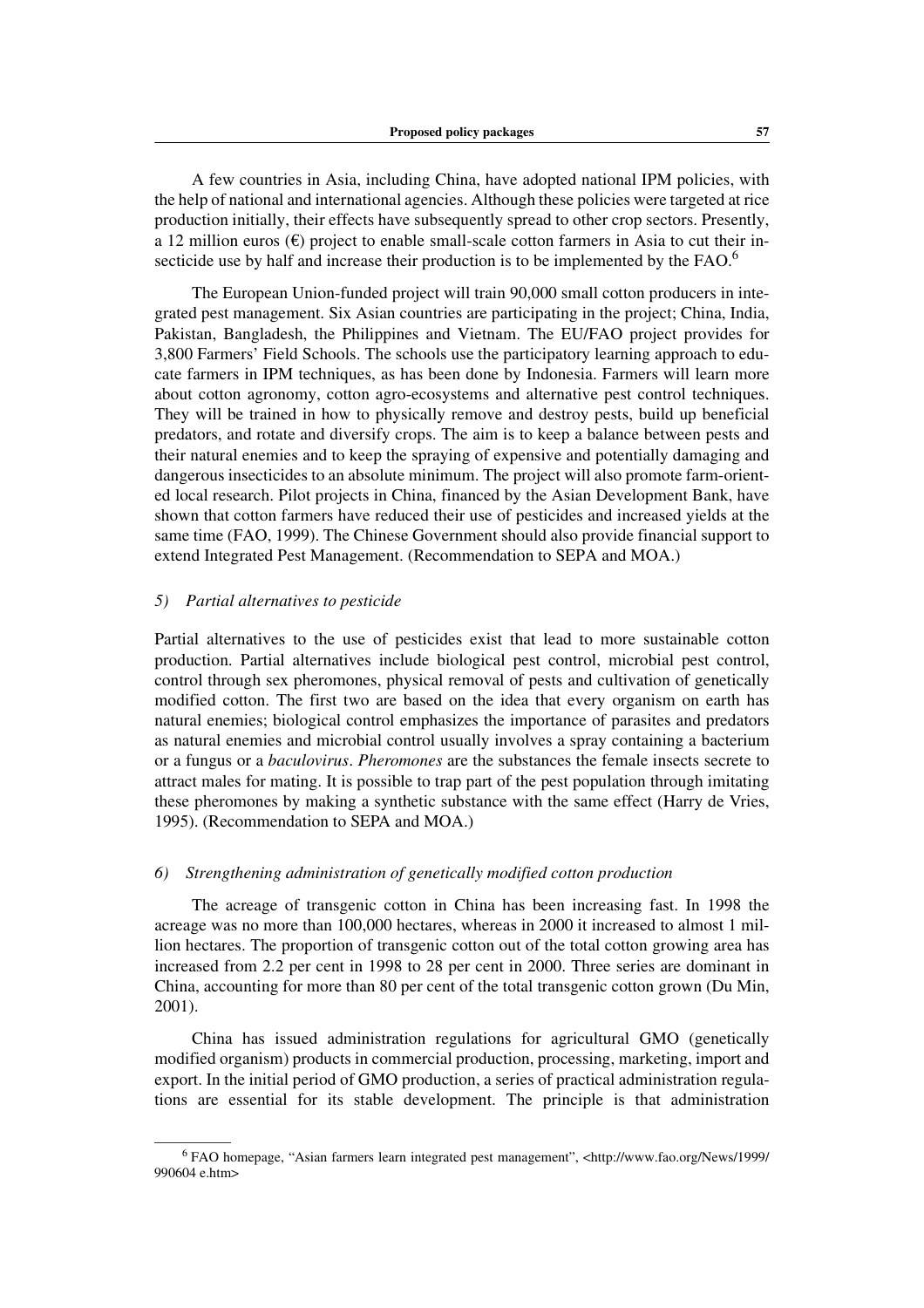regulations should consider not only the benefit to producers, but also the benefits and rights of consumers, as well as the environmental impacts.

- Prudently make extension of currently approved GM cotton varieties.
- Only after approval from the GMO administration body, can farmers produce the currently approved GM cotton varieties, with isolated zones to prevent hybridizing with non-GM cotton varieties.
- Carry out an identity preservation (IP) system for GMO products.
- It is important to apply an identity preservation (IP) system for GMO products. The storage, processing, transportation, and marketing of GMO products should be separated from non- GMO products, even though this could increase the cost by 6 - 17 per cent; these are the best measurements to be taken to prevent genes proliferation and pollution.
- Carry out labelling for GMO products.
- The GMO labelling should indicate which gene has been modified in the product (such as Bt), which makes it possible to identify the specific product when some transferred genes prove unsafe. Consumers have the right to information on GMO products and to make informed choices and decisions.
- Promise not to export GMO products.

China should promise not to export GMO products, as this strategy could increase the competitive advantage of exporting non-GMO products.

• Apply the Advanced Informed Agreement procedure (AIA) for the import of GMO products.

The purpose of the Advanced Informed Agreement procedure (AIA) is to ensure that recipient countries have both the opportunity and the capacity to assess risks that may be associated with a living modified organism (LMO) before agreeing to its import. (Recommendation to MOA and SEPA.)

*7) Ban the production, marketing and application of all highly toxic, high residue pesticides*

Many highly toxic, high residue pesticides have been banned by developed countries, but they are still being used in China - farmers can still buy them and use them in agricultural production. It is important to ban the production, marketing and application of all highly toxic, high-residue pesticides though legislation. The Government should offer subsidies to the factories that produce pesticides to compensate for the revenue decrease owing to the ban, and encourage them to produce high efficiency, low toxicity, low residue pesticides. (Recommendation to SEPA and MOA.)

## *8) Levy an environmental pollution tax*

The agricultural 'area-source' pollution is more difficult to control than the industrial 'point-source' pollution. The low prices are the main reason that farmers like to apply low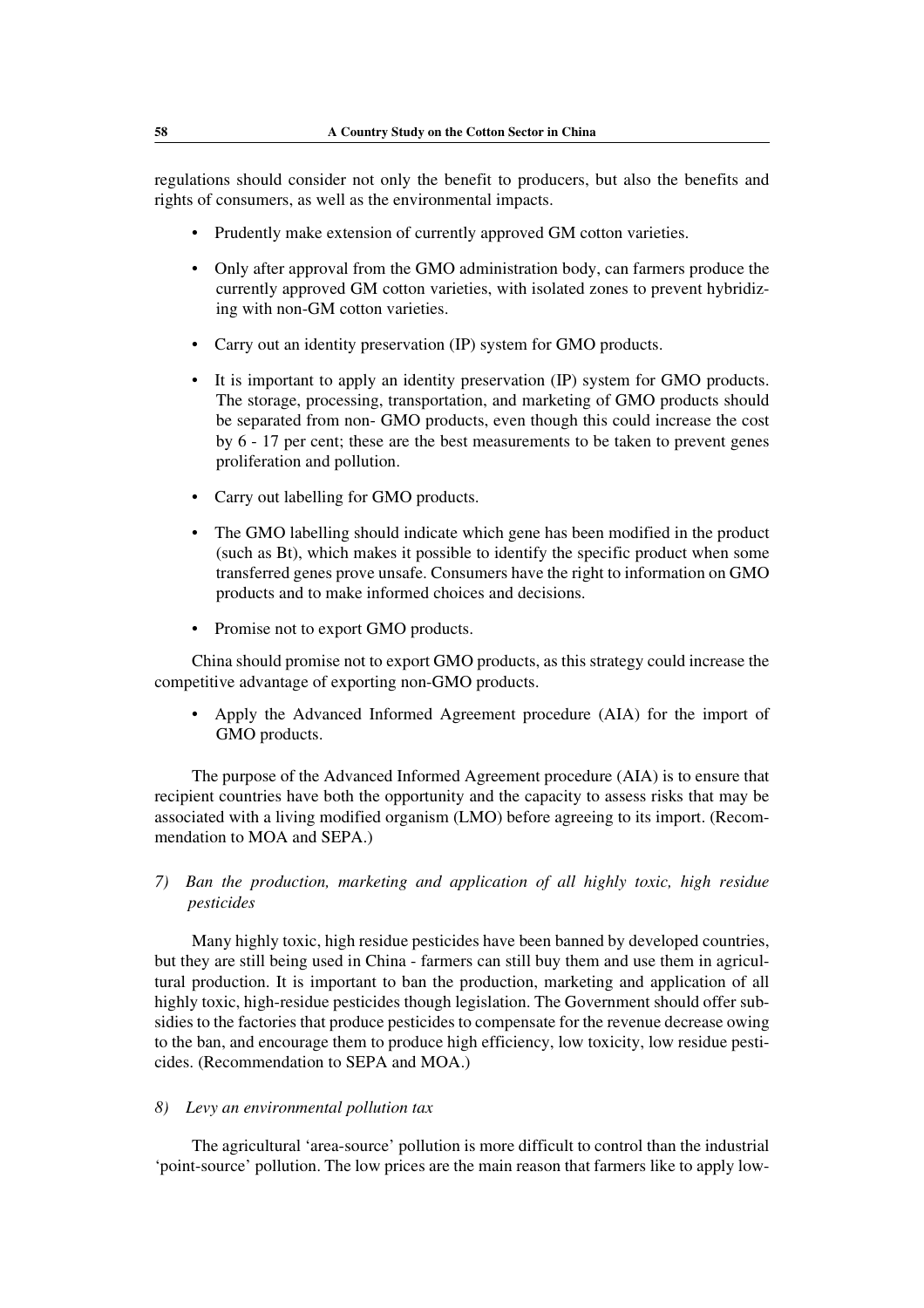efficiency chemical fertilizers and high toxicity, high residue pesticides; on the other hand over-high prices will hinder farmers from applying the high-efficiency chemical fertilizers (such as compound fertilizers) and low toxicity and low residue pesticides. It is possible to use an environmental pollution tax to give farmers an economic incentive to reduce the applied quantity of chemical fertilizers and pesticides. The tax will increase the price of lowefficiency chemical fertilizers and high toxicity, high residue pesticides, and the revenue can be used to subsidize farmers in purchasing more environmentally sound fertilizers and pesticides. (Recommendation to SEPA and Tax Bureau.)

## *9) Promoting the research and development of bio-pesticides using Chinese herbal medicine*

Chinese herbal medicine is a great treasure, and it can also contribute to the production of pesticides that are friendly to the environment. The Chinese Government should provide financial support to research into producing low-toxicity, low residue herbal pesticides that can be degraded in the eco-environment. This would benefit not only the farmers, but also the consumers of agricultural commodities as an environmentally friendly industrial sector with a bright future. (Recommendation to SEPA, MOA, research institutes and the private sector.)

## *10) Increasing irrigation efficiency*

In the north-western area of China it is very important to increase the utilization rate of irrigation water, from a current 30 per cent to a more efficient 70 per cent (Mao, 1999). This calls for technological, institutional and policy changes. Drought-resistant varieties need to be bred to reduce water requirements, and irrigation systems that reduce percolation and leakage should be developed. The various kinds of irrigation practices such as drip irrigation, furrow irrigation, sub irrigation, sprinkler irrigation and irrigation at night to reduce water evaporation should be experimented with in order to discover the best methods in different regions. Research on optimal irrigation scheduling and irrigation volume should be encouraged and flood irrigation that is typical in many regions must be stopped as soon as possible.

The study proposes organizing an Irrigation Water Saving Project in north-western regions. New laws governing the use of water should be established, and the enforcement of such laws should be strengthened. Policies concerning subsidies on irrigation and water use must be reformed in most cotton producing regions. In some regions, irrigation water quotas could be established, where quota price and above-quota prices of irrigation water could be decided in order to increase irrigation efficiency. (Recommendation to SEPA, MOA and farmers.)

### *11) Promoting the production of organic cotton*

Local governments should encourage the introduction of environmentally friendly cultivation practices. Organic cotton is the most sustainable alternative to conventional production and it comes close to this goal (Harry de Vries, 1995). Organic farmers use biologically-based rather than chemically dependent growing systems to raise crops. Organic cotton is produced without synthetic insecticides, fertilizers and defoliators, as well as other inputs prohibited by the certifying organization. Worldwide organizations exist which are entitled to control the production (both product and process) and certify the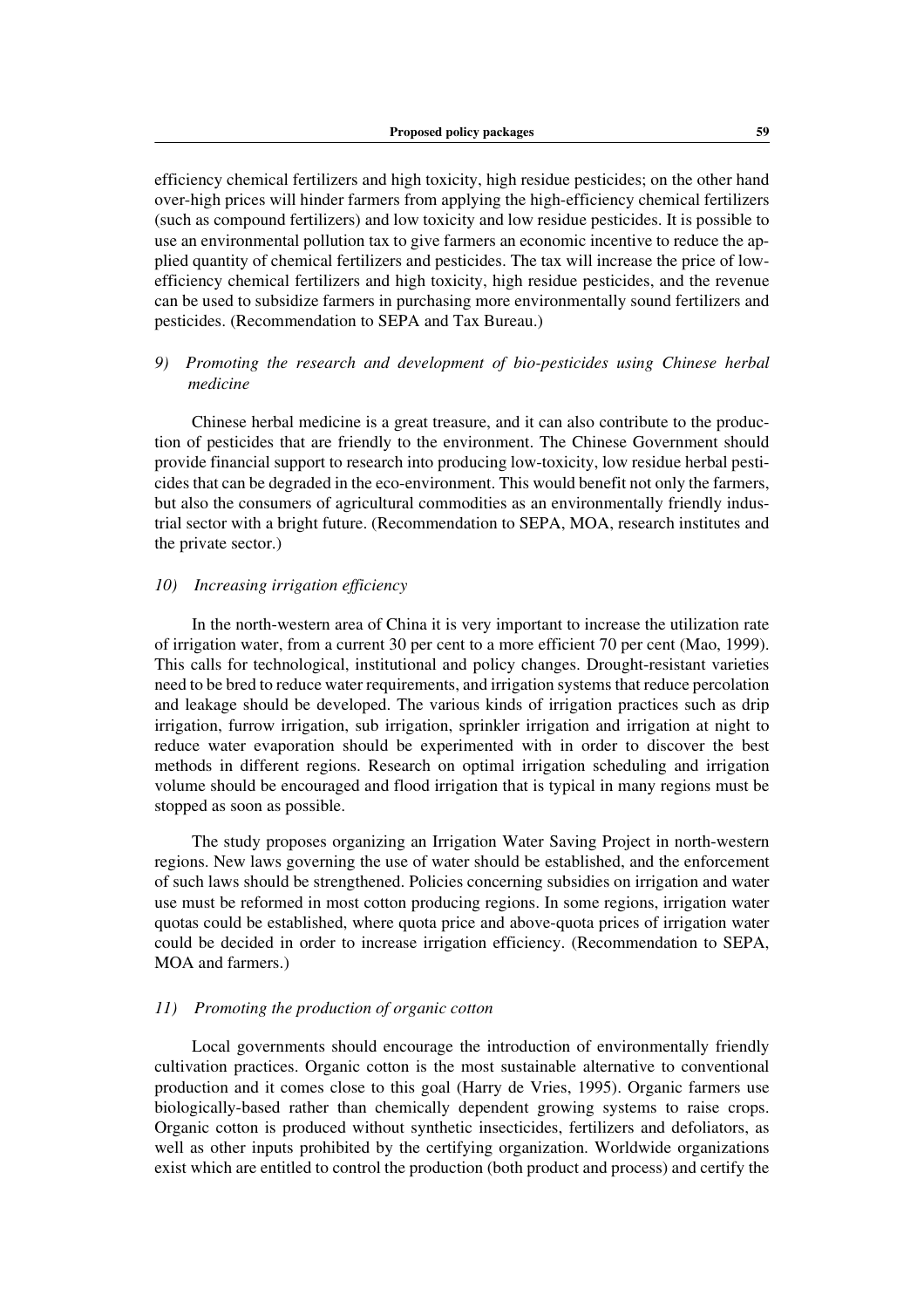product as organic. (Harry de Vries, 1995). Until very recently, fields must be free of synthetically derived chemicals for three years to achieve organic certification. The International Federation of Organic Agricultural Movements (IFOAM) regulations were changed in late 1994 to a one year transition period where levels of chemical inputs are lower.

Organic cotton farming is a high yielding and environmentally preserving method of farming. However, transition to organic farming is not an easy task. Much effort has to be made to facilitate the transition and address the aftermath. Due to variations in natural conditions, in-depth research needs to be conducted to find out if local conditions are conducive to organic farming and if so, what specific combinations should be chosen for organic farming. In some areas (for example, regions that have high pest occurrence and lack of pest predators), it may be impossible to grow organic cotton and in other regions costs may be prohibitively high. Technical aspects such as the variety of pest and their predators and the right time to release those predators, have to be studied. Coaching and extension to farmers is also needed in order for them to learn the ways of organic farming. Yield may decline sharply during the first couple of years after transition, and achieving premium prices may prove elusive when cotton quality fails to please the market.

*"Farmers who have changed to organic production have encountered higher costs and/or lower yields. This is compensated for by higher prices on the market for organic textiles. However, this is a relatively small market and thus the possibilities of this form of compensation remains limited (mainly because it remains a voluntary decision of consumers to buy these products against higher price)."* Harry de Vries, 1995.

Xinjiang has very good natural conditions for the development of organic cotton farming, and the local government can play a very important role in promoting organic production.

China has started building a base for encouraging the production of organic cotton in some regions, on a very small scale. In some other regions, however, organic cotton farming is unheard of. For the Chinese Government and cotton growers, organic farming is a new challenge after years of dependency on chemicals for higher cotton yields. At present, organic farming is still conducted as pilot projects. However, further developments can be expected from China's organically grown cotton. Since organic cotton farming is a highly labour-intensive process, it will be to China's advantage to promote organic cotton farming given its abundant labour resource and low labour costs, which is a bright way forward for sustainable agricultural production. (Recommendation to SEPA, MOA, the private sector and farmers.)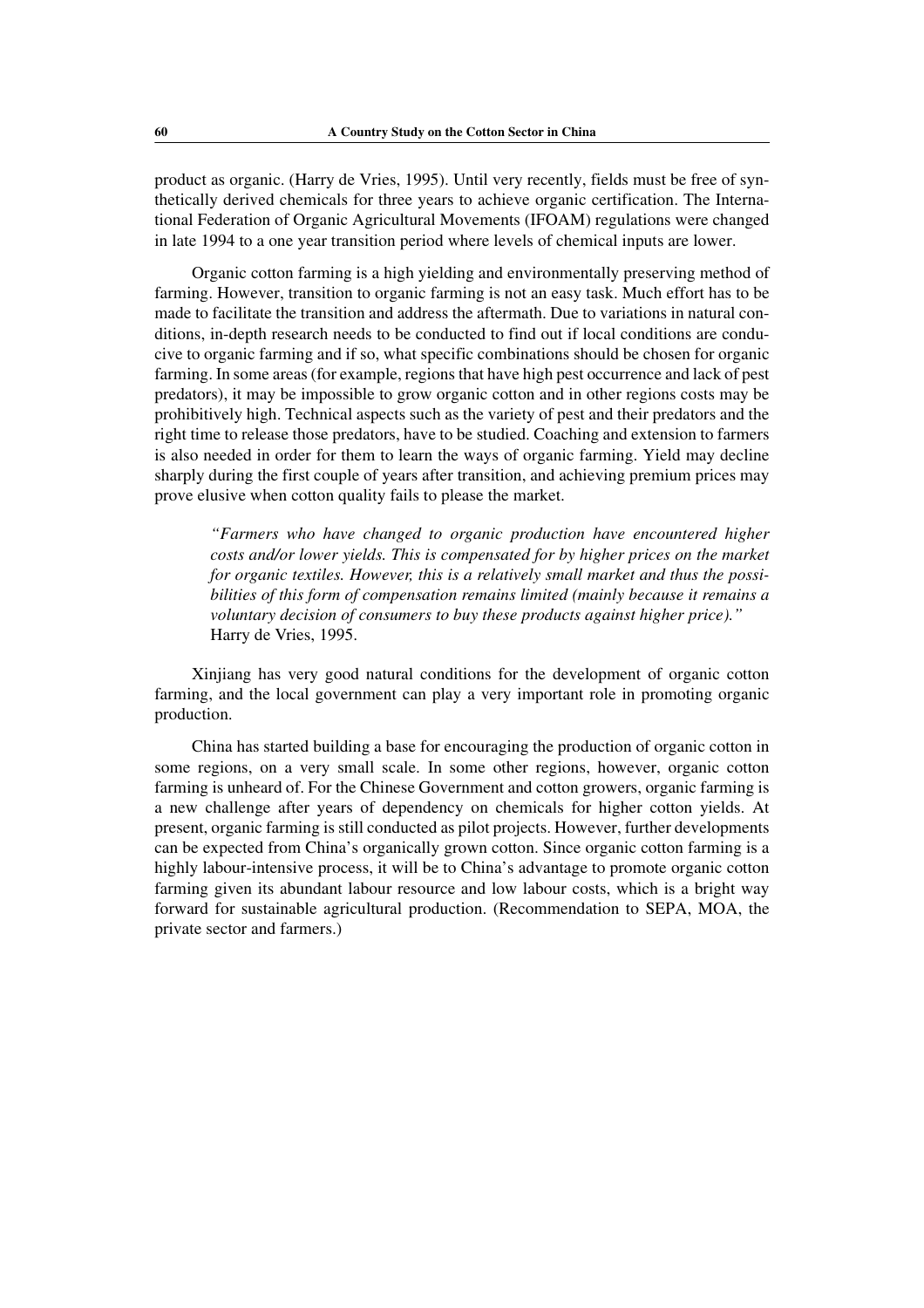# **REFERENCES**

- Ahmad, B., Chaudhary, M. A. and Hassan, S. *Cost of Producing Major Crops in the Punjab*, University of Agriculture, Faisalabad, Pakistan, 1994.
- Anderson, Kym. "China's WTO accession: foreign investment, government procurement, grain self-sufficiency, and labor standards", University of Adelaide, Australia, November 1998.
- Banuri, Tariq. "Pakistan: environmental impact of cotton production and trade", (mimeographed), IISD, Canada, 1998.
- Barrow, Christopher J. *Land Degradation: Development and Breakdown of Terrestrial Environment*, Cambridge University Press, Cambridge, New York, USA, 1991.
- Campeas, Alberto. "Progress in the implementation of the Agreement on Textiles and Clothing", FAO paper, 1999.

<http://www.fao.org/es/esc/escr/cotton/china-e/cap6.htm>

- Carlos Wing Hung Lo and Sai Wing Leung. "Environmental agency and public option in Guangzhou: the limits of a popular approach to environmental governance", *The China Quarterly*, 163: 677-704, 2000.
- Cater, Brandon and Ramesh, Ramankutty. "Towards an environmental strategy for Asia", World Bank discussion papers, paper number 224, the World Bank, Washington DC, USA, 1993.
- Chaudhary, M. A.; Ahmad, B. *Cost of Producing Major Crops in Pakistan 1991-92*, University of Agriculture, Faisalabad, Pakistan, 1992.
- Chaudhry, M. Rafiq. "Agrochemicals used on cotton", report on the 53<sup>rd</sup> Plenary Meeting of the International Cotton Advisory Committee, Recife, Brazil, 1995.
- Colby, Hunter and Macdonal, Stephen. "China's new and improved cotton market", FAO paper, 2000.

<http:www.fao.org/es/esc/escr/cotton/china-e/>

- CUTS. "Textiles and clothing: who gains, who loses, and why?" briefing paper, CUTS Centre for International Trade, Economics and Environment (CITEE), Calcutta, India, 1997.
- Daniel, Alexander and Boudewijn, Van Elzakker. *Cotton and Organic Cotton, Cultivation and Processing in India,* UNCTAD, Geneva, Switzerland (to be published).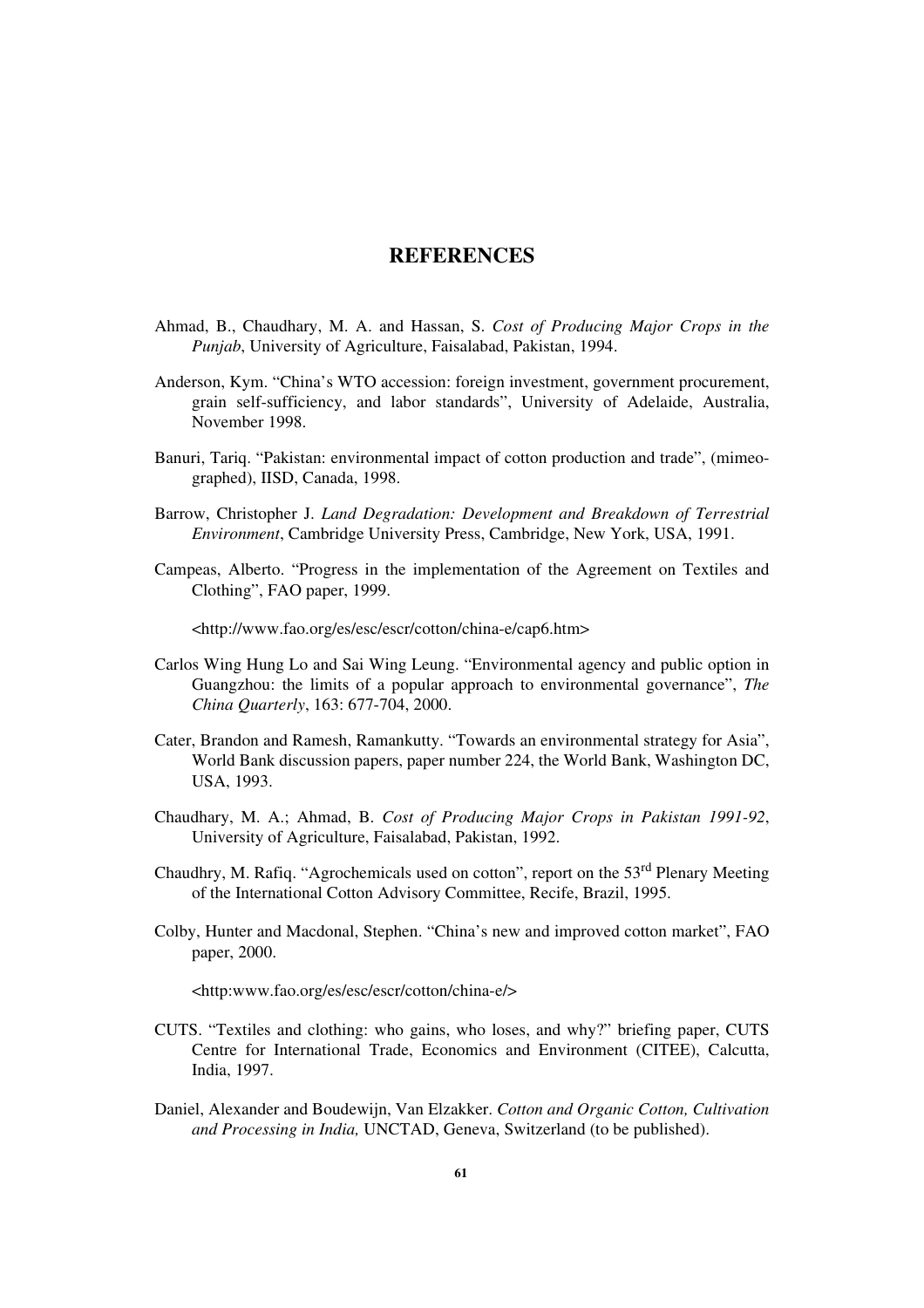- De Vries, Harry. "An international commodity-related environmental agreement for cotton: an appraisal", ICREA Research Project, Economic Department, Section Development and Agrarian Economics, Vrije Universiteit, Amsterdam, The Netherlands, 1995.
- Dinham, B. *The Pesticide Hazard: A Global Health and Environmental Audit*, the Pesticides Trust, London, UK, 1993.
- Du Min. "Bt Transgenic cotton in China: present and prospect", paper presented at China's 2001 International Cotton Conference, Guilin, China, 2001.
- Economic Research Service of USDA. "China's WTO accession to significantly boost US agricultural exports".

<http://www.ers.usda.gov/briefing/wto/ China.htm>.

- Edwards, Clive A. "The impact of pesticides on the environment", in D. Pimental and H. Lehman, (eds) *The Pesticide Question: Environment, Economics, and Ethics*, Chapman and Hall, New York, USA, 1993.
- Eisa, H. M., Barghouti, S., Gillham, F. and Tawhid Al-Saffy, M. "Cotton production prospects for the decade to 2005: a global overview", World Bank technical paper no. 31, Washington DC, USA, 1994.
- Fang, Cheng; Beghin, John and Babcock, Bruce. "Comparative advantage and protection of Chinese cotton production: a regional perspective", paper for China Cotton Conference, 1999.

<http:www.fao.org/es/esc/escr/cotton/china-e/>.

FAO homepage, "Asian farmers learn integrated pest management."

<http://www.fao.org/News/1999/990604 e.htm>

FAO homepage, "Genetically modified organisms, food safety and the environment."

< http://www.fao.org/DOCREP/003/X9602E/X9602E00.HTM>

- Georgiou, Stavros; Whittington, Dale; Pearce, David and Moran, Dominic. *Economic Values and the Environment in the Developing World,* Edward Elgar Publishing, Inc., USA, 1997.
- Gereffi, Gary. "The organization of buyer driven global commodity chains: how US retailers shape overseas production networks", in G. Gereffi and M. Korzeniewicz, (eds) *Commodity Chains and Global Capitalism*, Praeger, Westport CT, USA, 1994.
- Helm, Dieter. *Environmental Policy*, Oxford University Press and the Oxford Review of Economic Policy Limited, UK, 1998.
- IISD and WWF. "The cotton industry: towards an environmentally sustainable commodity chain", report prepared for the workshop on Cross-National Environmental Problem-Solving, School of International and Public Affairs, Columbia University, USA, 1997.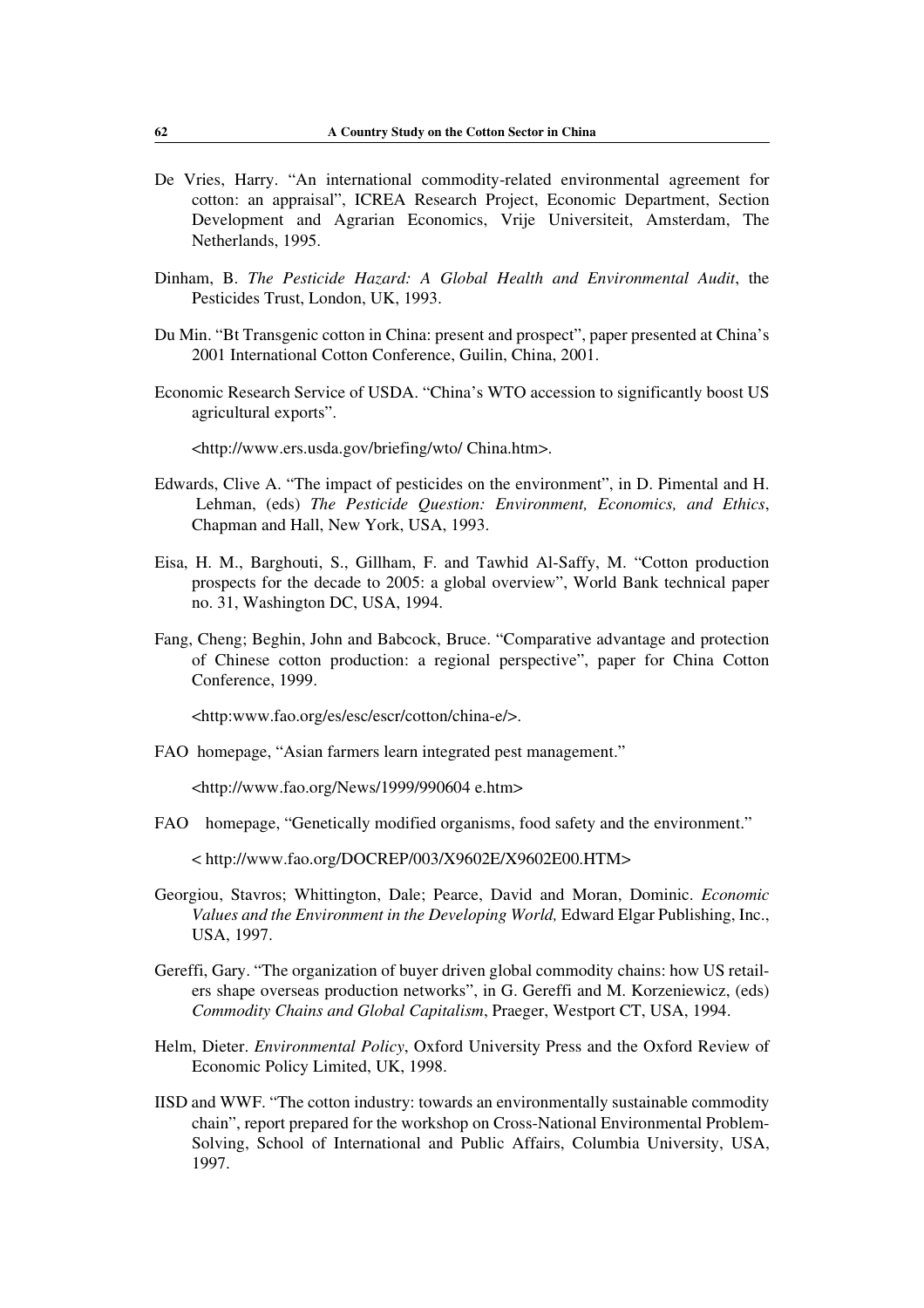- Ingco, Merlinda D. and L. Alan Winters. "Pakistan and the Uruguay Round: impact and opportunities: a quantitative assessment", background paper for Pakistan 2010 (mimeographed), International Economics Department, Trade Division, the World Bank, Washington DC, USA, 1995.
- Ke, Bingsheng and Du Min. "Cotton production, marketing, trade and consumption in China", 1999.

<http://www.fao.org/es/esc/escr/cotton/china-e/CHINA\_KE.htm>

- Kishor, N. M. "Pesticide externalities, comparative advantage, and commodity tradecotton in Andhra Pradesh, India", the World Bank (Country Economics Department) Washington DC, USA, 1992.
- Korzeniewicz, Roberto P. and William, Martin. "The global distribution of commodity chains", in G. Gereffi and M. Korzeniewicz, (eds) *Commodity Chains and Global Capitalism,* Praeger, Westport CT, USA, 1994.
- Kox, H.L.M. and R. Stellinga. "Influence of international markets on ecological sustainability of agricultural production—a conceptual model", research memorandum #1992-35, Vrije Universiteit, Amsterdam, The Netherlands, 1992.
- Langhammer, Rolf and Luecke, Matthias. "WTO accession issues", Kiel Institute of World Economics, Germany, 1999.
- Liu, Minquan; Liu, Tru-Gin and Wu, Ziping. "Farmland consolidation in mainland China and Taiwan: impact and implementation", working report, 1998.
- Lori Ann Thrupp et al. "Bittersweet harvests for global supermarkets: challenges in Latin America's agricultural export boom", World Resources Institute, Baltimore, USA, 1995.
- Low, Patrick. "Pakistan: the Uruguay Round and trade policy reform into the next century", background paper for Pakistan 2010 (mimeographed), the World Bank, Washington DC, USA, 1995.
- Lu, Feng. "Cotton supply-demand circle and problem on cotton storage", working paper, 1999.

<http://www.ccer.pku.edu.cn/>

Lu, Feng. "New round of cotton reform: history, experience and practical choice", working paper, 2000.

<http://www.ccer.pku.edu.cn/>

- Mao, Shuchun. "Outlooks on China's cotton sector", *China Cotton,* 25(9):2-6, 1998.
- Mao, Shuchun. *Studies on the Sustainable Development of Cotton in China,* Chinese Agriculture Publication House, China, 1999.
- Mao, Shuchun. "Study on WTO and technology improvement in Chinese cotton production", discussion paper, the China Cotton Society, Nanjing, China, September 2000.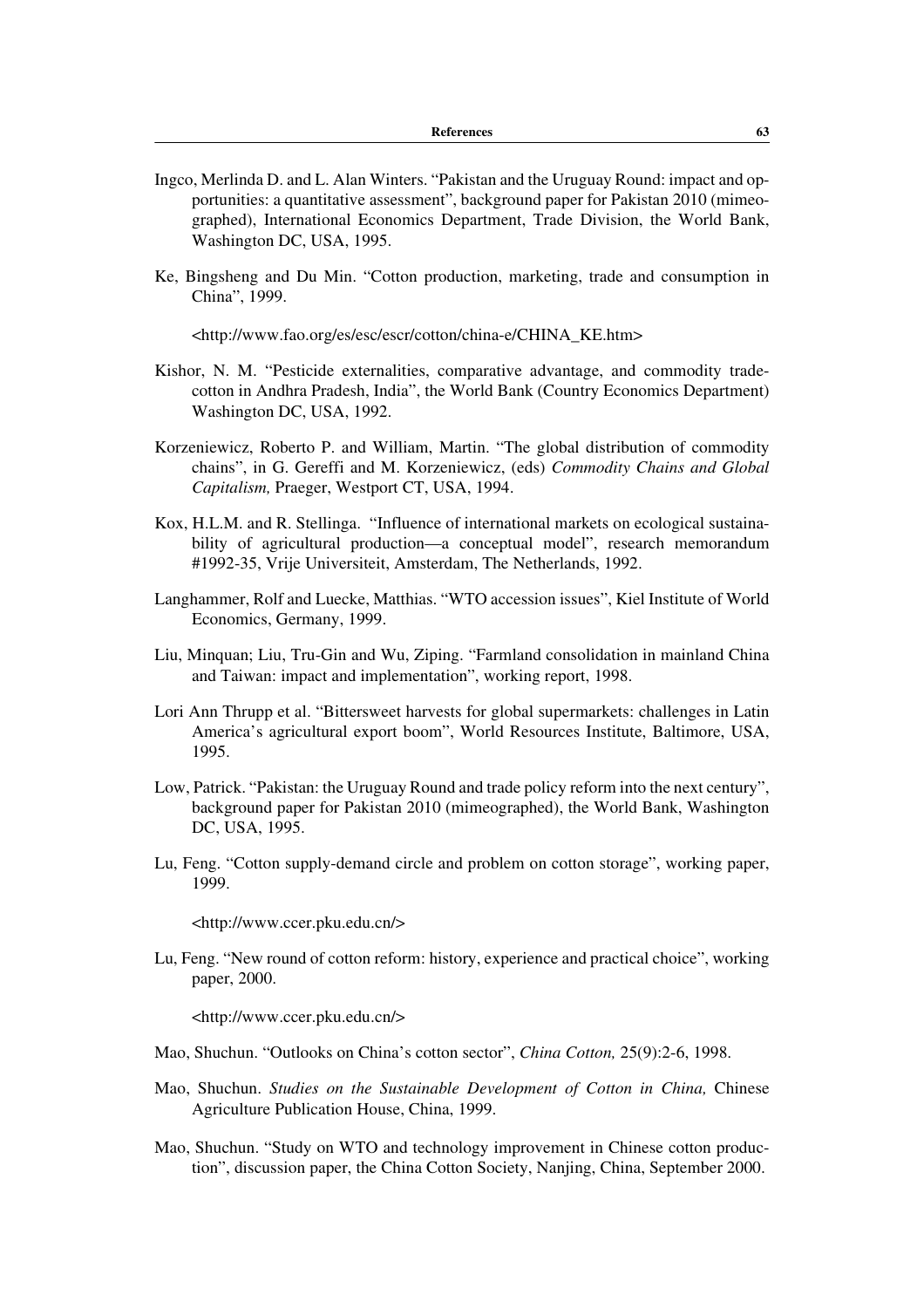- Mao, Shuchun. "The achievement, problems and countermeasures of China's cotton cultivation technology", discussion paper, the China Cotton Society, Nanjing, China, September, 2000
- Marglin, Stephen A. "Losing touch", in F. Apffel Marglin and Stephen A. Marglin, (eds.) *Dominating Knowledge*, Clarendon Press, Oxford, UK, 1990.
- McCasland, Margaret et al., "Nitrate: health effects in drinking water", Natural Resources —Cornell Cooperative Extension, 26 March, 1997.

<http://pmep,cce.Cornell.edu/issues and facts/facts/hit.heef.grw85.html>

- Murray, Douglas L. *Cultivating Crisis: The Human Cost of Pesticides in Latin America*, University of Texas Press, Austin, USA, 1994.
- Nanjing Soil Research Institute. "Agricultural pollution and the control countermeasure", project report, China, 1990.
- Nimon, Wesley and Beghin, John. *Eco-Labels and International Trade in Textiles*, Centre for Agricultural and Rural Development, Iowa State University, USA, 1999.
- Organic Cotton Site "Cleaner Approach"

<http://www.sustainablecotton.org/ccc/clnr.html>

Organic Cotton Site "Cleaner Cotton Campaign"

<http://www.sustainablecotton.org/ccc/index.html>

- Pakistan Central Cotton Committee. *Cotton Review*, Ministry of Food and Agriculture, Government of Pakistan, Karachi, 1997.
- Patagonia, Inc. *Developing Corporate Environmental Management Program*, Werner International and RCG/Hagler Bailly, Inc., Argentina, 1991.
- Piore, Michael J., and Sabel, Charles B. *The Second Industrial Divide,* Perseus Books, Cambridge, USA, 1990.
- Rietbergen-McCracken, Jennifer and Abaza, Hussein. *Environmental Valuation,* UNEP, Earthscan Publications Ltd., London, UK, 2000.
- Rietbergen-McCracken, Jennifer and Abaza, Hussein. *Economic Instruments for Environmental Management.* UNEP, Earthscan Publications Ltd., London, UK, 2000.
- Rosen, Daniel H. "China and the World Trade Organization: an economic balance sheet", paper, Institute for International Economics, Washington DC, USA, August 1999.
- Schuman, Stanley. "Risk of pesticide-related health effects: an epidemiological approach?" in David Pimentel and Hugh Lehman (eds.), *The Pesticide Question: Environment, Economics, and Ethics,* Chapmann & Hall, New York, USA, 1993.
- SDPI. "Environmental examination of the textile industry in Pakistan", project on technology transfer for sustainable industrial development, Islamabad, Pakistan, 1995.
- Shaw, Maiya et al. "The cotton industry: towards an environmentally sustainable commodity chain", workshop on Cross-National Environmental Problem Solving, School of International and Public Affairs, Columbia University, New York, USA, 1997.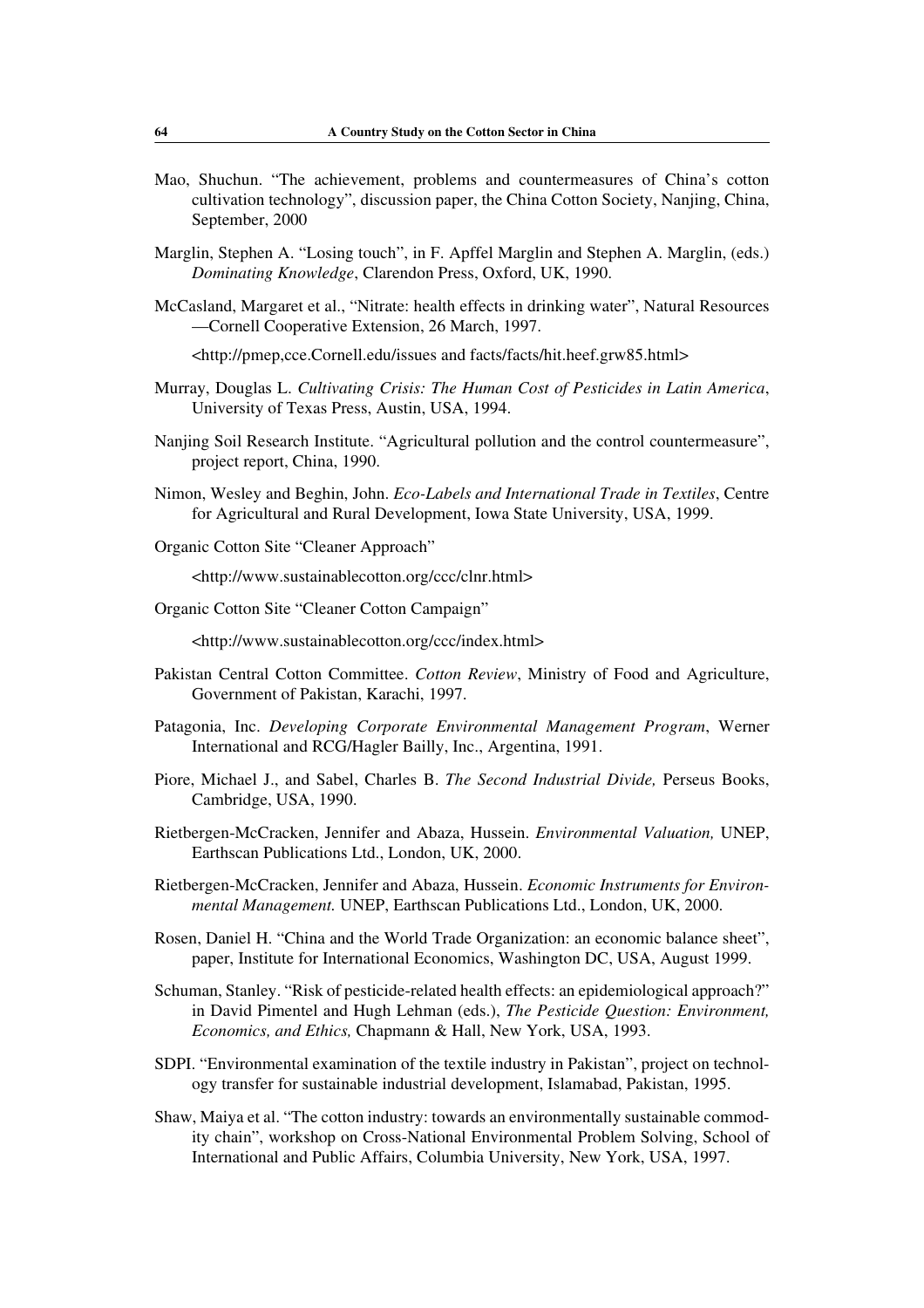| Skelly, Carol. "Challenges facing China's cotton industry: a view from the United States",<br>1999. |
|-----------------------------------------------------------------------------------------------------|
| http://www.fao.org/es/esc/escr/cotton/china-e/cap16.htm>                                            |

- Spinanger, Dean. "Faking liberalization and finagling protectionism: the ATC at its best", the World Bank, Washington DC, USA, 1999.
- Spinanger, Dean. "Textiles beyond the MFA phase-out", Centre for the Study of Globalization and Regionalism, University of Warwick, UK, 1998.

Sustainable agric site (00-9-4), "The economics of sustainable agriculture".

<http:www.sustainableagric\The Economics of Sustainable Agriculture.htm>

Sustainable agric site, "Sustainable agriculture educational project homepage."

<http:www.sustainableagric\Sustainable Agriculture Education Project Homepage.htm>

Sustainable agric site, "What is sustainable agriculture?'

<http: www.sustainableagric./What is sustainable agriculture? htm>

Tang, Xiaobing. "The implication of the Agreement on Textiles and Clothing (ATC) and other trade policy developments in developing countries" paper for China Cotton Conference - ATC, 1999.

< http:www.fao.org/es/esc/escr/cotton/china-e/>

- The Network. "From cotton to textiles to clothing", *The Network*, VIII(2): 1-26, 1995.
- Thongpakde, Nattapong and Pupphavesa, Wisarn. "Returning textiles and clothing to GATT disciplines", the World Bank, Washington DC, USA.
- UNEP. *Environment and Trade: a Handbook*. International Institute for Sustainable Development, Winnipeg, Canada, 2000.
- UNEP. *Reference Manual for the Integrated Assessment of Trade-Related Policies,* United Nations, Geneva, Switzerland, 2001.
- USTR. "Market access and protocol commitments", 1999.

<http://www.ustr.gov/releases/>

- Way, M.J. and van Emden, H.F. "Integrated pest management in practice-pathways towards successful application", *Crop Protection* 19(2000) 81-103, 1999.
- World Bank Policy and Research Bulletin. Volume 11, Number 2, April-June 2000.
- World Trade Organization. "Agreement on Textiles and Clothing."

World Trade Organization. "Agreement on Agriculture."

- World Trade Organization. Domestic Support. G/AG/NG/S/1
- Zeegers, J. "Duurzame teelttechnieken in de koeten", Masters Thesis, Vrije Universiteit, Amsterdam, The Netherlands, 1993.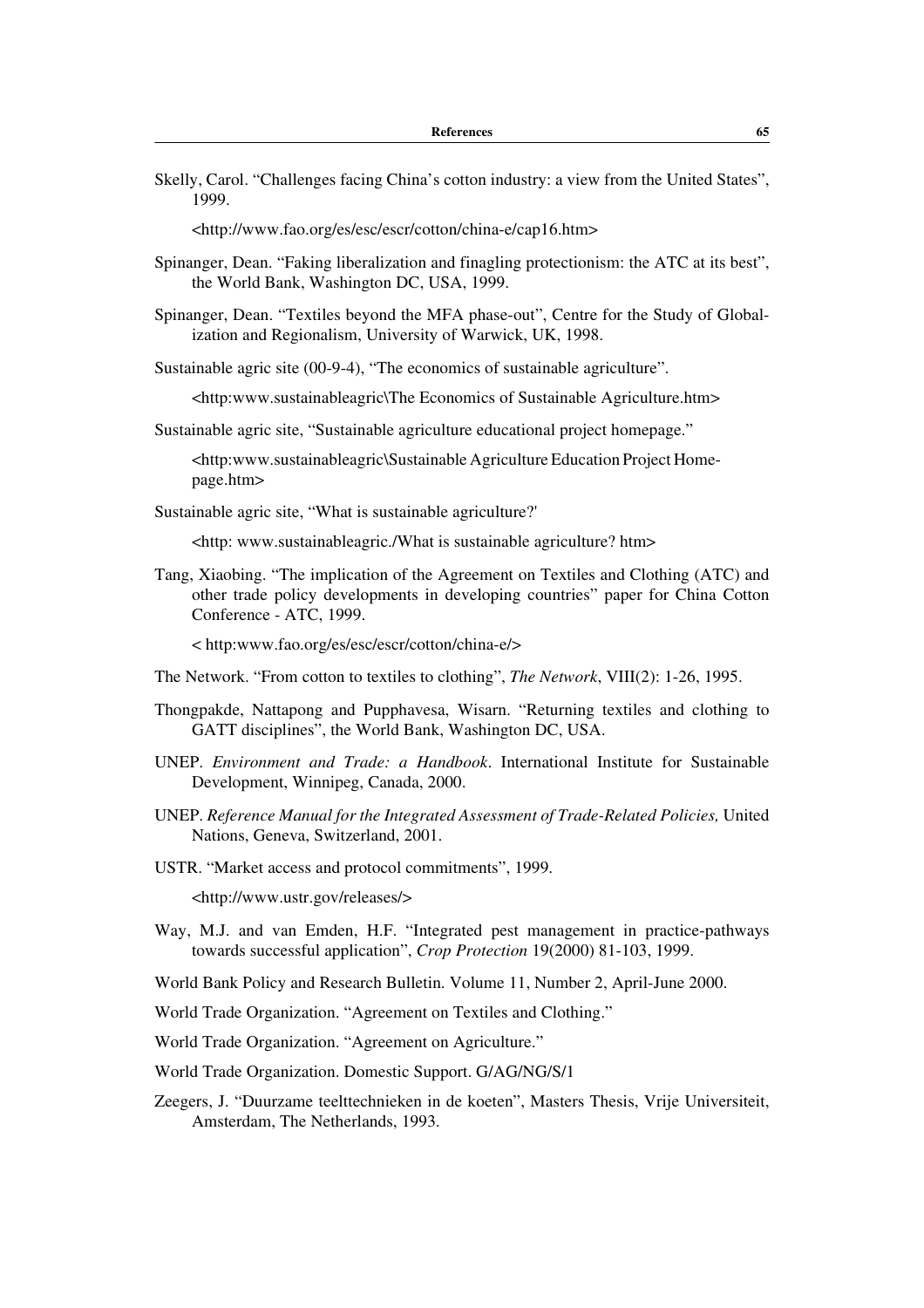- Zhang, Jusong and Yao, Yuan Song. "WTO and China's cotton sector: challenges and opportunities", discussion paper, the China Cotton Society, Nanjing, China, 2000.
- Zhang, Tianzhen and Tang, Canming. "Commercial production of transgenic Bt insectresistant cotton varieties", *Chinese Science Bulletin*, Vol. 45 issue 14, p1249, 9p, July, 2000.
- Zhang, Yongjun, Wu Kongming, et al. "The time and spatial expression of insecticidal protein content of Bt transgenic cotton and its insecticidal effects to bollworm", ACTA Phytophylacica Sinica, 2000.
- Zhou, Shudong. "Regional Model for Agricultural Policy Analysis in Jiangsu/China", Studien zur Ländlichen Entwicklung, Lit Verlag Münster- Hamburg-London, 1999.
- Zhou, Shudong, Wei, Hongjun and Fu, Longbo. "Jiangsu Agricultural Policy Analysis Model and it's prospect", *Chinese Rural Economy,* 2000.
- Zhou, Shudong, Xu, Zhigang and Feng, Jin. "The effect of China's joining WTO on Chinese agricultural policy strategy ", Problems of Agricultural Economy, 2000.
- Zhou, Shudong. "Study on the regularity of cotton long term fluctuation in China", Problems of Agricultural Economy, 2001.
- Zhu, Lanfen. "Developments in textiles consumption and trade in China", FAO, 1999. <http://www.fao.org/es/esc/escr/cotton/china-e/cap12.htm>
- Zhu, Lanfen. "The achievements and prospects of China's cotton textile industry", paper for 2001 China International Cotton Conference, 2000.